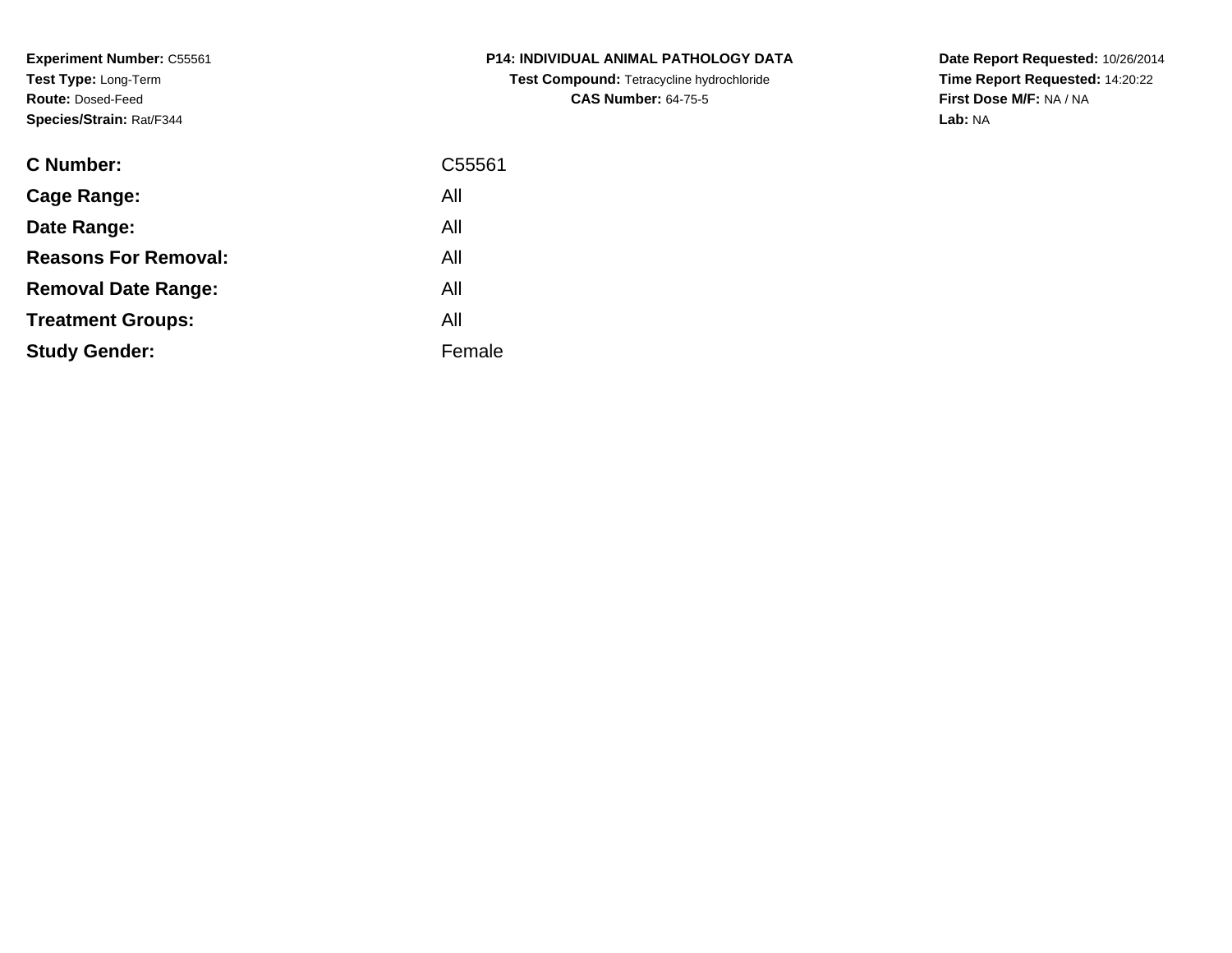**Test Type:** Long-Term

**Route:** Dosed-Feed

**Species/Strain:** Rat/F344

## **P14: INDIVIDUAL ANIMAL PATHOLOGY DATA**

# **Test Compound:** Tetracycline hydrochloride**CAS Number:** 64-75-5

| <b>ANIMAL ID: 1_051</b> | <b>TRT#: 1</b>            | <b>SEX: Female</b>              | DAY ON TEST: |  |
|-------------------------|---------------------------|---------------------------------|--------------|--|
|                         | <b>DOSE: 25000 PPM</b>    | <b>DISP: Terminal Sacrifice</b> | HISTO:       |  |
| <b>OBSERVATIONS</b>     |                           |                                 |              |  |
| Heart                   | Myocardium Nos            | Degeneration, Nos               |              |  |
| Kidney                  |                           | Lipoma                          |              |  |
|                         |                           | Nephropathy                     |              |  |
|                         | Tubule                    | Pigmentation, Nos               |              |  |
| Liver                   |                           | Focal Cellular Change           |              |  |
|                         | <b>Bile Duct</b>          | Hyperplasia, Nos                |              |  |
| Lung                    |                           | Perivasculitis                  |              |  |
| Mammary gland           |                           | Fibroadenoma                    |              |  |
|                         |                           | Hyperplasia, Cystic             |              |  |
| Nasal cavity            | <b>Turbinate Nos</b>      | Inflammation, Chronic Focal     |              |  |
| Pancreas                | Acinus                    | Atrophy, Focal                  |              |  |
| Pituitary gland         | <b>Anterior Pituitary</b> | Adenoma, Nos                    |              |  |
|                         | <b>Anterior Pituitary</b> | Cyst, Nos                       |              |  |
| Stomach                 | Mucosa                    | Cyst, Multiple                  |              |  |
| PRIMARY CAUSE OF DEATH  | $\blacksquare$            |                                 |              |  |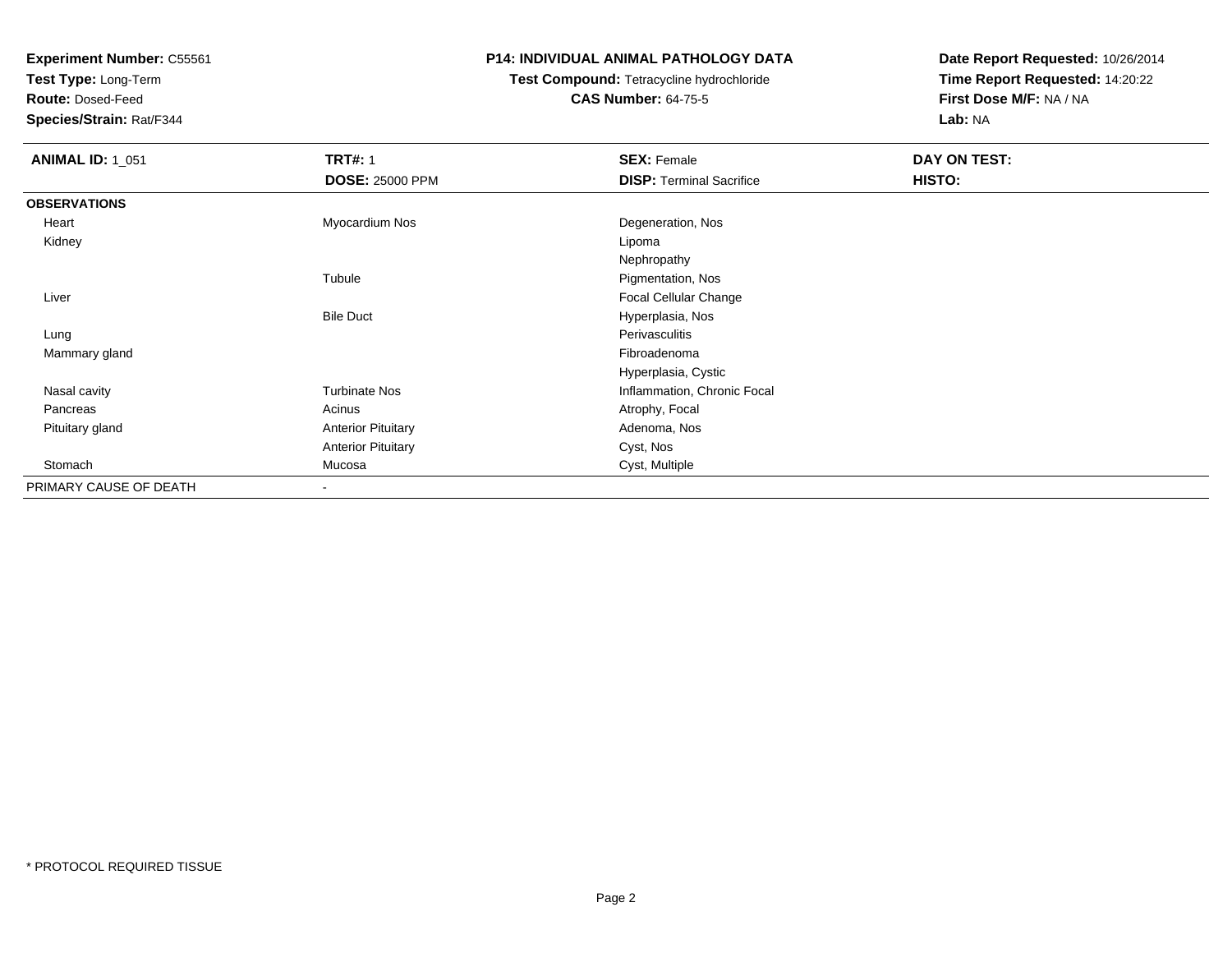**Test Type:** Long-Term

**Route:** Dosed-Feed

**Species/Strain:** Rat/F344

## **P14: INDIVIDUAL ANIMAL PATHOLOGY DATA**

**Test Compound:** Tetracycline hydrochloride**CAS Number:** 64-75-5

| <b>ANIMAL ID: 1 052</b> | <b>TRT#: 1</b>             | <b>SEX: Female</b>              | DAY ON TEST:  |  |
|-------------------------|----------------------------|---------------------------------|---------------|--|
|                         | <b>DOSE: 25000 PPM</b>     | <b>DISP:</b> Terminal Sacrifice | <b>HISTO:</b> |  |
| <b>OBSERVATIONS</b>     |                            |                                 |               |  |
| Adrenal gland           | Cortex Nos                 | Degeneration, Lipoid            |               |  |
| Bone marrow             |                            | Hyperplasia, Reticulum Cell     |               |  |
| Heart                   | Myocardium Nos             | Degeneration, Nos               |               |  |
| <b>Intestine Small</b>  | <b>Mesentery Nos</b>       | Necrosis, Fat                   |               |  |
| Kidney                  |                            | Nephropathy                     |               |  |
| Liver                   |                            | <b>Focal Cellular Change</b>    |               |  |
|                         | <b>Bile Duct</b>           | Hyperplasia, Nos                |               |  |
| Nasal cavity            | <b>Turbinate Nos</b>       | Inflammation, Chronic Focal     |               |  |
| Pituitary gland         | <b>Anterior Pituitary</b>  | Cyst, Nos                       |               |  |
|                         | <b>Anterior Pituitary</b>  | Hyperplasia, Focal              |               |  |
| Unspecified             | <b>Multiple Organs Nos</b> | Leukemia, Mononuclear Cell      |               |  |
| PRIMARY CAUSE OF DEATH  |                            |                                 |               |  |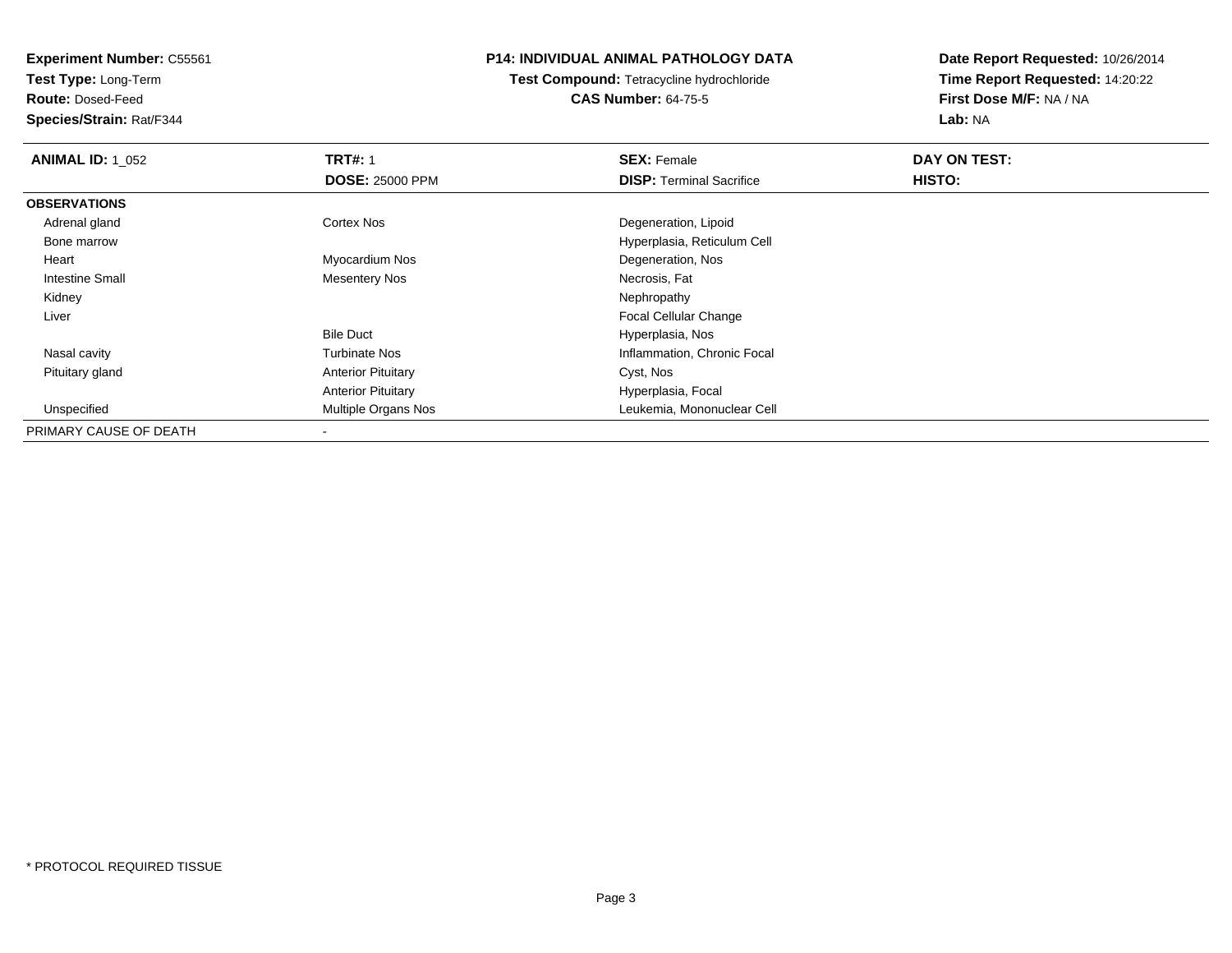**Test Type:** Long-Term

**Route:** Dosed-Feed

**Species/Strain:** Rat/F344

## **P14: INDIVIDUAL ANIMAL PATHOLOGY DATA**

# **Test Compound:** Tetracycline hydrochloride**CAS Number:** 64-75-5

| <b>ANIMAL ID: 1 053</b> | <b>TRT#: 1</b>            | <b>SEX: Female</b>               | DAY ON TEST: |
|-------------------------|---------------------------|----------------------------------|--------------|
|                         | <b>DOSE: 25000 PPM</b>    | <b>DISP:</b> Moribund Sacrifice  | HISTO:       |
| <b>OBSERVATIONS</b>     |                           |                                  |              |
| Bone marrow             |                           | Hyperplasia, Nos                 |              |
| Heart                   | Myocardium Nos            | Degeneration, Nos                |              |
| Kidney                  |                           | Nephropathy                      |              |
| Liver                   |                           | <b>Focal Cellular Change</b>     |              |
|                         |                           | Inflammation, Chronic Focal      |              |
| Lung                    |                           | C-Cell Carcinoma, Metastatic     |              |
|                         |                           | Hyperplasia, Alveolar Epithelium |              |
| Pancreas                | Acinus                    | Atrophy, Focal                   |              |
| Pituitary gland         | <b>Anterior Pituitary</b> | Adenoma, Nos                     |              |
| Thyroid                 |                           | C-Cell Carcinoma                 |              |
| Uterus                  |                           | Dilatation, Nos                  |              |
|                         |                           | <b>Endometrial Stromal Polyp</b> |              |
| PRIMARY CAUSE OF DEATH  | -                         |                                  |              |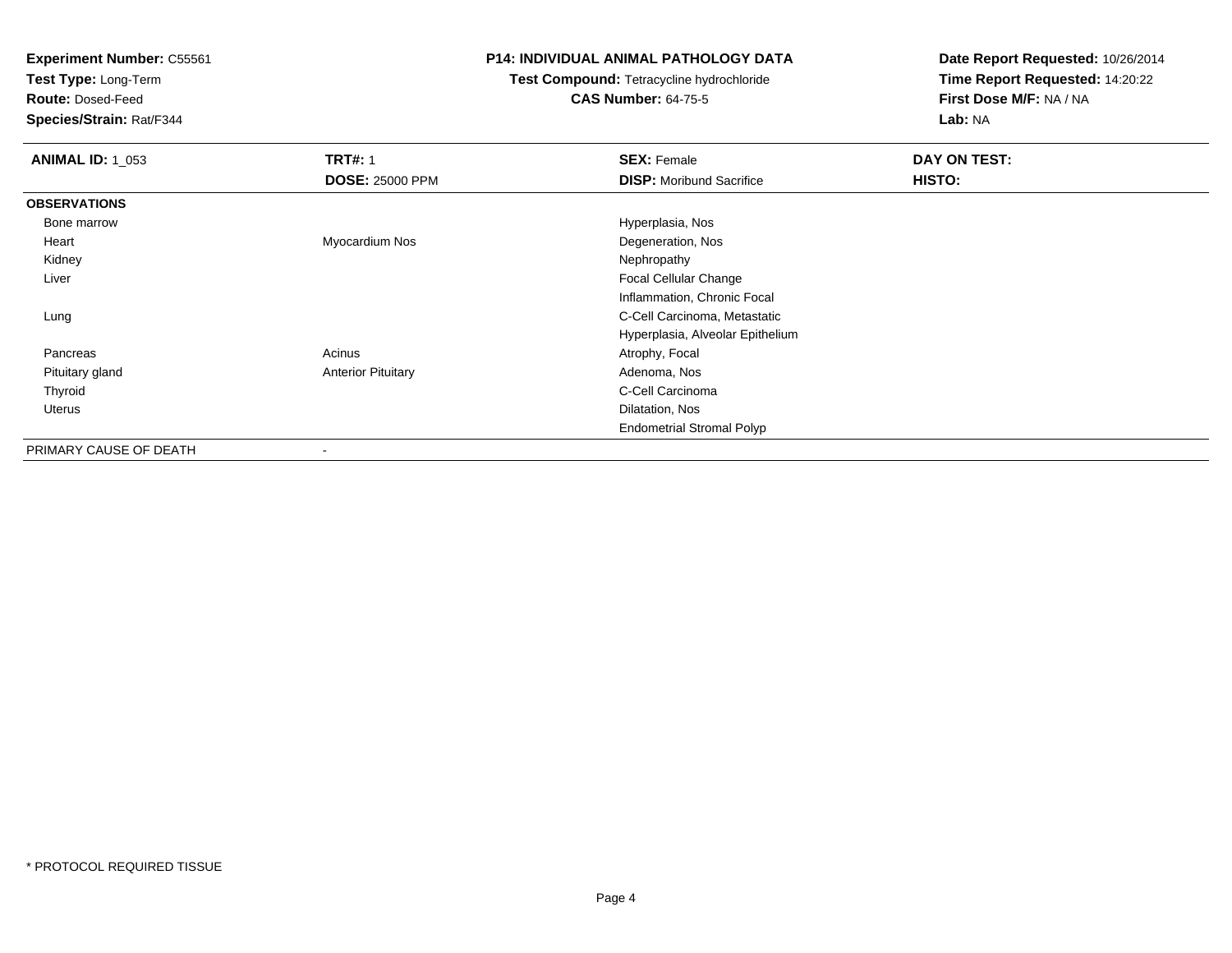**Test Type:** Long-Term

**Route:** Dosed-Feed

**Species/Strain:** Rat/F344

## **P14: INDIVIDUAL ANIMAL PATHOLOGY DATA**

# **Test Compound:** Tetracycline hydrochloride**CAS Number:** 64-75-5

| <b>ANIMAL ID: 1_054</b> | <b>TRT#: 1</b>            | <b>SEX: Female</b>              | DAY ON TEST:  |  |
|-------------------------|---------------------------|---------------------------------|---------------|--|
|                         | <b>DOSE: 25000 PPM</b>    | <b>DISP:</b> Moribund Sacrifice | <b>HISTO:</b> |  |
| <b>OBSERVATIONS</b>     |                           |                                 |               |  |
| Adrenal gland           | <b>Cortex Nos</b>         | Angiectasis                     |               |  |
| Brain                   | Cerebrum                  | Degeneration, Cystic            |               |  |
| Heart                   | Myocardium Nos            | Degeneration, Nos               |               |  |
| <b>Intestine Small</b>  | Ileum, Ileum              | Hyperplasia, Lymphoid           |               |  |
| Kidney                  |                           | Nephropathy                     |               |  |
| Liver                   |                           | Focal Cellular Change           |               |  |
|                         | <b>Bile Duct</b>          | Hyperplasia, Nos                |               |  |
|                         |                           | Inflammation, Chronic Focal     |               |  |
| Mammary gland           |                           | Abscess, Nos                    |               |  |
| Nasal cavity            | <b>Turbinate Nos</b>      | Inflammation, Chronic Focal     |               |  |
| Pituitary gland         | <b>Anterior Pituitary</b> | Cyst, Nos                       |               |  |
|                         | <b>Anterior Pituitary</b> | Hyperplasia, Focal              |               |  |
| Spleen                  |                           | Hemosiderosis                   |               |  |
| Stomach                 | Mucosa                    | Cyst, Multiple                  |               |  |
| Thyroid                 |                           | C-Cell Adenoma                  |               |  |
| PRIMARY CAUSE OF DEATH  |                           |                                 |               |  |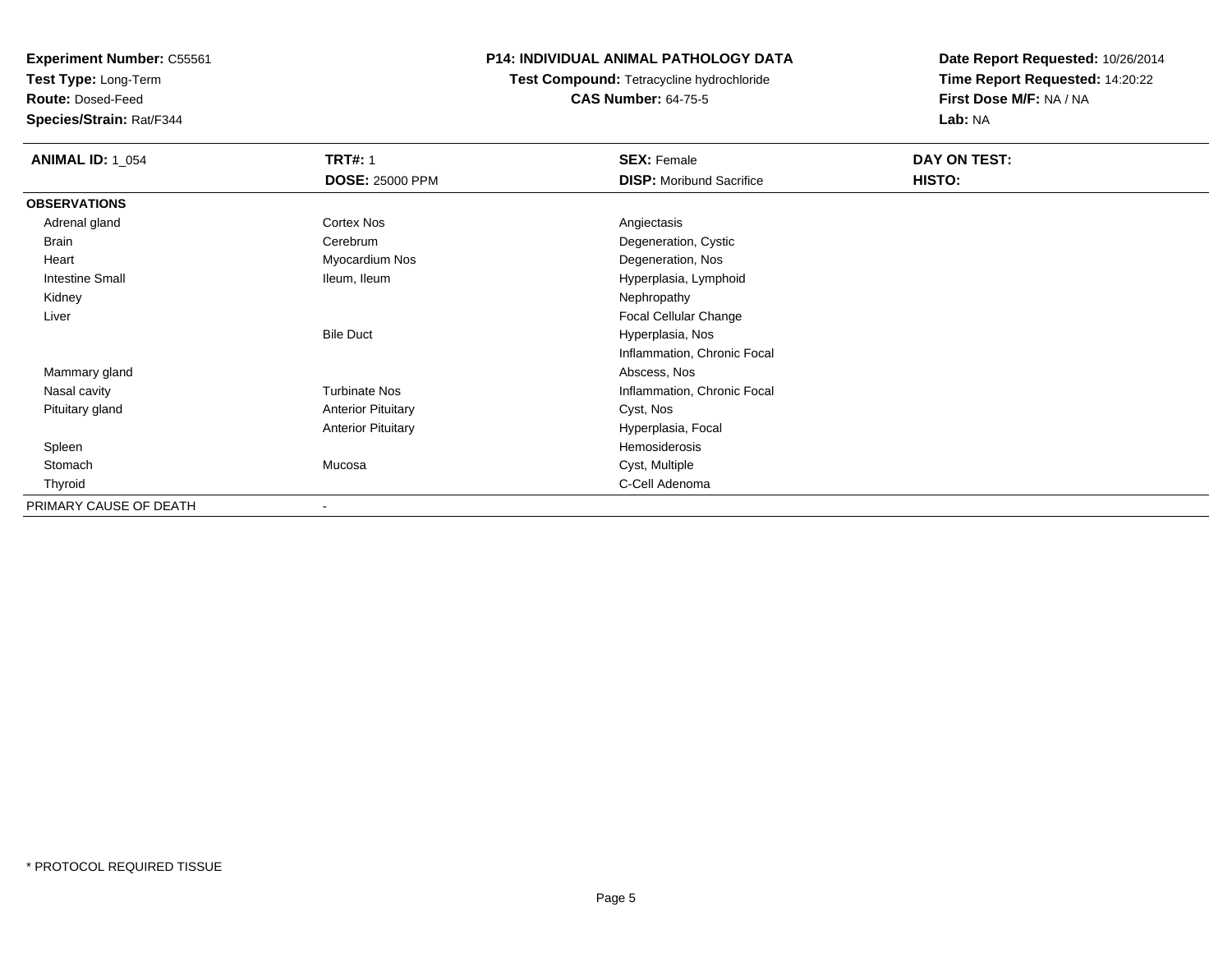**Test Type:** Long-Term

**Route:** Dosed-Feed

**Species/Strain:** Rat/F344

## **P14: INDIVIDUAL ANIMAL PATHOLOGY DATA**

**Test Compound:** Tetracycline hydrochloride**CAS Number:** 64-75-5

| <b>ANIMAL ID: 1_055</b> | <b>TRT#: 1</b>          | <b>SEX: Female</b>              | DAY ON TEST:  |  |
|-------------------------|-------------------------|---------------------------------|---------------|--|
|                         | <b>DOSE: 25000 PPM</b>  | <b>DISP: Terminal Sacrifice</b> | <b>HISTO:</b> |  |
| <b>OBSERVATIONS</b>     |                         |                                 |               |  |
| Adrenal gland           | <b>Cortex Nos</b>       | Degeneration, Lipoid            |               |  |
|                         | Medulla                 | Pheochromocytoma                |               |  |
| Clitoral gland          |                         | Adenoma, Nos                    |               |  |
| Eye                     | <b>Crystalline Lens</b> | Degeneration, Nos               |               |  |
|                         | Retina                  | Degeneration, Nos               |               |  |
| Heart                   | Myocardium Nos          | Degeneration, Nos               |               |  |
| Liver                   |                         | <b>Focal Cellular Change</b>    |               |  |
|                         | <b>Bile Duct</b>        | Hyperplasia, Nos                |               |  |
| Mammary gland           |                         | Hyperplasia, Cystic             |               |  |
| Nasal cavity            | <b>Turbinate Nos</b>    | Inflammation, Chronic Focal     |               |  |
| Spleen                  |                         | Hemosiderosis                   |               |  |
| PRIMARY CAUSE OF DEATH  |                         |                                 |               |  |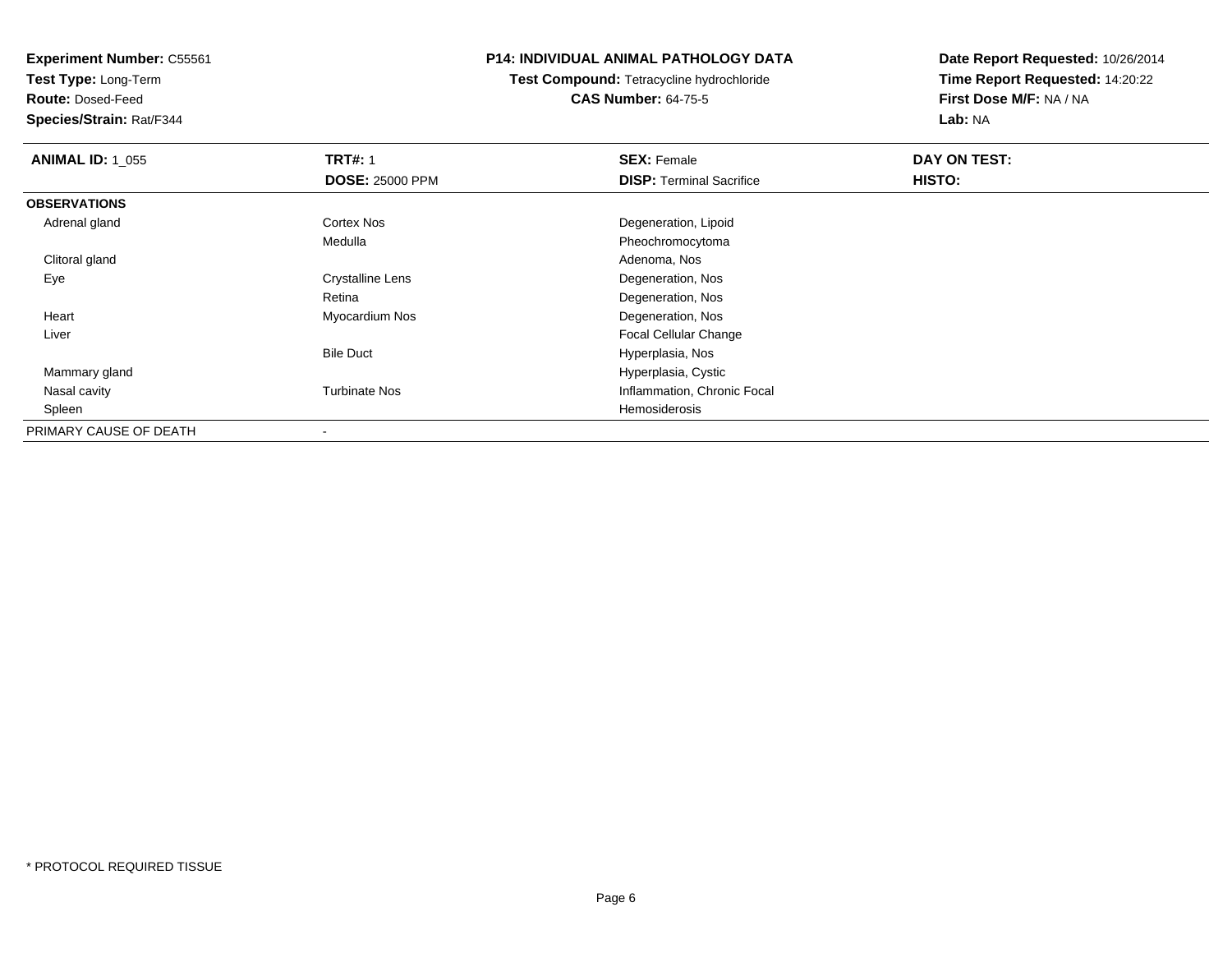**Test Type:** Long-Term

**Route:** Dosed-Feed

**Species/Strain:** Rat/F344

## **P14: INDIVIDUAL ANIMAL PATHOLOGY DATA**

**Test Compound:** Tetracycline hydrochloride**CAS Number:** 64-75-5

| <b>ANIMAL ID: 1_056</b> | <b>TRT#: 1</b>            | <b>SEX: Female</b>              | DAY ON TEST: |  |
|-------------------------|---------------------------|---------------------------------|--------------|--|
|                         | <b>DOSE: 25000 PPM</b>    | <b>DISP: Terminal Sacrifice</b> | HISTO:       |  |
| <b>OBSERVATIONS</b>     |                           |                                 |              |  |
| Adrenal gland           | <b>Cortex Nos</b>         | Angiectasis                     |              |  |
|                         | <b>Cortex Nos</b>         | Degeneration, Lipoid            |              |  |
| Heart                   | Myocardium Nos            | Degeneration, Nos               |              |  |
| Kidney                  |                           | Nephropathy                     |              |  |
| Liver                   |                           | Focal Cellular Change           |              |  |
|                         | <b>Bile Duct</b>          | Hyperplasia, Nos                |              |  |
|                         |                           | Inflammation, Chronic Focal     |              |  |
| Lung                    |                           | Perivasculitis                  |              |  |
| Nasal cavity            | <b>Turbinate Nos</b>      | Inflammation, Chronic Focal     |              |  |
| Pituitary gland         | <b>Anterior Pituitary</b> | Cyst, Nos                       |              |  |
| Spleen                  |                           | Hemosiderosis                   |              |  |
| Stomach                 | Mucosa                    | Cyst, Multiple                  |              |  |
| Thyroid                 |                           | Hyperplasia, C Cell             |              |  |
| Zymbal gland            |                           | Adenoma, Nos                    |              |  |
| PRIMARY CAUSE OF DEATH  | $\overline{\phantom{a}}$  |                                 |              |  |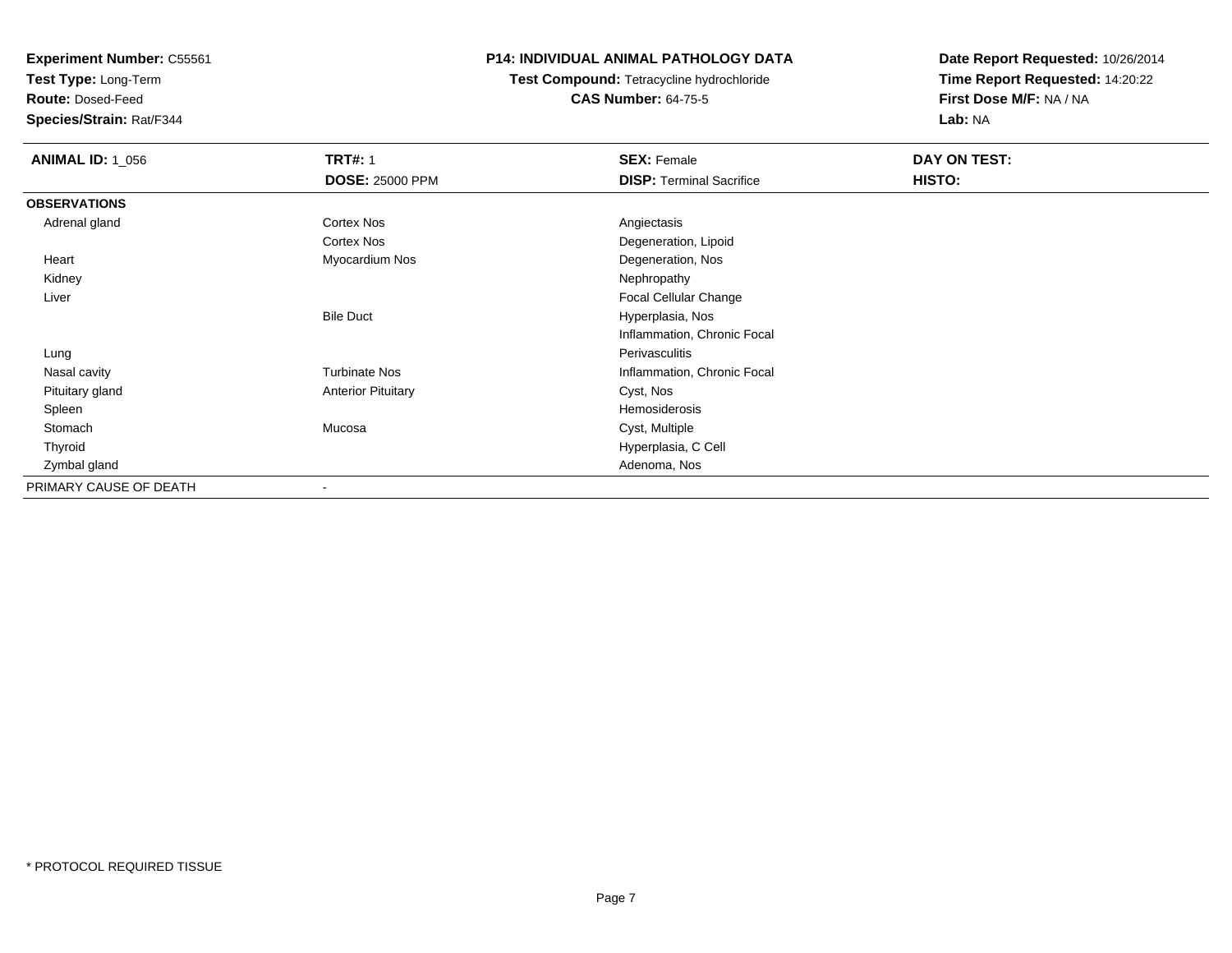**Test Type:** Long-Term

**Route:** Dosed-Feed

**Species/Strain:** Rat/F344

### **P14: INDIVIDUAL ANIMAL PATHOLOGY DATA**

# **Test Compound:** Tetracycline hydrochloride**CAS Number:** 64-75-5

| <b>ANIMAL ID: 1_057</b> | <b>TRT#: 1</b>            | <b>SEX: Female</b>               | DAY ON TEST: |  |
|-------------------------|---------------------------|----------------------------------|--------------|--|
|                         | <b>DOSE: 25000 PPM</b>    | <b>DISP: Terminal Sacrifice</b>  | HISTO:       |  |
| <b>OBSERVATIONS</b>     |                           |                                  |              |  |
| Heart                   | Myocardium Nos            | Degeneration, Nos                |              |  |
| Kidney                  |                           | Nephropathy                      |              |  |
| Liver                   |                           | <b>Focal Cellular Change</b>     |              |  |
| Nasal cavity            | <b>Turbinate Nos</b>      | Inflammation, Chronic Focal      |              |  |
| Ovary                   |                           | Cyst, Nos                        |              |  |
| Pituitary gland         | <b>Anterior Pituitary</b> | Adenoma, Nos                     |              |  |
| Stomach                 | Mucosa                    | Cyst, Multiple                   |              |  |
| Thyroid                 |                           | Hyperplasia, C Cell              |              |  |
| Uterus                  |                           | Cyst, Multiple                   |              |  |
|                         |                           | <b>Endometrial Stromal Polyp</b> |              |  |
| PRIMARY CAUSE OF DEATH  | $\overline{\phantom{a}}$  |                                  |              |  |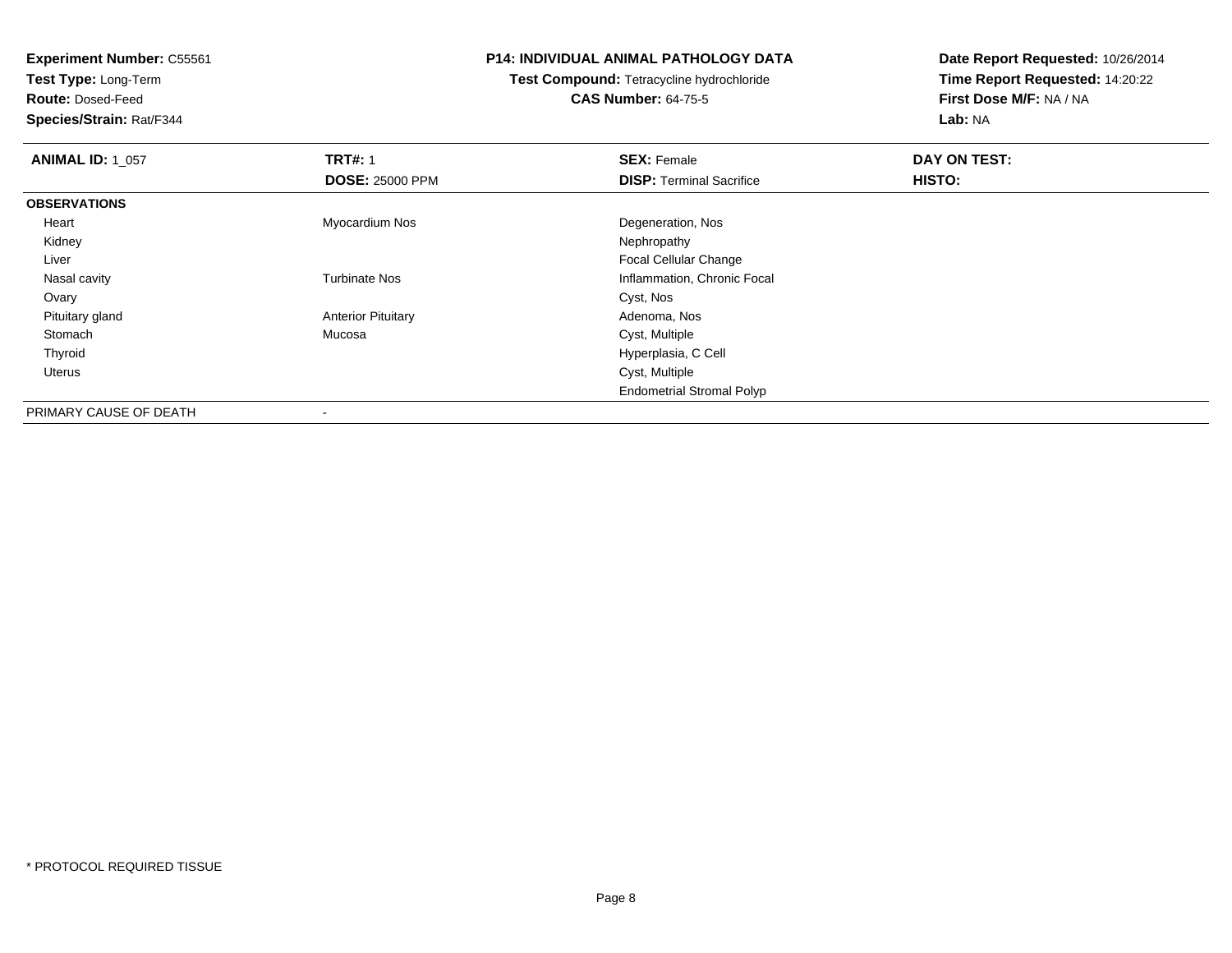**Experiment Number:** C55561**Test Type:** Long-Term**Route:** Dosed-Feed **Species/Strain:** Rat/F344**P14: INDIVIDUAL ANIMAL PATHOLOGY DATATest Compound:** Tetracycline hydrochloride**CAS Number:** 64-75-5**Date Report Requested:** 10/26/2014**Time Report Requested:** 14:20:22**First Dose M/F:** NA / NA**Lab:** NA**ANIMAL ID: 1\_058 REX:** Female **DAY ON TEST: CONSIST: SEX:** Female **DAY ON TEST: DOSE:** 25000 PPM**DISP:** Terminal Sacrifice **HISTO: OBSERVATIONS** Heart Myocardium Nos Degeneration, Nos Kidneyy the control of the control of the control of the control of the control of the control of the control of the control of the control of the control of the control of the control of the control of the control of the contro Liver Focal Cellular ChangeBile Duct Hyperplasia, Nos Inflammation, Chronic Focal Nasal cavityTurbinate Nos **Inflammation**, Chronic Focal PancreasAcinus **Acinus** Atrophy, Focal Pituitary glandAnterior Pituitary **Adenoma, Nos**<br>
Multiple Organs Nos **Adenoma, Northuma**<br>
Leukemia, Mon UnspecifiedLeukemia, Mononuclear Cell PRIMARY CAUSE OF DEATH

-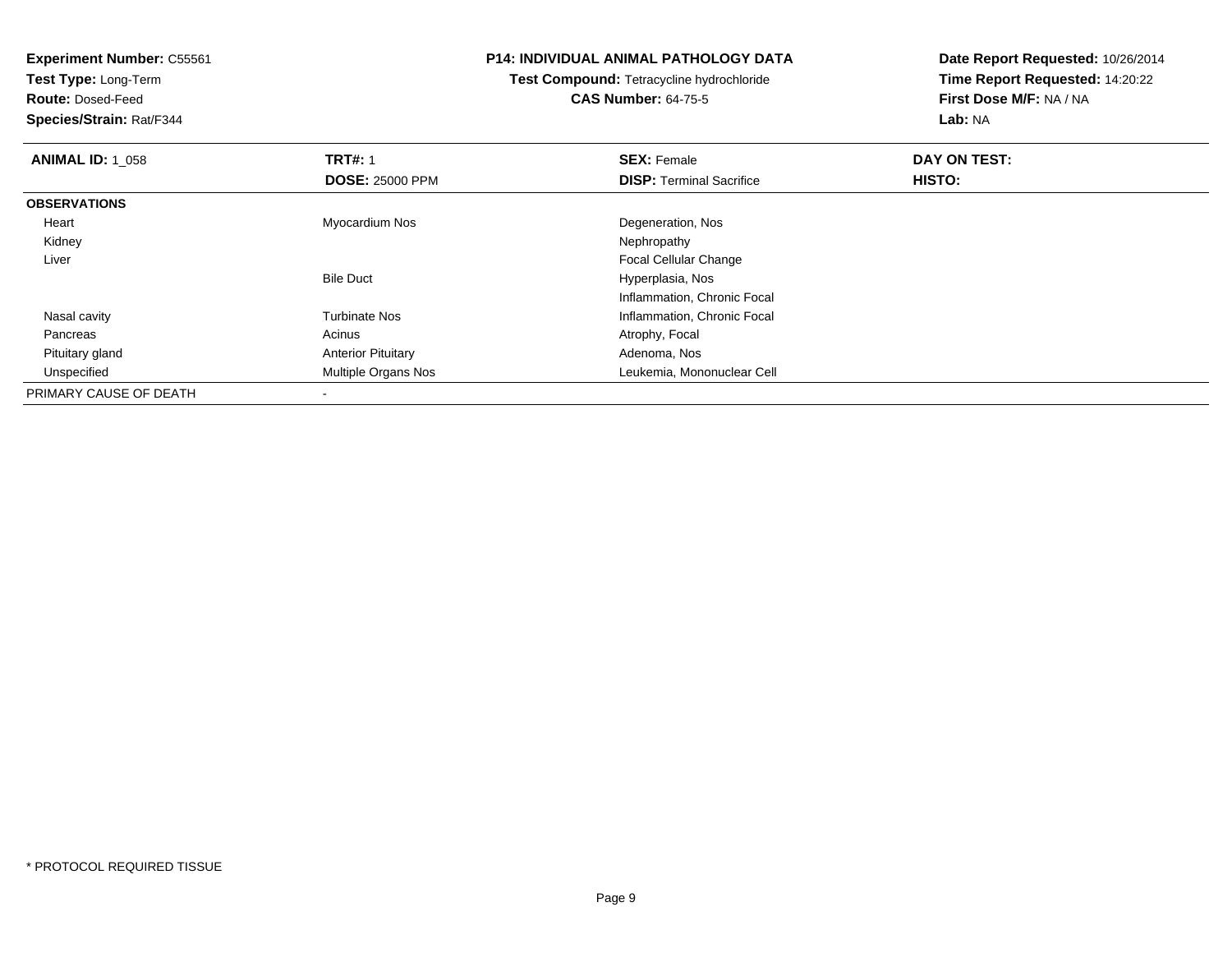**Test Type:** Long-Term

**Route:** Dosed-Feed

**Species/Strain:** Rat/F344

## **P14: INDIVIDUAL ANIMAL PATHOLOGY DATA**

**Test Compound:** Tetracycline hydrochloride**CAS Number:** 64-75-5

| <b>ANIMAL ID: 1_059</b> | <b>TRT#: 1</b>            | <b>SEX: Female</b>              | DAY ON TEST: |  |
|-------------------------|---------------------------|---------------------------------|--------------|--|
|                         | <b>DOSE: 25000 PPM</b>    | <b>DISP: Terminal Sacrifice</b> | HISTO:       |  |
| <b>OBSERVATIONS</b>     |                           |                                 |              |  |
| Adrenal gland           | <b>Cortex Nos</b>         | Angiectasis                     |              |  |
| Bone marrow             |                           | Hypoplasia, Nos                 |              |  |
| Eye                     | Lens, Capsule             | Calcification, Nos              |              |  |
|                         | Retina                    | Degeneration, Nos               |              |  |
| Heart                   | Myocardium Nos            | Degeneration, Nos               |              |  |
| Kidney                  |                           | Nephropathy                     |              |  |
| Liver                   |                           | <b>Focal Cellular Change</b>    |              |  |
| Mammary gland           |                           | Fibroadenoma                    |              |  |
|                         |                           | Hyperplasia, Cystic             |              |  |
| Nasal cavity            | <b>Turbinate Nos</b>      | Inflammation, Chronic Focal     |              |  |
| Pituitary gland         | <b>Anterior Pituitary</b> | Adenoma, Nos                    |              |  |
| Spleen                  |                           | Hemosiderosis                   |              |  |
| Thyroid                 |                           | Hyperplasia, C Cell             |              |  |
| PRIMARY CAUSE OF DEATH  | $\overline{\phantom{a}}$  |                                 |              |  |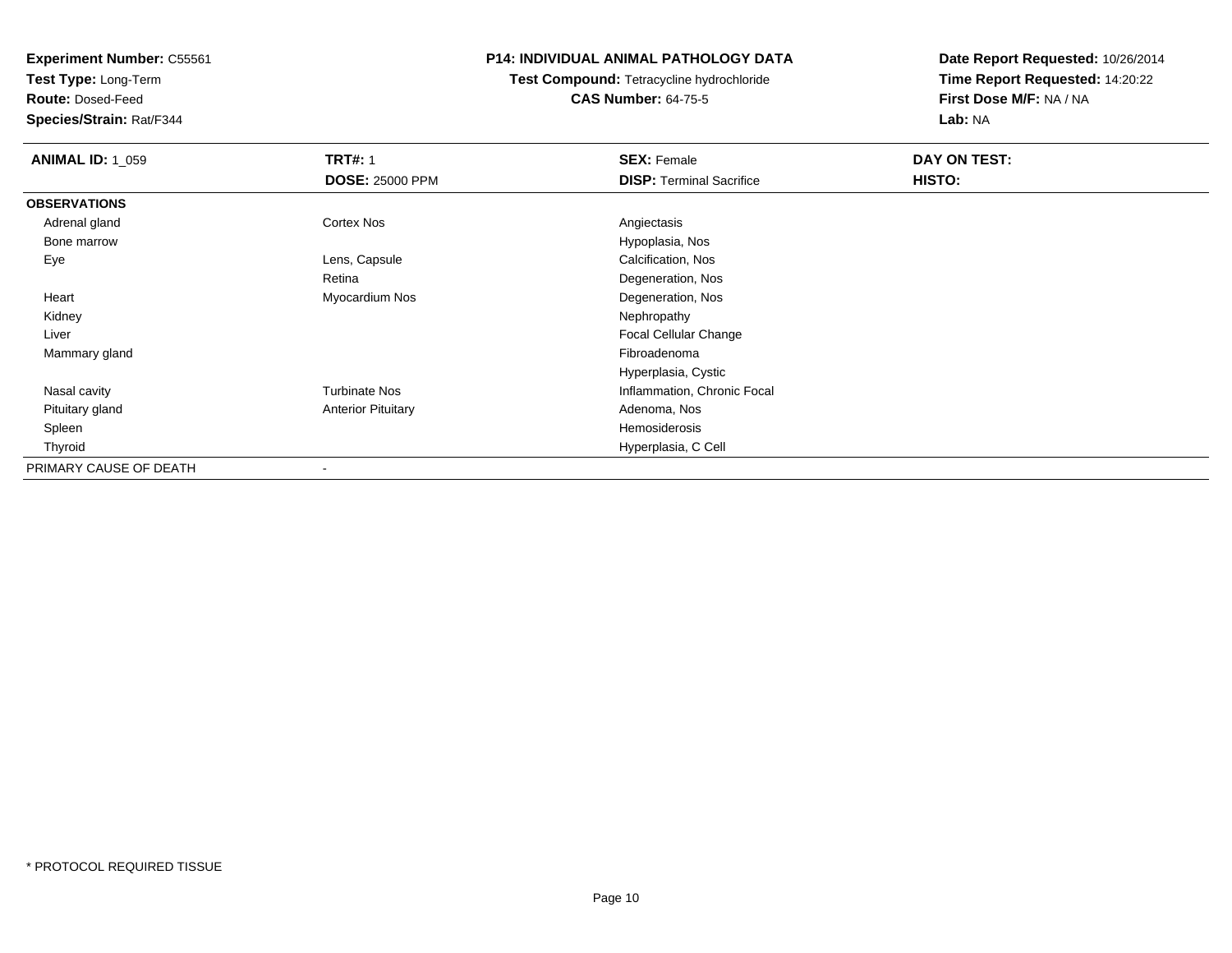**Experiment Number:** C55561**Test Type:** Long-Term**Route:** Dosed-Feed **Species/Strain:** Rat/F344**P14: INDIVIDUAL ANIMAL PATHOLOGY DATATest Compound:** Tetracycline hydrochloride**CAS Number:** 64-75-5**Date Report Requested:** 10/26/2014**Time Report Requested:** 14:20:22**First Dose M/F:** NA / NA**Lab:** NA**ANIMAL ID: 1\_060 C TRT#:** 1 **SEX:** Female **DAY ON TEST: DOSE:** 25000 PPM**DISP:** Moribund Sacrifice **HISTO: OBSERVATIONS** Adrenal glandCortex Nos Degeneration, Lipoid<br>
Fibrosis, Myelo<br>
Fibrosis, Myelo Bone marroww which is a state of the state of the state of the state of the state of the Fibrosis, Myelo state of the state of the state of the state of the state of the state of the state of the state of the state of the state of th Heart Myocardium Nos Calcification, Nos Myocardium NosDegeneration, Nos<br>Nephropathy Kidneyy the control of the control of the control of the control of the control of the control of the control of the control of the control of the control of the control of the control of the control of the control of the contro PancreasAcinus **Acinus** Atrophy, Focal Pituitary glandAnterior Pituitary **Material Contract Contract Pituitary** Hyperplasia, Focal Salivary gland Dilatation, Ducts Necrosis, Diffused **Multiple Organs Nos Leukemia, Mononuclear Cell**  UnspecifiedPRIMARY CAUSE OF DEATH-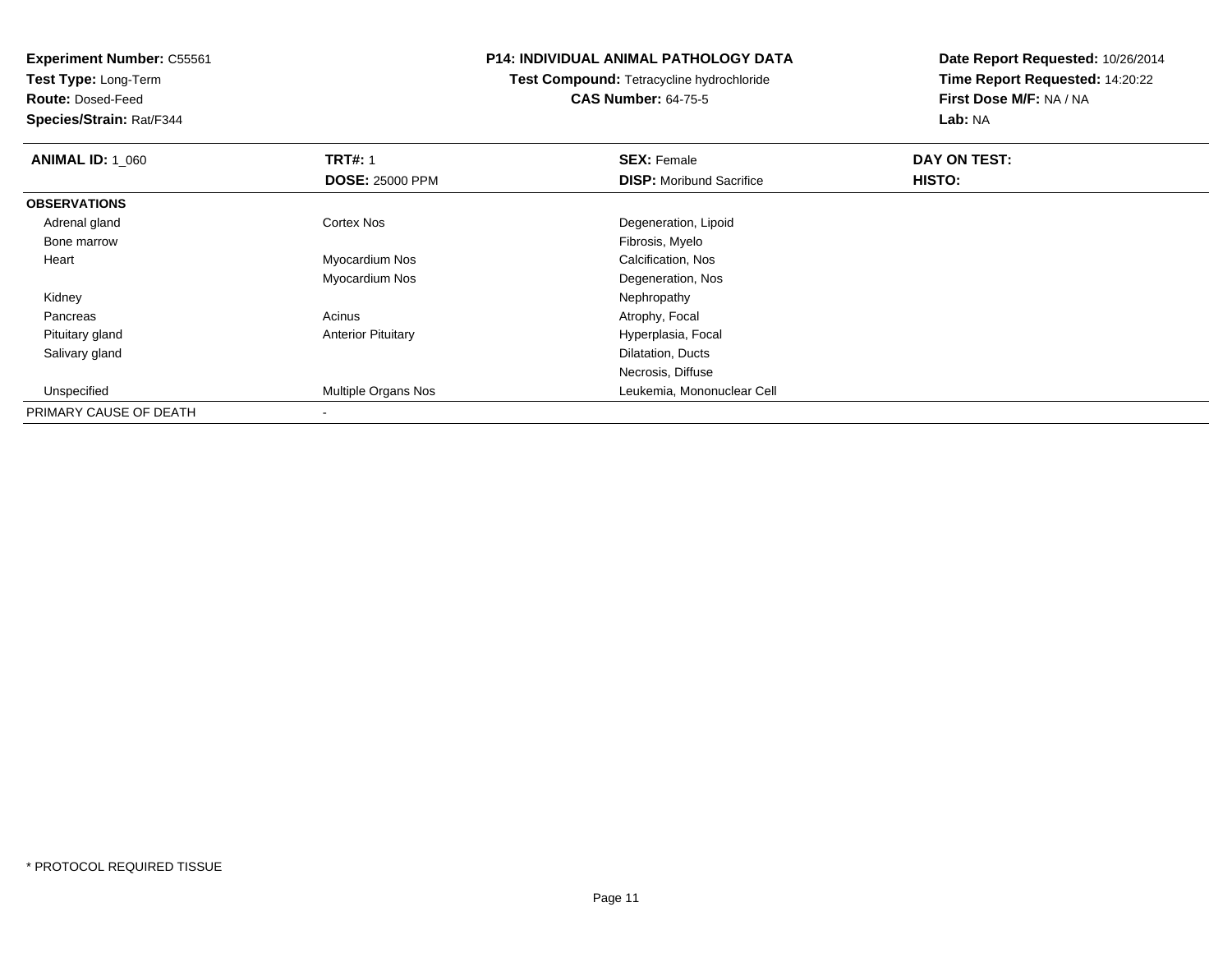**Test Type:** Long-Term

**Route:** Dosed-Feed

**Species/Strain:** Rat/F344

## **P14: INDIVIDUAL ANIMAL PATHOLOGY DATA**

**Test Compound:** Tetracycline hydrochloride**CAS Number:** 64-75-5

| <b>ANIMAL ID: 1_061</b> | <b>TRT#: 1</b>            | <b>SEX: Female</b>              | DAY ON TEST: |
|-------------------------|---------------------------|---------------------------------|--------------|
|                         | <b>DOSE: 25000 PPM</b>    | <b>DISP: Terminal Sacrifice</b> | HISTO:       |
| <b>OBSERVATIONS</b>     |                           |                                 |              |
| Adrenal gland           | <b>Cortex Nos</b>         | Angiectasis                     |              |
|                         | <b>Cortex Nos</b>         | Degeneration, Lipoid            |              |
| Heart                   | Myocardium Nos            | Degeneration, Nos               |              |
| Kidney                  |                           | Nephropathy                     |              |
| Liver                   |                           | Focal Cellular Change           |              |
|                         | <b>Bile Duct</b>          | Hyperplasia, Nos                |              |
|                         |                           | Inflammation, Chronic Focal     |              |
| Lung                    |                           | Perivasculitis                  |              |
| Mammary gland           |                           | Fibroadenoma                    |              |
| Nasal cavity            | <b>Turbinate Nos</b>      | Inflammation, Chronic Focal     |              |
| Pituitary gland         | <b>Anterior Pituitary</b> | Adenoma, Nos                    |              |
| Skin                    |                           | Cyst, Epidermal Inclusion       |              |
| Spleen                  |                           | Hemosiderosis                   |              |
| Thyroid                 |                           | Hyperplasia, C Cell             |              |
| PRIMARY CAUSE OF DEATH  |                           |                                 |              |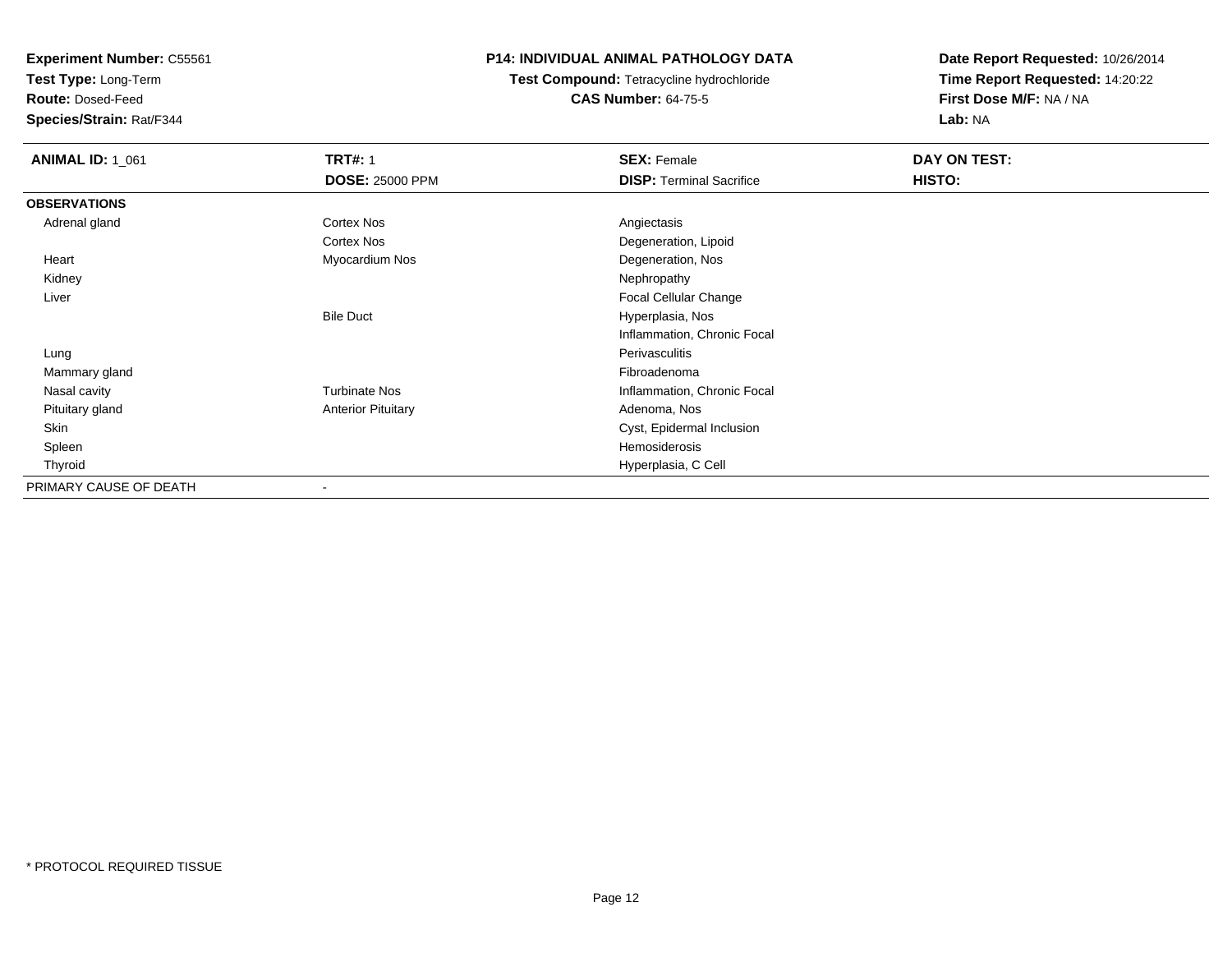| <b>Experiment Number: C55561</b><br>Test Type: Long-Term<br><b>Route: Dosed-Feed</b><br>Species/Strain: Rat/F344 |                           | <b>P14: INDIVIDUAL ANIMAL PATHOLOGY DATA</b><br>Test Compound: Tetracycline hydrochloride<br><b>CAS Number: 64-75-5</b> | Date Report Requested: 10/26/2014<br>Time Report Requested: 14:20:22<br>First Dose M/F: NA / NA<br>Lab: NA |
|------------------------------------------------------------------------------------------------------------------|---------------------------|-------------------------------------------------------------------------------------------------------------------------|------------------------------------------------------------------------------------------------------------|
| <b>ANIMAL ID: 1 062</b>                                                                                          | <b>TRT#:</b> 1            | <b>SEX: Female</b>                                                                                                      | DAY ON TEST:                                                                                               |
|                                                                                                                  | <b>DOSE: 25000 PPM</b>    | <b>DISP:</b> Terminal Sacrifice                                                                                         | HISTO:                                                                                                     |
| <b>OBSERVATIONS</b>                                                                                              |                           |                                                                                                                         |                                                                                                            |
| Heart                                                                                                            | Myocardium Nos            | Degeneration, Nos                                                                                                       |                                                                                                            |
| Kidney                                                                                                           |                           | Nephropathy                                                                                                             |                                                                                                            |
| Liver                                                                                                            |                           | <b>Focal Cellular Change</b>                                                                                            |                                                                                                            |
| Pancreas                                                                                                         | Acinus                    | Atrophy, Focal                                                                                                          |                                                                                                            |
| Pituitary gland                                                                                                  | <b>Anterior Pituitary</b> | Cyst, Nos                                                                                                               |                                                                                                            |
|                                                                                                                  | <b>Anterior Pituitary</b> | Hyperplasia, Focal                                                                                                      |                                                                                                            |
| Uterus                                                                                                           |                           | <b>Endometrial Stromal Polyp</b>                                                                                        |                                                                                                            |
| PRIMARY CAUSE OF DEATH                                                                                           |                           |                                                                                                                         |                                                                                                            |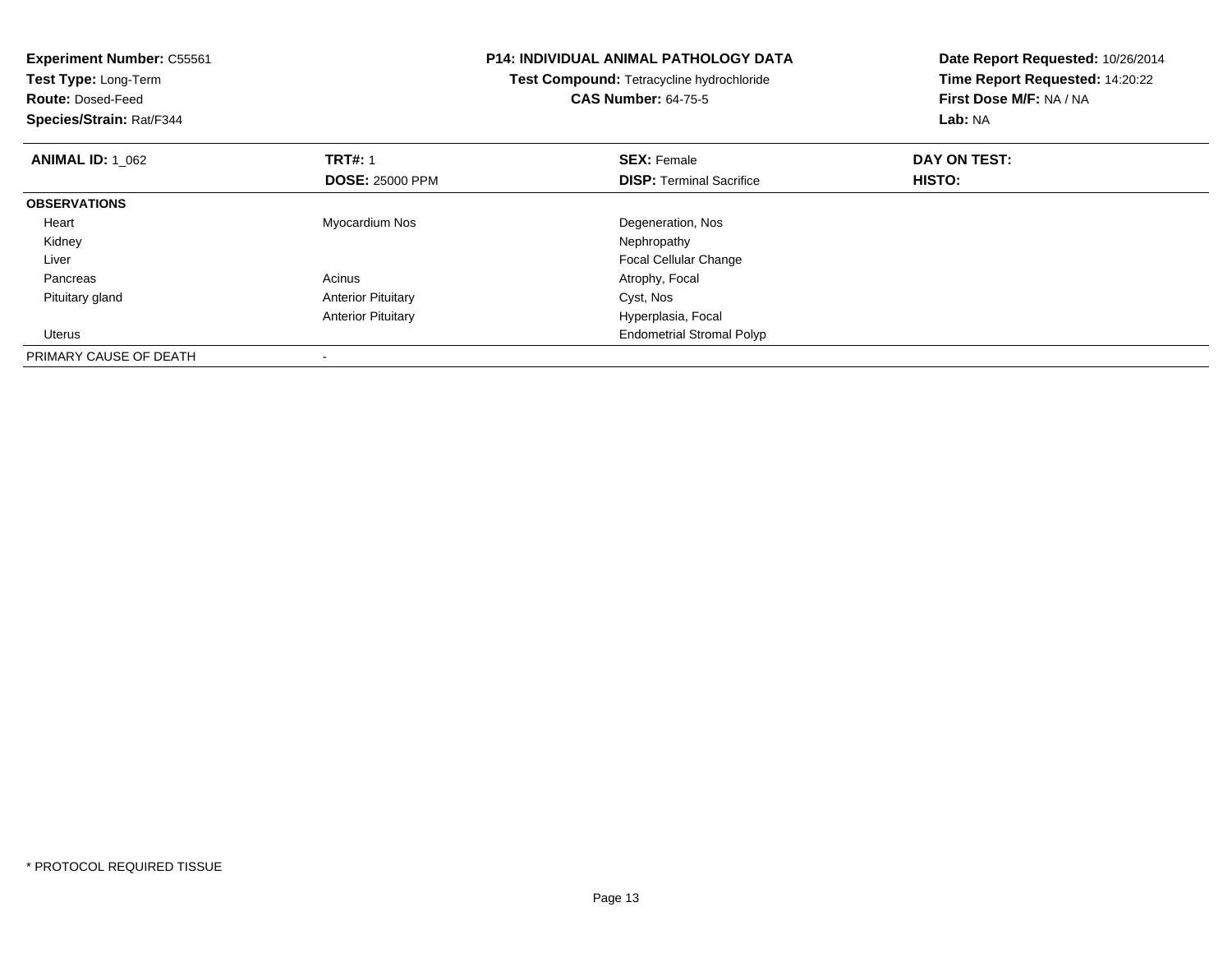**Test Type:** Long-Term

**Route:** Dosed-Feed

**Species/Strain:** Rat/F344

## **P14: INDIVIDUAL ANIMAL PATHOLOGY DATA**

**Test Compound:** Tetracycline hydrochloride**CAS Number:** 64-75-5

| <b>ANIMAL ID: 1 063</b> | <b>TRT#: 1</b>             | <b>SEX: Female</b>               | DAY ON TEST: |  |
|-------------------------|----------------------------|----------------------------------|--------------|--|
|                         | <b>DOSE: 25000 PPM</b>     | <b>DISP:</b> Terminal Sacrifice  | HISTO:       |  |
| <b>OBSERVATIONS</b>     |                            |                                  |              |  |
| Heart                   | Myocardium Nos             | Degeneration, Nos                |              |  |
| Kidney                  |                            | Nephropathy                      |              |  |
|                         | Tubule                     | Pigmentation, Nos                |              |  |
| Liver                   |                            | <b>Focal Cellular Change</b>     |              |  |
| Nasal cavity            | <b>Turbinate Nos</b>       | Inflammation, Chronic Focal      |              |  |
| Pituitary gland         | <b>Anterior Pituitary</b>  | Adenoma, Nos                     |              |  |
| Spleen                  |                            | Hemosiderosis                    |              |  |
| Stomach                 | Mucosa                     | Cyst, Multiple                   |              |  |
| Thyroid                 |                            | Hyperplasia, C Cell              |              |  |
| Unspecified             | <b>Multiple Organs Nos</b> | Leukemia, Mononuclear Cell       |              |  |
| Uterus                  |                            | <b>Endometrial Stromal Polyp</b> |              |  |
| PRIMARY CAUSE OF DEATH  | $\,$ $\,$                  |                                  |              |  |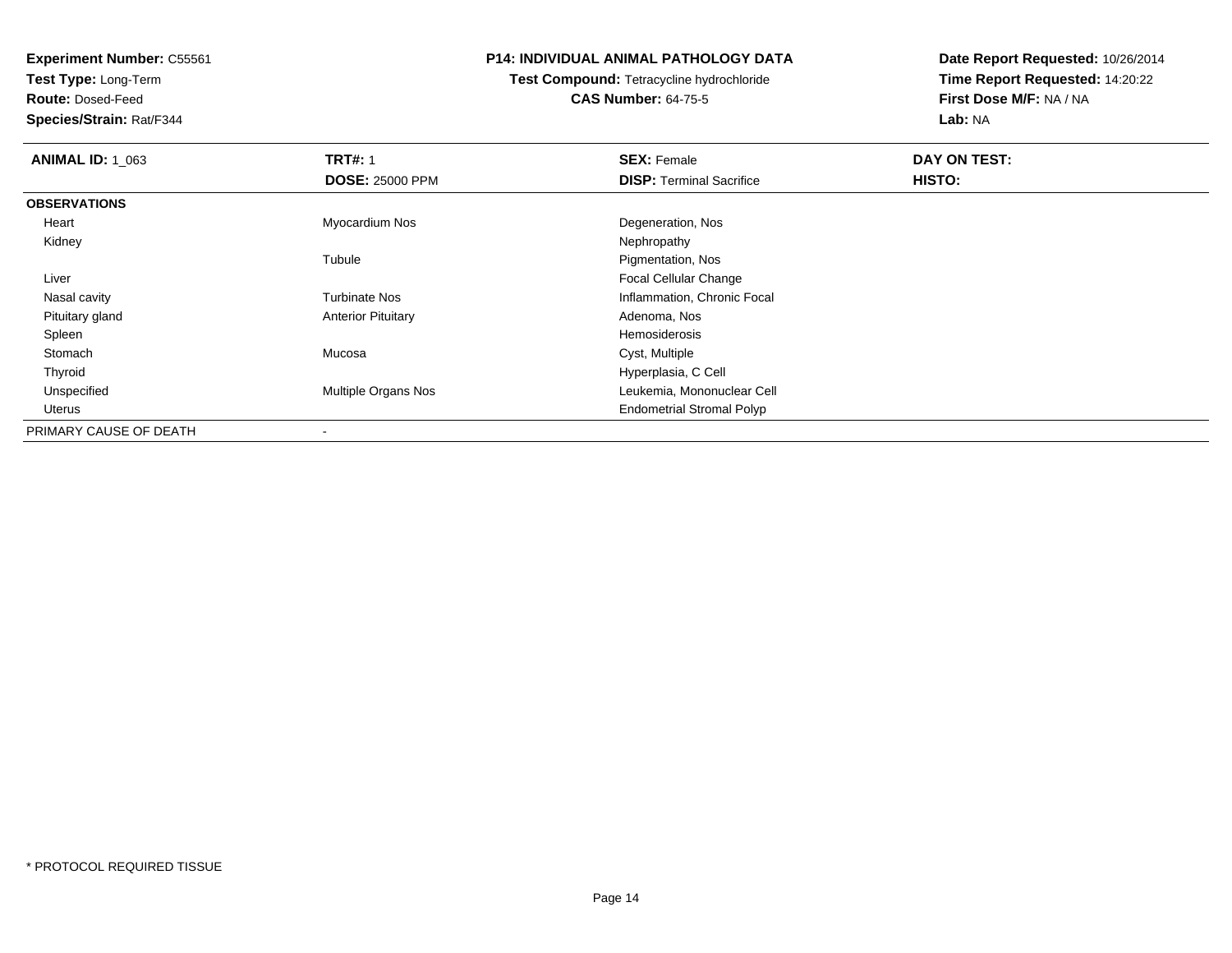**Experiment Number:** C55561**Test Type:** Long-Term**Route:** Dosed-Feed **Species/Strain:** Rat/F344**P14: INDIVIDUAL ANIMAL PATHOLOGY DATATest Compound:** Tetracycline hydrochloride**CAS Number:** 64-75-5**Date Report Requested:** 10/26/2014**Time Report Requested:** 14:20:22**First Dose M/F:** NA / NA**Lab:** NA**ANIMAL ID: 1\_064 TRT#:** 1 **SEX:** Female **DAY ON TEST: DOSE:** 25000 PPM**DISP:** Moribund Sacrifice **HISTO: OBSERVATIONS** Adrenal glandd cortex Nos extended the Cortex Nos extended the Hemorrhage Intestine Small Mesentery NosNecrosis, Fat<br>Nephropathy Kidneyy the control of the control of the control of the control of the control of the control of the control of the control of the control of the control of the control of the control of the control of the control of the contro LiverBile Duct **Hyperplasia**, Nos Alveolar/Bronchiolar Adenoma Lung Pituitary glandAnterior Pituitary **Cyst, Nos**  TongueSquamous Cell Papilloma<br>Multiple Organs Nos **Exercía e Soute Accident Cell Accident** Leukemia, Mononuclear C UnspecifiedLeukemia, Mononuclear Cell PRIMARY CAUSE OF DEATH-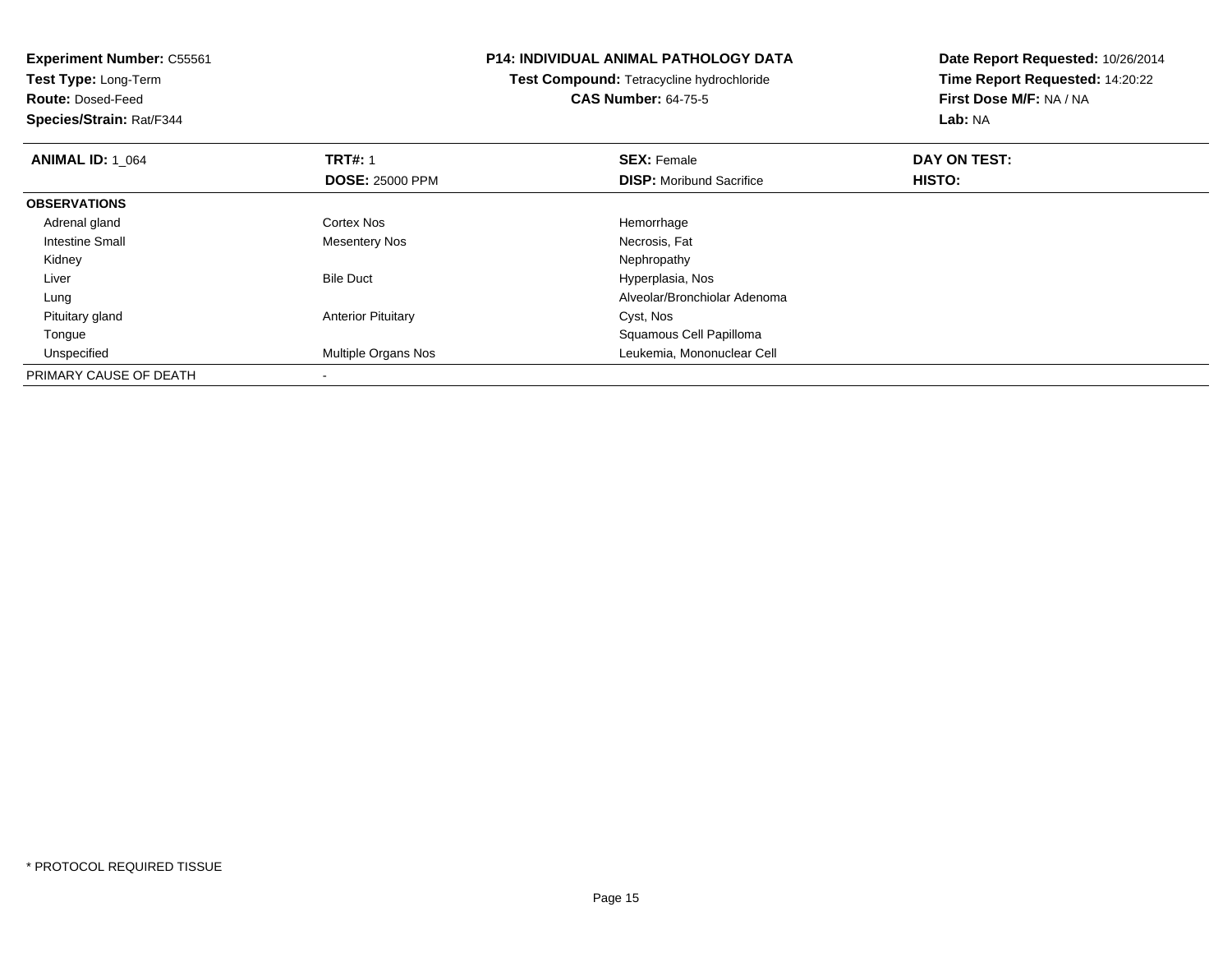**Test Type:** Long-Term

**Route:** Dosed-Feed

**Species/Strain:** Rat/F344

## **P14: INDIVIDUAL ANIMAL PATHOLOGY DATA**

# **Test Compound:** Tetracycline hydrochloride**CAS Number:** 64-75-5

| <b>ANIMAL ID: 1 065</b> | <b>TRT#: 1</b>            | <b>SEX: Female</b>               | DAY ON TEST: |
|-------------------------|---------------------------|----------------------------------|--------------|
|                         | <b>DOSE: 25000 PPM</b>    | <b>DISP: Terminal Sacrifice</b>  | HISTO:       |
| <b>OBSERVATIONS</b>     |                           |                                  |              |
| Heart                   | Myocardium Nos            | Degeneration, Nos                |              |
| Kidney                  |                           | Nephropathy                      |              |
|                         |                           | Tubular-Cell Adenocarcinoma      |              |
| Liver                   |                           | Focal Cellular Change            |              |
| Mammary gland           |                           | Fibroadenoma                     |              |
| Nasal cavity            | <b>Turbinate Nos</b>      | Inflammation, Chronic Focal      |              |
| Pancreas                | Acinus                    | Atrophy, Focal                   |              |
| Pituitary gland         | <b>Anterior Pituitary</b> | Cyst, Nos                        |              |
|                         | <b>Anterior Pituitary</b> | Hyperplasia, Focal               |              |
| Stomach                 | Mucosa                    | Cyst, Multiple                   |              |
| Thyroid                 |                           | Follicular-Cell Adenoma          |              |
|                         |                           | Hyperplasia, C Cell              |              |
| Unspecified             | Multiple Organs Nos       | Leukemia, Mononuclear Cell       |              |
| Uterus                  |                           | <b>Endometrial Stromal Polyp</b> |              |
| PRIMARY CAUSE OF DEATH  | ۰                         |                                  |              |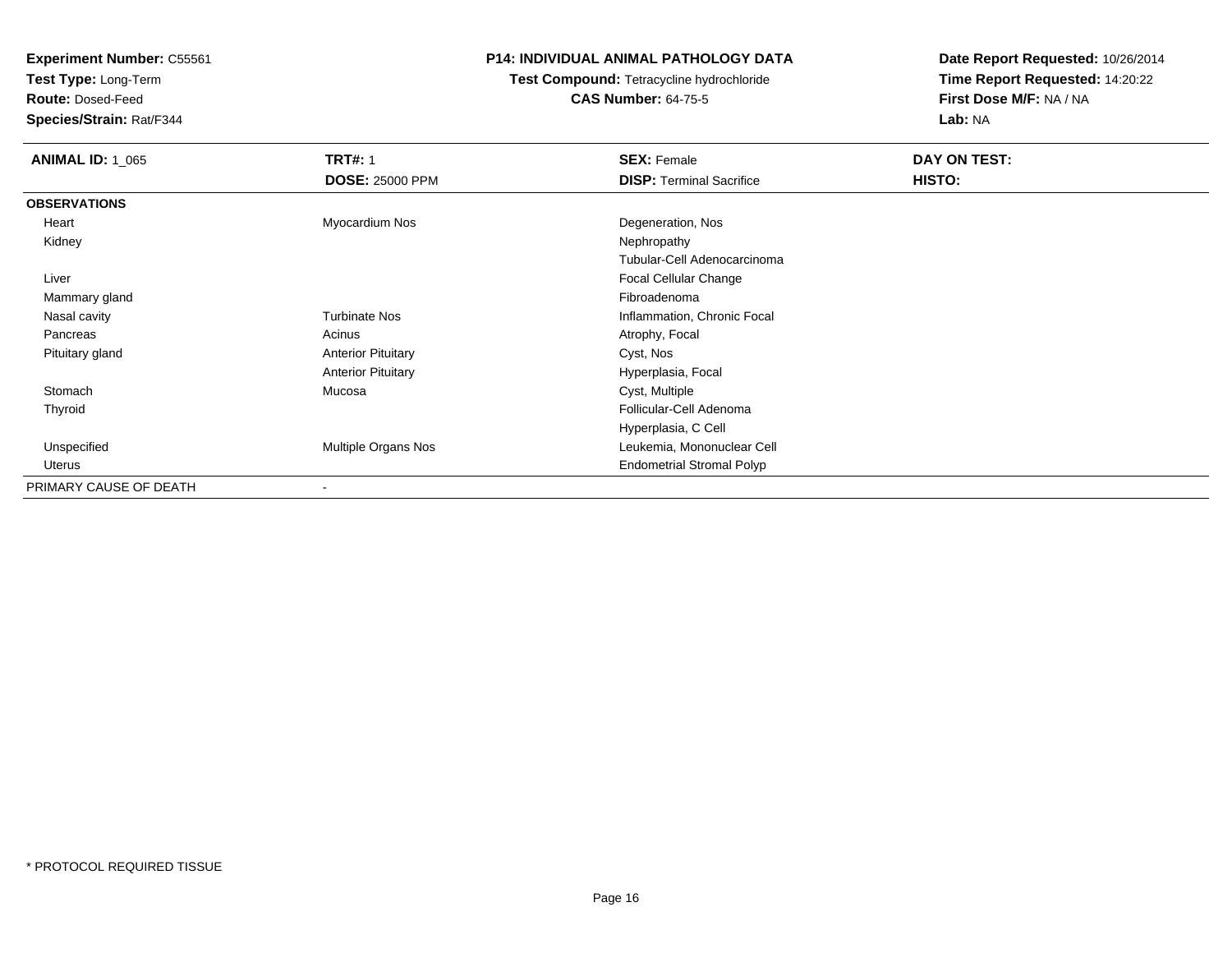**Test Type:** Long-Term

**Route:** Dosed-Feed

**Species/Strain:** Rat/F344

## **P14: INDIVIDUAL ANIMAL PATHOLOGY DATA**

**Test Compound:** Tetracycline hydrochloride**CAS Number:** 64-75-5

| <b>ANIMAL ID: 1_066</b> | <b>TRT#: 1</b>            | <b>SEX: Female</b>               | DAY ON TEST: |  |
|-------------------------|---------------------------|----------------------------------|--------------|--|
|                         | <b>DOSE: 25000 PPM</b>    | <b>DISP: Terminal Sacrifice</b>  | HISTO:       |  |
| <b>OBSERVATIONS</b>     |                           |                                  |              |  |
| Adrenal gland           | Cortex Nos                | Angiectasis                      |              |  |
|                         | <b>Cortex Nos</b>         | Degeneration, Lipoid             |              |  |
|                         | <b>Cortex Nos</b>         | Ectopia                          |              |  |
|                         | Cortex Nos                | Hyperplasia, Focal               |              |  |
| Heart                   | Myocardium Nos            | Degeneration, Nos                |              |  |
| Kidney                  |                           | Nephropathy                      |              |  |
|                         | Tubule                    | Pigmentation, Nos                |              |  |
| Liver                   |                           | Focal Cellular Change            |              |  |
| Lung                    |                           | Perivasculitis                   |              |  |
| Ovary                   |                           | Cyst, Nos                        |              |  |
| Pituitary gland         | <b>Anterior Pituitary</b> | Cyst, Nos                        |              |  |
| Spleen                  |                           | Hemosiderosis                    |              |  |
| Thyroid                 |                           | Hyperplasia, C Cell              |              |  |
| Uterus                  |                           | <b>Endometrial Stromal Polyp</b> |              |  |
| PRIMARY CAUSE OF DEATH  | $\overline{\phantom{a}}$  |                                  |              |  |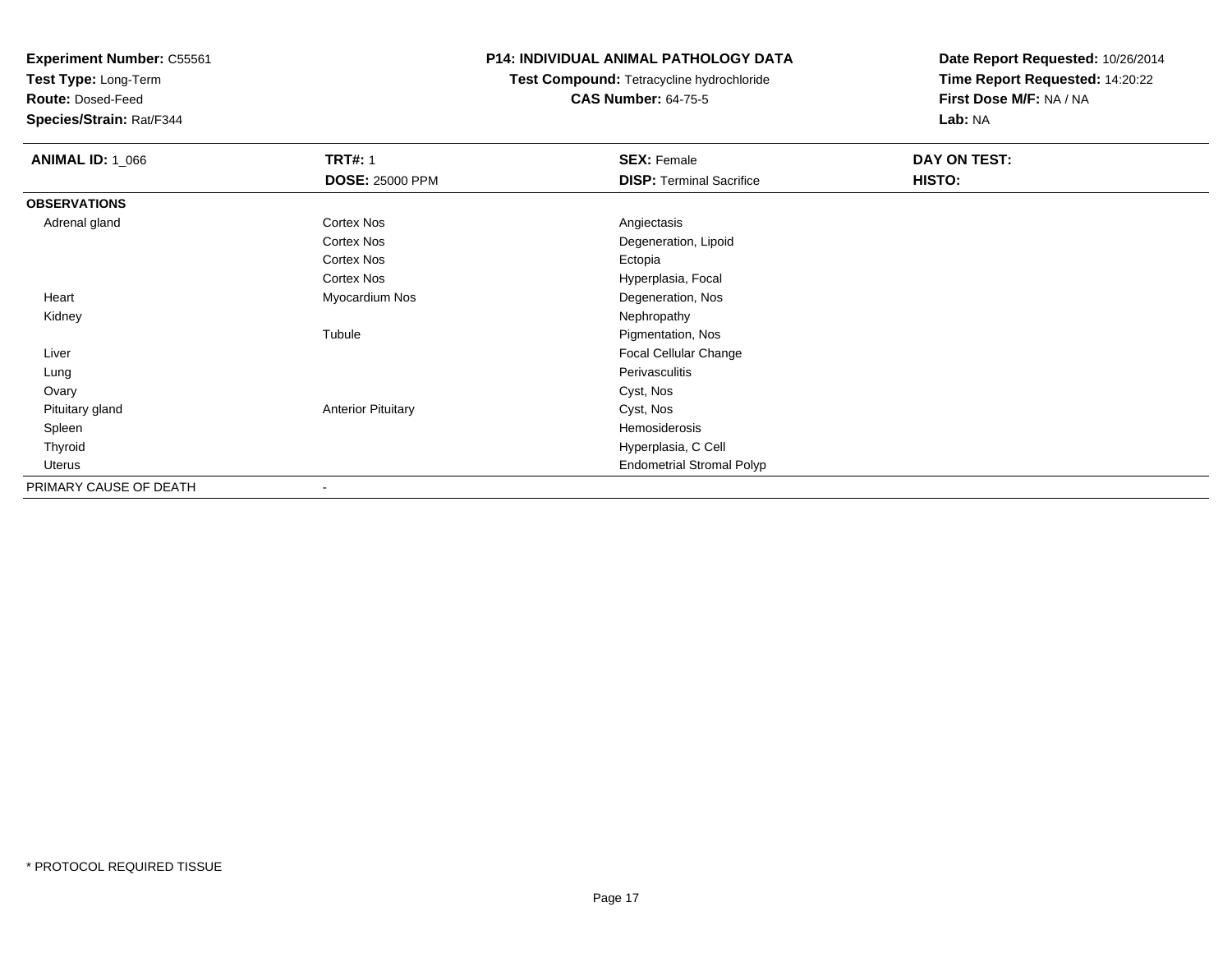**Experiment Number:** C55561**Test Type:** Long-Term**Route:** Dosed-Feed **Species/Strain:** Rat/F344**P14: INDIVIDUAL ANIMAL PATHOLOGY DATATest Compound:** Tetracycline hydrochloride**CAS Number:** 64-75-5**Date Report Requested:** 10/26/2014**Time Report Requested:** 14:20:22**First Dose M/F:** NA / NA**Lab:** NA**ANIMAL ID: 1\_067 TRT#:** 1 **SEX:** Female **DAY ON TEST: DOSE:** 25000 PPM**DISP:** Terminal Sacrifice **HISTO: OBSERVATIONS** Adrenal glandd and the Cortex Nos and the Cortex Nos and the Angiectasis Cortex Nos Degeneration, Lipoid Heart Myocardium Nos Degeneration, Nos Liver Focal Cellular Change Pituitary glandAnterior Pituitary **Adenoma, Nos** Adenoma, Nos Anterior Pituitary Cyst, Nos Spleenn and the state of the state of the state of the state of the state of the state of the state of the state of the state of the state of the state of the state of the state of the state of the state of the state of the stat Urinary bladder Inflammation, Chronic Focal Uterus Endometrial Stromal PolypPRIMARY CAUSE OF DEATH-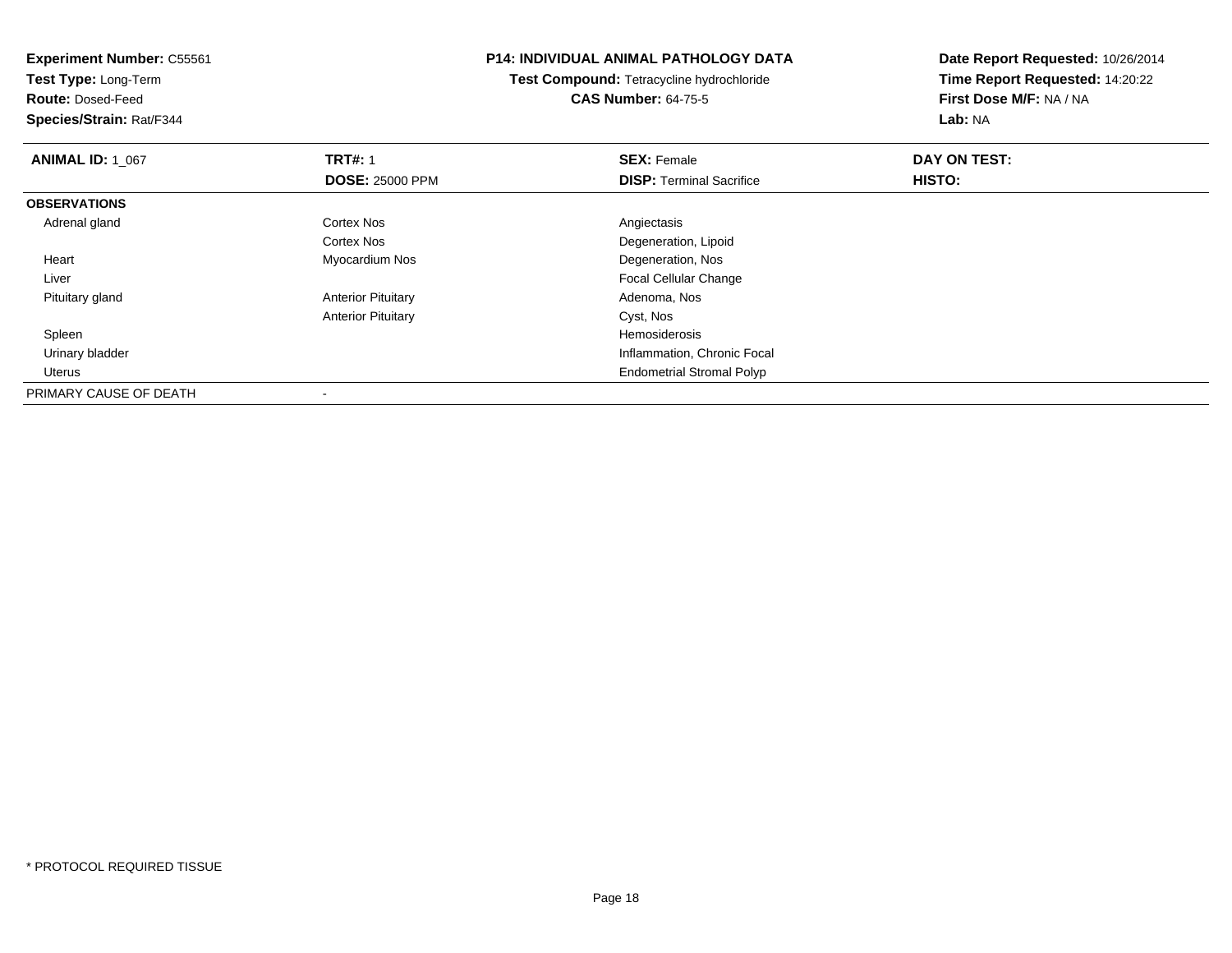**Test Type:** Long-Term

**Route:** Dosed-Feed

**Species/Strain:** Rat/F344

### **P14: INDIVIDUAL ANIMAL PATHOLOGY DATA**

**Test Compound:** Tetracycline hydrochloride**CAS Number:** 64-75-5

| <b>ANIMAL ID: 1_068</b> | <b>TRT#: 1</b>            | <b>SEX: Female</b>               | DAY ON TEST: |  |
|-------------------------|---------------------------|----------------------------------|--------------|--|
|                         | <b>DOSE: 25000 PPM</b>    | <b>DISP: Terminal Sacrifice</b>  | HISTO:       |  |
| <b>OBSERVATIONS</b>     |                           |                                  |              |  |
| Adrenal gland           | <b>Cortex Nos</b>         | Degeneration, Lipoid             |              |  |
| Clitoral gland          |                           | Inflammation, Suppurative        |              |  |
| Heart                   | Myocardium Nos            | Degeneration, Nos                |              |  |
| Kidney                  |                           | Nephropathy                      |              |  |
| Liver                   |                           | Degeneration, Lipoid             |              |  |
|                         |                           | Focal Cellular Change            |              |  |
| Nasal cavity            | <b>Turbinate Nos</b>      | Inflammation, Chronic Focal      |              |  |
| Ovary                   |                           | Cyst, Nos                        |              |  |
| Pituitary gland         | <b>Anterior Pituitary</b> | Cyst, Nos                        |              |  |
| Spleen                  |                           | Hemosiderosis                    |              |  |
| Stomach                 | Cardiac Stomach           | Hyperplasia, Epithelial          |              |  |
| Uterus                  |                           | <b>Endometrial Stromal Polyp</b> |              |  |
| PRIMARY CAUSE OF DEATH  |                           |                                  |              |  |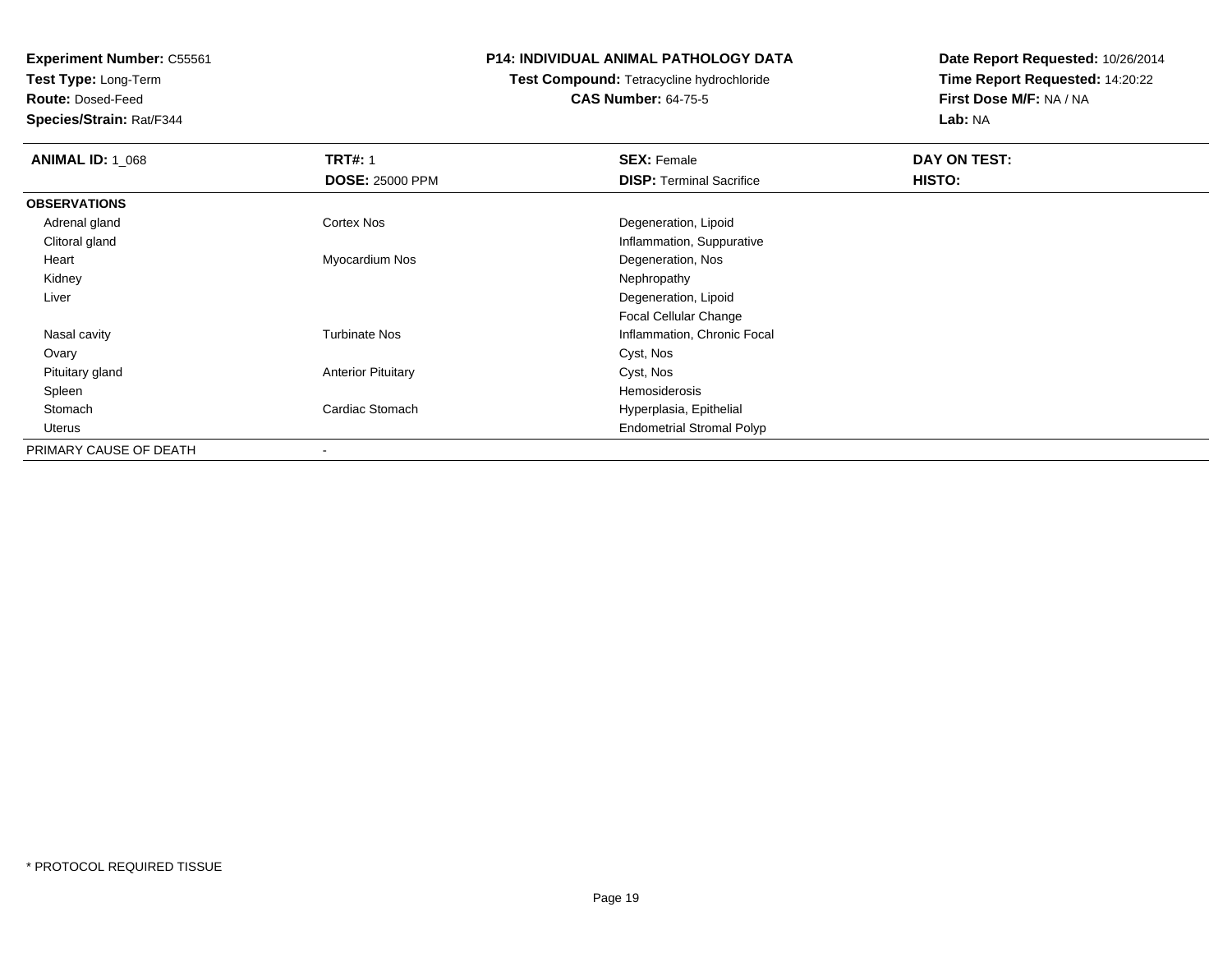| <b>Experiment Number: C55561</b> |                        | <b>P14: INDIVIDUAL ANIMAL PATHOLOGY DATA</b> | Date Report Requested: 10/26/2014 |  |
|----------------------------------|------------------------|----------------------------------------------|-----------------------------------|--|
| Test Type: Long-Term             |                        | Test Compound: Tetracycline hydrochloride    | Time Report Requested: 14:20:22   |  |
| <b>Route: Dosed-Feed</b>         |                        | <b>CAS Number: 64-75-5</b>                   | First Dose M/F: NA / NA           |  |
| Species/Strain: Rat/F344         |                        |                                              | Lab: NA                           |  |
| <b>ANIMAL ID: 1_069</b>          | <b>TRT#:</b> 1         | <b>SEX: Female</b>                           | DAY ON TEST:                      |  |
|                                  | <b>DOSE: 25000 PPM</b> | <b>DISP: Natural Death</b>                   | HISTO:                            |  |
| <b>OBSERVATIONS</b>              |                        |                                              |                                   |  |
| Adrenal gland                    | Cortex Nos             | Degeneration, Lipoid                         |                                   |  |
| Heart                            | Myocardium Nos         | Degeneration, Nos                            |                                   |  |
| Intestine Small                  | Mesentery Nos          | Inflammation, Acute/Chronic                  |                                   |  |
|                                  | <b>Mesentery Nos</b>   | Necrosis, Fat                                |                                   |  |
| Kidney                           |                        | Nephropathy                                  |                                   |  |
| Liver                            |                        | Degeneration, Lipoid                         |                                   |  |
|                                  | <b>Bile Duct</b>       | Hyperplasia, Nos                             |                                   |  |
| Spleen                           |                        | Hemosiderosis                                |                                   |  |
| PRIMARY CAUSE OF DEATH           |                        |                                              |                                   |  |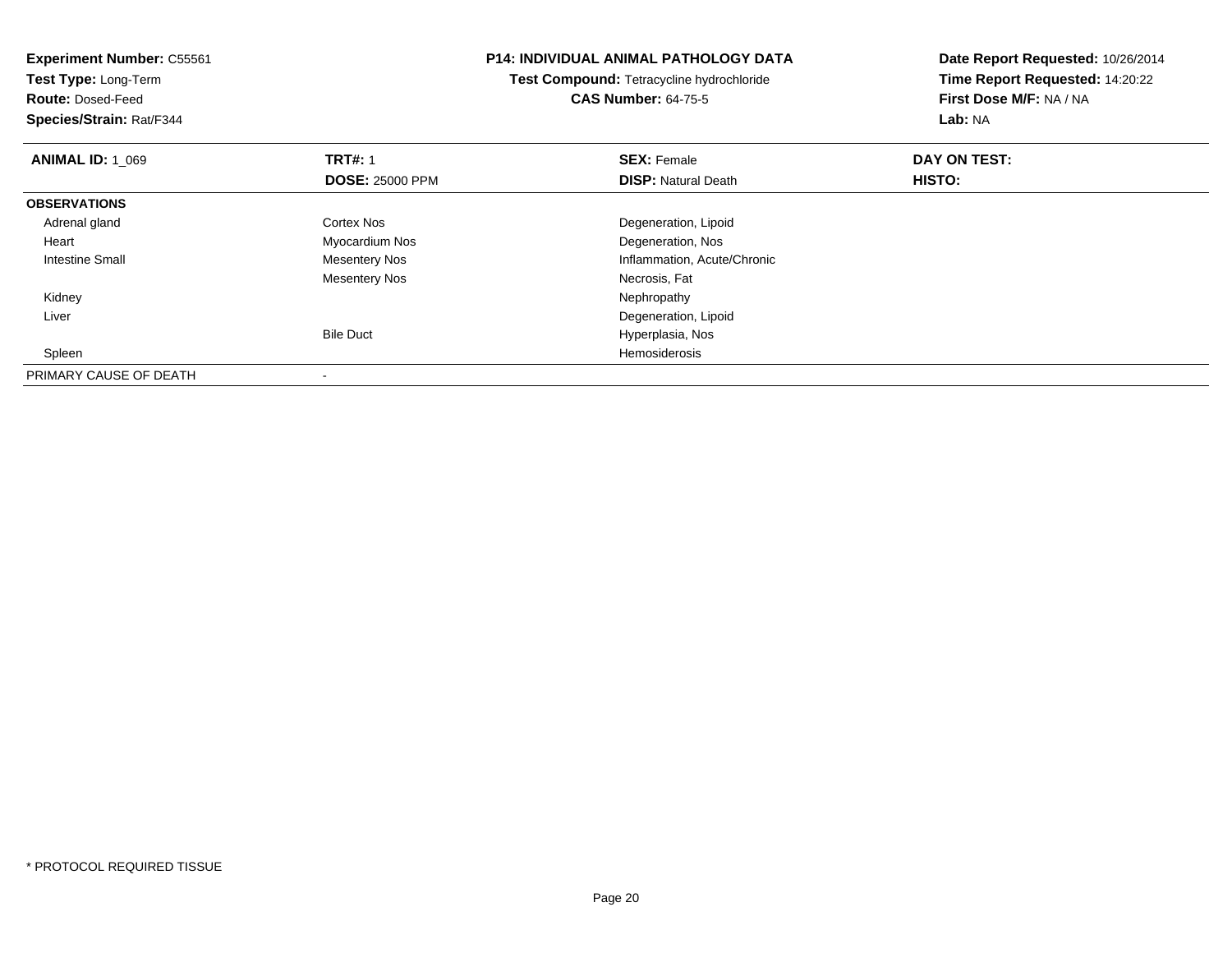| <b>Experiment Number: C55561</b><br>Test Type: Long-Term<br><b>Route: Dosed-Feed</b><br>Species/Strain: Rat/F344 |                          | <b>P14: INDIVIDUAL ANIMAL PATHOLOGY DATA</b><br>Test Compound: Tetracycline hydrochloride<br><b>CAS Number: 64-75-5</b> | Date Report Requested: 10/26/2014<br>Time Report Requested: 14:20:22<br>First Dose M/F: NA / NA<br>Lab: NA |
|------------------------------------------------------------------------------------------------------------------|--------------------------|-------------------------------------------------------------------------------------------------------------------------|------------------------------------------------------------------------------------------------------------|
| <b>ANIMAL ID: 1 070</b>                                                                                          | <b>TRT#: 1</b>           | <b>SEX: Female</b>                                                                                                      | DAY ON TEST:                                                                                               |
|                                                                                                                  | <b>DOSE: 25000 PPM</b>   | <b>DISP:</b> Moribund Sacrifice                                                                                         | HISTO:                                                                                                     |
| <b>OBSERVATIONS</b>                                                                                              |                          |                                                                                                                         |                                                                                                            |
| Bone marrow                                                                                                      |                          | Hypoplasia, Nos                                                                                                         |                                                                                                            |
| <b>Brain</b>                                                                                                     | <b>Cranial Nerve Nos</b> | Neurilemoma, Malignant                                                                                                  |                                                                                                            |
| Liver                                                                                                            |                          | Hernia, Nos                                                                                                             |                                                                                                            |
|                                                                                                                  | <b>Bile Duct</b>         | Hyperplasia, Nos                                                                                                        |                                                                                                            |
| Nasal cavity                                                                                                     | <b>Turbinate Nos</b>     | Inflammation, Chronic Focal                                                                                             |                                                                                                            |
| Pituitary gland                                                                                                  |                          | Neurilemoma, Metastatic                                                                                                 |                                                                                                            |
| Spleen                                                                                                           |                          | Hemosiderosis                                                                                                           |                                                                                                            |
| PRIMARY CAUSE OF DEATH                                                                                           |                          |                                                                                                                         |                                                                                                            |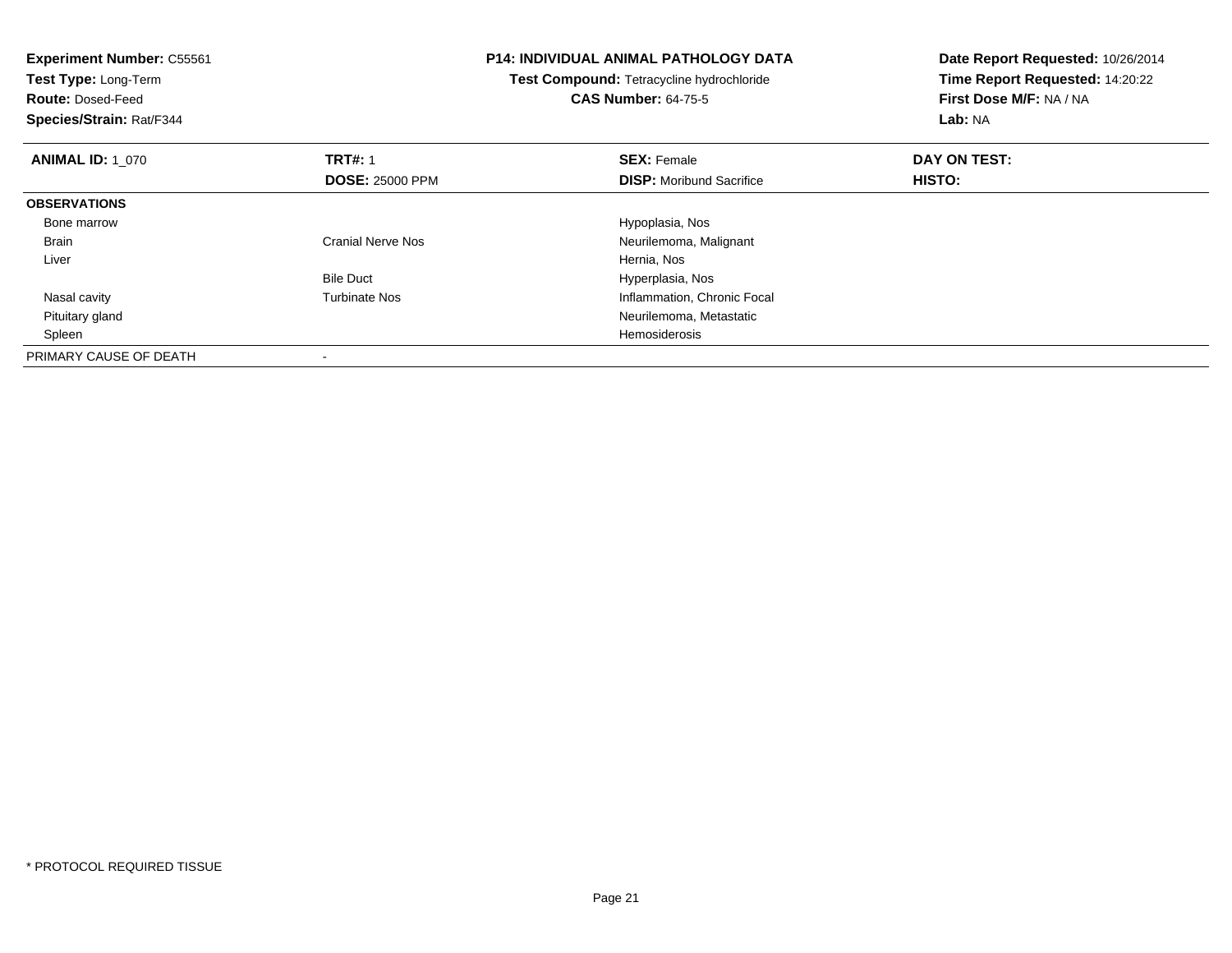| <b>Experiment Number: C55561</b><br><b>Test Type: Long-Term</b><br><b>Route: Dosed-Feed</b><br>Species/Strain: Rat/F344 |                        | <b>P14: INDIVIDUAL ANIMAL PATHOLOGY DATA</b><br>Test Compound: Tetracycline hydrochloride<br><b>CAS Number: 64-75-5</b> | Date Report Requested: 10/26/2014<br>Time Report Requested: 14:20:22<br>First Dose M/F: NA / NA<br>Lab: NA |
|-------------------------------------------------------------------------------------------------------------------------|------------------------|-------------------------------------------------------------------------------------------------------------------------|------------------------------------------------------------------------------------------------------------|
| <b>ANIMAL ID: 1 071</b>                                                                                                 | <b>TRT#: 1</b>         | <b>SEX: Female</b>                                                                                                      | DAY ON TEST:                                                                                               |
|                                                                                                                         | <b>DOSE: 25000 PPM</b> | <b>DISP: Natural Death</b>                                                                                              | HISTO:                                                                                                     |
| <b>OBSERVATIONS</b>                                                                                                     |                        |                                                                                                                         |                                                                                                            |
| Adrenal gland                                                                                                           | Cortex Nos             | Hemorrhage                                                                                                              |                                                                                                            |
| Heart                                                                                                                   | Myocardium Nos         | Necrosis, Nos                                                                                                           |                                                                                                            |
| Kidney                                                                                                                  |                        | Nephropathy                                                                                                             |                                                                                                            |
| Nasal cavity                                                                                                            | Turbinate Nos          | Inflammation, Chronic Focal                                                                                             |                                                                                                            |
| Unspecified                                                                                                             | Multiple Organs Nos    | Leukemia, Mononuclear Cell                                                                                              |                                                                                                            |
| PRIMARY CAUSE OF DEATH                                                                                                  |                        |                                                                                                                         |                                                                                                            |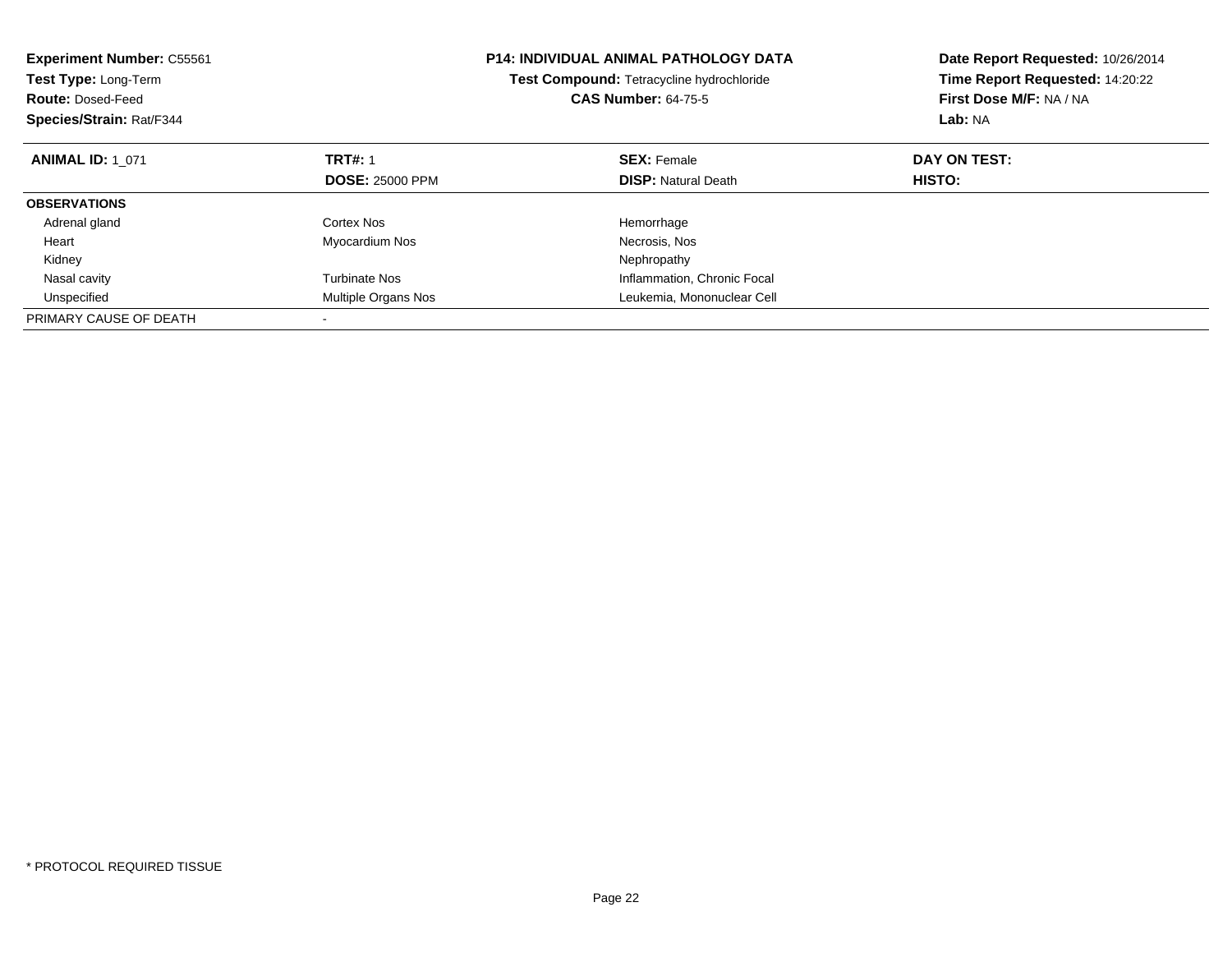| <b>Experiment Number: C55561</b><br>Test Type: Long-Term<br><b>Route: Dosed-Feed</b><br>Species/Strain: Rat/F344 |                           | <b>P14: INDIVIDUAL ANIMAL PATHOLOGY DATA</b><br>Date Report Requested: 10/26/2014<br>Time Report Requested: 14:20:22<br>Test Compound: Tetracycline hydrochloride<br>First Dose M/F: NA / NA<br><b>CAS Number: 64-75-5</b><br>Lab: NA |              |
|------------------------------------------------------------------------------------------------------------------|---------------------------|---------------------------------------------------------------------------------------------------------------------------------------------------------------------------------------------------------------------------------------|--------------|
| <b>ANIMAL ID:</b> 1 072                                                                                          | <b>TRT#: 1</b>            | <b>SEX:</b> Female                                                                                                                                                                                                                    | DAY ON TEST: |
|                                                                                                                  | <b>DOSE: 25000 PPM</b>    | <b>DISP: Natural Death</b>                                                                                                                                                                                                            | HISTO:       |
| <b>OBSERVATIONS</b>                                                                                              |                           |                                                                                                                                                                                                                                       |              |
| Eye                                                                                                              | Retina                    | Degeneration, Nos                                                                                                                                                                                                                     |              |
| Pituitary gland                                                                                                  | <b>Anterior Pituitary</b> | Adenoma, Nos                                                                                                                                                                                                                          |              |
| Unspecified                                                                                                      | Multiple Organs Nos       | Leukemia, Mononuclear Cell                                                                                                                                                                                                            |              |
| PRIMARY CAUSE OF DEATH                                                                                           |                           |                                                                                                                                                                                                                                       |              |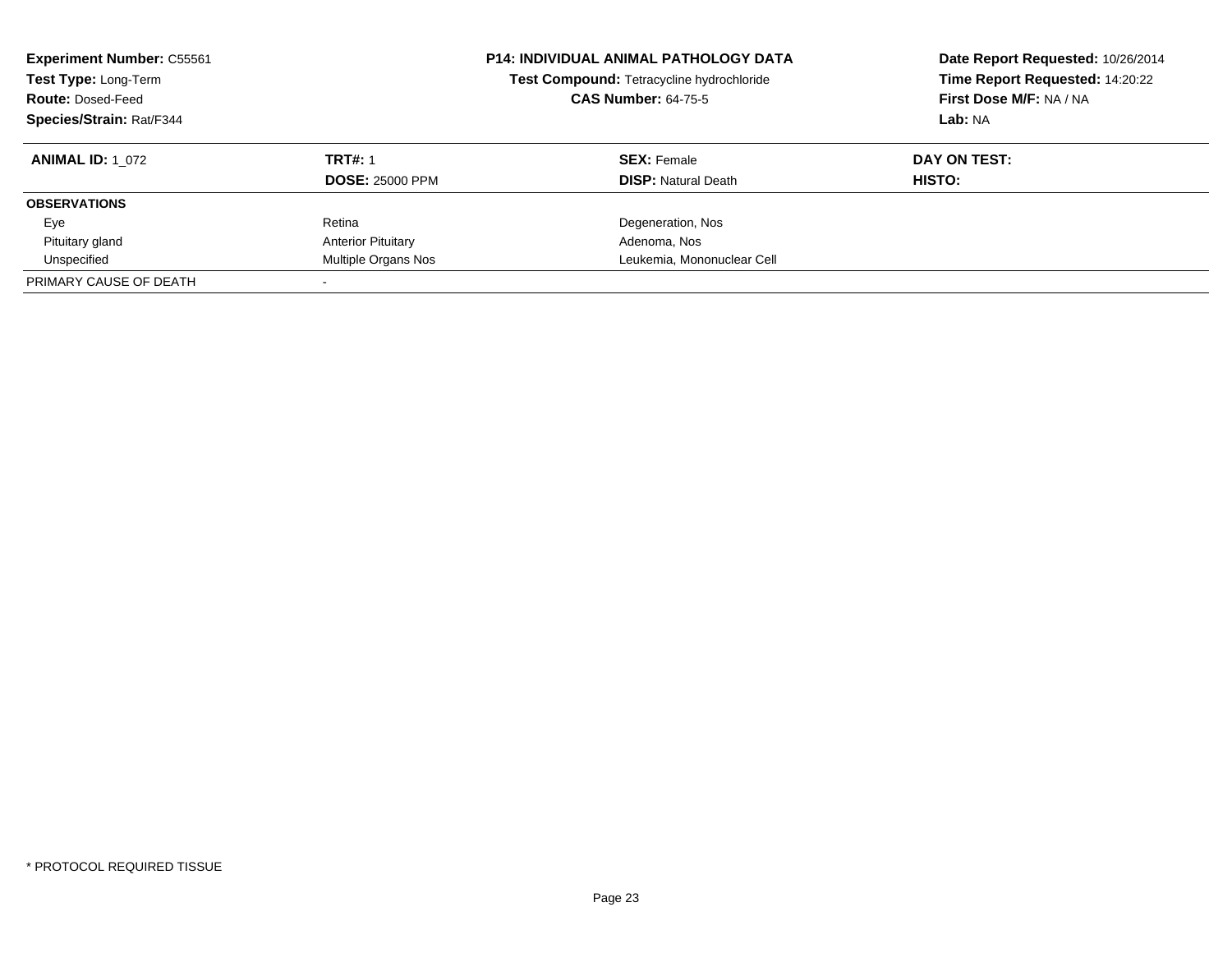**Test Type:** Long-Term

**Route:** Dosed-Feed

**Species/Strain:** Rat/F344

### **P14: INDIVIDUAL ANIMAL PATHOLOGY DATA**

**Test Compound:** Tetracycline hydrochloride**CAS Number:** 64-75-5

| <b>ANIMAL ID: 1 073</b> | <b>TRT#: 1</b>            | <b>SEX: Female</b>              | DAY ON TEST: |  |
|-------------------------|---------------------------|---------------------------------|--------------|--|
|                         | <b>DOSE: 25000 PPM</b>    | <b>DISP: Terminal Sacrifice</b> | HISTO:       |  |
| <b>OBSERVATIONS</b>     |                           |                                 |              |  |
| Adrenal gland           | <b>Cortex Nos</b>         | Angiectasis                     |              |  |
| Heart                   | Myocardium Nos            | Degeneration, Nos               |              |  |
| Kidney                  |                           | Nephropathy                     |              |  |
| Liver                   |                           | <b>Focal Cellular Change</b>    |              |  |
|                         | <b>Bile Duct</b>          | Hyperplasia, Nos                |              |  |
|                         |                           | Inflammation, Chronic Focal     |              |  |
| Lung                    |                           | Inflammation, Chronic Focal     |              |  |
| Nasal cavity            | <b>Turbinate Nos</b>      | Inflammation, Chronic Focal     |              |  |
| Pituitary gland         | <b>Anterior Pituitary</b> | Cyst, Nos                       |              |  |
|                         | <b>Anterior Pituitary</b> | Hyperplasia, Focal              |              |  |
| Spleen                  |                           | Hemosiderosis                   |              |  |
| Thyroid                 |                           | Hyperplasia, C Cell             |              |  |
| PRIMARY CAUSE OF DEATH  | $\overline{\phantom{a}}$  |                                 |              |  |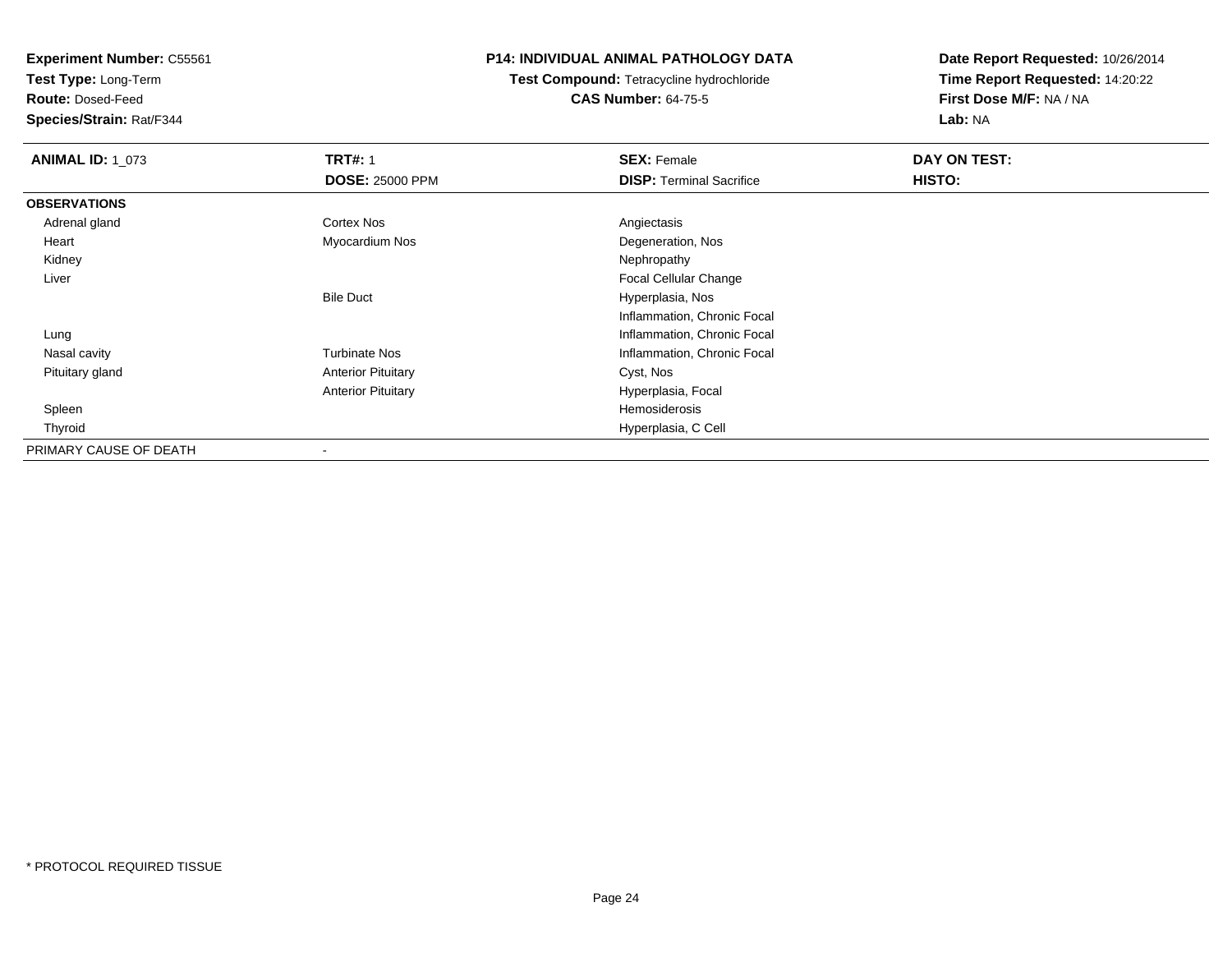**Test Type:** Long-Term

**Route:** Dosed-Feed

**Species/Strain:** Rat/F344

### **P14: INDIVIDUAL ANIMAL PATHOLOGY DATA**

**Test Compound:** Tetracycline hydrochloride**CAS Number:** 64-75-5

| <b>ANIMAL ID: 1_074</b> | <b>TRT#: 1</b>            | <b>SEX: Female</b>              | DAY ON TEST: |  |
|-------------------------|---------------------------|---------------------------------|--------------|--|
|                         | <b>DOSE: 25000 PPM</b>    | <b>DISP: Terminal Sacrifice</b> | HISTO:       |  |
| <b>OBSERVATIONS</b>     |                           |                                 |              |  |
| Heart                   | Myocardium Nos            | Degeneration, Nos               |              |  |
| Intestine Small         | <b>Mesentery Nos</b>      | Necrosis, Fat                   |              |  |
| Kidney                  |                           | Nephropathy                     |              |  |
| Liver                   |                           | <b>Focal Cellular Change</b>    |              |  |
|                         | <b>Bile Duct</b>          | Hyperplasia, Nos                |              |  |
|                         |                           | Inflammation, Chronic Focal     |              |  |
| Pituitary gland         | <b>Anterior Pituitary</b> | Cyst, Nos                       |              |  |
| Spleen                  |                           | Hemosiderosis                   |              |  |
| Stomach                 | Mucosa                    | Cyst, Multiple                  |              |  |
| PRIMARY CAUSE OF DEATH  |                           |                                 |              |  |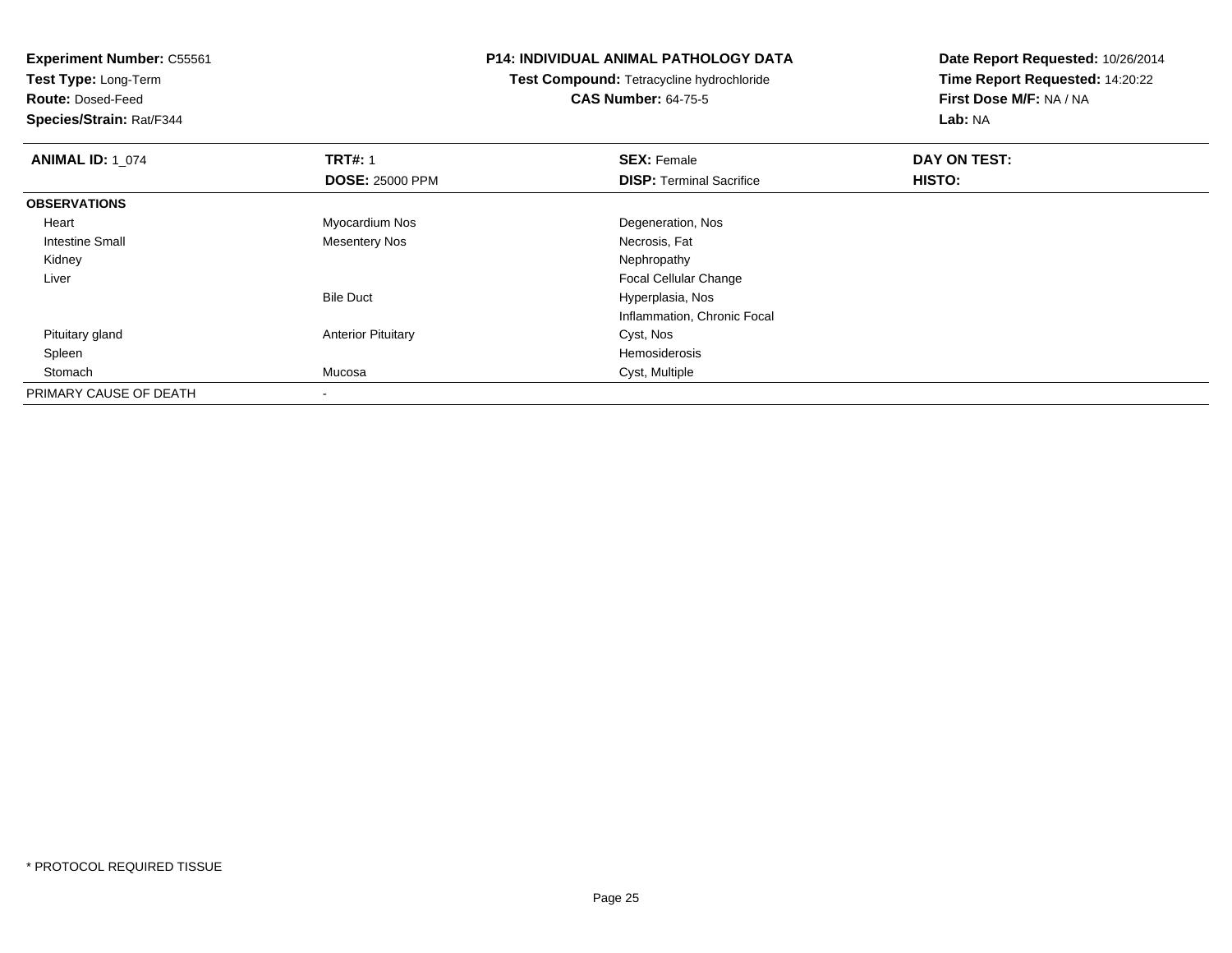**Test Type:** Long-Term

**Route:** Dosed-Feed

**Species/Strain:** Rat/F344

### **P14: INDIVIDUAL ANIMAL PATHOLOGY DATA**

# **Test Compound:** Tetracycline hydrochloride**CAS Number:** 64-75-5

| <b>ANIMAL ID: 1 075</b> | <b>TRT#: 1</b>            | <b>SEX: Female</b>              | DAY ON TEST: |
|-------------------------|---------------------------|---------------------------------|--------------|
|                         | <b>DOSE: 25000 PPM</b>    | <b>DISP: Terminal Sacrifice</b> | HISTO:       |
| <b>OBSERVATIONS</b>     |                           |                                 |              |
| Heart                   | Myocardium Nos            | Degeneration, Nos               |              |
| Kidney                  |                           | Nephropathy                     |              |
| Liver                   |                           | Focal Cellular Change           |              |
|                         | <b>Bile Duct</b>          | Hyperplasia, Nos                |              |
|                         |                           | Inflammation, Chronic Focal     |              |
| Lung                    |                           | Perivasculitis                  |              |
| Mammary gland           |                           | Hyperplasia, Cystic             |              |
| Pituitary gland         | <b>Anterior Pituitary</b> | Adenoma, Nos                    |              |
|                         | <b>Anterior Pituitary</b> | Cyst, Nos                       |              |
| Spleen                  |                           | Hemosiderosis                   |              |
| Thyroid                 |                           | Hyperplasia, C Cell             |              |
| Uterus                  |                           | Cyst, Multiple                  |              |
| PRIMARY CAUSE OF DEATH  | ۰                         |                                 |              |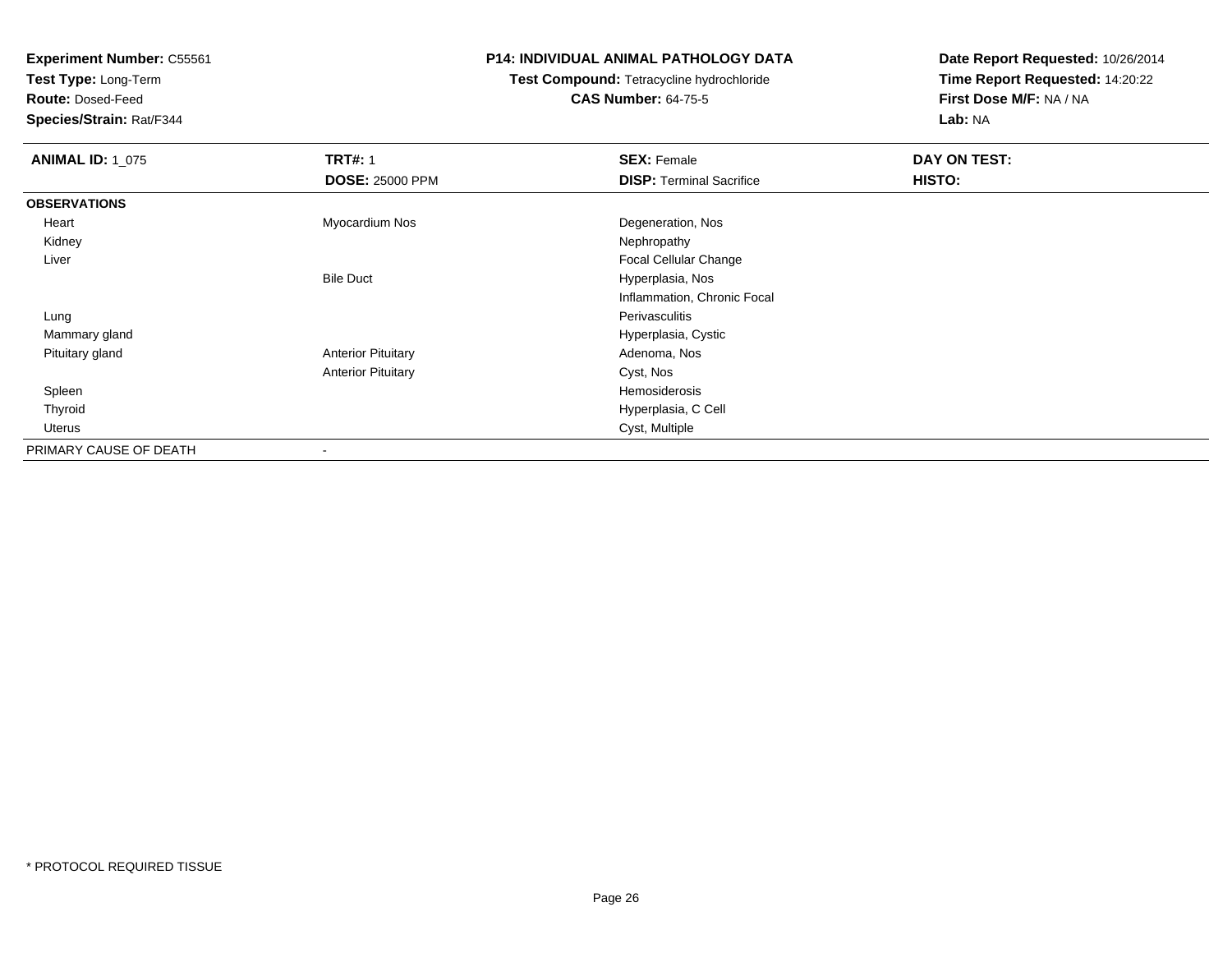**Test Type:** Long-Term

**Route:** Dosed-Feed

**Species/Strain:** Rat/F344

### **P14: INDIVIDUAL ANIMAL PATHOLOGY DATA**

**Test Compound:** Tetracycline hydrochloride**CAS Number:** 64-75-5

| <b>ANIMAL ID: 1_076</b> | <b>TRT#: 1</b>            | <b>SEX: Female</b>              | DAY ON TEST: |  |
|-------------------------|---------------------------|---------------------------------|--------------|--|
|                         | <b>DOSE: 25000 PPM</b>    | <b>DISP:</b> Terminal Sacrifice | HISTO:       |  |
| <b>OBSERVATIONS</b>     |                           |                                 |              |  |
| Adrenal gland           | Cortex Nos                | Angiectasis                     |              |  |
| Heart                   | Myocardium Nos            | Degeneration, Nos               |              |  |
|                         | Myocardium Nos            | Periarteritis                   |              |  |
| Kidney                  |                           | Nephropathy                     |              |  |
| Liver                   |                           | Focal Cellular Change           |              |  |
|                         | <b>Bile Duct</b>          | Hyperplasia, Nos                |              |  |
|                         |                           | Inflammation, Chronic Focal     |              |  |
| Mammary gland           |                           | Hyperplasia, Cystic             |              |  |
| Pancreas                | Acinus                    | Atrophy, Focal                  |              |  |
| Pituitary gland         | <b>Anterior Pituitary</b> | Hyperplasia, Focal              |              |  |
| Spleen                  |                           | Hemosiderosis                   |              |  |
| PRIMARY CAUSE OF DEATH  |                           |                                 |              |  |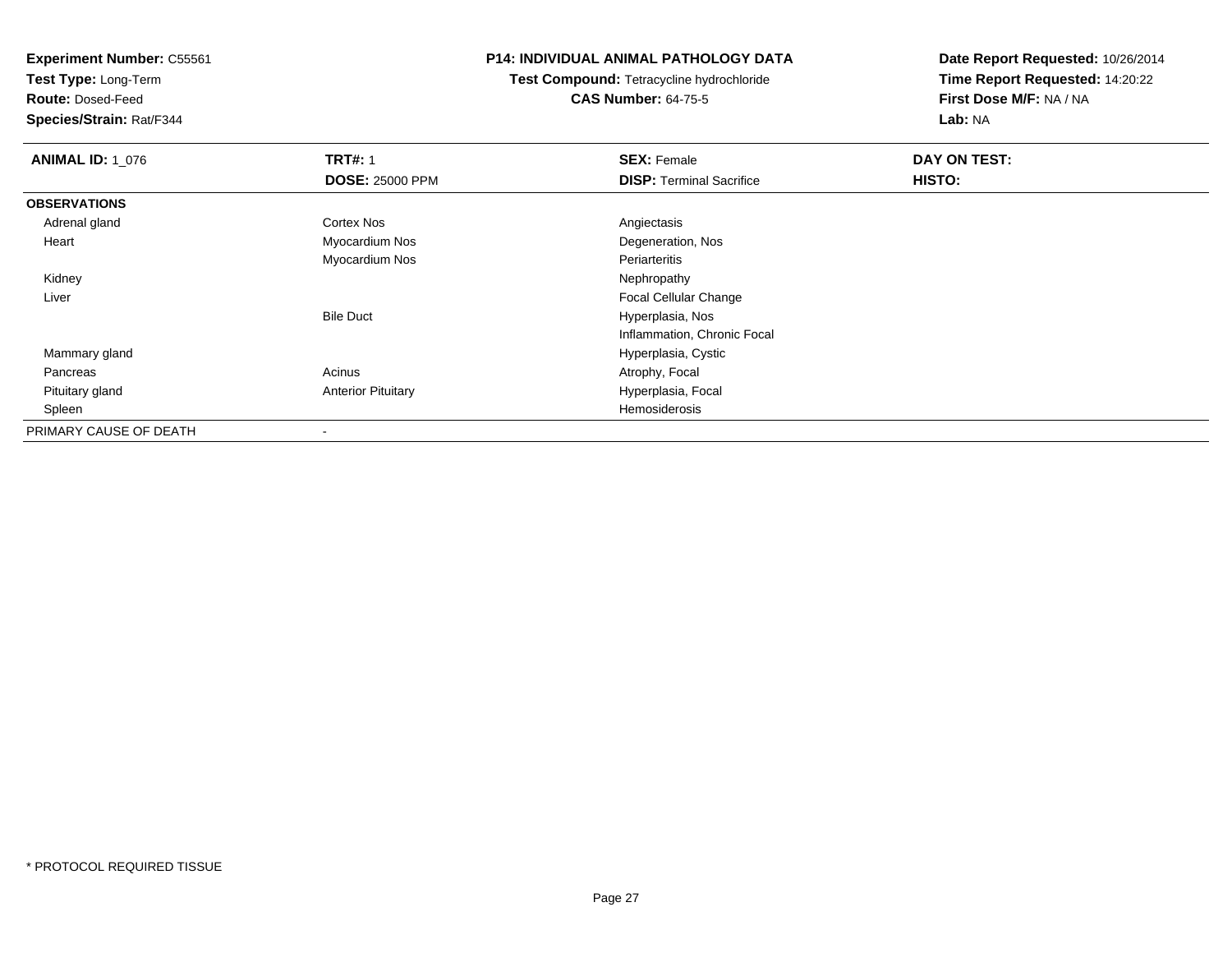**Test Type:** Long-Term

**Route:** Dosed-Feed

**Species/Strain:** Rat/F344

### **P14: INDIVIDUAL ANIMAL PATHOLOGY DATA**

**Test Compound:** Tetracycline hydrochloride**CAS Number:** 64-75-5

| <b>ANIMAL ID: 1_077</b> | <b>TRT#: 1</b>            | <b>SEX: Female</b>              | DAY ON TEST:  |  |
|-------------------------|---------------------------|---------------------------------|---------------|--|
|                         | <b>DOSE: 25000 PPM</b>    | <b>DISP: Terminal Sacrifice</b> | <b>HISTO:</b> |  |
| <b>OBSERVATIONS</b>     |                           |                                 |               |  |
| Adrenal gland           | <b>Cortex Nos</b>         | Degeneration, Lipoid            |               |  |
| Heart                   | Myocardium Nos            | Degeneration, Nos               |               |  |
| Kidney                  |                           | Nephropathy                     |               |  |
| Liver                   |                           | Focal Cellular Change           |               |  |
| Nasal cavity            | <b>Turbinate Nos</b>      | Inflammation, Chronic Focal     |               |  |
| Pituitary gland         | <b>Anterior Pituitary</b> | Adenoma, Nos                    |               |  |
|                         | <b>Anterior Pituitary</b> | Cyst, Nos                       |               |  |
| Spleen                  |                           | Hemosiderosis                   |               |  |
| Stomach                 | Mucosa                    | Cyst, Multiple                  |               |  |
| Thyroid                 |                           | C-Cell Carcinoma                |               |  |
| PRIMARY CAUSE OF DEATH  |                           |                                 |               |  |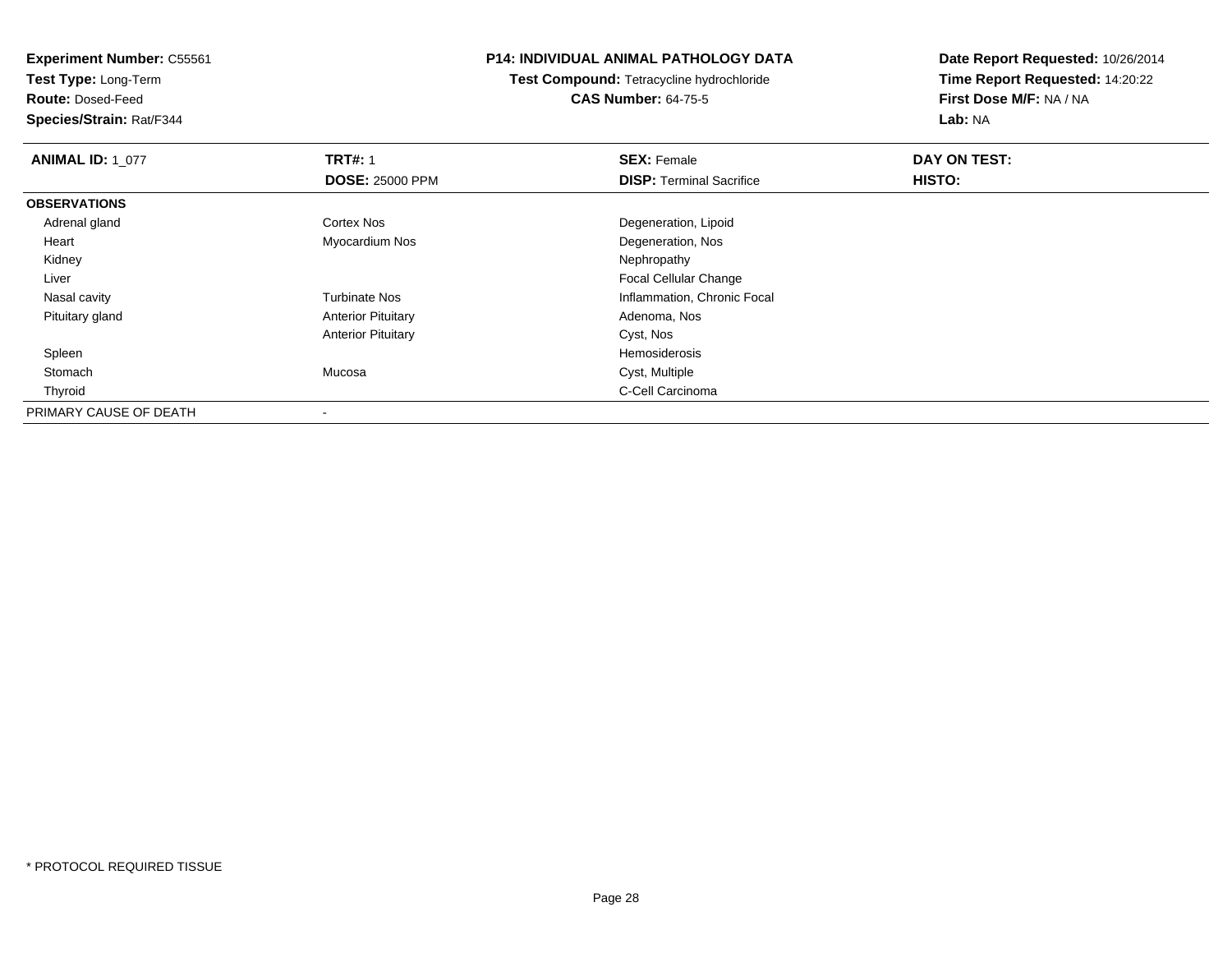**Test Type:** Long-Term

**Route:** Dosed-Feed

**Species/Strain:** Rat/F344

### **P14: INDIVIDUAL ANIMAL PATHOLOGY DATA**

**Test Compound:** Tetracycline hydrochloride**CAS Number:** 64-75-5

**Date Report Requested:** 10/26/2014**Time Report Requested:** 14:20:22**First Dose M/F:** NA / NA**Lab:** NA

| <b>ANIMAL ID: 1 078</b> | <b>TRT#: 1</b>            | <b>SEX: Female</b>               | DAY ON TEST: |  |
|-------------------------|---------------------------|----------------------------------|--------------|--|
|                         | <b>DOSE: 25000 PPM</b>    | <b>DISP: Terminal Sacrifice</b>  | HISTO:       |  |
| <b>OBSERVATIONS</b>     |                           |                                  |              |  |
| Adrenal gland           | Cortex Nos                | Angiectasis                      |              |  |
|                         | <b>Cortex Nos</b>         | Hyperplasia, Focal               |              |  |
| Heart                   | Myocardium Nos            | Degeneration, Nos                |              |  |
| <b>Intestine Small</b>  | <b>Mesentery Nos</b>      | Necrosis, Fat                    |              |  |
| Liver                   |                           | Focal Cellular Change            |              |  |
| Pituitary gland         | <b>Anterior Pituitary</b> | Cyst, Nos                        |              |  |
| Stomach                 | Mucosa                    | Cyst, Multiple                   |              |  |
| Unspecified             | Multiple Organs Nos       | Leukemia, Mononuclear Cell       |              |  |
| Uterus                  |                           | <b>Endometrial Stromal Polyp</b> |              |  |
|                         |                           | Inflammation, Acute/Chronic      |              |  |

PRIMARY CAUSE OF DEATH-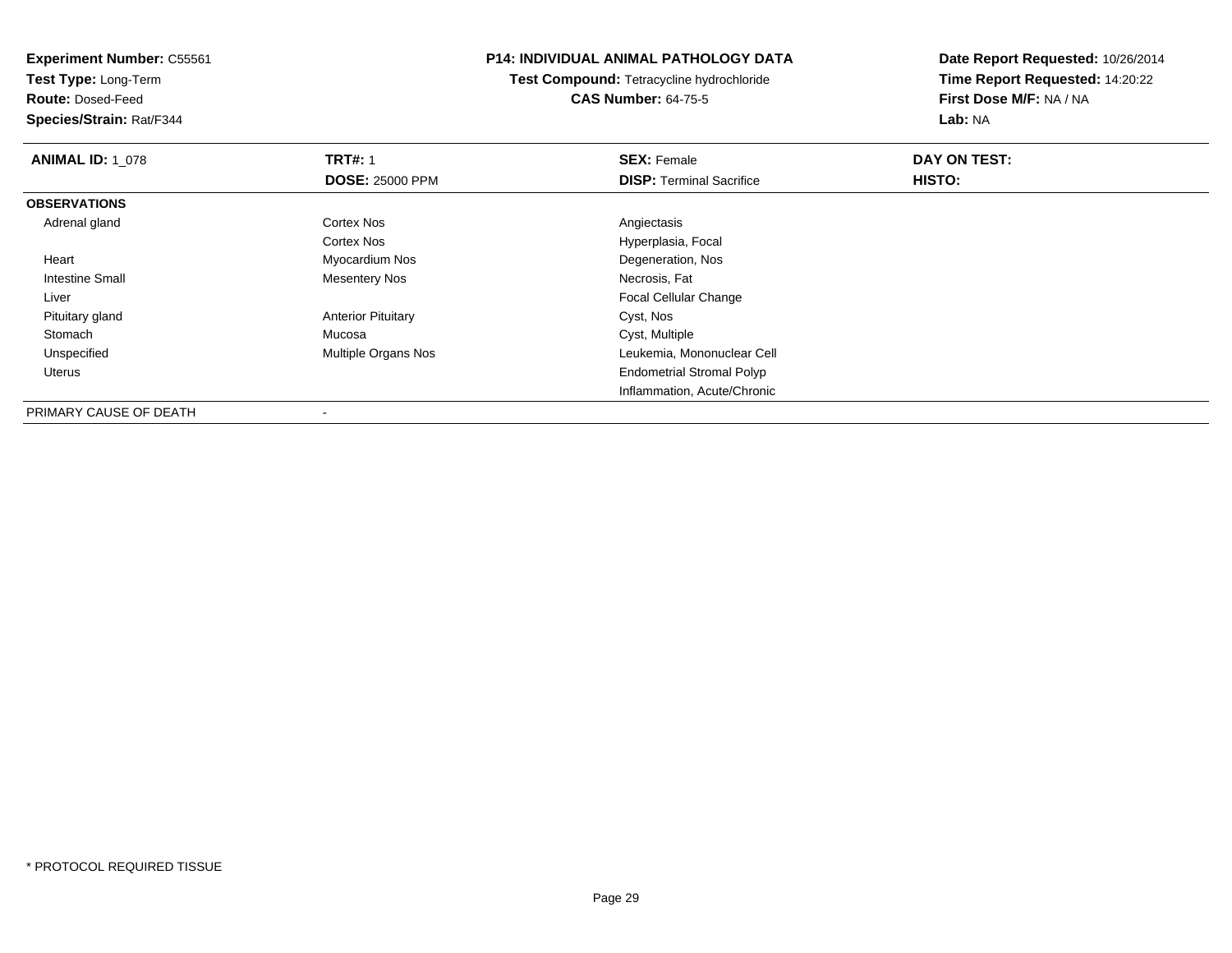**Test Type:** Long-Term

**Route:** Dosed-Feed

**Species/Strain:** Rat/F344

## **P14: INDIVIDUAL ANIMAL PATHOLOGY DATA**

**Test Compound:** Tetracycline hydrochloride**CAS Number:** 64-75-5

| <b>ANIMAL ID: 1_079</b> | <b>TRT#: 1</b>            | <b>SEX: Female</b>              | DAY ON TEST: |
|-------------------------|---------------------------|---------------------------------|--------------|
|                         | <b>DOSE: 25000 PPM</b>    | <b>DISP:</b> Moribund Sacrifice | HISTO:       |
| <b>OBSERVATIONS</b>     |                           |                                 |              |
| Adrenal gland           | Cortex Nos                | Angiectasis                     |              |
| Brain                   | Cerebrum                  | Adenocarcinoma, Nos, Invasive   |              |
| Heart                   | Myocardium Nos            | Degeneration, Nos               |              |
| Kidney                  |                           | Nephropathy                     |              |
| Liver                   |                           | Degeneration, Lipoid            |              |
|                         |                           | <b>Focal Cellular Change</b>    |              |
| Mammary gland           |                           | Fibroadenoma                    |              |
|                         |                           | Hyperplasia, Cystic             |              |
| Nasal cavity            |                           | Adenoma, Nos                    |              |
|                         | <b>Turbinate Nos</b>      | Inflammation, Chronic Focal     |              |
| Pituitary gland         | <b>Anterior Pituitary</b> | Adenocarcinoma, Nos             |              |
| Spleen                  |                           | Hemosiderosis                   |              |
| Thyroid                 |                           | C-Cell Adenoma                  |              |
| PRIMARY CAUSE OF DEATH  | $\overline{\phantom{a}}$  |                                 |              |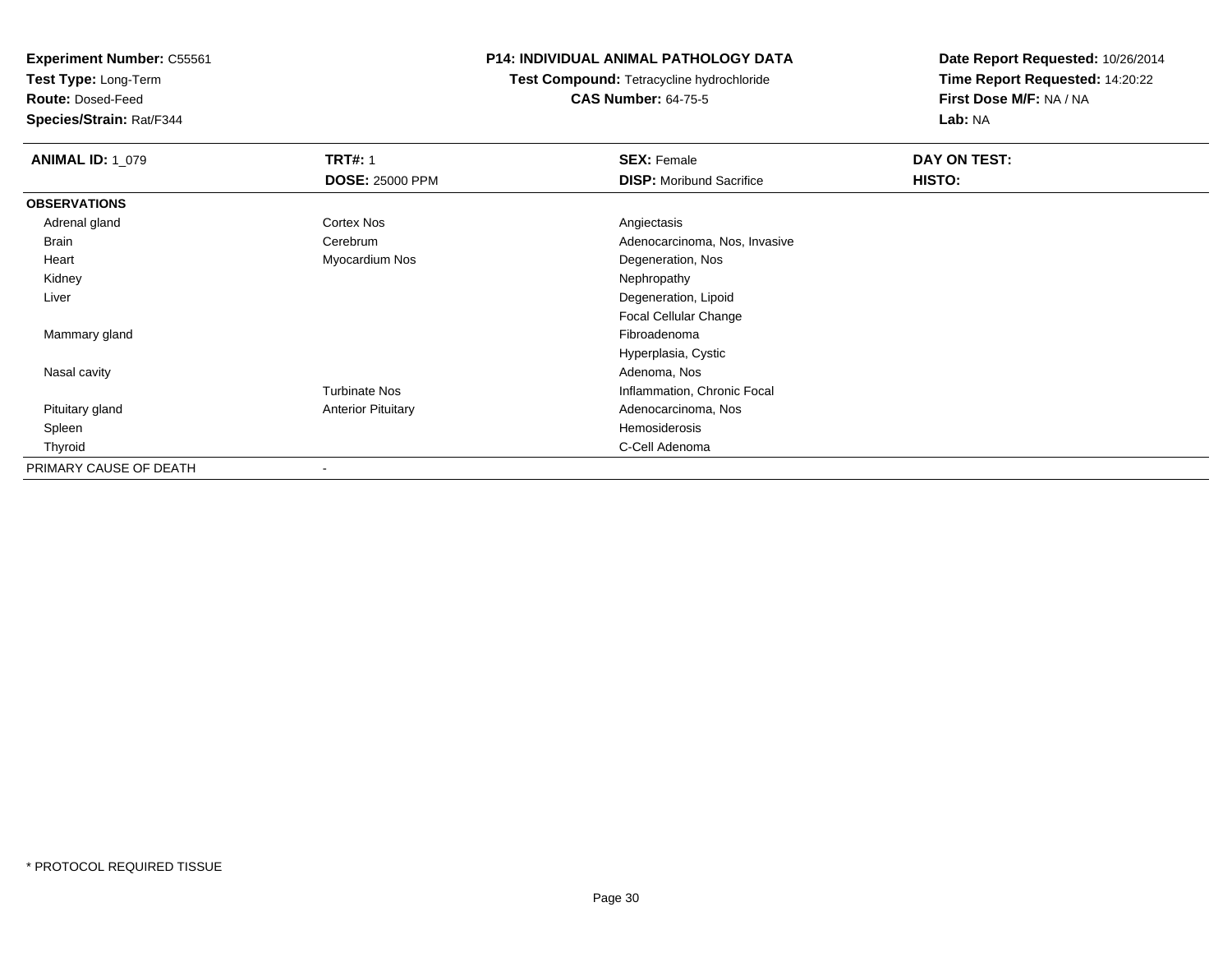| <b>Experiment Number: C55561</b><br><b>Test Type: Long-Term</b><br><b>Route: Dosed-Feed</b><br>Species/Strain: Rat/F344 |                                          | <b>P14: INDIVIDUAL ANIMAL PATHOLOGY DATA</b><br>Test Compound: Tetracycline hydrochloride<br><b>CAS Number: 64-75-5</b> | Date Report Requested: 10/26/2014<br>Time Report Requested: 14:20:22<br>First Dose M/F: NA / NA<br><b>Lab: NA</b> |  |
|-------------------------------------------------------------------------------------------------------------------------|------------------------------------------|-------------------------------------------------------------------------------------------------------------------------|-------------------------------------------------------------------------------------------------------------------|--|
| <b>ANIMAL ID: 1 080</b>                                                                                                 | <b>TRT#: 1</b><br><b>DOSE: 25000 PPM</b> | <b>SEX: Female</b><br><b>DISP:</b> Terminal Sacrifice                                                                   | DAY ON TEST:<br>HISTO:                                                                                            |  |
| <b>OBSERVATIONS</b>                                                                                                     |                                          |                                                                                                                         |                                                                                                                   |  |
| Liver                                                                                                                   |                                          | Focal Cellular Change                                                                                                   |                                                                                                                   |  |
|                                                                                                                         | <b>Bile Duct</b>                         | Hyperplasia, Nos                                                                                                        |                                                                                                                   |  |
| Lung                                                                                                                    |                                          | Inflammation, Chronic Focal                                                                                             |                                                                                                                   |  |
| Nasal cavity                                                                                                            | <b>Turbinate Nos</b>                     | Inflammation, Chronic Focal                                                                                             |                                                                                                                   |  |
| Pancreas                                                                                                                | Acinus                                   | Atrophy, Focal                                                                                                          |                                                                                                                   |  |
| Pituitary gland                                                                                                         | <b>Anterior Pituitary</b>                | Cyst, Nos                                                                                                               |                                                                                                                   |  |
| Spleen                                                                                                                  |                                          | Hemosiderosis                                                                                                           |                                                                                                                   |  |
| PRIMARY CAUSE OF DEATH                                                                                                  |                                          |                                                                                                                         |                                                                                                                   |  |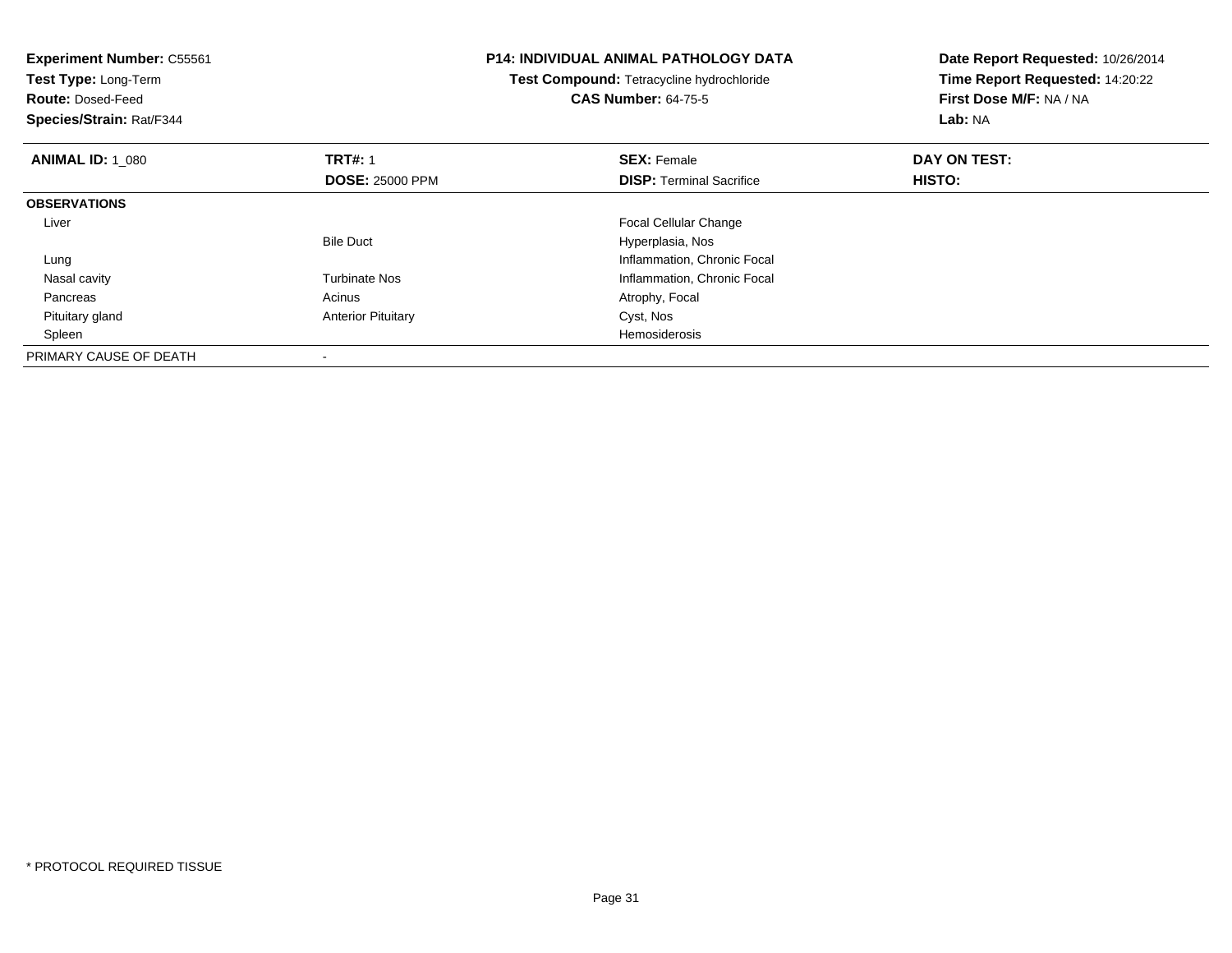**Test Type:** Long-Term

**Route:** Dosed-Feed

**Species/Strain:** Rat/F344

## **P14: INDIVIDUAL ANIMAL PATHOLOGY DATA**

**Test Compound:** Tetracycline hydrochloride**CAS Number:** 64-75-5

| <b>ANIMAL ID: 1_081</b> | <b>TRT#: 1</b>            | <b>SEX: Female</b>              | DAY ON TEST: |  |
|-------------------------|---------------------------|---------------------------------|--------------|--|
|                         | <b>DOSE: 25000 PPM</b>    | <b>DISP: Terminal Sacrifice</b> | HISTO:       |  |
| <b>OBSERVATIONS</b>     |                           |                                 |              |  |
| Adrenal gland           | Cortex Nos                | Degeneration, Lipoid            |              |  |
|                         | Cortex Nos                | Hyperplasia, Focal              |              |  |
| Bone marrow             |                           | Hyperplasia, Reticulum Cell     |              |  |
| Eye                     | <b>Crystalline Lens</b>   | Degeneration, Nos               |              |  |
| Heart                   | Myocardium Nos            | Degeneration, Nos               |              |  |
| Kidney                  |                           | Nephropathy                     |              |  |
| Liver                   |                           | <b>Focal Cellular Change</b>    |              |  |
|                         |                           | Inflammation, Chronic Focal     |              |  |
| Nasal cavity            | <b>Turbinate Nos</b>      | Inflammation, Chronic Focal     |              |  |
| Pituitary gland         | <b>Anterior Pituitary</b> | Cyst, Nos                       |              |  |
|                         | <b>Anterior Pituitary</b> | Hyperplasia, Focal              |              |  |
| Spleen                  |                           | Hemosiderosis                   |              |  |
| Thyroid                 |                           | C-Cell Adenoma                  |              |  |
| PRIMARY CAUSE OF DEATH  | $\,$                      |                                 |              |  |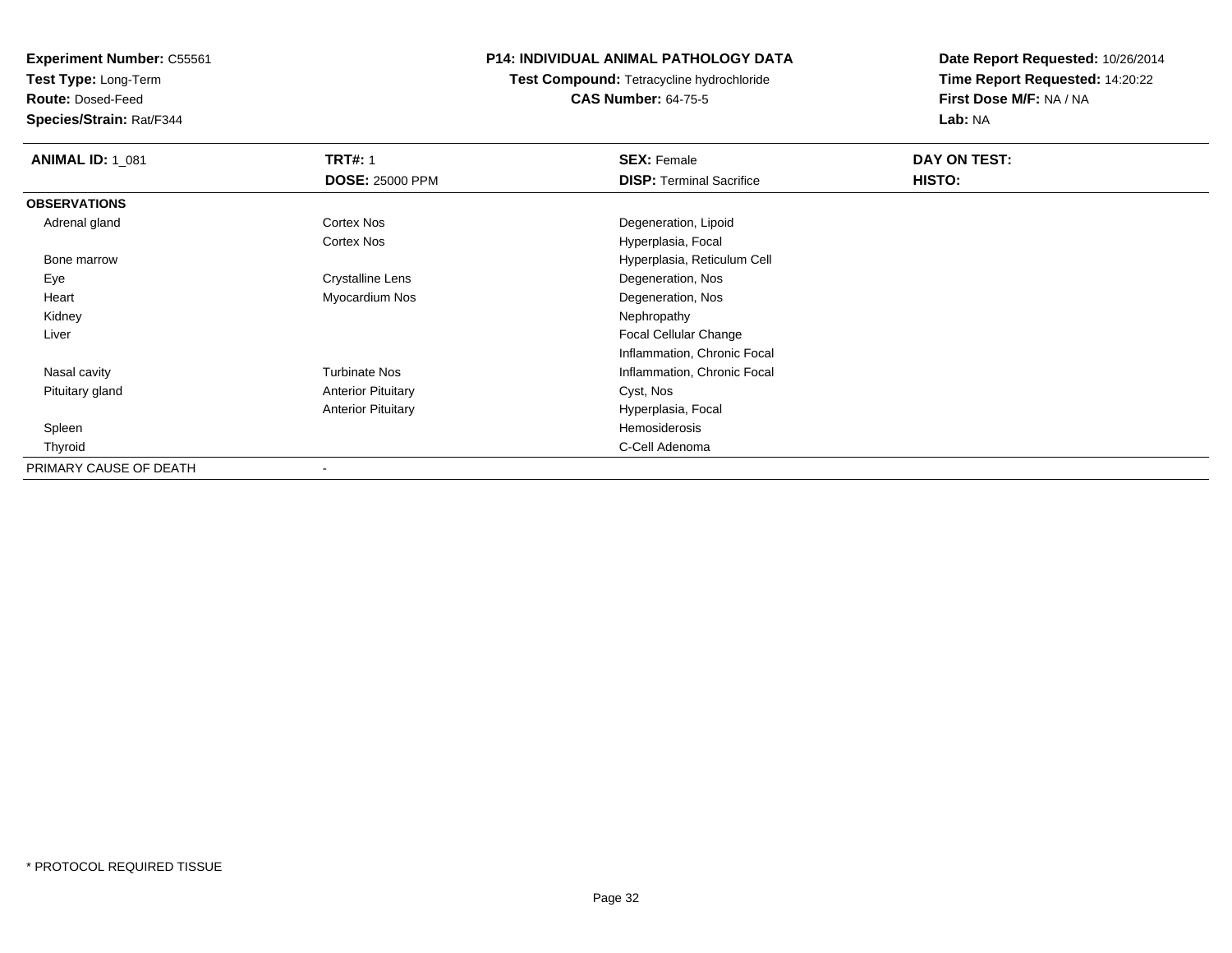| <b>Experiment Number: C55561</b><br>Test Type: Long-Term<br><b>Route: Dosed-Feed</b><br>Species/Strain: Rat/F344 |                           | <b>P14: INDIVIDUAL ANIMAL PATHOLOGY DATA</b><br>Test Compound: Tetracycline hydrochloride<br><b>CAS Number: 64-75-5</b> | Date Report Requested: 10/26/2014<br>Time Report Requested: 14:20:22<br>First Dose M/F: NA / NA<br>Lab: NA |  |
|------------------------------------------------------------------------------------------------------------------|---------------------------|-------------------------------------------------------------------------------------------------------------------------|------------------------------------------------------------------------------------------------------------|--|
| <b>ANIMAL ID: 1 082</b>                                                                                          | <b>TRT#: 1</b>            | <b>SEX: Female</b>                                                                                                      | DAY ON TEST:                                                                                               |  |
|                                                                                                                  | <b>DOSE: 25000 PPM</b>    | <b>DISP:</b> Terminal Sacrifice                                                                                         | HISTO:                                                                                                     |  |
| <b>OBSERVATIONS</b>                                                                                              |                           |                                                                                                                         |                                                                                                            |  |
| Adrenal gland                                                                                                    | Cortex Nos                | Angiectasis                                                                                                             |                                                                                                            |  |
| Clitoral gland                                                                                                   |                           | Inflammation, Suppurative                                                                                               |                                                                                                            |  |
| Liver                                                                                                            |                           | <b>Focal Cellular Change</b>                                                                                            |                                                                                                            |  |
| Mammary gland                                                                                                    |                           | Fibroadenoma                                                                                                            |                                                                                                            |  |
| Pituitary gland                                                                                                  | <b>Anterior Pituitary</b> | Cyst, Nos                                                                                                               |                                                                                                            |  |
| Spleen                                                                                                           |                           | <b>Hemosiderosis</b>                                                                                                    |                                                                                                            |  |
| Stomach                                                                                                          | Mucosa                    | Cyst, Multiple                                                                                                          |                                                                                                            |  |
| PRIMARY CAUSE OF DEATH                                                                                           |                           |                                                                                                                         |                                                                                                            |  |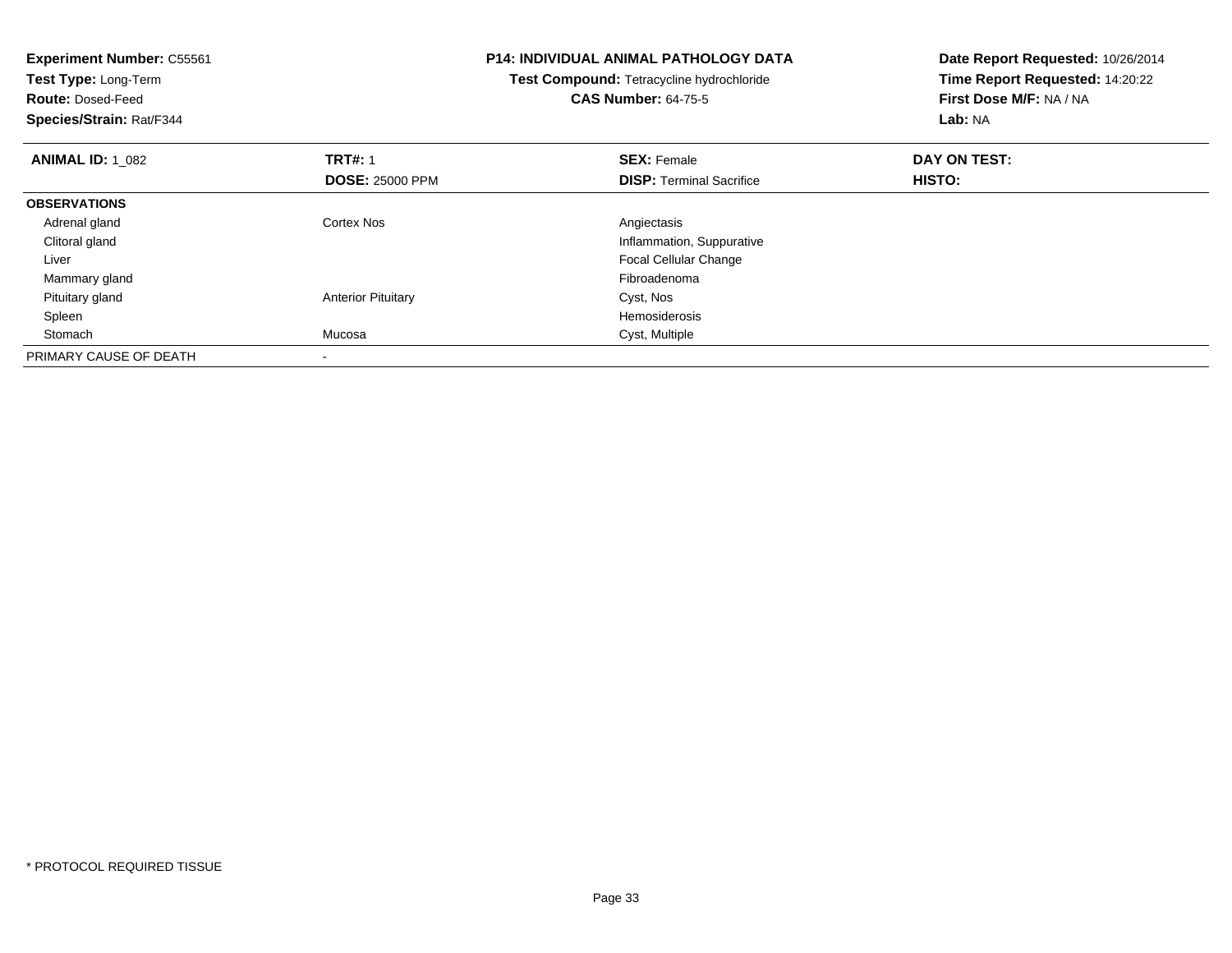| <b>Experiment Number: C55561</b><br>Test Type: Long-Term<br><b>Route: Dosed-Feed</b><br>Species/Strain: Rat/F344 |                           | <b>P14: INDIVIDUAL ANIMAL PATHOLOGY DATA</b><br><b>Test Compound: Tetracycline hydrochloride</b><br><b>CAS Number: 64-75-5</b> | Date Report Requested: 10/26/2014<br>Time Report Requested: 14:20:22<br>First Dose M/F: NA / NA<br>Lab: NA |  |
|------------------------------------------------------------------------------------------------------------------|---------------------------|--------------------------------------------------------------------------------------------------------------------------------|------------------------------------------------------------------------------------------------------------|--|
|                                                                                                                  |                           |                                                                                                                                |                                                                                                            |  |
| <b>ANIMAL ID: 1_083</b>                                                                                          | <b>TRT#: 1</b>            | <b>SEX: Female</b>                                                                                                             | DAY ON TEST:                                                                                               |  |
|                                                                                                                  | <b>DOSE: 25000 PPM</b>    | <b>DISP:</b> Moribund Sacrifice                                                                                                | HISTO:                                                                                                     |  |
| <b>OBSERVATIONS</b>                                                                                              |                           |                                                                                                                                |                                                                                                            |  |
| Adrenal gland                                                                                                    | Cortex Nos                | Degeneration, Lipoid                                                                                                           |                                                                                                            |  |
| <b>Brain</b>                                                                                                     | Cerebellum Nos            | Cyst, Hemorrhagic                                                                                                              |                                                                                                            |  |
| Liver                                                                                                            |                           | Degeneration, Lipoid                                                                                                           |                                                                                                            |  |
|                                                                                                                  |                           | Hepatocytomegaly                                                                                                               |                                                                                                            |  |
|                                                                                                                  | <b>Bile Duct</b>          | Hyperplasia, Nos                                                                                                               |                                                                                                            |  |
| Pituitary gland                                                                                                  | <b>Anterior Pituitary</b> | Cyst, Nos                                                                                                                      |                                                                                                            |  |
|                                                                                                                  | <b>Anterior Pituitary</b> | Hyperplasia, Focal                                                                                                             |                                                                                                            |  |
| Unspecified                                                                                                      | Multiple Organs Nos       | Leukemia, Mononuclear Cell                                                                                                     |                                                                                                            |  |
| PRIMARY CAUSE OF DEATH                                                                                           |                           |                                                                                                                                |                                                                                                            |  |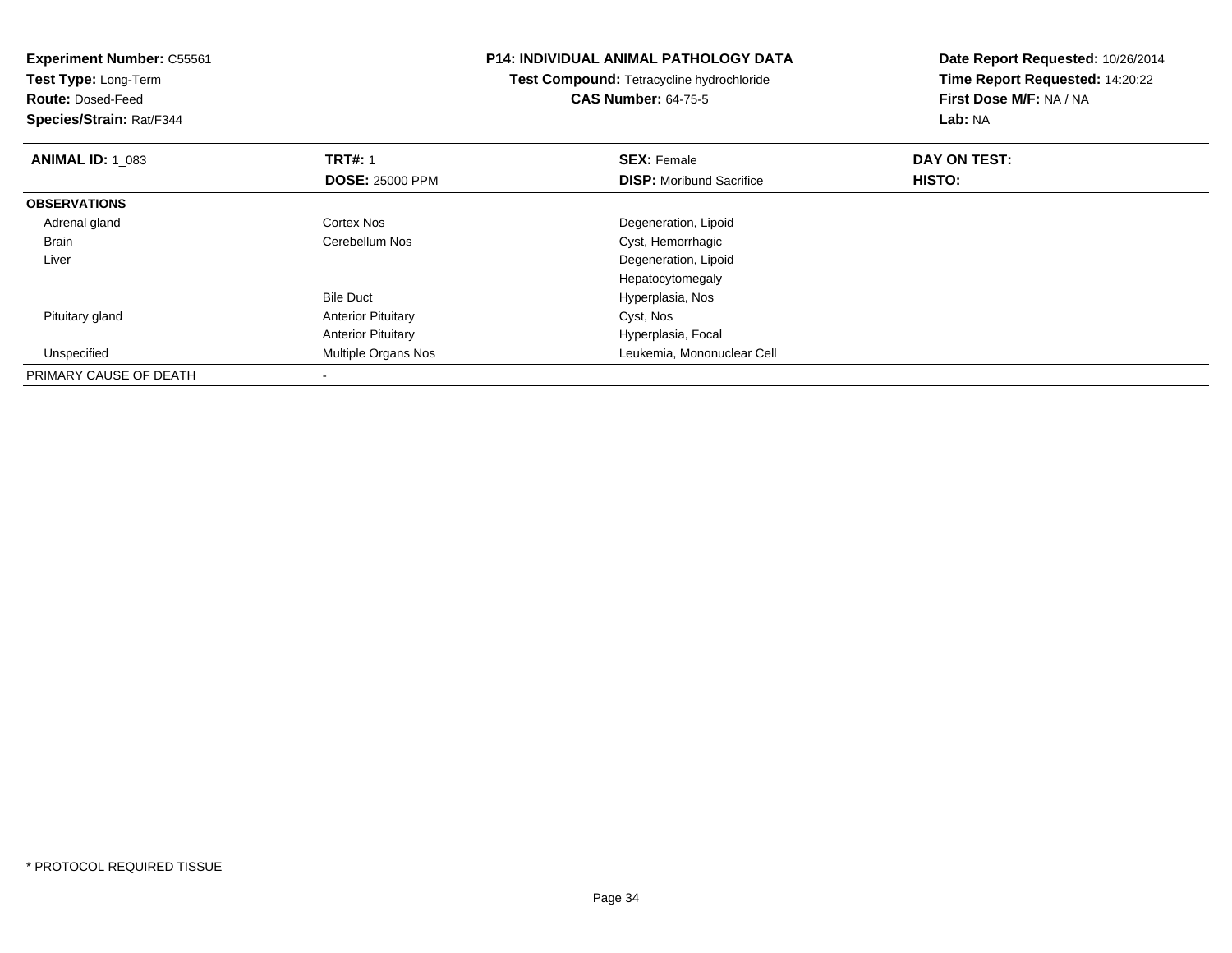| <b>Experiment Number: C55561</b><br>Test Type: Long-Term<br><b>Route: Dosed-Feed</b><br>Species/Strain: Rat/F344 |                           | <b>P14: INDIVIDUAL ANIMAL PATHOLOGY DATA</b><br>Test Compound: Tetracycline hydrochloride<br><b>CAS Number: 64-75-5</b> | Date Report Requested: 10/26/2014<br>Time Report Requested: 14:20:22<br>First Dose M/F: NA / NA<br>Lab: NA |  |
|------------------------------------------------------------------------------------------------------------------|---------------------------|-------------------------------------------------------------------------------------------------------------------------|------------------------------------------------------------------------------------------------------------|--|
| <b>ANIMAL ID: 1 084</b>                                                                                          | <b>TRT#: 1</b>            | <b>SEX: Female</b>                                                                                                      | DAY ON TEST:                                                                                               |  |
|                                                                                                                  | <b>DOSE: 25000 PPM</b>    | <b>DISP:</b> Terminal Sacrifice                                                                                         | <b>HISTO:</b>                                                                                              |  |
| <b>OBSERVATIONS</b>                                                                                              |                           |                                                                                                                         |                                                                                                            |  |
| Adrenal gland                                                                                                    | <b>Cortex Nos</b>         | Angiectasis                                                                                                             |                                                                                                            |  |
|                                                                                                                  | Cortex Nos                | Degeneration, Lipoid                                                                                                    |                                                                                                            |  |
|                                                                                                                  | <b>Cortex Nos</b>         | Hyperplasia, Focal                                                                                                      |                                                                                                            |  |
| Heart                                                                                                            | Myocardium Nos            | Degeneration, Nos                                                                                                       |                                                                                                            |  |
| Kidney                                                                                                           |                           | Nephropathy                                                                                                             |                                                                                                            |  |
| Liver                                                                                                            |                           | Focal Cellular Change                                                                                                   |                                                                                                            |  |
| Pituitary gland                                                                                                  | <b>Anterior Pituitary</b> | Hyperplasia, Focal                                                                                                      |                                                                                                            |  |
| Spleen                                                                                                           |                           | Hemosiderosis                                                                                                           |                                                                                                            |  |
| PRIMARY CAUSE OF DEATH                                                                                           |                           |                                                                                                                         |                                                                                                            |  |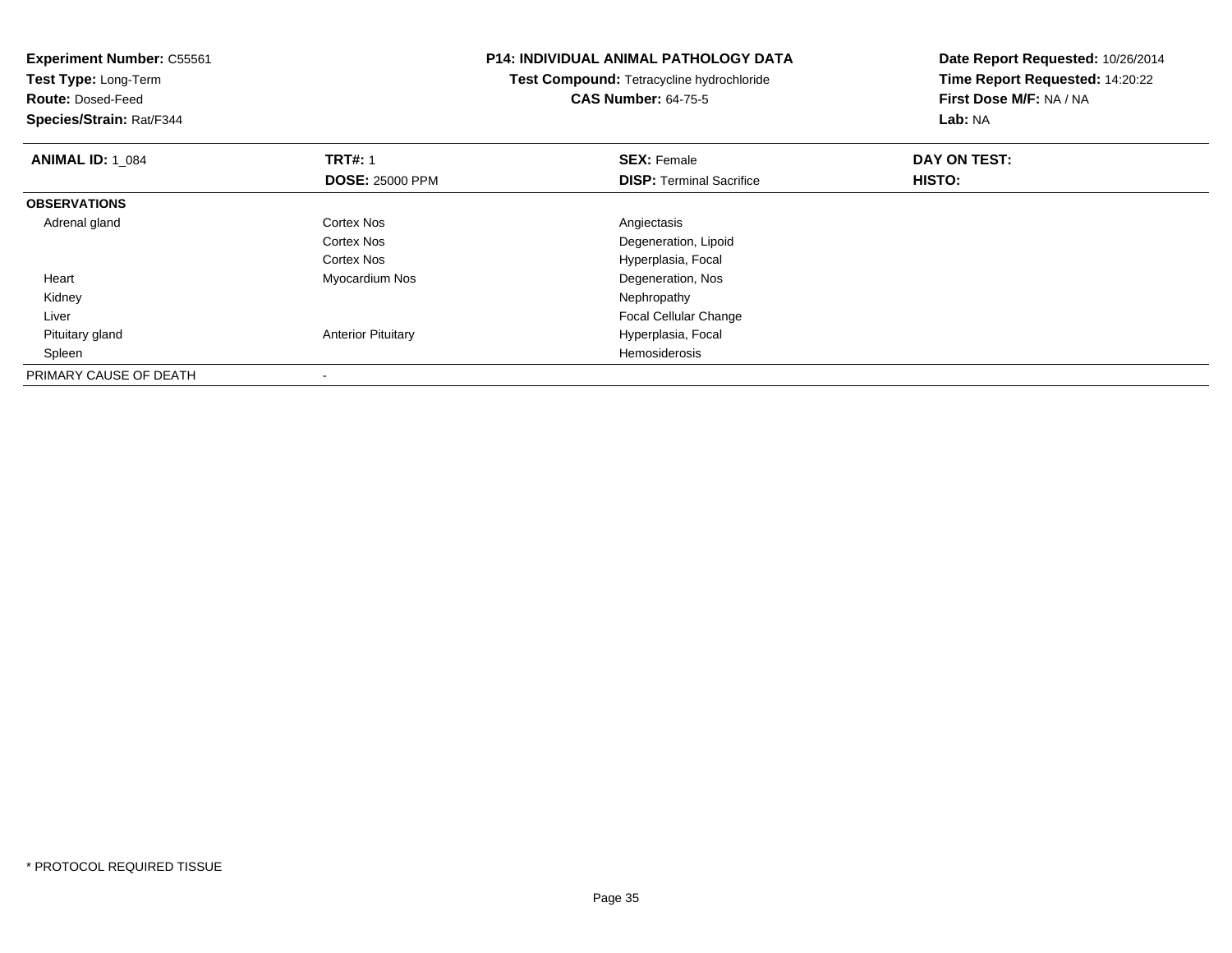**Test Type:** Long-Term

**Route:** Dosed-Feed

**Species/Strain:** Rat/F344

### **P14: INDIVIDUAL ANIMAL PATHOLOGY DATA**

**Test Compound:** Tetracycline hydrochloride**CAS Number:** 64-75-5

| <b>ANIMAL ID: 1 085</b> | <b>TRT#: 1</b>            | <b>SEX: Female</b>               | DAY ON TEST: |  |
|-------------------------|---------------------------|----------------------------------|--------------|--|
|                         | <b>DOSE: 25000 PPM</b>    | <b>DISP: Terminal Sacrifice</b>  | HISTO:       |  |
| <b>OBSERVATIONS</b>     |                           |                                  |              |  |
| Kidney                  |                           | Nephropathy                      |              |  |
| Liver                   |                           | Focal Cellular Change            |              |  |
| Nasal cavity            | <b>Turbinate Nos</b>      | Inflammation, Chronic Focal      |              |  |
| Pituitary gland         | <b>Anterior Pituitary</b> | Cyst, Nos                        |              |  |
|                         | <b>Anterior Pituitary</b> | Hyperplasia, Focal               |              |  |
| Spleen                  |                           | Hemosiderosis                    |              |  |
| Stomach                 | Mucosa                    | Cyst, Multiple                   |              |  |
|                         | Cardiac Stomach           | Hyperplasia, Epithelial          |              |  |
| Thyroid                 |                           | Hyperplasia, C Cell              |              |  |
| Uterus                  |                           | <b>Endometrial Stromal Polyp</b> |              |  |
| PRIMARY CAUSE OF DEATH  | $\blacksquare$            |                                  |              |  |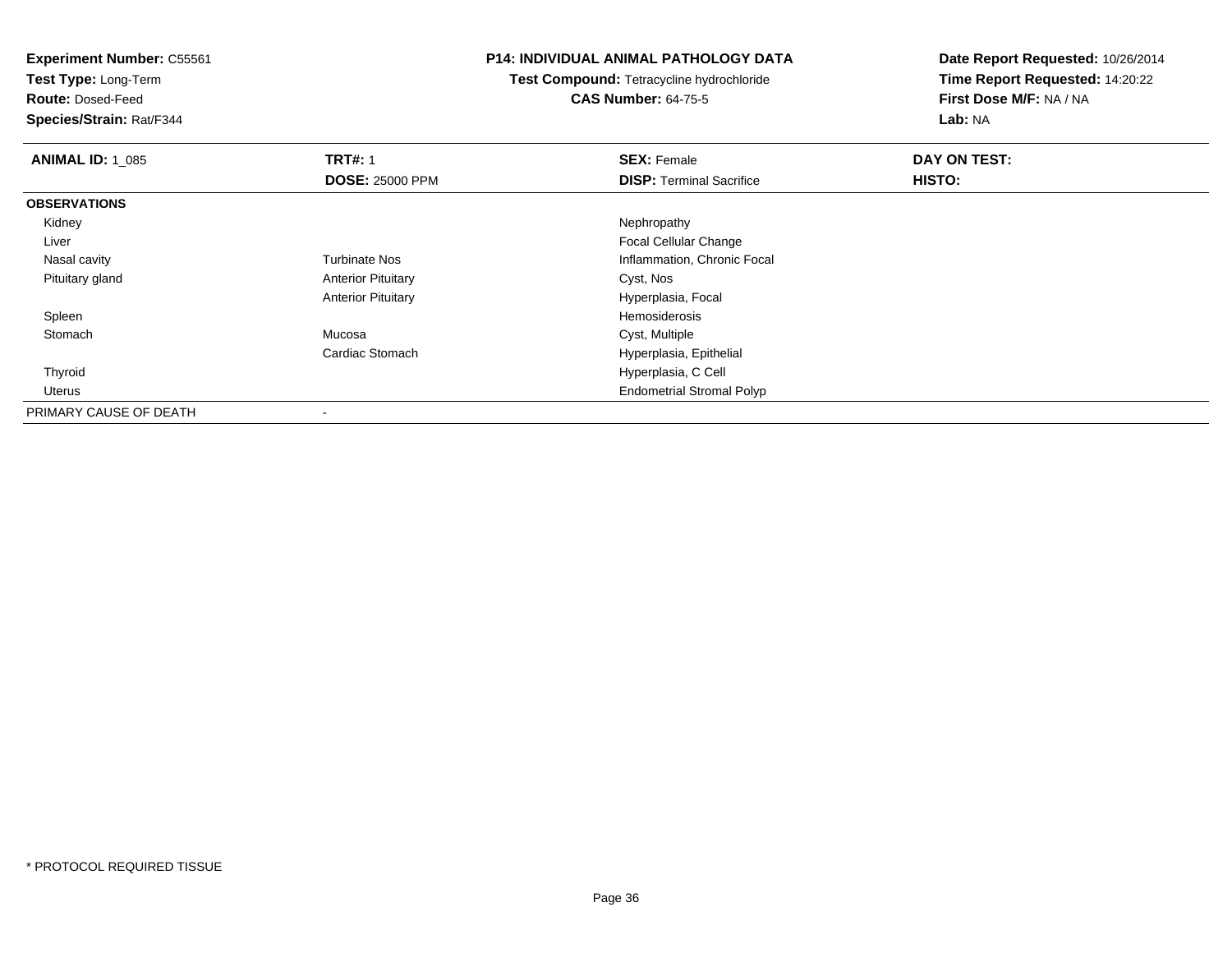**Experiment Number:** C55561**Test Type:** Long-Term**Route:** Dosed-Feed **Species/Strain:** Rat/F344**P14: INDIVIDUAL ANIMAL PATHOLOGY DATATest Compound:** Tetracycline hydrochloride**CAS Number:** 64-75-5**Date Report Requested:** 10/26/2014**Time Report Requested:** 14:20:22**First Dose M/F:** NA / NA**Lab:** NA**ANIMAL ID: 1\_086 6 DAY ON TEST:** 1 **SEX:** Female **SEX: Female DAY ON TEST: DOSE:** 25000 PPM**DISP:** Terminal Sacrifice **HISTO: OBSERVATIONS** Clitoral gland Adenoma, Nos Heart Myocardium NosDegeneration, Nos<br>Nephropathy Kidneyy the control of the control of the control of the control of the control of the control of the control of the control of the control of the control of the control of the control of the control of the control of the contro Liver Focal Cellular ChangeBile Duct Hyperplasia, Nos Lungg in the extension of the extension of the extension of the extension of the extension of the extension of the extension of the extension of the extension of the extension of the extension of the extension of the extension Pituitary glandAnterior Pituitary **Adenoma, Nosting Adenoma, Nosting Adenoma**, Nosting Adenoma, Nosting Adenoma, Nosting Adenoma, Nosting Adenoma, Nosting Adenoma, Nosting Adenoma, Nosting Adenoma, Nosting Adenoma, Nosting Adenoma, Nosti Spleenn de la constitución de la constitución de la constitución de la constitución de la constitución de la constitución<br>En la constitución de la constitución de la constitución de la constitución de la constitución de la const PRIMARY CAUSE OF DEATH-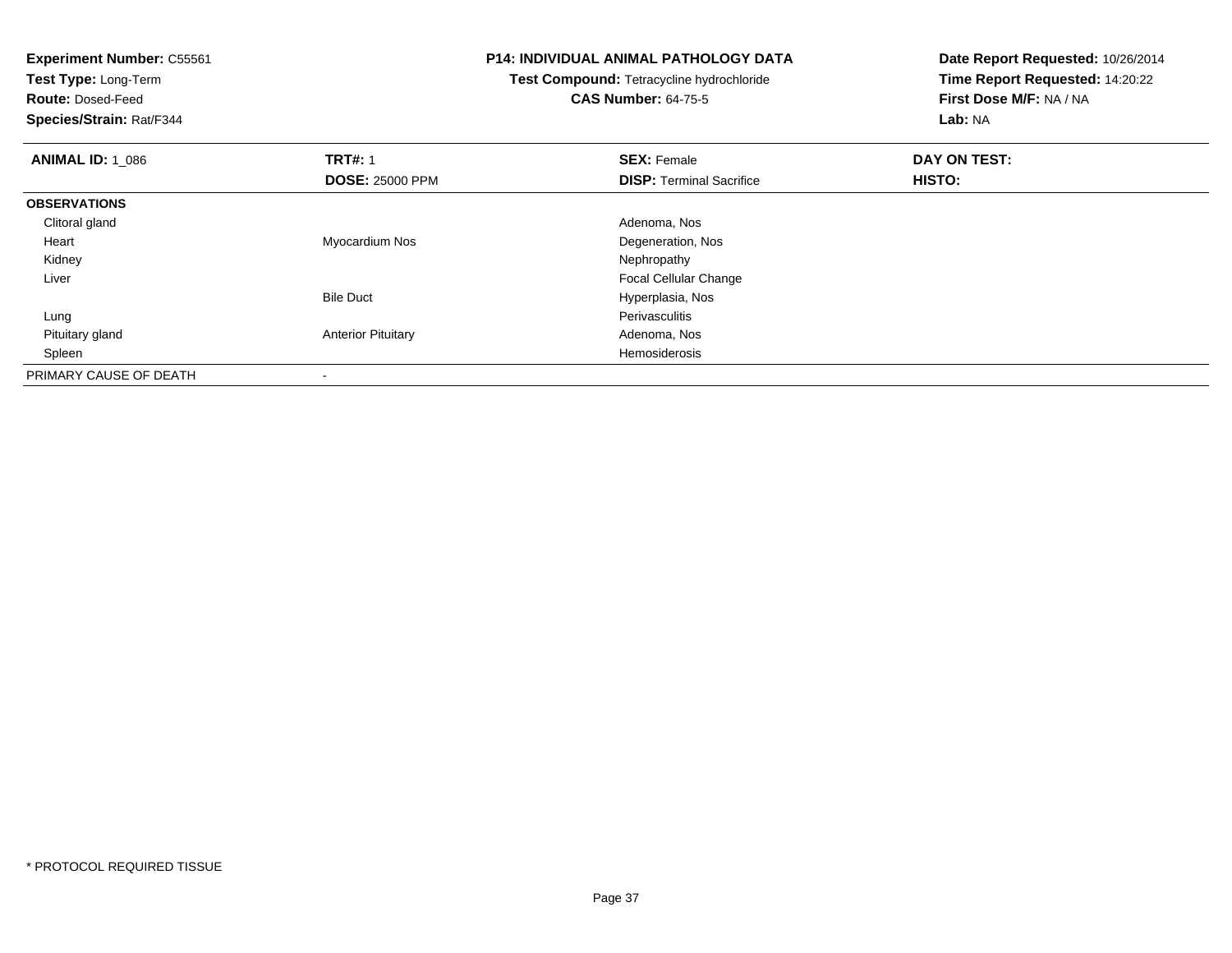**Test Type:** Long-Term

**Route:** Dosed-Feed

**Species/Strain:** Rat/F344

### **P14: INDIVIDUAL ANIMAL PATHOLOGY DATA**

# **Test Compound:** Tetracycline hydrochloride**CAS Number:** 64-75-5

| <b>ANIMAL ID: 1_087</b> | <b>TRT#: 1</b>            | <b>SEX: Female</b>              | DAY ON TEST: |  |
|-------------------------|---------------------------|---------------------------------|--------------|--|
|                         | <b>DOSE: 25000 PPM</b>    | <b>DISP:</b> Terminal Sacrifice | HISTO:       |  |
| <b>OBSERVATIONS</b>     |                           |                                 |              |  |
| Bone marrow             |                           | Hyperplasia, Reticulum Cell     |              |  |
| Heart                   | Myocardium Nos            | Degeneration, Nos               |              |  |
| Kidney                  |                           | Nephropathy                     |              |  |
| Liver                   |                           | <b>Focal Cellular Change</b>    |              |  |
|                         | <b>Bile Duct</b>          | Hyperplasia, Nos                |              |  |
|                         |                           | Inflammation, Chronic Focal     |              |  |
| Mammary gland           |                           | Fibroadenoma                    |              |  |
| Pituitary gland         | <b>Anterior Pituitary</b> | Adenoma, Nos                    |              |  |
|                         | <b>Anterior Pituitary</b> | Cyst, Nos                       |              |  |
| Thyroid                 |                           | Hyperplasia, C Cell             |              |  |
| Unspecified             | Multiple Organs Nos       | Leukemia, Mononuclear Cell      |              |  |
| PRIMARY CAUSE OF DEATH  |                           |                                 |              |  |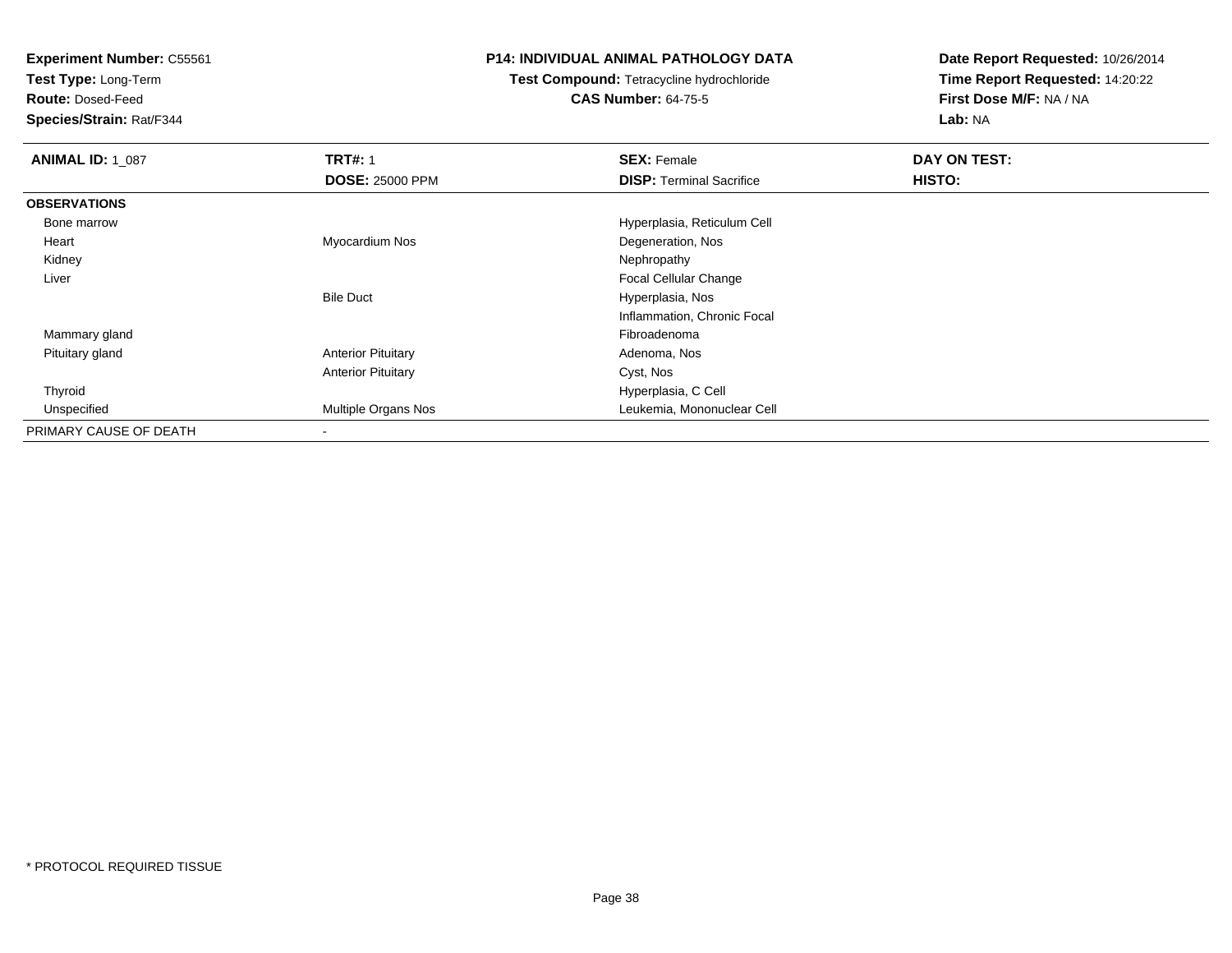| <b>Experiment Number: C55561</b><br>Test Type: Long-Term<br><b>Route: Dosed-Feed</b><br>Species/Strain: Rat/F344 |                                          | <b>P14: INDIVIDUAL ANIMAL PATHOLOGY DATA</b><br>Test Compound: Tetracycline hydrochloride<br><b>CAS Number: 64-75-5</b> | Date Report Requested: 10/26/2014<br>Time Report Requested: 14:20:22<br>First Dose M/F: NA / NA<br>Lab: NA |
|------------------------------------------------------------------------------------------------------------------|------------------------------------------|-------------------------------------------------------------------------------------------------------------------------|------------------------------------------------------------------------------------------------------------|
| <b>ANIMAL ID: 1 088</b>                                                                                          | <b>TRT#: 1</b><br><b>DOSE: 25000 PPM</b> | <b>SEX: Female</b><br><b>DISP:</b> Moribund Sacrifice                                                                   | DAY ON TEST:<br>HISTO:                                                                                     |
| <b>OBSERVATIONS</b>                                                                                              |                                          |                                                                                                                         |                                                                                                            |
| Adrenal gland                                                                                                    | Cortex Nos                               | Degeneration, Lipoid                                                                                                    |                                                                                                            |
| Kidney                                                                                                           |                                          | Nephropathy                                                                                                             |                                                                                                            |
| Liver                                                                                                            |                                          | Degeneration, Lipoid                                                                                                    |                                                                                                            |
|                                                                                                                  | <b>Bile Duct</b>                         | Hyperplasia, Nos                                                                                                        |                                                                                                            |
| Mammary gland                                                                                                    |                                          | Fibroadenoma                                                                                                            |                                                                                                            |
| Pituitary gland                                                                                                  | <b>Anterior Pituitary</b>                | Adenoma, Nos                                                                                                            |                                                                                                            |
| Unspecified                                                                                                      | Multiple Organs Nos                      | Leukemia, Mononuclear Cell                                                                                              |                                                                                                            |
| PRIMARY CAUSE OF DEATH                                                                                           |                                          |                                                                                                                         |                                                                                                            |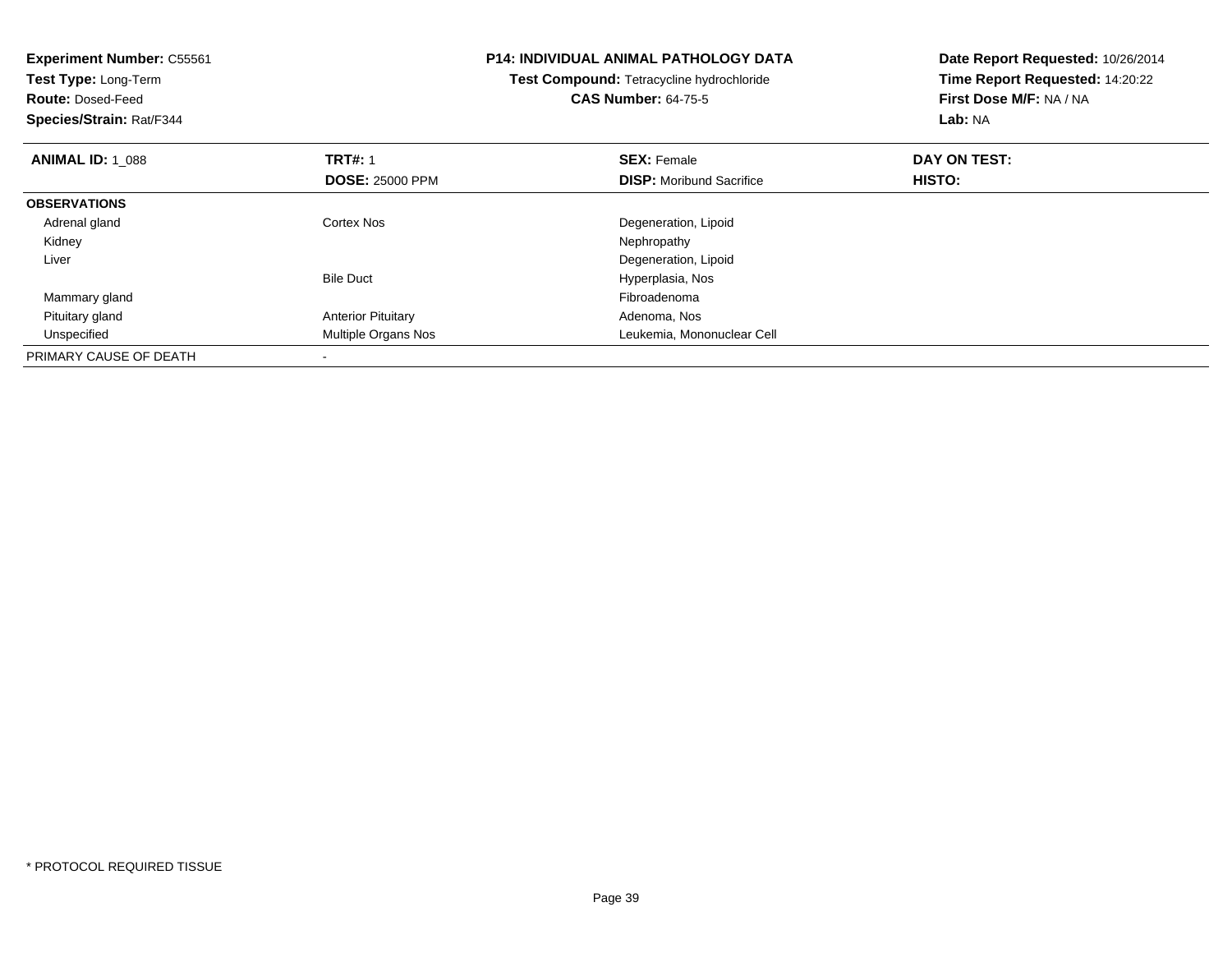**Experiment Number:** C55561**Test Type:** Long-Term**Route:** Dosed-Feed **Species/Strain:** Rat/F344**P14: INDIVIDUAL ANIMAL PATHOLOGY DATATest Compound:** Tetracycline hydrochloride**CAS Number:** 64-75-5**Date Report Requested:** 10/26/2014**Time Report Requested:** 14:20:22**First Dose M/F:** NA / NA**Lab:** NA**ANIMAL ID: 1\_089 TRT#:** 1 **SEX:** Female **DAY ON TEST: DOSE:** 25000 PPM**DISP:** Terminal Sacrifice **HISTO: OBSERVATIONS** Adrenal glandd and the Cortex Nos and the Cortex Nos and the Angiectasis Cortex Nos Degeneration, Lipoid Heart Myocardium Nos Degeneration, Nos Kidneyy the control of the control of the control of the control of the control of the control of the control of the control of the control of the control of the control of the control of the control of the control of the contro Liver Degeneration, Lipoid Focal Cellular Changey metal of the Turbinate Nos and the Turbinate Nos and the Inflammation, Chronic Focal Nasal cavity Pituitary glandAnterior Pituitary **Adenoma, Nosting Adenoma, Nosting Adenoma**, Nosting Adenoma, Nosting Adenoma, Nosting Adenoma, Nosting Adenoma, Nosting Adenoma, Nosting Adenoma, Nosting Adenoma, Nosting Adenoma, Nosting Adenoma, Nosti Spleenn and the state of the state of the state of the state of the state of the state of the state of the state of the state of the state of the state of the state of the state of the state of the state of the state of the stat Stomachh and the control of the Mucosa control of the Cyst, Multiple Cyst, Multiple PRIMARY CAUSE OF DEATH-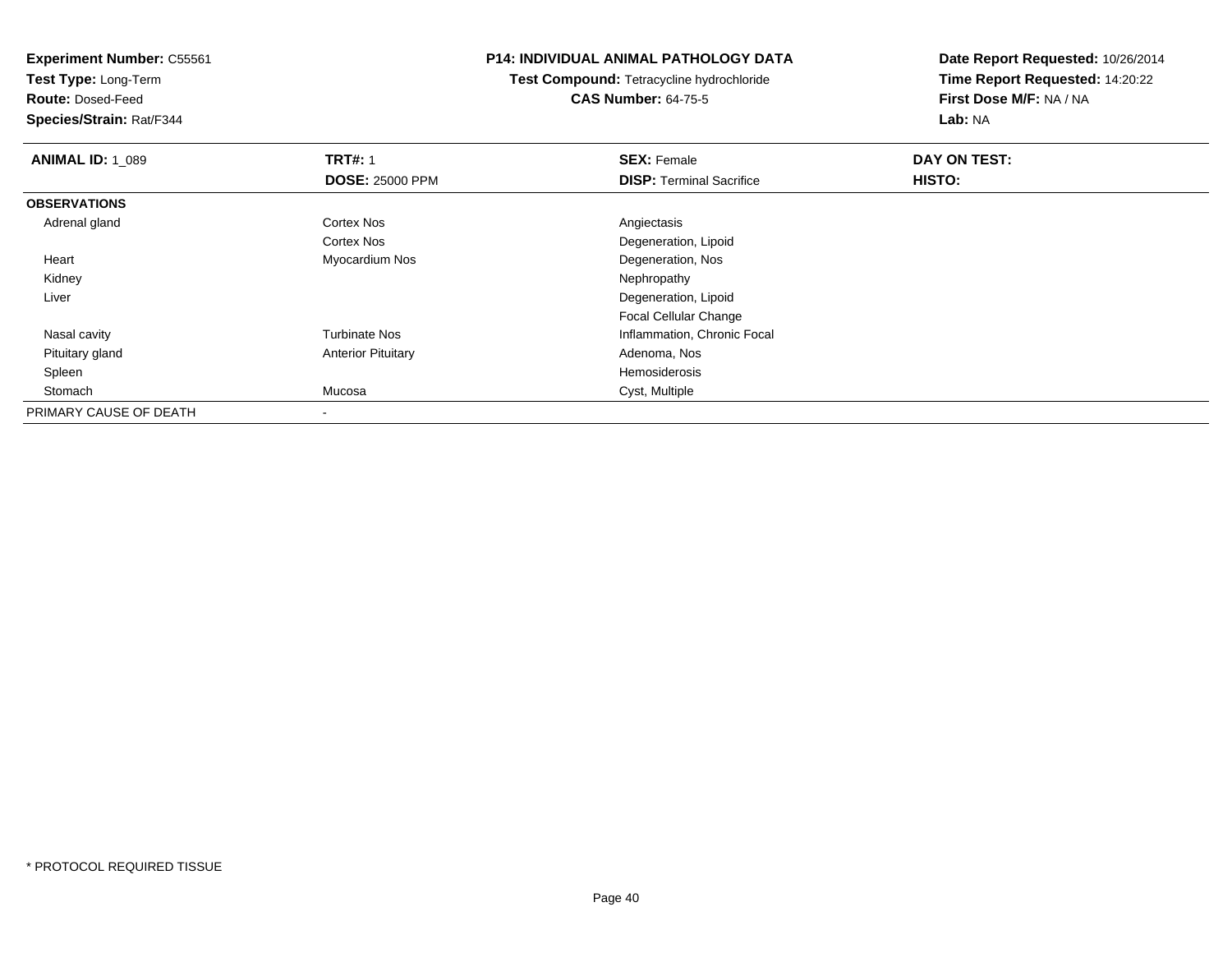**Test Type:** Long-Term

**Route:** Dosed-Feed

**Species/Strain:** Rat/F344

### **P14: INDIVIDUAL ANIMAL PATHOLOGY DATA**

# **Test Compound:** Tetracycline hydrochloride**CAS Number:** 64-75-5

| <b>ANIMAL ID: 1 090</b> | <b>TRT#: 1</b>            | <b>SEX: Female</b>              | DAY ON TEST: |  |
|-------------------------|---------------------------|---------------------------------|--------------|--|
|                         | <b>DOSE: 25000 PPM</b>    | <b>DISP: Terminal Sacrifice</b> | HISTO:       |  |
| <b>OBSERVATIONS</b>     |                           |                                 |              |  |
| Heart                   | Myocardium Nos            | Degeneration, Nos               |              |  |
| Kidney                  |                           | Nephropathy                     |              |  |
| Liver                   |                           | <b>Focal Cellular Change</b>    |              |  |
|                         |                           | Inflammation, Chronic Focal     |              |  |
| Mammary gland           |                           | Fibroadenoma                    |              |  |
|                         |                           | Hyperplasia, Cystic             |              |  |
| Nasal cavity            | <b>Turbinate Nos</b>      | Inflammation, Chronic Focal     |              |  |
| Pituitary gland         | <b>Anterior Pituitary</b> | Hyperplasia, Focal              |              |  |
| Stomach                 | Mucosa                    | Cyst, Multiple                  |              |  |
| Uterus                  |                           | Cyst, Multiple                  |              |  |
| PRIMARY CAUSE OF DEATH  | $\,$                      |                                 |              |  |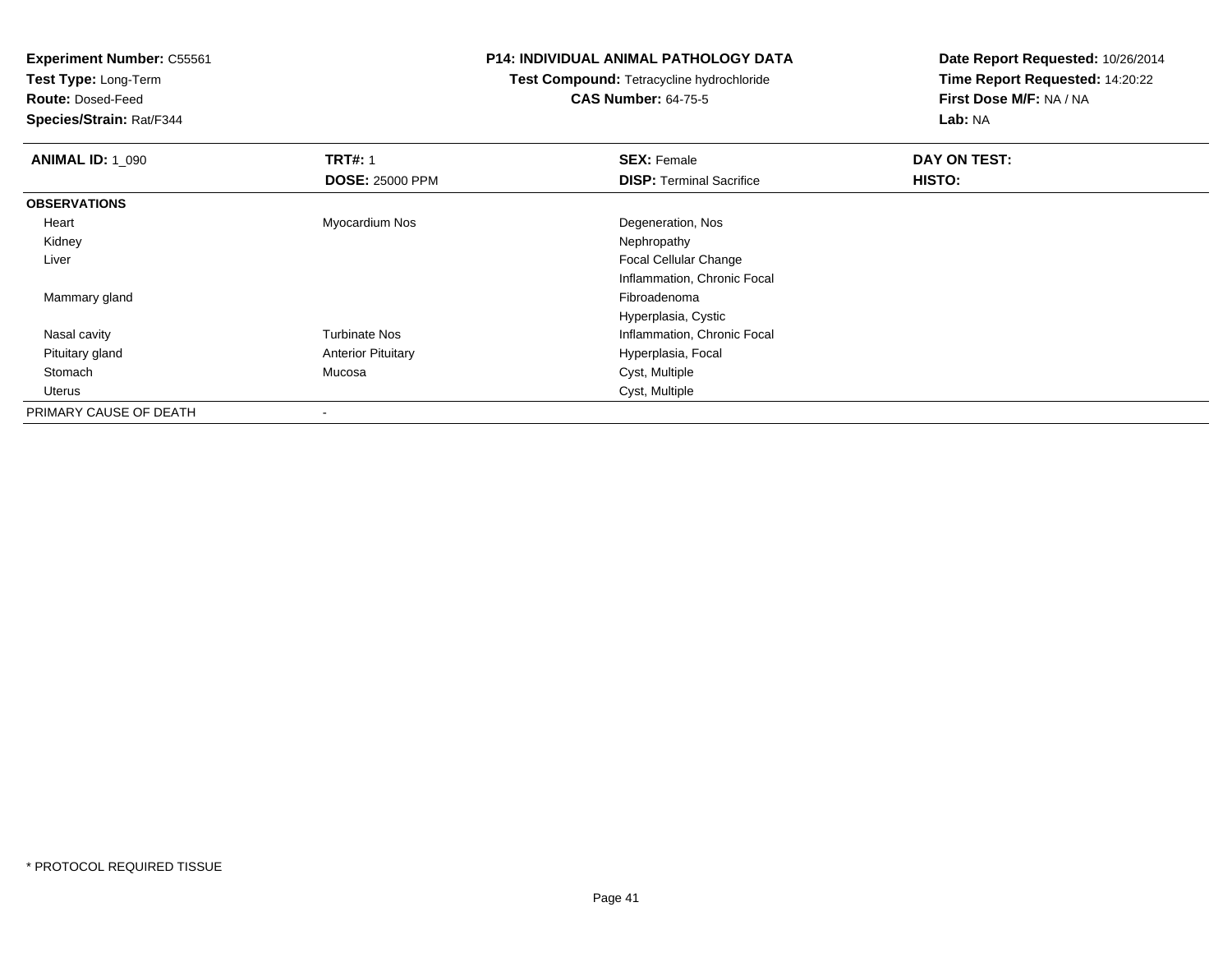**Test Type:** Long-Term

**Route:** Dosed-Feed

**Species/Strain:** Rat/F344

### **P14: INDIVIDUAL ANIMAL PATHOLOGY DATA**

**Test Compound:** Tetracycline hydrochloride**CAS Number:** 64-75-5

| <b>ANIMAL ID: 1_091</b> | <b>TRT#: 1</b>            | <b>SEX: Female</b>              | DAY ON TEST: |
|-------------------------|---------------------------|---------------------------------|--------------|
|                         | <b>DOSE: 25000 PPM</b>    | <b>DISP: Terminal Sacrifice</b> | HISTO:       |
| <b>OBSERVATIONS</b>     |                           |                                 |              |
| Heart                   | Myocardium Nos            | Degeneration, Nos               |              |
| Kidney                  |                           | Nephropathy                     |              |
|                         | Tubule                    | Pigmentation, Nos               |              |
| Liver                   |                           | Focal Cellular Change           |              |
|                         | <b>Bile Duct</b>          | Hyperplasia, Nos                |              |
| Lung                    |                           | <b>Perivasculitis</b>           |              |
| Mammary gland           |                           | Fibroadenoma                    |              |
| Nasal cavity            | <b>Turbinate Nos</b>      | Inflammation, Chronic Focal     |              |
| Pituitary gland         | <b>Anterior Pituitary</b> | Hyperplasia, Focal              |              |
| Spleen                  |                           | Hemosiderosis                   |              |
| Urinary bladder         |                           | Inflammation, Chronic Focal     |              |
| Uterus                  |                           | Cyst, Multiple                  |              |
| PRIMARY CAUSE OF DEATH  |                           |                                 |              |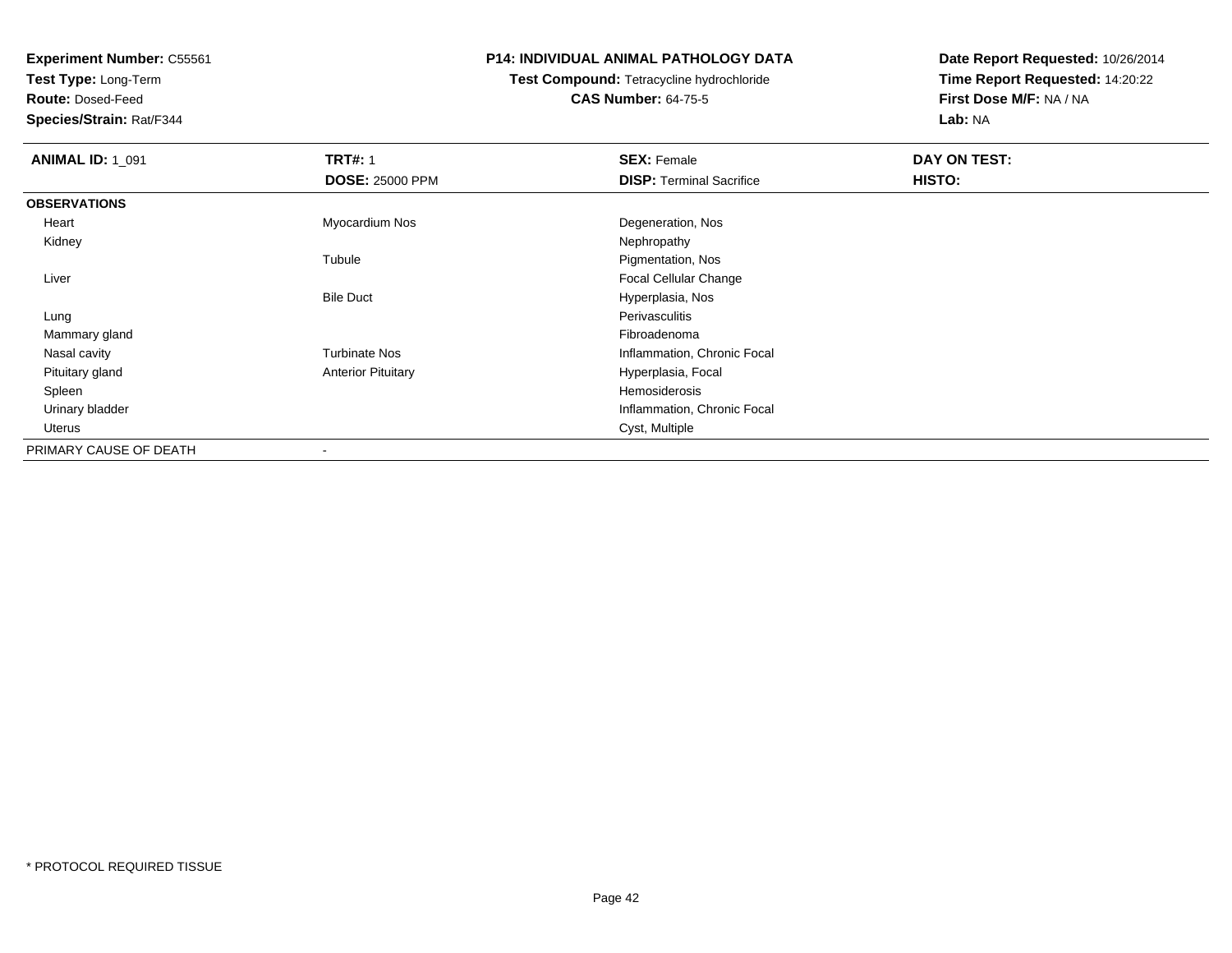**Experiment Number:** C55561**Test Type:** Long-Term**Route:** Dosed-Feed **Species/Strain:** Rat/F344**P14: INDIVIDUAL ANIMAL PATHOLOGY DATATest Compound:** Tetracycline hydrochloride**CAS Number:** 64-75-5**Date Report Requested:** 10/26/2014**Time Report Requested:** 14:20:22**First Dose M/F:** NA / NA**Lab:** NA**ANIMAL ID: 1\_092 TRT#:** 1 **SEX:** Female **DAY ON TEST: DOSE:** 25000 PPM**DISP:** Terminal Sacrifice **HISTO: OBSERVATIONS** Adrenal glandd and the Cortex Nos and the Cortex Nos and the Angiectasis Heart Myocardium Nos Degeneration, Nos Intestine Small Mesentery Nos Necrosis, Fat Liver Focal Cellular ChangeBile Duct Hyperplasia, Nosy metal of the Turbinate Nos and the Turbinate Nos and the Inflammation, Chronic Focal Nasal cavity Pituitary glandAnterior Pituitary **Cyst, Nos**  Thyroid Hyperplasia, C Cell Unspecified Multiple Organs Nos Leukemia, Mononuclear Cell PRIMARY CAUSE OF DEATH-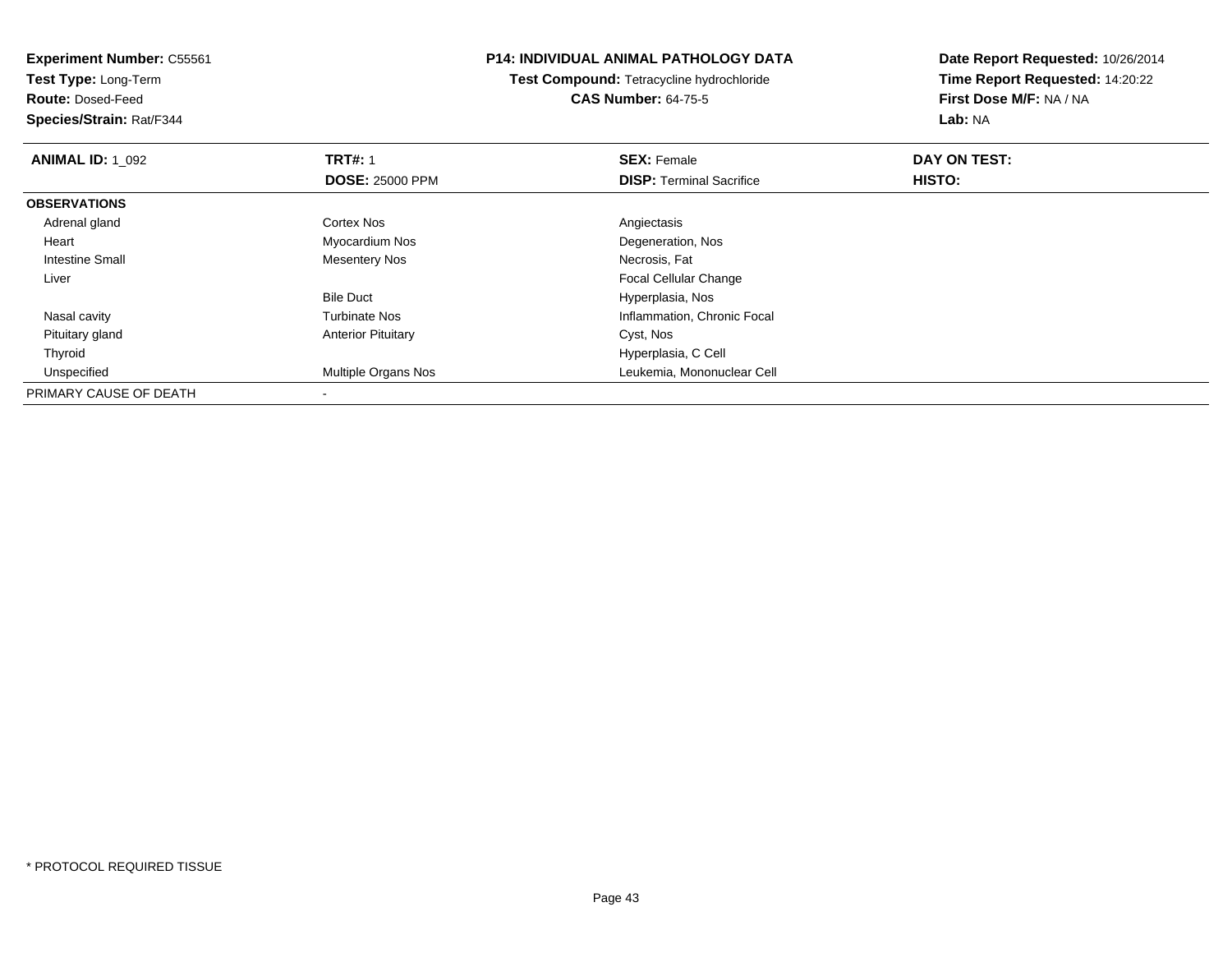| Experiment Number: C55561<br>Test Type: Long-Term |                           | <b>P14: INDIVIDUAL ANIMAL PATHOLOGY DATA</b> | Date Report Requested: 10/26/2014 |
|---------------------------------------------------|---------------------------|----------------------------------------------|-----------------------------------|
|                                                   |                           | Test Compound: Tetracycline hydrochloride    | Time Report Requested: 14:20:22   |
| <b>Route: Dosed-Feed</b>                          |                           | <b>CAS Number: 64-75-5</b>                   | First Dose M/F: NA / NA           |
| Species/Strain: Rat/F344                          |                           |                                              | Lab: NA                           |
| <b>ANIMAL ID: 1 093</b>                           | <b>TRT#: 1</b>            | <b>SEX: Female</b>                           | DAY ON TEST:                      |
|                                                   | <b>DOSE: 25000 PPM</b>    | <b>DISP:</b> Terminal Sacrifice              | HISTO:                            |
| <b>OBSERVATIONS</b>                               |                           |                                              |                                   |
| Heart                                             | Myocardium Nos            | Degeneration, Nos                            |                                   |
| Kidney                                            |                           | Nephropathy                                  |                                   |
| Liver                                             |                           | <b>Focal Cellular Change</b>                 |                                   |
| Mammary gland                                     |                           | Hyperplasia, Cystic                          |                                   |
| Pancreas                                          | Acinus                    | Atrophy, Focal                               |                                   |
| Pituitary gland                                   | <b>Anterior Pituitary</b> | Adenoma, Nos                                 |                                   |
| Spleen                                            |                           | Hemosiderosis                                |                                   |
| Stomach                                           | Mucosa                    | Cyst, Multiple                               |                                   |
| PRIMARY CAUSE OF DEATH                            |                           |                                              |                                   |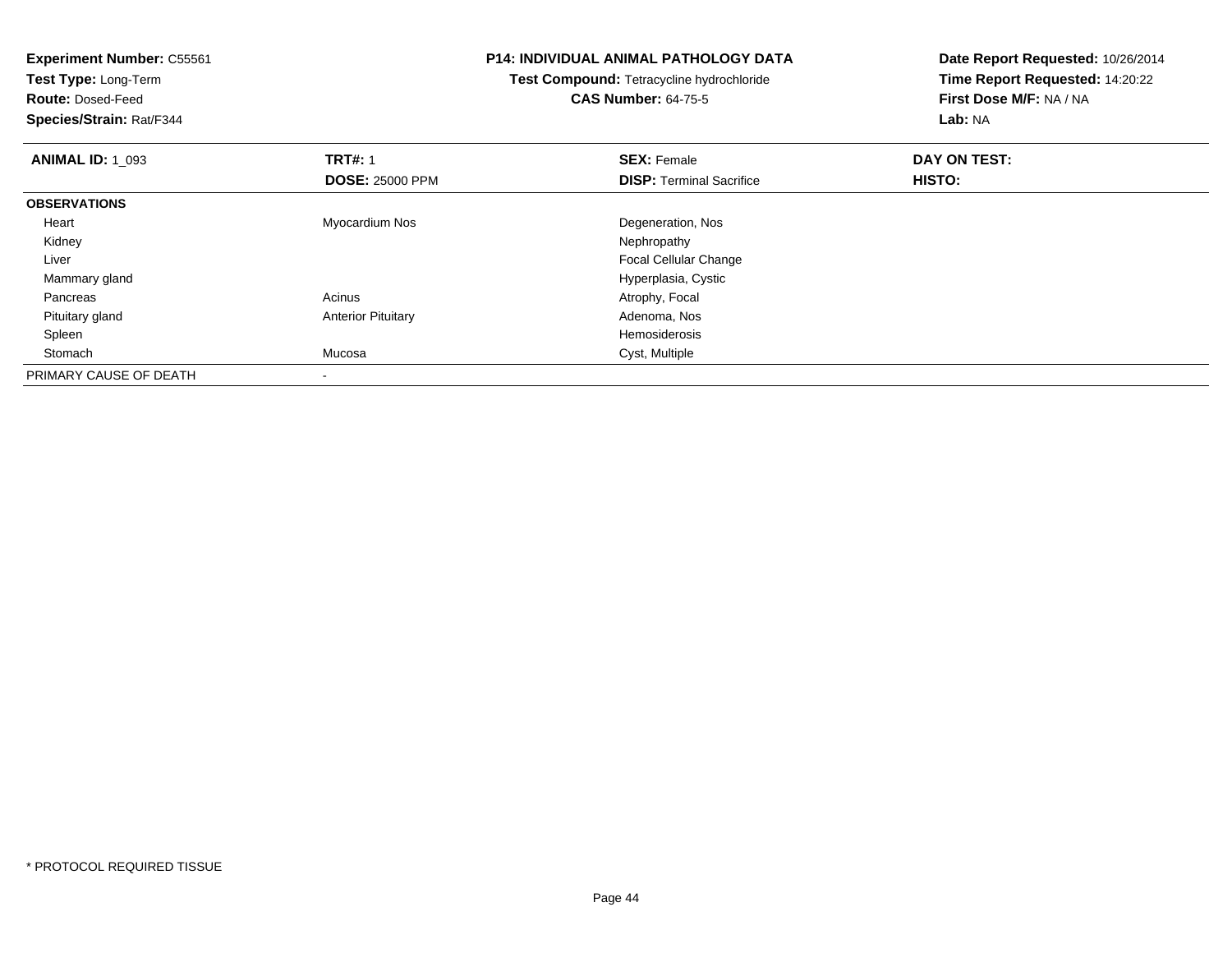| <b>Experiment Number: C55561</b><br>Test Type: Long-Term<br><b>Route: Dosed-Feed</b><br>Species/Strain: Rat/F344 |                                          | <b>P14: INDIVIDUAL ANIMAL PATHOLOGY DATA</b><br>Test Compound: Tetracycline hydrochloride<br><b>CAS Number: 64-75-5</b> | Date Report Requested: 10/26/2014<br>Time Report Requested: 14:20:22<br>First Dose M/F: NA / NA<br>Lab: NA |
|------------------------------------------------------------------------------------------------------------------|------------------------------------------|-------------------------------------------------------------------------------------------------------------------------|------------------------------------------------------------------------------------------------------------|
| <b>ANIMAL ID: 1 094</b>                                                                                          | <b>TRT#: 1</b><br><b>DOSE: 25000 PPM</b> | <b>SEX: Female</b><br><b>DISP:</b> Terminal Sacrifice                                                                   | DAY ON TEST:<br><b>HISTO:</b>                                                                              |
| <b>OBSERVATIONS</b>                                                                                              |                                          |                                                                                                                         |                                                                                                            |
| Adrenal gland                                                                                                    | Cortex Nos                               | Angiectasis                                                                                                             |                                                                                                            |
| Heart                                                                                                            | Myocardium Nos                           | Degeneration, Nos                                                                                                       |                                                                                                            |
| Kidney                                                                                                           |                                          | Nephropathy                                                                                                             |                                                                                                            |
| Liver                                                                                                            |                                          | <b>Focal Cellular Change</b>                                                                                            |                                                                                                            |
| Nasal cavity                                                                                                     | <b>Turbinate Nos</b>                     | Inflammation, Chronic Focal                                                                                             |                                                                                                            |
| Pituitary gland                                                                                                  | <b>Anterior Pituitary</b>                | Hyperplasia, Focal                                                                                                      |                                                                                                            |
| Spleen                                                                                                           |                                          | <b>Hemosiderosis</b>                                                                                                    |                                                                                                            |
| PRIMARY CAUSE OF DEATH                                                                                           |                                          |                                                                                                                         |                                                                                                            |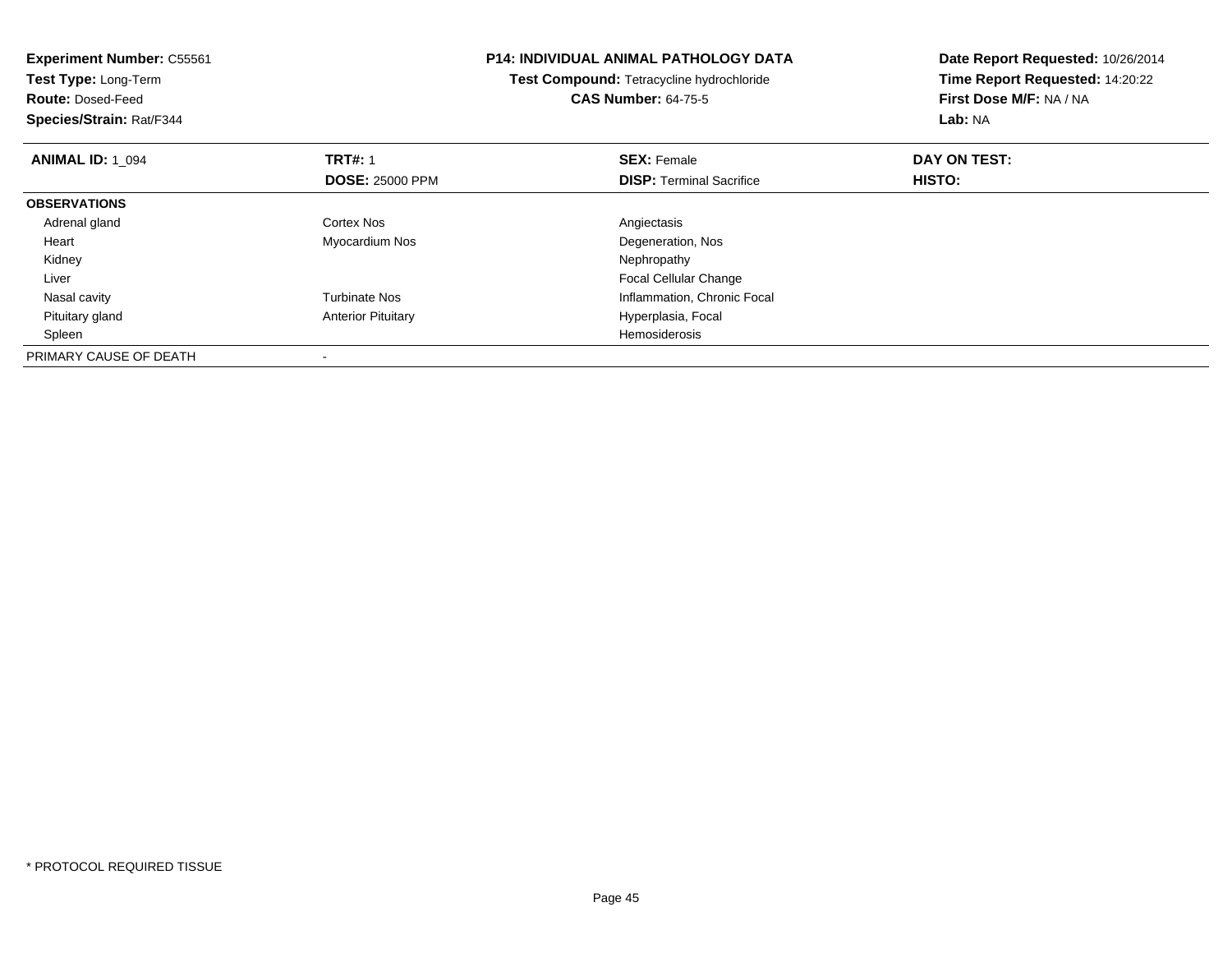| <b>Experiment Number: C55561</b><br>Test Type: Long-Term<br><b>Route: Dosed-Feed</b><br>Species/Strain: Rat/F344 |                        | <b>P14: INDIVIDUAL ANIMAL PATHOLOGY DATA</b><br>Test Compound: Tetracycline hydrochloride<br><b>CAS Number: 64-75-5</b> | Date Report Requested: 10/26/2014<br>Time Report Requested: 14:20:22<br>First Dose M/F: NA / NA<br>Lab: NA |
|------------------------------------------------------------------------------------------------------------------|------------------------|-------------------------------------------------------------------------------------------------------------------------|------------------------------------------------------------------------------------------------------------|
| <b>ANIMAL ID: 1_095</b>                                                                                          | <b>TRT#: 1</b>         | <b>SEX: Female</b>                                                                                                      | DAY ON TEST:                                                                                               |
|                                                                                                                  | <b>DOSE: 25000 PPM</b> | <b>DISP: Terminal Sacrifice</b>                                                                                         | HISTO:                                                                                                     |
| <b>OBSERVATIONS</b>                                                                                              |                        |                                                                                                                         |                                                                                                            |
| Adrenal gland                                                                                                    | Cortex Nos             | Angiectasis                                                                                                             |                                                                                                            |
| Clitoral gland                                                                                                   |                        | Inflammation, Suppurative                                                                                               |                                                                                                            |
| Heart                                                                                                            | Myocardium Nos         | Degeneration, Nos                                                                                                       |                                                                                                            |
| Kidney                                                                                                           |                        | Nephropathy                                                                                                             |                                                                                                            |
| Liver                                                                                                            |                        | <b>Focal Cellular Change</b>                                                                                            |                                                                                                            |
|                                                                                                                  | <b>Bile Duct</b>       | Hyperplasia, Nos                                                                                                        |                                                                                                            |
| Pancreas                                                                                                         | Acinus                 | Atrophy, Focal                                                                                                          |                                                                                                            |
| Spleen                                                                                                           |                        | Hemosiderosis                                                                                                           |                                                                                                            |
| PRIMARY CAUSE OF DEATH                                                                                           |                        |                                                                                                                         |                                                                                                            |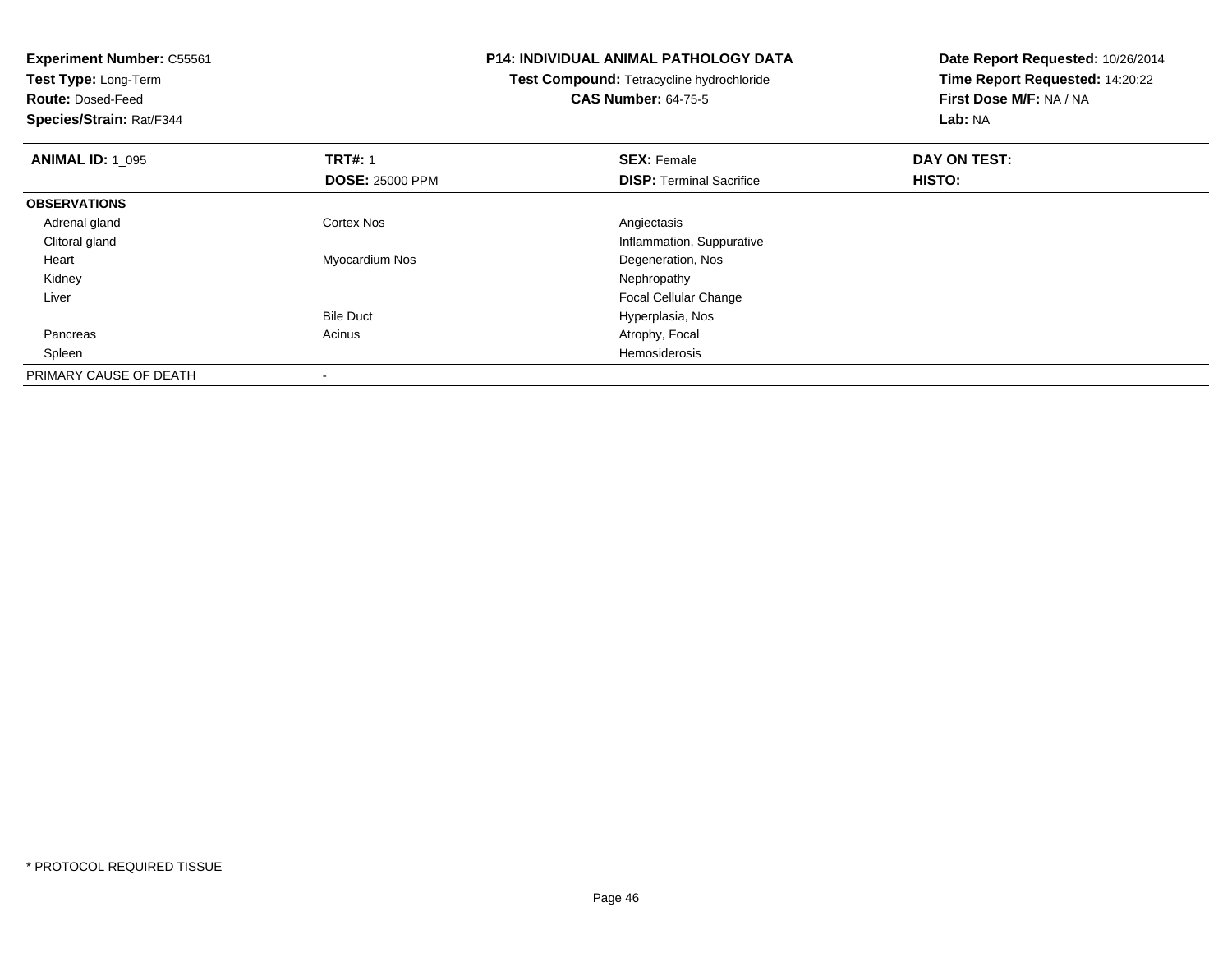| <b>Experiment Number: C55561</b><br>Test Type: Long-Term<br><b>Route: Dosed-Feed</b><br>Species/Strain: Rat/F344 |                        | <b>P14: INDIVIDUAL ANIMAL PATHOLOGY DATA</b><br>Test Compound: Tetracycline hydrochloride<br><b>CAS Number: 64-75-5</b> | Date Report Requested: 10/26/2014<br>Time Report Requested: 14:20:22<br>First Dose M/F: NA / NA<br>Lab: NA |
|------------------------------------------------------------------------------------------------------------------|------------------------|-------------------------------------------------------------------------------------------------------------------------|------------------------------------------------------------------------------------------------------------|
| <b>ANIMAL ID: 1 096</b>                                                                                          | <b>TRT#: 1</b>         | <b>SEX: Female</b>                                                                                                      | DAY ON TEST:                                                                                               |
|                                                                                                                  | <b>DOSE: 25000 PPM</b> | <b>DISP:</b> Terminal Sacrifice                                                                                         | HISTO:                                                                                                     |
| <b>OBSERVATIONS</b>                                                                                              |                        |                                                                                                                         |                                                                                                            |
| Heart                                                                                                            | Myocardium Nos         | Degeneration, Nos                                                                                                       |                                                                                                            |
| Liver                                                                                                            |                        | Angiectasis                                                                                                             |                                                                                                            |
|                                                                                                                  |                        | <b>Focal Cellular Change</b>                                                                                            |                                                                                                            |
| Nasal cavity                                                                                                     | <b>Turbinate Nos</b>   | Inflammation, Chronic Focal                                                                                             |                                                                                                            |
| Unspecified                                                                                                      | Multiple Organs Nos    | Leukemia, Mononuclear Cell                                                                                              |                                                                                                            |
| Uterus                                                                                                           |                        | <b>Endometrial Stromal Polyp</b>                                                                                        |                                                                                                            |
| PRIMARY CAUSE OF DEATH                                                                                           |                        |                                                                                                                         |                                                                                                            |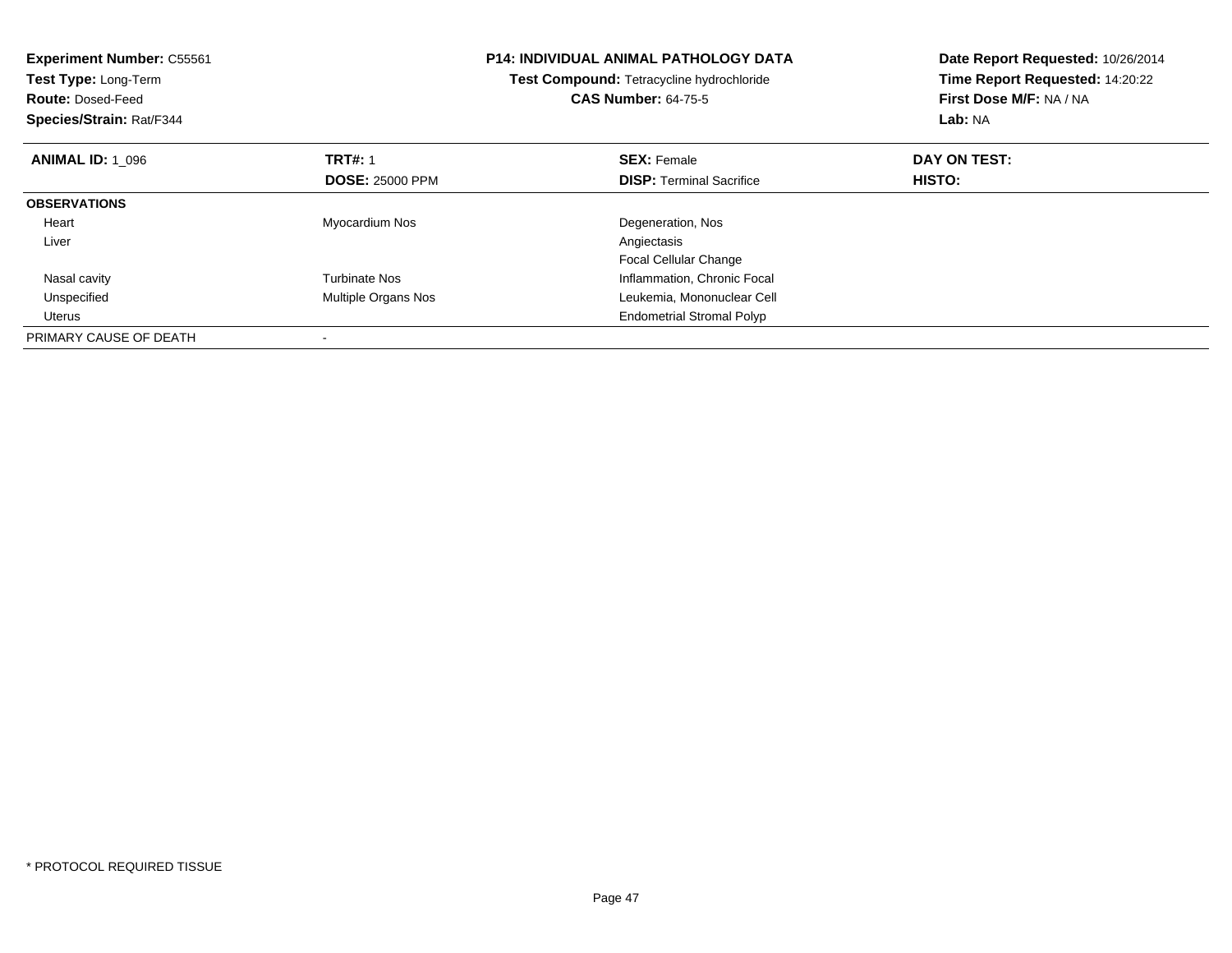| <b>Experiment Number: C55561</b><br><b>Test Type: Long-Term</b><br><b>Route: Dosed-Feed</b><br>Species/Strain: Rat/F344 |                           | <b>P14: INDIVIDUAL ANIMAL PATHOLOGY DATA</b><br>Test Compound: Tetracycline hydrochloride<br><b>CAS Number: 64-75-5</b> | Date Report Requested: 10/26/2014<br>Time Report Requested: 14:20:22<br>First Dose M/F: NA / NA<br>Lab: NA |
|-------------------------------------------------------------------------------------------------------------------------|---------------------------|-------------------------------------------------------------------------------------------------------------------------|------------------------------------------------------------------------------------------------------------|
| <b>ANIMAL ID: 1 097</b>                                                                                                 | <b>TRT#: 1</b>            | <b>SEX: Female</b>                                                                                                      | DAY ON TEST:                                                                                               |
|                                                                                                                         | <b>DOSE: 25000 PPM</b>    | <b>DISP:</b> Terminal Sacrifice                                                                                         | <b>HISTO:</b>                                                                                              |
| <b>OBSERVATIONS</b>                                                                                                     |                           |                                                                                                                         |                                                                                                            |
| Heart                                                                                                                   | Myocardium Nos            | Degeneration, Nos                                                                                                       |                                                                                                            |
| Liver                                                                                                                   |                           | <b>Focal Cellular Change</b>                                                                                            |                                                                                                            |
|                                                                                                                         | <b>Bile Duct</b>          | Hyperplasia, Nos                                                                                                        |                                                                                                            |
|                                                                                                                         |                           | Inflammation, Chronic Focal                                                                                             |                                                                                                            |
| Pituitary gland                                                                                                         | <b>Anterior Pituitary</b> | Cyst, Nos                                                                                                               |                                                                                                            |
| Spleen                                                                                                                  |                           | Hemosiderosis                                                                                                           |                                                                                                            |
| PRIMARY CAUSE OF DEATH                                                                                                  |                           |                                                                                                                         |                                                                                                            |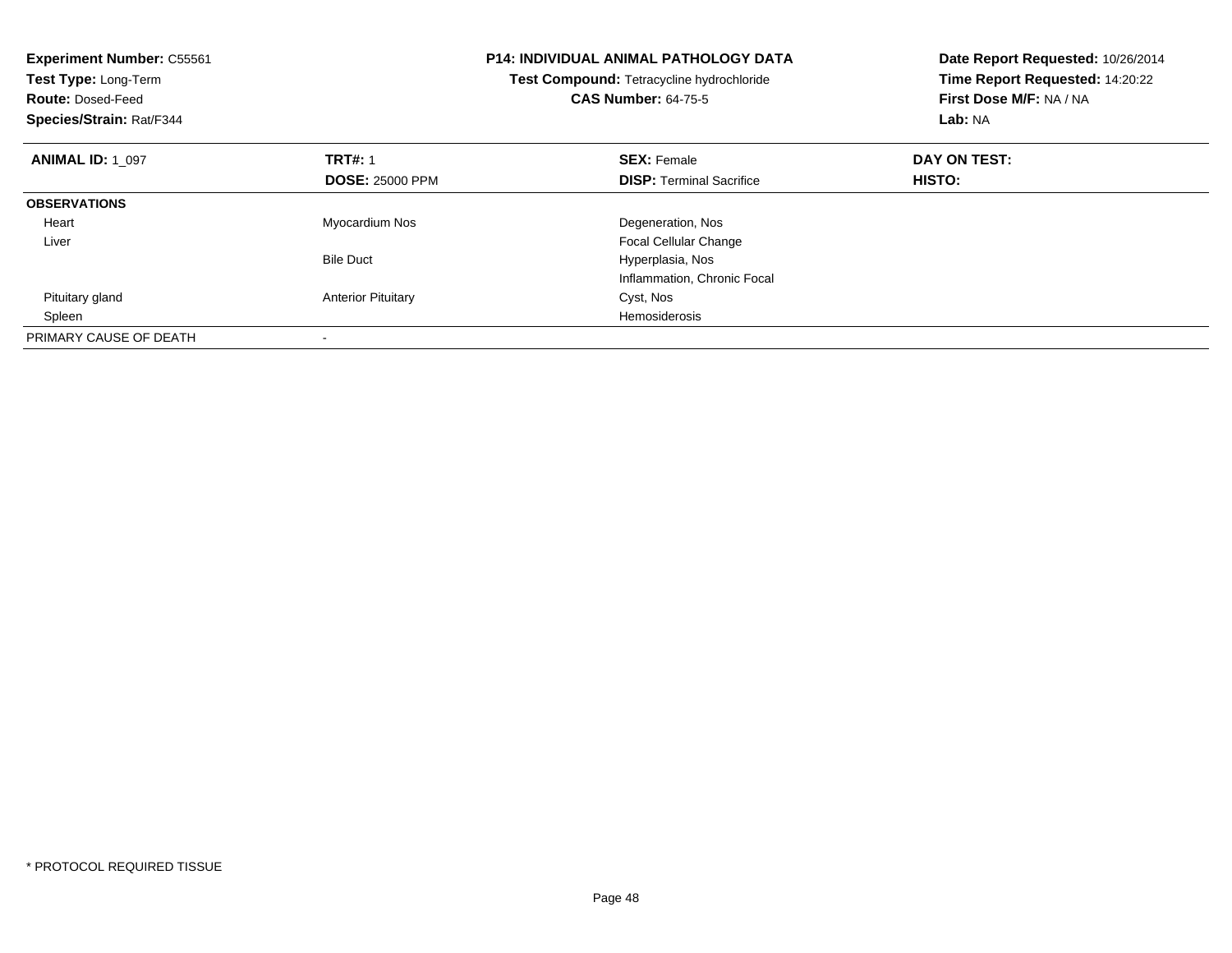**Test Type:** Long-Term

**Route:** Dosed-Feed

**Species/Strain:** Rat/F344

### **P14: INDIVIDUAL ANIMAL PATHOLOGY DATA**

# **Test Compound:** Tetracycline hydrochloride**CAS Number:** 64-75-5

| <b>ANIMAL ID: 1_098</b> | <b>TRT#: 1</b>            | <b>SEX: Female</b>                 | DAY ON TEST: |  |
|-------------------------|---------------------------|------------------------------------|--------------|--|
|                         | <b>DOSE: 25000 PPM</b>    | <b>DISP:</b> Moribund Sacrifice    | HISTO:       |  |
| <b>OBSERVATIONS</b>     |                           |                                    |              |  |
| Bone marrow             |                           | Hyperplasia, Nos                   |              |  |
| Clitoral gland          |                           | Inflammation, Chronic              |              |  |
| Heart                   | Myocardium Nos            | Degeneration, Nos                  |              |  |
| Kidney                  |                           | Nephropathy                        |              |  |
| Liver                   |                           | Inflammation, Chronic Focal        |              |  |
| Lung                    |                           | Perivasculitis                     |              |  |
| Mammary gland           |                           | Hyperplasia, Cystic                |              |  |
| Pituitary gland         | <b>Anterior Pituitary</b> | Hyperplasia, Focal                 |              |  |
| Spleen                  |                           | Hematopoiesis                      |              |  |
|                         |                           | Hemosiderosis                      |              |  |
| Uterus                  |                           | <b>Endometrial Stromal Sarcoma</b> |              |  |
| PRIMARY CAUSE OF DEATH  |                           |                                    |              |  |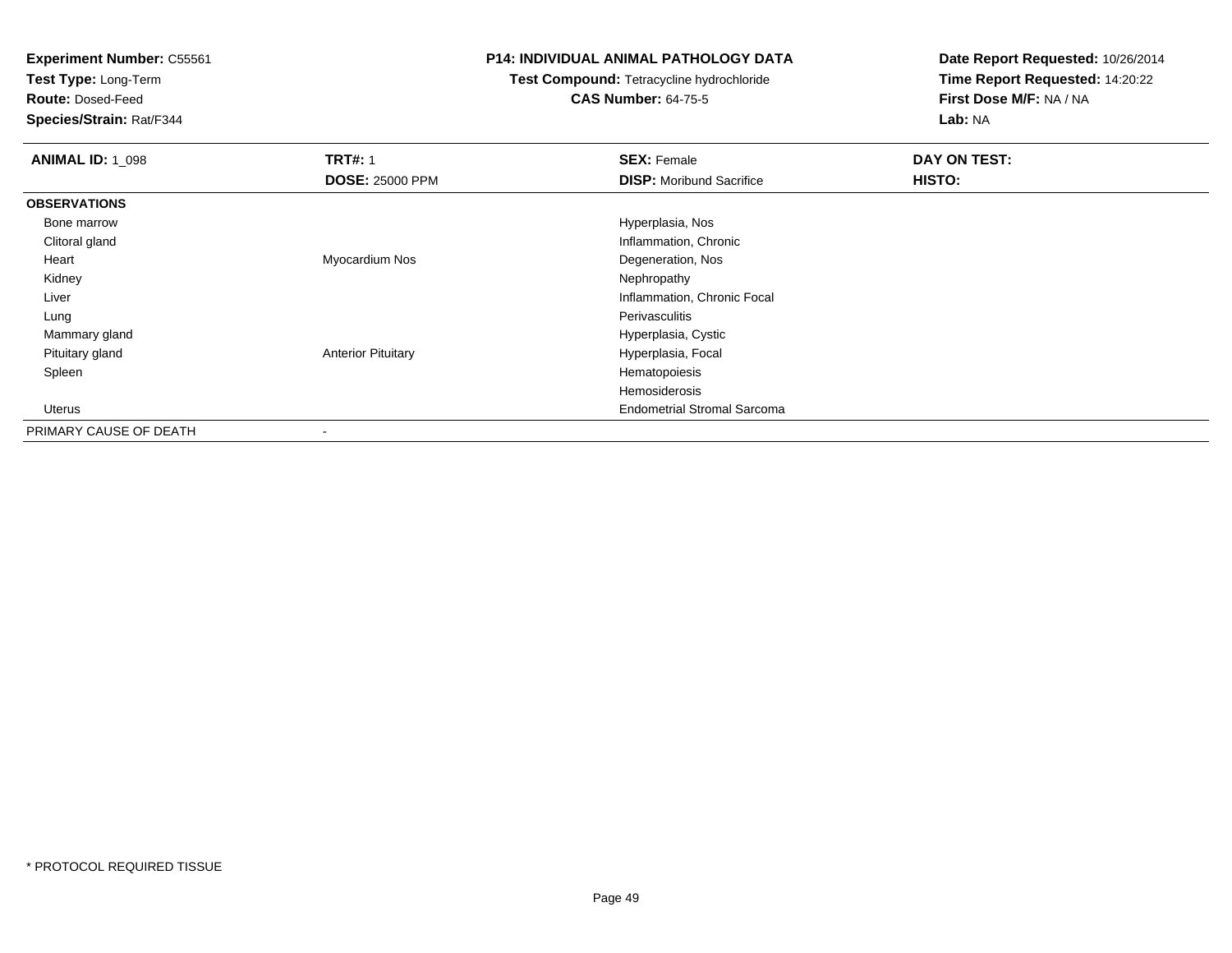**Test Type:** Long-Term

**Route:** Dosed-Feed

**Species/Strain:** Rat/F344

### **P14: INDIVIDUAL ANIMAL PATHOLOGY DATA**

**Test Compound:** Tetracycline hydrochloride**CAS Number:** 64-75-5

| <b>ANIMAL ID: 1_099</b> | <b>TRT#: 1</b>              | <b>SEX: Female</b>              | DAY ON TEST: |  |
|-------------------------|-----------------------------|---------------------------------|--------------|--|
|                         | <b>DOSE: 25000 PPM</b>      | <b>DISP: Terminal Sacrifice</b> | HISTO:       |  |
| <b>OBSERVATIONS</b>     |                             |                                 |              |  |
| <b>Blood vessel</b>     | <b>Pulmonary Artery Nos</b> | Calcification, Nos              |              |  |
| Bone                    |                             | Fibrous Osteodystrophy          |              |  |
| Heart                   | Myocardium Nos              | Degeneration, Nos               |              |  |
| Kidney                  |                             | Calcification, Nos              |              |  |
|                         |                             | Nephropathy                     |              |  |
| Liver                   |                             | Focal Cellular Change           |              |  |
| Lung                    |                             | Perivasculitis                  |              |  |
| Parathyroid gland       |                             | Hyperplasia, Nos                |              |  |
| Pituitary gland         | <b>Anterior Pituitary</b>   | Adenoma, Nos                    |              |  |
| Stomach                 | Mucosa                      | Calcification, Nos              |              |  |
| PRIMARY CAUSE OF DEATH  |                             |                                 |              |  |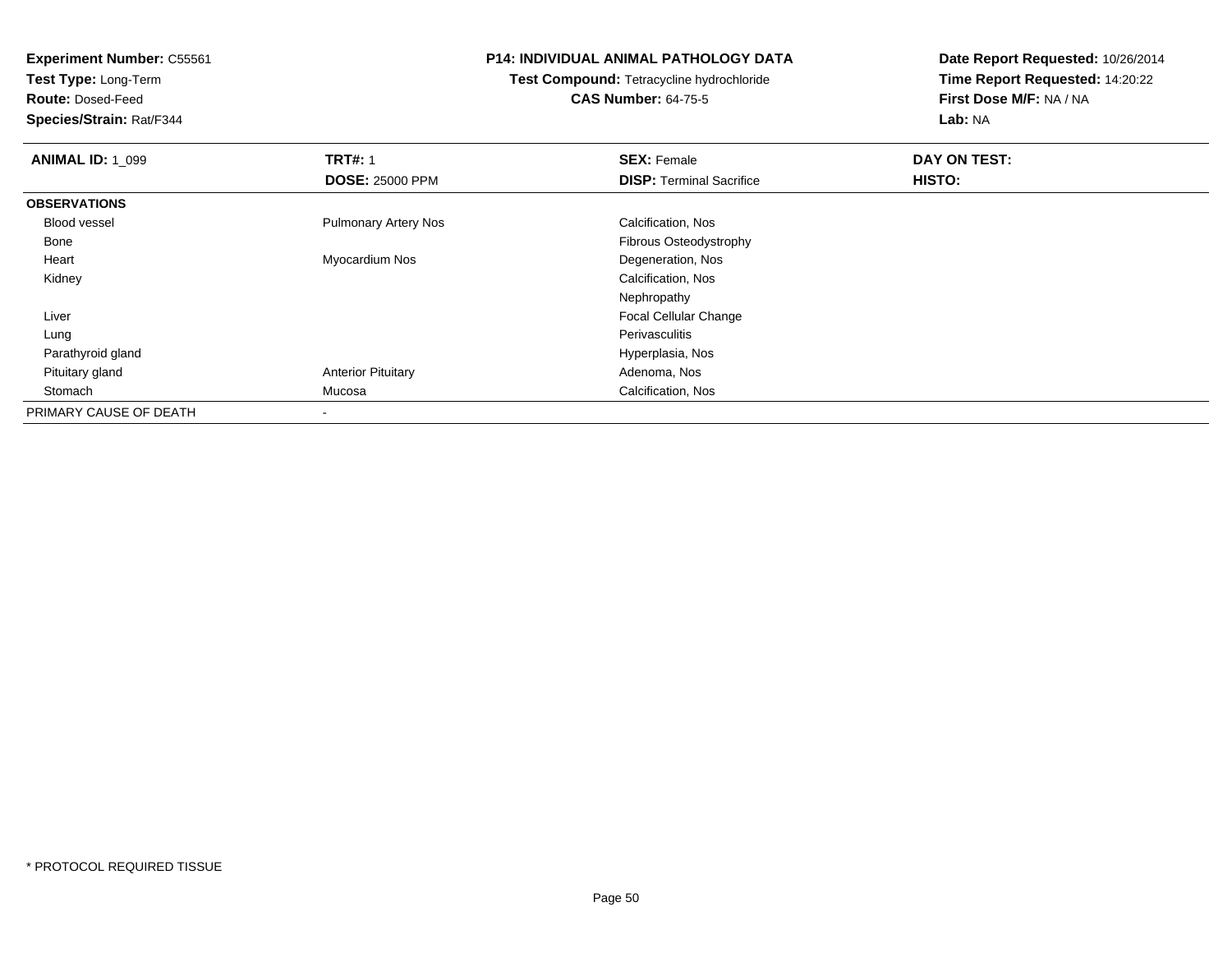**Test Type:** Long-Term

**Route:** Dosed-Feed

**Species/Strain:** Rat/F344

### **P14: INDIVIDUAL ANIMAL PATHOLOGY DATA**

**Test Compound:** Tetracycline hydrochloride**CAS Number:** 64-75-5

| <b>ANIMAL ID: 1 100</b> | <b>TRT#: 1</b>            | <b>SEX: Female</b>              | DAY ON TEST: |  |
|-------------------------|---------------------------|---------------------------------|--------------|--|
|                         | <b>DOSE: 25000 PPM</b>    | <b>DISP: Terminal Sacrifice</b> | HISTO:       |  |
| <b>OBSERVATIONS</b>     |                           |                                 |              |  |
| Adrenal gland           | Cortex Nos                | Degeneration, Lipoid            |              |  |
| Heart                   | Myocardium Nos            | Degeneration, Nos               |              |  |
| Kidney                  |                           | Nephropathy                     |              |  |
|                         | Tubule                    | Pigmentation, Nos               |              |  |
| Liver                   |                           | <b>Focal Cellular Change</b>    |              |  |
| Lung                    |                           | Perivasculitis                  |              |  |
| Mammary gland           |                           | Hyperplasia, Cystic             |              |  |
| Pituitary gland         | <b>Anterior Pituitary</b> | Adenoma, Nos                    |              |  |
| Thyroid                 |                           | Cyst, Follicular Nos            |              |  |
|                         |                           | Hyperplasia, C Cell             |              |  |
| PRIMARY CAUSE OF DEATH  | ۰                         |                                 |              |  |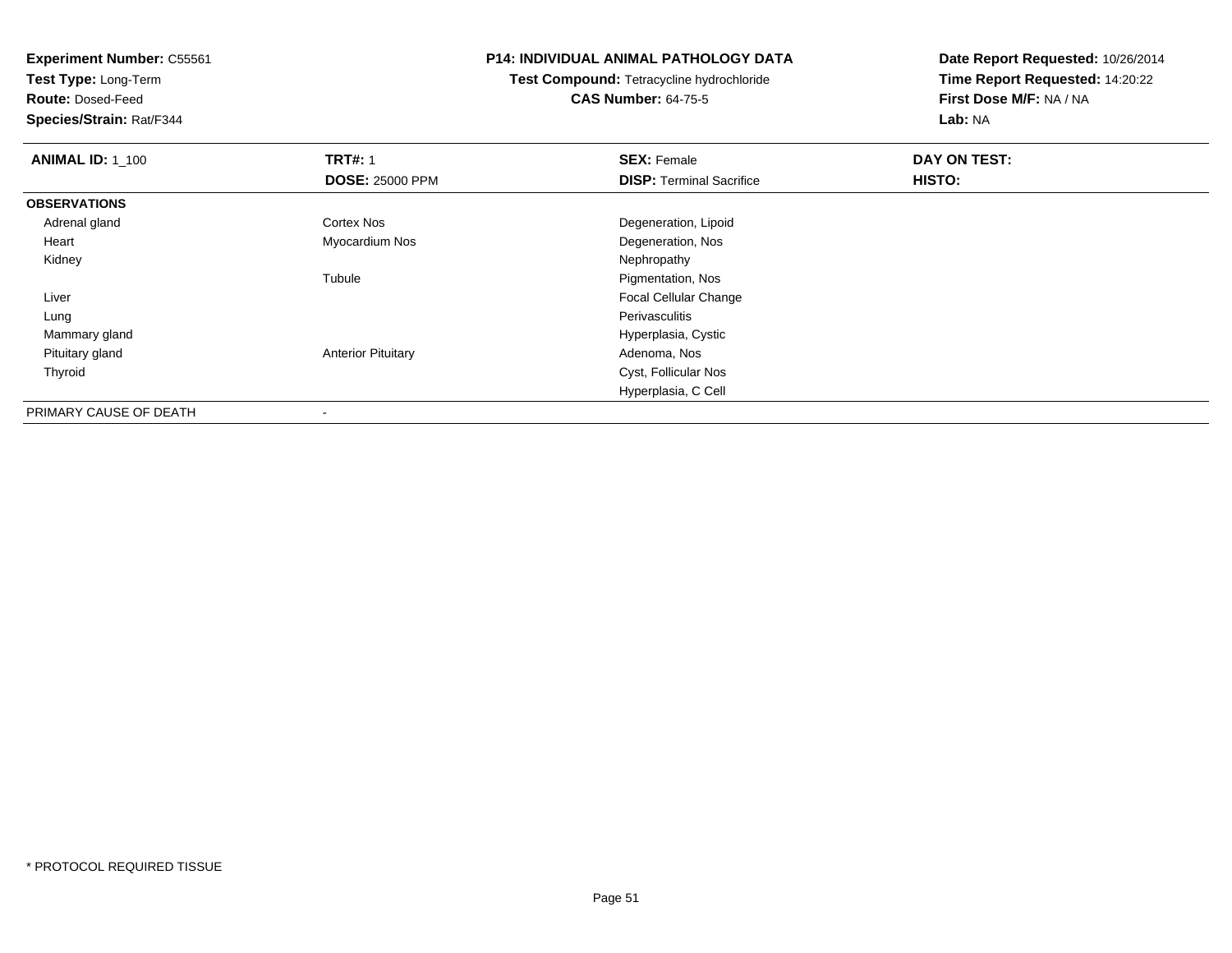| <b>Experiment Number: C55561</b><br>Test Type: Long-Term<br><b>Route: Dosed-Feed</b><br>Species/Strain: Rat/F344 |                                   | <b>P14: INDIVIDUAL ANIMAL PATHOLOGY DATA</b><br>Test Compound: Tetracycline hydrochloride<br><b>CAS Number: 64-75-5</b> | Date Report Requested: 10/26/2014<br>Time Report Requested: 14:20:22<br>First Dose M/F: NA / NA<br>Lab: NA |
|------------------------------------------------------------------------------------------------------------------|-----------------------------------|-------------------------------------------------------------------------------------------------------------------------|------------------------------------------------------------------------------------------------------------|
| <b>ANIMAL ID: 2 001</b>                                                                                          | TRT#: 2<br><b>DOSE: 12500 PPM</b> | <b>SEX: Female</b><br><b>DISP:</b> Terminal Sacrifice                                                                   | DAY ON TEST:<br>HISTO:                                                                                     |
| <b>OBSERVATIONS</b>                                                                                              |                                   |                                                                                                                         |                                                                                                            |
| <b>Intestine Small</b>                                                                                           | <b>Mesentery Nos</b>              | Necrosis, Fat                                                                                                           |                                                                                                            |
| Liver                                                                                                            |                                   | <b>Focal Cellular Change</b>                                                                                            |                                                                                                            |
|                                                                                                                  | <b>Bile Duct</b>                  | Hyperplasia, Nos                                                                                                        |                                                                                                            |
| Pituitary gland                                                                                                  | <b>Anterior Pituitary</b>         | Adenoma, Nos                                                                                                            |                                                                                                            |
| PRIMARY CAUSE OF DEATH                                                                                           | $\overline{\phantom{a}}$          |                                                                                                                         |                                                                                                            |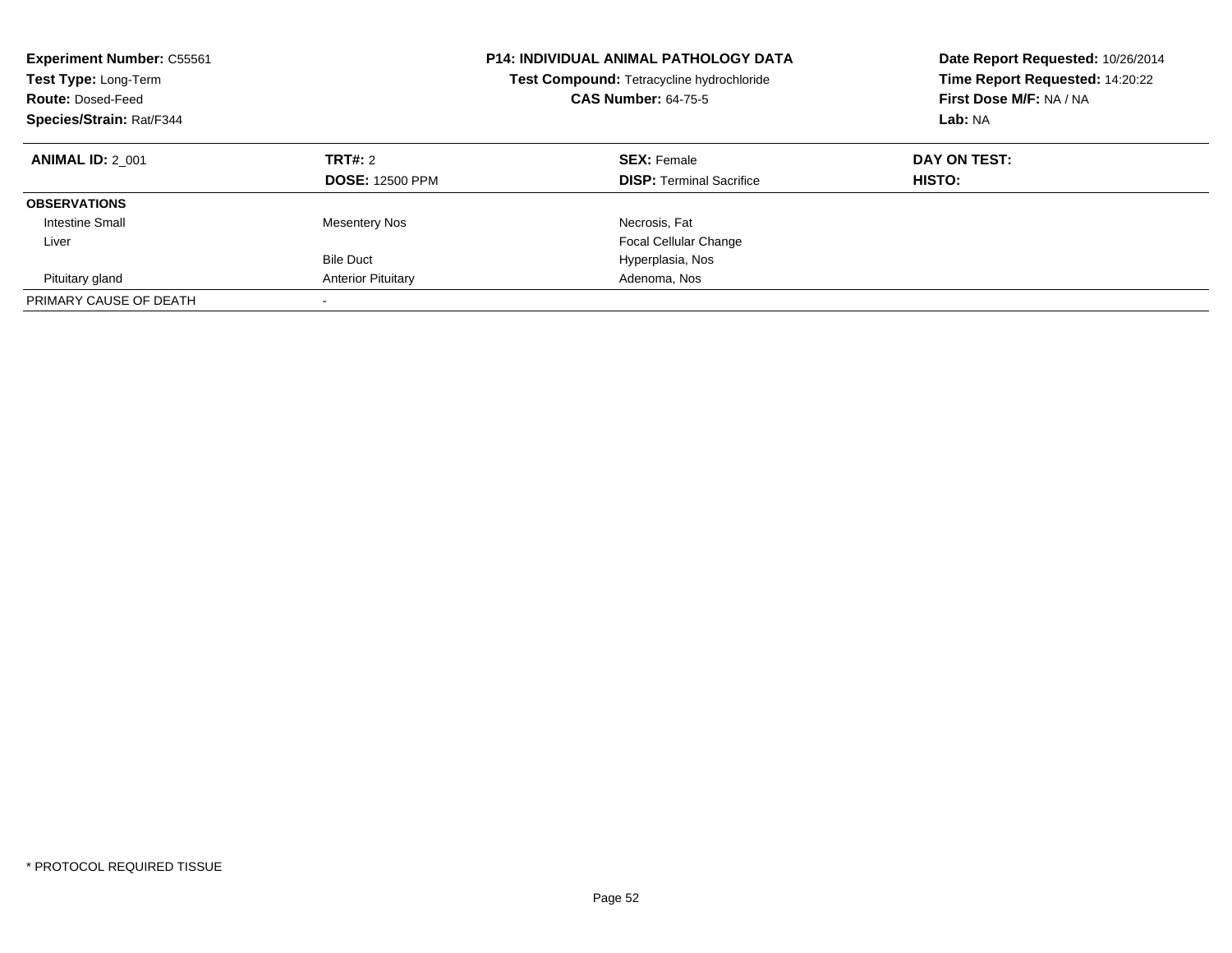| <b>Experiment Number: C55561</b><br>Test Type: Long-Term<br><b>Route: Dosed-Feed</b><br>Species/Strain: Rat/F344 |                           | <b>P14: INDIVIDUAL ANIMAL PATHOLOGY DATA</b><br>Test Compound: Tetracycline hydrochloride<br><b>CAS Number: 64-75-5</b> | Date Report Requested: 10/26/2014<br>Time Report Requested: 14:20:22<br>First Dose M/F: NA / NA<br>Lab: NA |
|------------------------------------------------------------------------------------------------------------------|---------------------------|-------------------------------------------------------------------------------------------------------------------------|------------------------------------------------------------------------------------------------------------|
| <b>ANIMAL ID: 2 002</b>                                                                                          | <b>TRT#:</b> 2            | <b>SEX: Female</b>                                                                                                      | DAY ON TEST:                                                                                               |
|                                                                                                                  | <b>DOSE: 12500 PPM</b>    | <b>DISP:</b> Terminal Sacrifice                                                                                         | HISTO:                                                                                                     |
| <b>OBSERVATIONS</b>                                                                                              |                           |                                                                                                                         |                                                                                                            |
| Adrenal gland                                                                                                    | Cortex Nos                | Degeneration, Lipoid                                                                                                    |                                                                                                            |
| Liver                                                                                                            |                           | <b>Focal Cellular Change</b>                                                                                            |                                                                                                            |
|                                                                                                                  | <b>Bile Duct</b>          | Hyperplasia, Nos                                                                                                        |                                                                                                            |
| Pituitary gland                                                                                                  | <b>Anterior Pituitary</b> | Hyperplasia, Focal                                                                                                      |                                                                                                            |
| Thyroid                                                                                                          |                           | Hyperplasia, C Cell                                                                                                     |                                                                                                            |
| Uterus                                                                                                           |                           | <b>Endometrial Stromal Polyp</b>                                                                                        |                                                                                                            |
| PRIMARY CAUSE OF DEATH                                                                                           |                           |                                                                                                                         |                                                                                                            |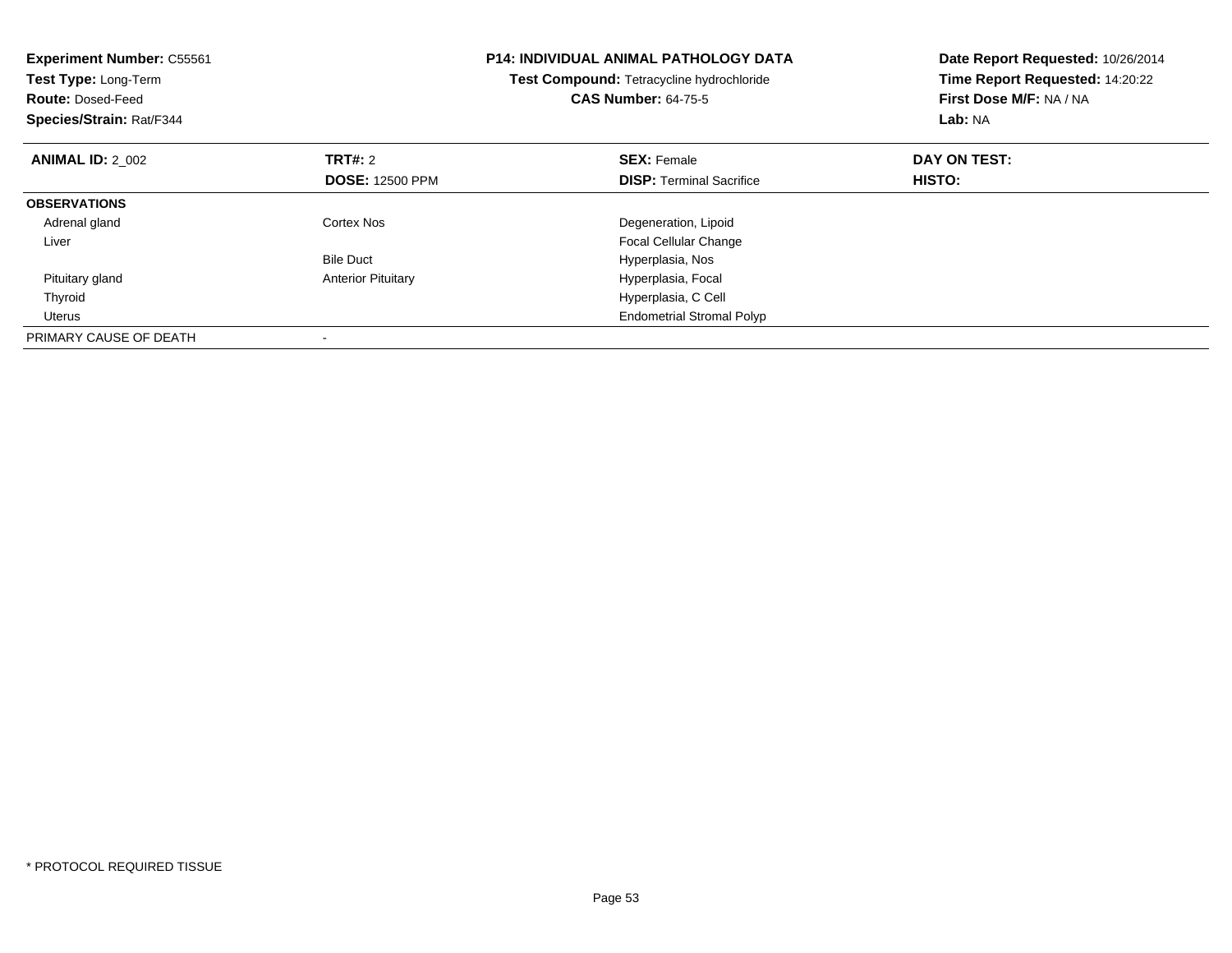| <b>Experiment Number: C55561</b><br>Test Type: Long-Term<br><b>Route: Dosed-Feed</b><br>Species/Strain: Rat/F344 |                           | <b>P14: INDIVIDUAL ANIMAL PATHOLOGY DATA</b><br>Test Compound: Tetracycline hydrochloride<br><b>CAS Number: 64-75-5</b> | Date Report Requested: 10/26/2014<br>Time Report Requested: 14:20:22<br>First Dose M/F: NA / NA<br>Lab: NA |
|------------------------------------------------------------------------------------------------------------------|---------------------------|-------------------------------------------------------------------------------------------------------------------------|------------------------------------------------------------------------------------------------------------|
| <b>ANIMAL ID: 2 003</b>                                                                                          | <b>TRT#: 2</b>            | <b>SEX: Female</b>                                                                                                      | DAY ON TEST:                                                                                               |
|                                                                                                                  | <b>DOSE: 12500 PPM</b>    | <b>DISP:</b> Moribund Sacrifice                                                                                         | HISTO:                                                                                                     |
| <b>OBSERVATIONS</b>                                                                                              |                           |                                                                                                                         |                                                                                                            |
| Adrenal gland                                                                                                    | <b>Cortex Nos</b>         | Degeneration, Lipoid                                                                                                    |                                                                                                            |
| Liver                                                                                                            |                           | Hyperplasia, Focal                                                                                                      |                                                                                                            |
|                                                                                                                  | <b>Bile Duct</b>          | Hyperplasia, Nos                                                                                                        |                                                                                                            |
| Mammary gland                                                                                                    |                           | Fibroadenoma                                                                                                            |                                                                                                            |
|                                                                                                                  |                           | Hyperplasia, Cystic                                                                                                     |                                                                                                            |
| Pituitary gland                                                                                                  | <b>Anterior Pituitary</b> | Hyperplasia, Focal                                                                                                      |                                                                                                            |
| Unspecified                                                                                                      | Multiple Organs Nos       | Leukemia, Mononuclear Cell                                                                                              |                                                                                                            |
| <b>Uterus</b>                                                                                                    |                           | <b>Endometrial Stromal Polyp</b>                                                                                        |                                                                                                            |
| PRIMARY CAUSE OF DEATH                                                                                           |                           |                                                                                                                         |                                                                                                            |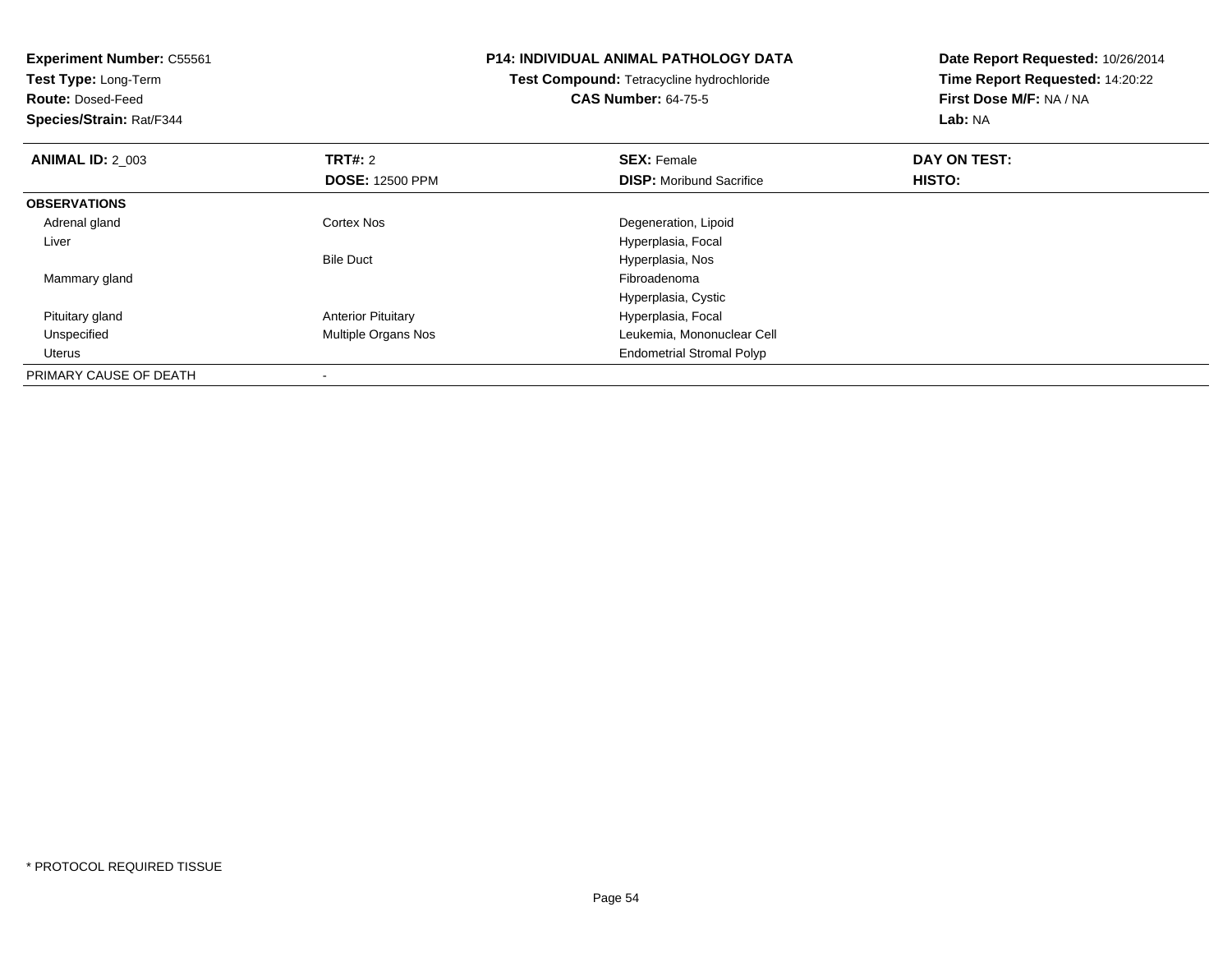| <b>Experiment Number: C55561</b><br>Test Type: Long-Term<br><b>Route: Dosed-Feed</b><br>Species/Strain: Rat/F344 |                           | <b>P14: INDIVIDUAL ANIMAL PATHOLOGY DATA</b><br>Test Compound: Tetracycline hydrochloride<br><b>CAS Number: 64-75-5</b> | Date Report Requested: 10/26/2014<br>Time Report Requested: 14:20:22<br>First Dose M/F: NA / NA<br>Lab: NA |
|------------------------------------------------------------------------------------------------------------------|---------------------------|-------------------------------------------------------------------------------------------------------------------------|------------------------------------------------------------------------------------------------------------|
| <b>ANIMAL ID: 2 004</b>                                                                                          | TRT#: 2                   | <b>SEX: Female</b>                                                                                                      | DAY ON TEST:                                                                                               |
|                                                                                                                  | <b>DOSE: 12500 PPM</b>    | <b>DISP:</b> Terminal Sacrifice                                                                                         | HISTO:                                                                                                     |
| <b>OBSERVATIONS</b>                                                                                              |                           |                                                                                                                         |                                                                                                            |
| Liver                                                                                                            |                           | <b>Focal Cellular Change</b>                                                                                            |                                                                                                            |
| Mammary gland                                                                                                    |                           | Fibroadenoma                                                                                                            |                                                                                                            |
| Pituitary gland                                                                                                  | <b>Anterior Pituitary</b> | Cyst, Nos                                                                                                               |                                                                                                            |
|                                                                                                                  | <b>Anterior Pituitary</b> | Hyperplasia, Focal                                                                                                      |                                                                                                            |
| <b>Uterus</b>                                                                                                    |                           | Cyst, Multiple                                                                                                          |                                                                                                            |
| PRIMARY CAUSE OF DEATH                                                                                           |                           |                                                                                                                         |                                                                                                            |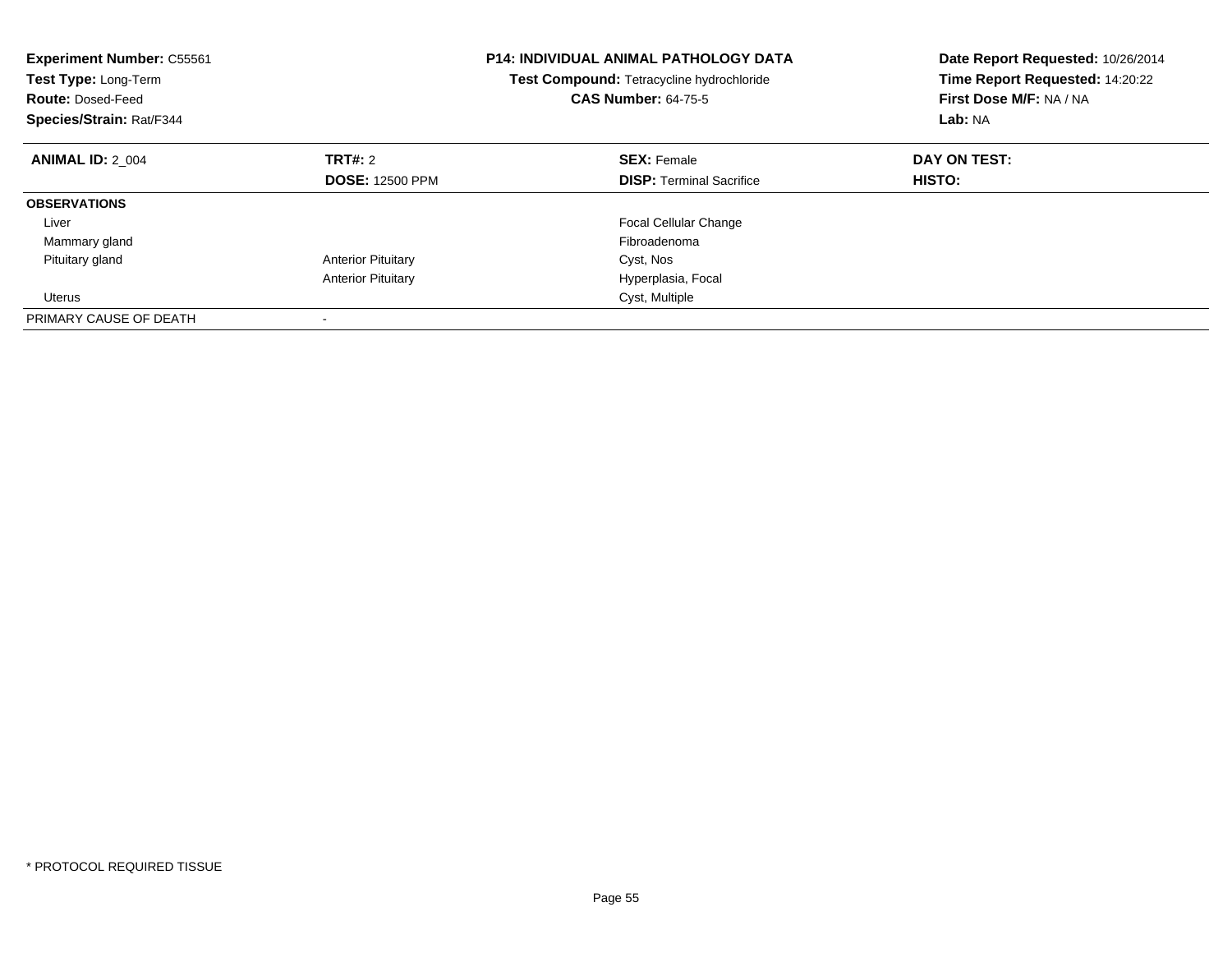| <b>Experiment Number: C55561</b><br>Test Type: Long-Term<br><b>Route: Dosed-Feed</b><br>Species/Strain: Rat/F344 |                           | <b>P14: INDIVIDUAL ANIMAL PATHOLOGY DATA</b><br>Test Compound: Tetracycline hydrochloride<br><b>CAS Number: 64-75-5</b> | Date Report Requested: 10/26/2014<br>Time Report Requested: 14:20:22<br>First Dose M/F: NA / NA<br>Lab: NA |
|------------------------------------------------------------------------------------------------------------------|---------------------------|-------------------------------------------------------------------------------------------------------------------------|------------------------------------------------------------------------------------------------------------|
| <b>ANIMAL ID: 2_005</b>                                                                                          | <b>TRT#: 2</b>            | <b>SEX: Female</b>                                                                                                      | DAY ON TEST:                                                                                               |
|                                                                                                                  | <b>DOSE: 12500 PPM</b>    | <b>DISP: Terminal Sacrifice</b>                                                                                         | HISTO:                                                                                                     |
| <b>OBSERVATIONS</b>                                                                                              |                           |                                                                                                                         |                                                                                                            |
| Adrenal gland                                                                                                    | Cortex Nos                | Angiectasis                                                                                                             |                                                                                                            |
| Liver                                                                                                            |                           | Focal Cellular Change                                                                                                   |                                                                                                            |
|                                                                                                                  |                           | Inflammation, Chronic Focal                                                                                             |                                                                                                            |
| Lung                                                                                                             |                           | Inflammation, Chronic Focal                                                                                             |                                                                                                            |
|                                                                                                                  |                           | <b>Perivasculitis</b>                                                                                                   |                                                                                                            |
| Mammary gland                                                                                                    |                           | Fibroadenoma                                                                                                            |                                                                                                            |
| Ovary                                                                                                            |                           | Cyst, Parovarian                                                                                                        |                                                                                                            |
| Pituitary gland                                                                                                  | <b>Anterior Pituitary</b> | Hyperplasia, Focal                                                                                                      |                                                                                                            |
| Thyroid                                                                                                          |                           | Hyperplasia, C Cell                                                                                                     |                                                                                                            |
| PRIMARY CAUSE OF DEATH                                                                                           |                           |                                                                                                                         |                                                                                                            |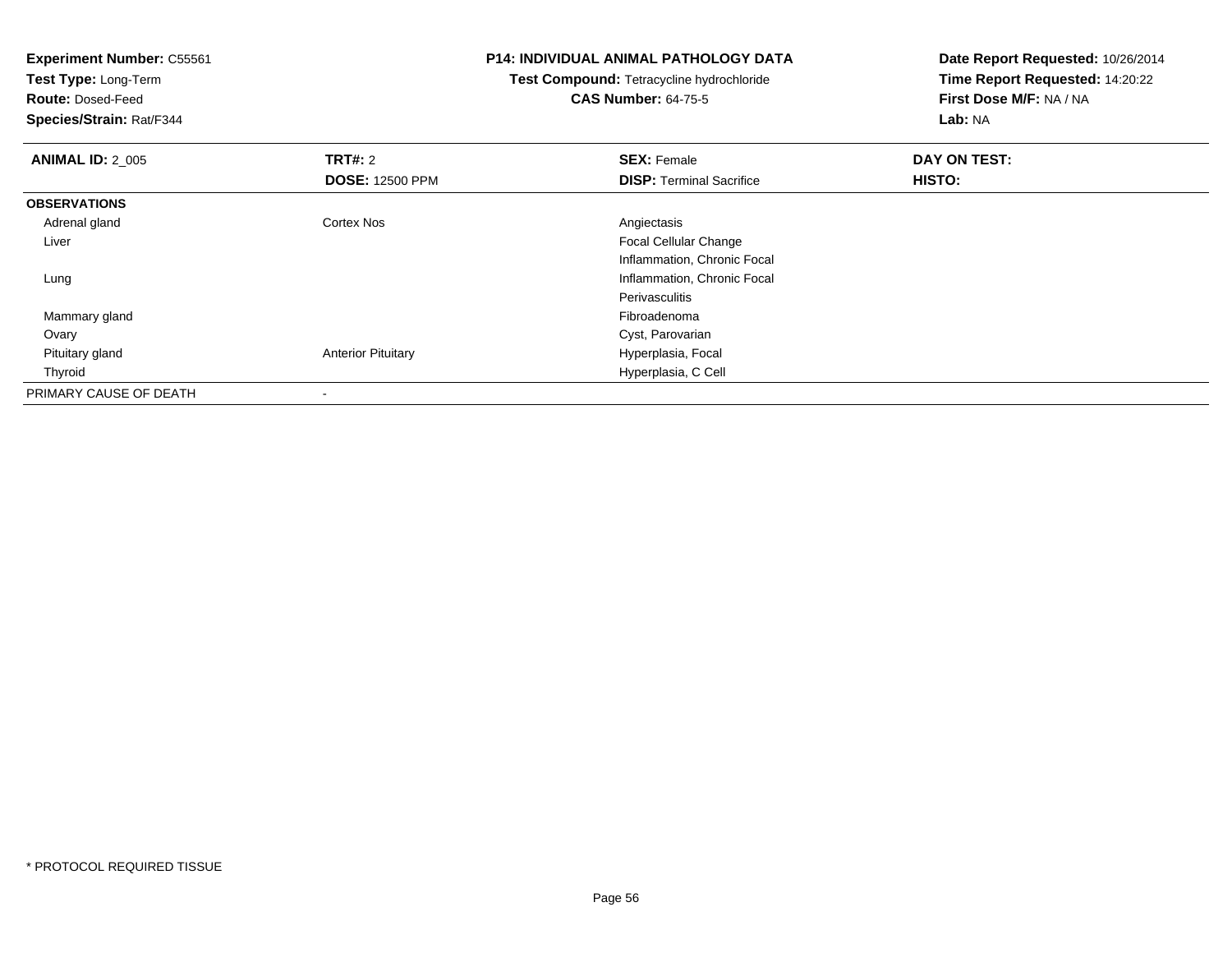| <b>Experiment Number: C55561</b><br>Test Type: Long-Term<br><b>Route: Dosed-Feed</b><br>Species/Strain: Rat/F344 |                        | <b>P14: INDIVIDUAL ANIMAL PATHOLOGY DATA</b><br>Test Compound: Tetracycline hydrochloride<br><b>CAS Number: 64-75-5</b> | Date Report Requested: 10/26/2014<br>Time Report Requested: 14:20:22<br>First Dose M/F: NA / NA<br>Lab: NA |
|------------------------------------------------------------------------------------------------------------------|------------------------|-------------------------------------------------------------------------------------------------------------------------|------------------------------------------------------------------------------------------------------------|
| <b>ANIMAL ID: 2 006</b>                                                                                          | TRT#: 2                | <b>SEX: Female</b>                                                                                                      | DAY ON TEST:                                                                                               |
|                                                                                                                  | <b>DOSE: 12500 PPM</b> | <b>DISP:</b> Terminal Sacrifice                                                                                         | HISTO:                                                                                                     |
| <b>OBSERVATIONS</b>                                                                                              |                        |                                                                                                                         |                                                                                                            |
| Adrenal gland                                                                                                    | Cortex Nos             | Adenoma, Nos                                                                                                            |                                                                                                            |
|                                                                                                                  | Cortex Nos             | Angiectasis                                                                                                             |                                                                                                            |
|                                                                                                                  | Cortex Nos             | Degeneration, Lipoid                                                                                                    |                                                                                                            |
| Liver                                                                                                            |                        | <b>Focal Cellular Change</b>                                                                                            |                                                                                                            |
|                                                                                                                  | <b>Bile Duct</b>       | Hyperplasia, Nos                                                                                                        |                                                                                                            |
| Uterus                                                                                                           |                        | <b>Endometrial Stromal Polyp</b>                                                                                        |                                                                                                            |
| PRIMARY CAUSE OF DEATH                                                                                           |                        |                                                                                                                         |                                                                                                            |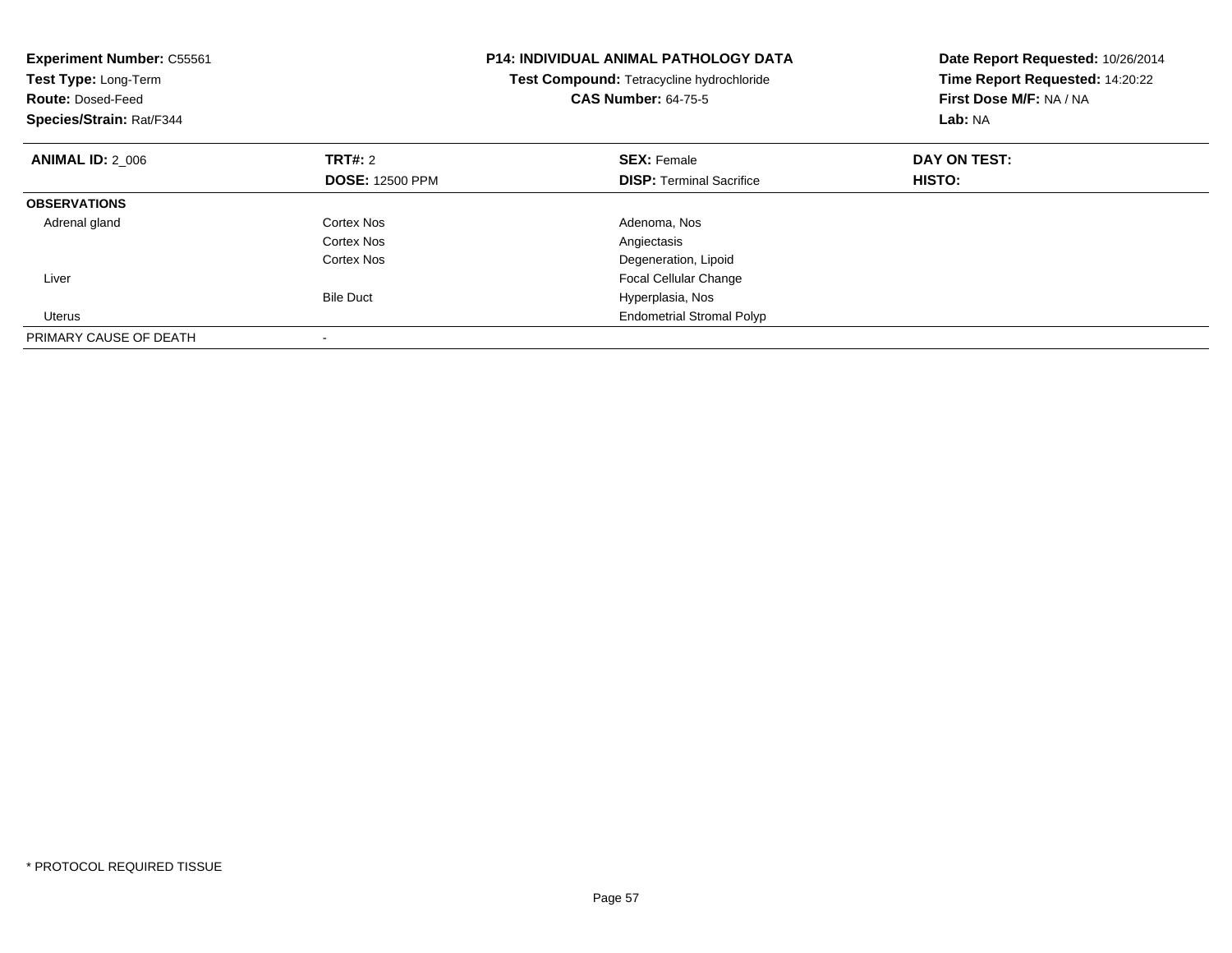| <b>Experiment Number: C55561</b><br>Test Type: Long-Term<br><b>Route: Dosed-Feed</b><br>Species/Strain: Rat/F344 |                           | <b>P14: INDIVIDUAL ANIMAL PATHOLOGY DATA</b><br>Test Compound: Tetracycline hydrochloride<br><b>CAS Number: 64-75-5</b> | Date Report Requested: 10/26/2014<br>Time Report Requested: 14:20:22<br>First Dose M/F: NA / NA<br>Lab: NA |
|------------------------------------------------------------------------------------------------------------------|---------------------------|-------------------------------------------------------------------------------------------------------------------------|------------------------------------------------------------------------------------------------------------|
| <b>ANIMAL ID: 2 007</b>                                                                                          | <b>TRT#: 2</b>            | <b>SEX: Female</b>                                                                                                      | DAY ON TEST:                                                                                               |
|                                                                                                                  | <b>DOSE: 12500 PPM</b>    | <b>DISP:</b> Terminal Sacrifice                                                                                         | HISTO:                                                                                                     |
| <b>OBSERVATIONS</b>                                                                                              |                           |                                                                                                                         |                                                                                                            |
| Liver                                                                                                            |                           | <b>Focal Cellular Change</b>                                                                                            |                                                                                                            |
| Ovary                                                                                                            |                           | Cyst, Parovarian                                                                                                        |                                                                                                            |
| Pituitary gland                                                                                                  | <b>Anterior Pituitary</b> | Cyst, Nos                                                                                                               |                                                                                                            |
|                                                                                                                  | <b>Anterior Pituitary</b> | Hyperplasia, Focal                                                                                                      |                                                                                                            |
| Unspecified                                                                                                      | Multiple Organs Nos       | Leukemia, Mononuclear Cell                                                                                              |                                                                                                            |
| PRIMARY CAUSE OF DEATH                                                                                           |                           |                                                                                                                         |                                                                                                            |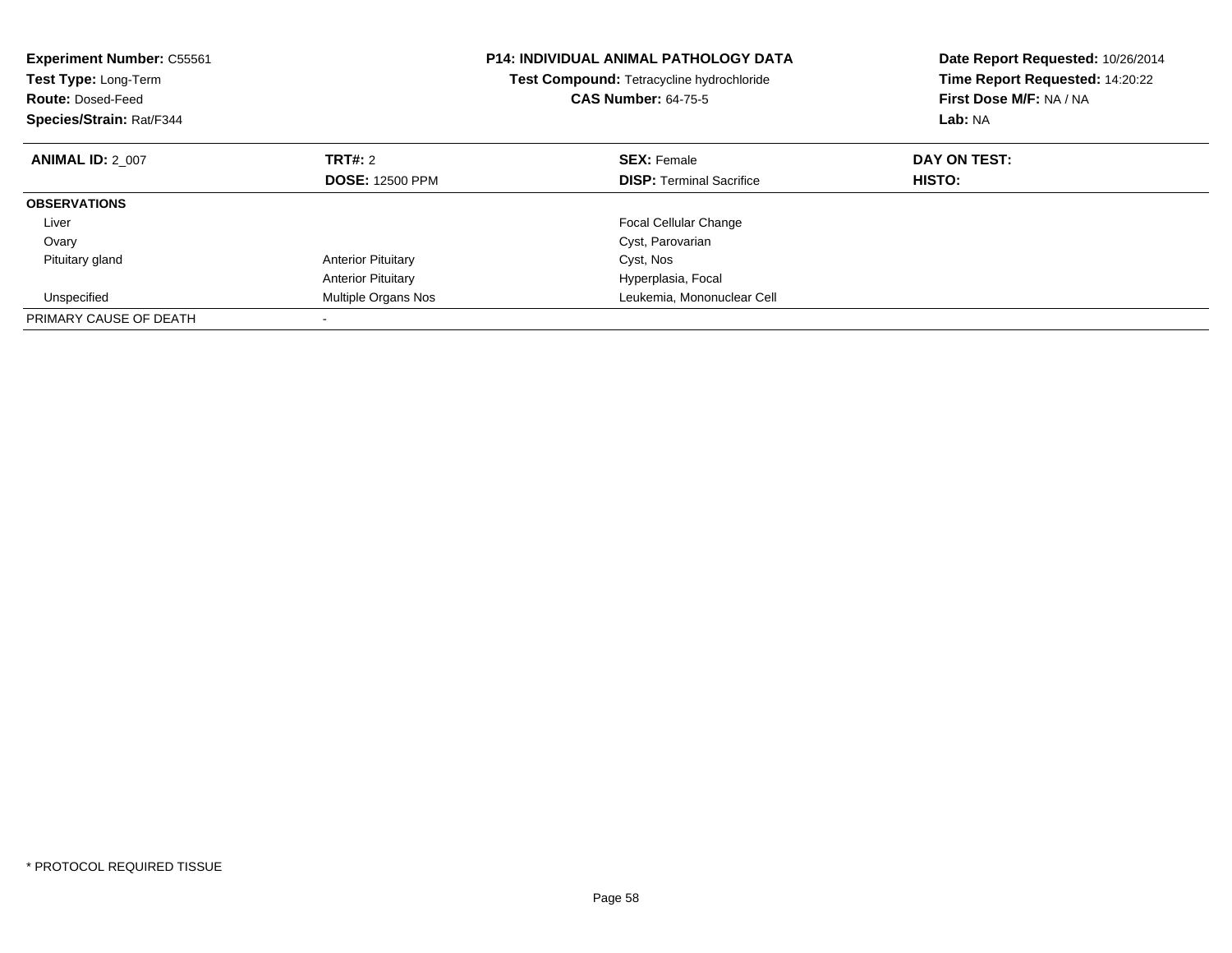**Test Type:** Long-Term

**Route:** Dosed-Feed

**Species/Strain:** Rat/F344

### **P14: INDIVIDUAL ANIMAL PATHOLOGY DATA**

**Test Compound:** Tetracycline hydrochloride**CAS Number:** 64-75-5

| <b>ANIMAL ID: 2_008</b> | TRT#: 2                    | <b>SEX: Female</b>              | DAY ON TEST: |  |
|-------------------------|----------------------------|---------------------------------|--------------|--|
|                         | <b>DOSE: 12500 PPM</b>     | <b>DISP:</b> Moribund Sacrifice | HISTO:       |  |
| <b>OBSERVATIONS</b>     |                            |                                 |              |  |
| Heart                   | Myocardium Nos             | Degeneration, Nos               |              |  |
| <b>Intestine Small</b>  | Mesentery Nos              | Necrosis, Fat                   |              |  |
| Lung                    |                            | Adenocarcinoma, Nos, Metastatic |              |  |
| Mammary gland           |                            | Adenocarcinoma, Nos             |              |  |
| Pituitary gland         | <b>Anterior Pituitary</b>  | Cyst, Nos                       |              |  |
| Spleen                  |                            | Adenocarcinoma, Nos, Metastatic |              |  |
|                         |                            | Hemosiderosis                   |              |  |
| Thyroid                 |                            | C-Cell Adenoma                  |              |  |
|                         |                            | Hyperplasia, C Cell             |              |  |
| Unspecified             | <b>Multiple Organs Nos</b> | Leukemia, Mononuclear Cell      |              |  |
| PRIMARY CAUSE OF DEATH  |                            |                                 |              |  |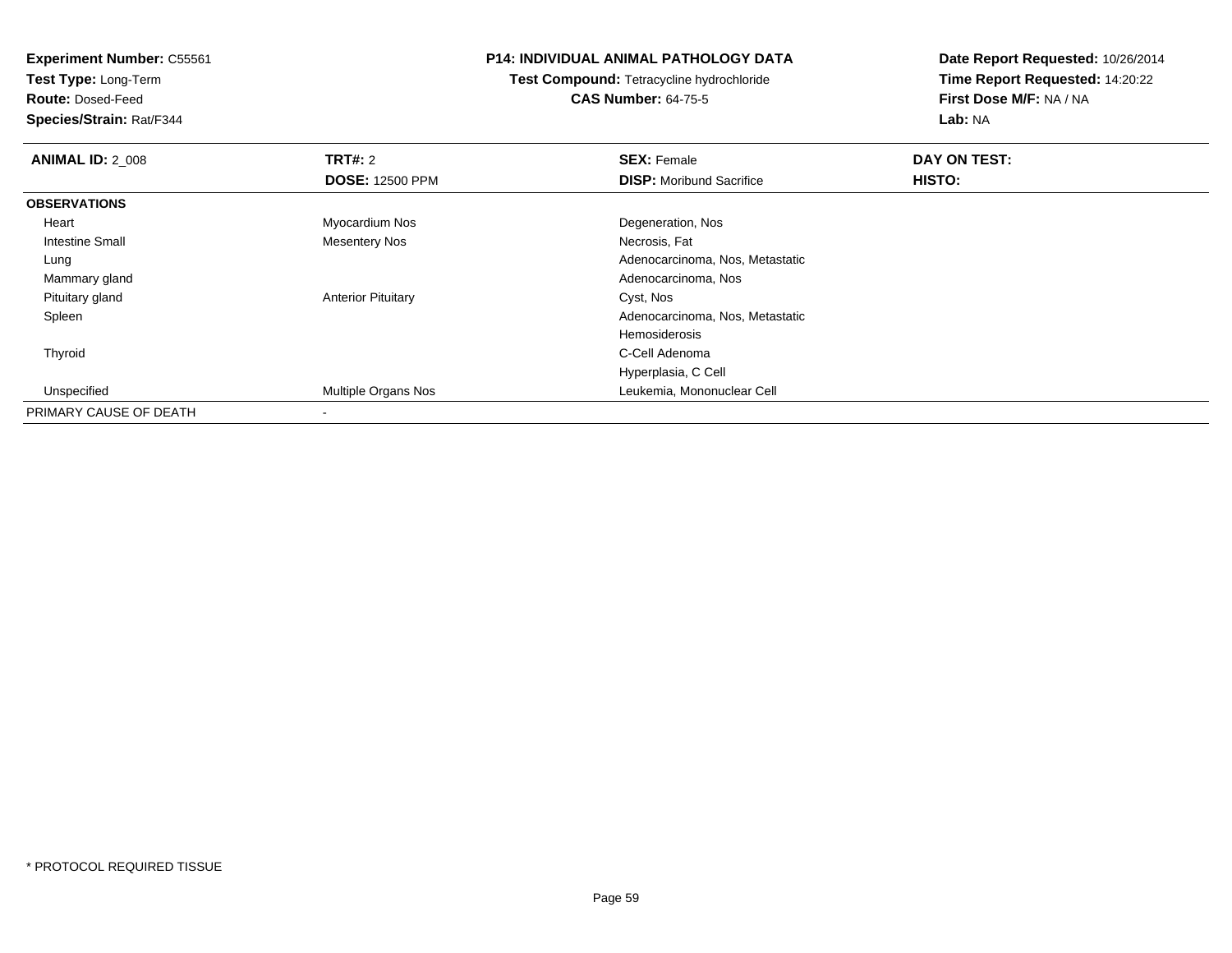| <b>Experiment Number: C55561</b><br>Test Type: Long-Term<br><b>Route: Dosed-Feed</b><br>Species/Strain: Rat/F344 |                                          | <b>P14: INDIVIDUAL ANIMAL PATHOLOGY DATA</b><br>Test Compound: Tetracycline hydrochloride<br><b>CAS Number: 64-75-5</b> | Date Report Requested: 10/26/2014<br>Time Report Requested: 14:20:22<br>First Dose M/F: NA / NA<br>Lab: NA |
|------------------------------------------------------------------------------------------------------------------|------------------------------------------|-------------------------------------------------------------------------------------------------------------------------|------------------------------------------------------------------------------------------------------------|
| <b>ANIMAL ID: 2 009</b>                                                                                          | <b>TRT#: 2</b><br><b>DOSE: 12500 PPM</b> | <b>SEX: Female</b><br><b>DISP:</b> Terminal Sacrifice                                                                   | DAY ON TEST:<br>HISTO:                                                                                     |
| <b>OBSERVATIONS</b>                                                                                              |                                          |                                                                                                                         |                                                                                                            |
| Adrenal gland                                                                                                    | Cortex Nos                               | Adenoma, Nos                                                                                                            |                                                                                                            |
|                                                                                                                  | Cortex Nos                               | Degeneration, Lipoid                                                                                                    |                                                                                                            |
| Liver                                                                                                            |                                          | Focal Cellular Change                                                                                                   |                                                                                                            |
| Ovary                                                                                                            |                                          | Cyst, Parovarian                                                                                                        |                                                                                                            |
| Pituitary gland                                                                                                  | <b>Anterior Pituitary</b>                | Adenoma, Nos                                                                                                            |                                                                                                            |
|                                                                                                                  | <b>Anterior Pituitary</b>                | Cyst, Nos                                                                                                               |                                                                                                            |
| <b>Uterus</b>                                                                                                    |                                          | <b>Endometrial Stromal Polyp</b>                                                                                        |                                                                                                            |
| PRIMARY CAUSE OF DEATH                                                                                           |                                          |                                                                                                                         |                                                                                                            |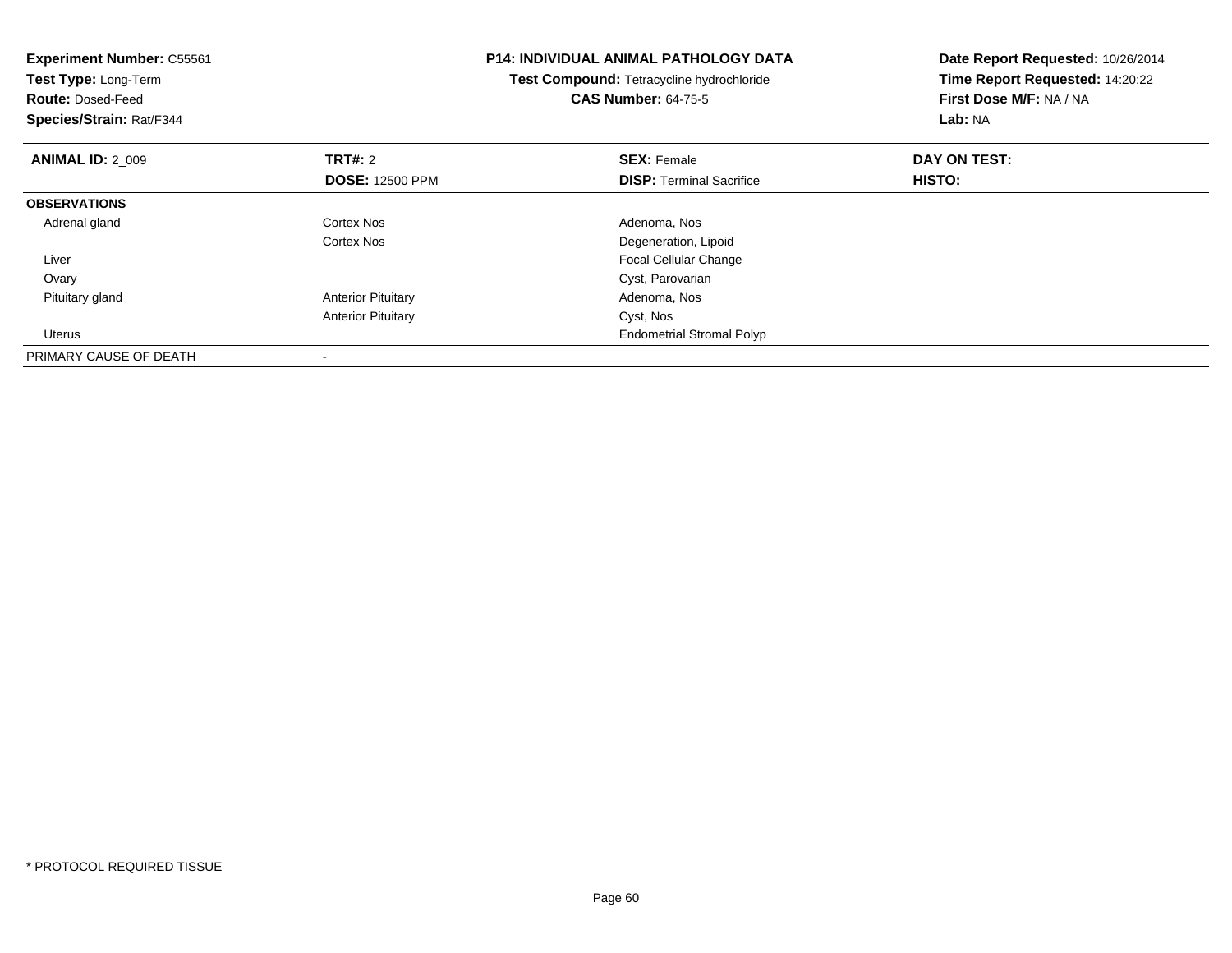| <b>Experiment Number: C55561</b><br>Test Type: Long-Term<br><b>Route: Dosed-Feed</b><br>Species/Strain: Rat/F344 |                        | <b>P14: INDIVIDUAL ANIMAL PATHOLOGY DATA</b><br>Test Compound: Tetracycline hydrochloride<br><b>CAS Number: 64-75-5</b> | Date Report Requested: 10/26/2014<br>Time Report Requested: 14:20:22<br>First Dose M/F: NA / NA<br>Lab: NA |
|------------------------------------------------------------------------------------------------------------------|------------------------|-------------------------------------------------------------------------------------------------------------------------|------------------------------------------------------------------------------------------------------------|
| <b>ANIMAL ID: 2 010</b>                                                                                          | TRT#: 2                | <b>SEX: Female</b>                                                                                                      | DAY ON TEST:                                                                                               |
|                                                                                                                  | <b>DOSE: 12500 PPM</b> | <b>DISP:</b> Moribund Sacrifice                                                                                         | HISTO:                                                                                                     |
| <b>OBSERVATIONS</b>                                                                                              |                        |                                                                                                                         |                                                                                                            |
| Liver                                                                                                            |                        | Degeneration, Lipoid                                                                                                    |                                                                                                            |
| Mammary gland                                                                                                    |                        | Fibroadenoma                                                                                                            |                                                                                                            |
| Skin                                                                                                             |                        | Cyst, Epidermal Inclusion                                                                                               |                                                                                                            |
| Unspecified                                                                                                      | Multiple Organs Nos    | Leukemia, Mononuclear Cell                                                                                              |                                                                                                            |
| Uterus                                                                                                           |                        | <b>Endometrial Stromal Polyp</b>                                                                                        |                                                                                                            |
| PRIMARY CAUSE OF DEATH                                                                                           |                        |                                                                                                                         |                                                                                                            |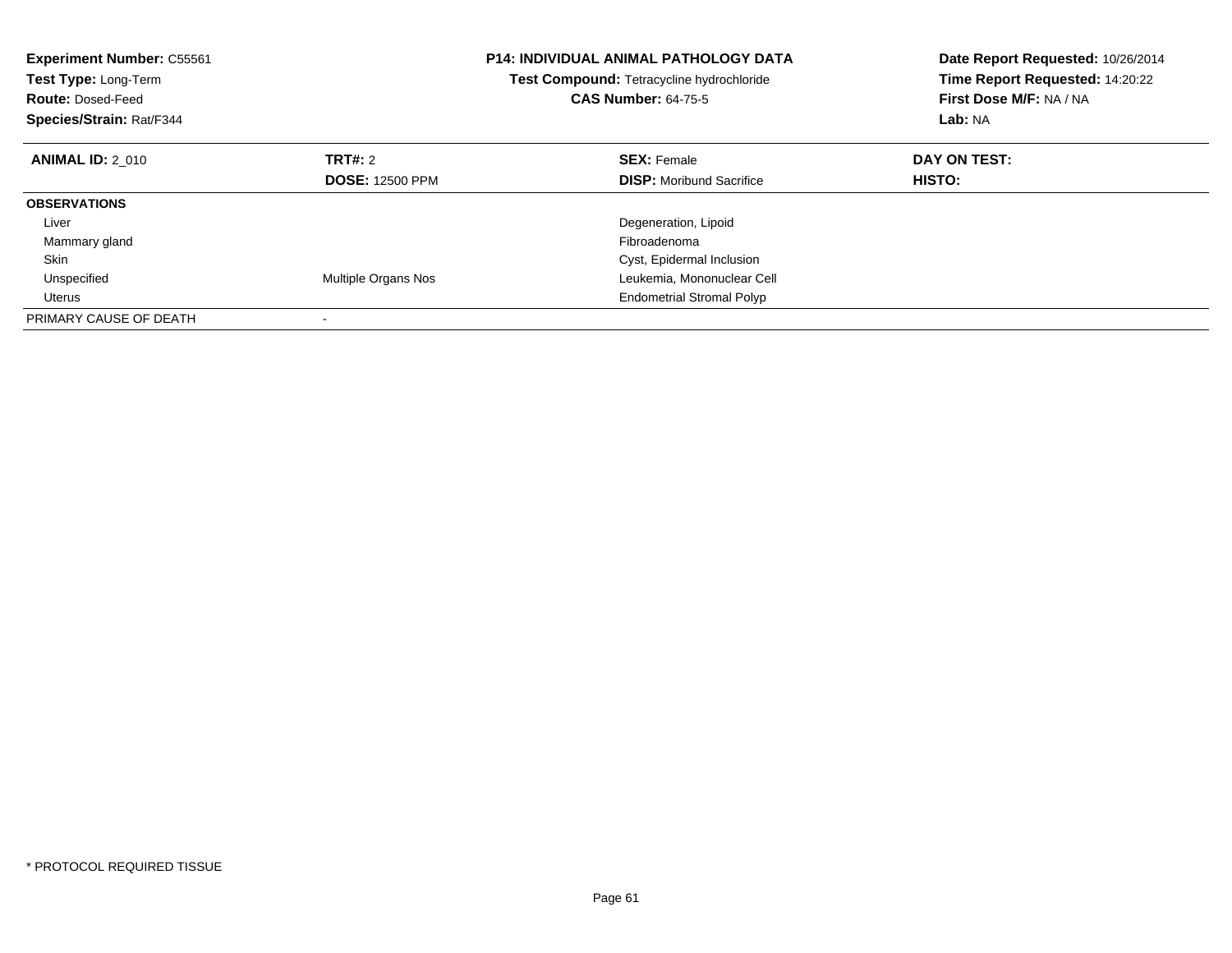| <b>Experiment Number: C55561</b><br>Test Type: Long-Term<br><b>Route: Dosed-Feed</b><br>Species/Strain: Rat/F344 |                           | <b>P14: INDIVIDUAL ANIMAL PATHOLOGY DATA</b><br>Test Compound: Tetracycline hydrochloride<br><b>CAS Number: 64-75-5</b> | Date Report Requested: 10/26/2014<br>Time Report Requested: 14:20:22<br>First Dose M/F: NA / NA<br>Lab: NA |
|------------------------------------------------------------------------------------------------------------------|---------------------------|-------------------------------------------------------------------------------------------------------------------------|------------------------------------------------------------------------------------------------------------|
| <b>ANIMAL ID: 2 011</b>                                                                                          | <b>TRT#: 2</b>            | <b>SEX: Female</b>                                                                                                      | DAY ON TEST:                                                                                               |
|                                                                                                                  | <b>DOSE: 12500 PPM</b>    | <b>DISP:</b> Terminal Sacrifice                                                                                         | HISTO:                                                                                                     |
| <b>OBSERVATIONS</b>                                                                                              |                           |                                                                                                                         |                                                                                                            |
| Adrenal gland                                                                                                    | Cortex Nos                | Angiectasis                                                                                                             |                                                                                                            |
| Liver                                                                                                            |                           | Focal Cellular Change                                                                                                   |                                                                                                            |
|                                                                                                                  | <b>Bile Duct</b>          | Hyperplasia, Nos                                                                                                        |                                                                                                            |
| Mammary gland                                                                                                    |                           | Fibroadenoma                                                                                                            |                                                                                                            |
| Pituitary gland                                                                                                  | <b>Anterior Pituitary</b> | Adenoma, Nos                                                                                                            |                                                                                                            |
|                                                                                                                  | <b>Anterior Pituitary</b> | Cyst, Nos                                                                                                               |                                                                                                            |
| Uterus                                                                                                           |                           | <b>Endometrial Stromal Polyp</b>                                                                                        |                                                                                                            |
| PRIMARY CAUSE OF DEATH                                                                                           |                           |                                                                                                                         |                                                                                                            |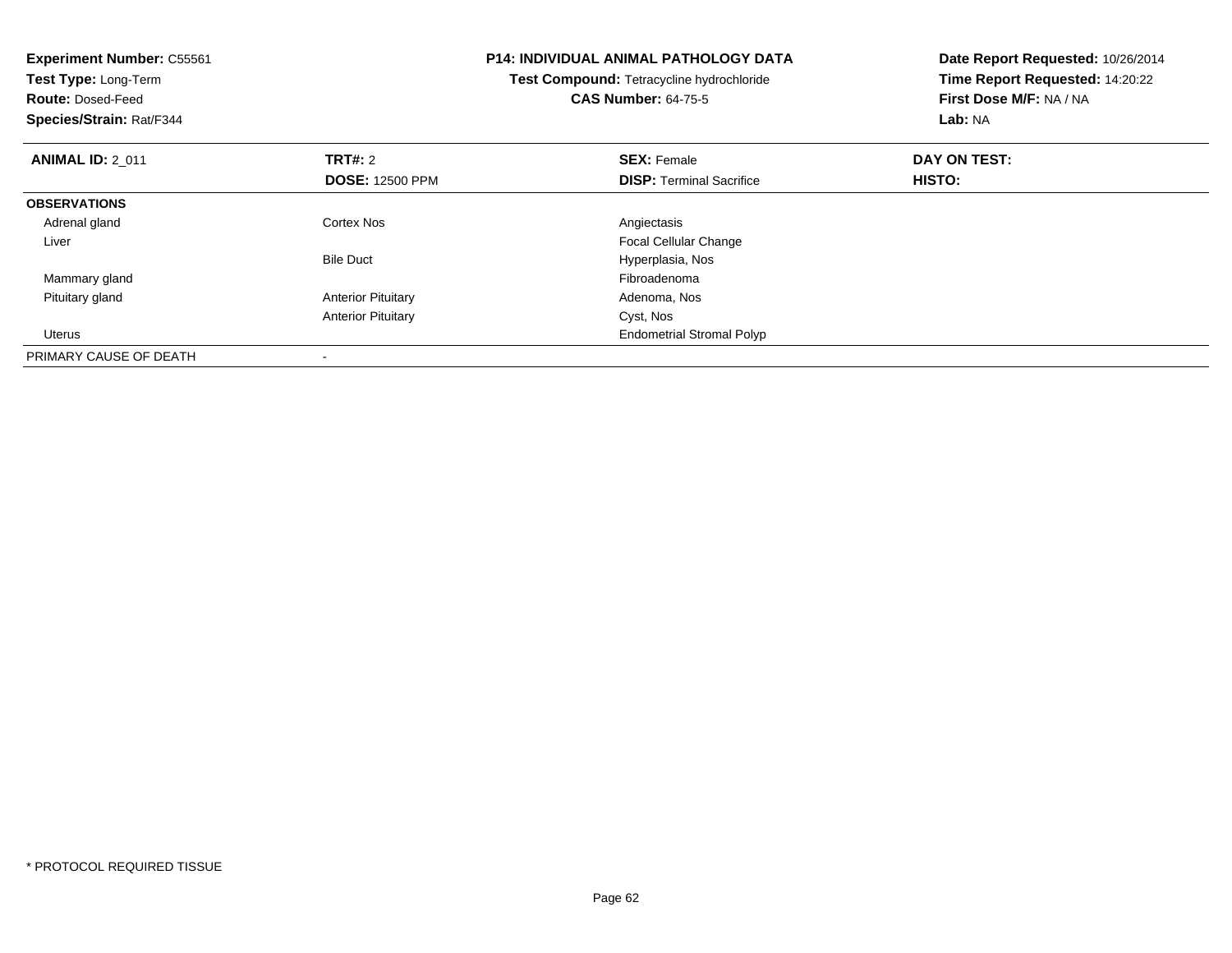| <b>Experiment Number: C55561</b><br>Test Type: Long-Term<br><b>Route: Dosed-Feed</b><br>Species/Strain: Rat/F344 |                                   | <b>P14: INDIVIDUAL ANIMAL PATHOLOGY DATA</b><br>Test Compound: Tetracycline hydrochloride<br><b>CAS Number: 64-75-5</b> | Date Report Requested: 10/26/2014<br>Time Report Requested: 14:20:22<br>First Dose M/F: NA / NA<br>Lab: NA |
|------------------------------------------------------------------------------------------------------------------|-----------------------------------|-------------------------------------------------------------------------------------------------------------------------|------------------------------------------------------------------------------------------------------------|
| <b>ANIMAL ID: 2 012</b>                                                                                          | TRT#: 2<br><b>DOSE: 12500 PPM</b> | <b>SEX: Female</b><br><b>DISP: Natural Death</b>                                                                        | DAY ON TEST:<br>HISTO:                                                                                     |
| <b>OBSERVATIONS</b>                                                                                              |                                   |                                                                                                                         |                                                                                                            |
| Heart                                                                                                            | Myocardium Nos                    | Degeneration, Nos                                                                                                       |                                                                                                            |
| Liver                                                                                                            |                                   | Degeneration, Lipoid                                                                                                    |                                                                                                            |
| Pituitary gland                                                                                                  | <b>Anterior Pituitary</b>         | Cyst, Nos                                                                                                               |                                                                                                            |
| Unspecified                                                                                                      |                                   | Neurilemoma, Malignant                                                                                                  |                                                                                                            |
| PRIMARY CAUSE OF DEATH                                                                                           |                                   |                                                                                                                         |                                                                                                            |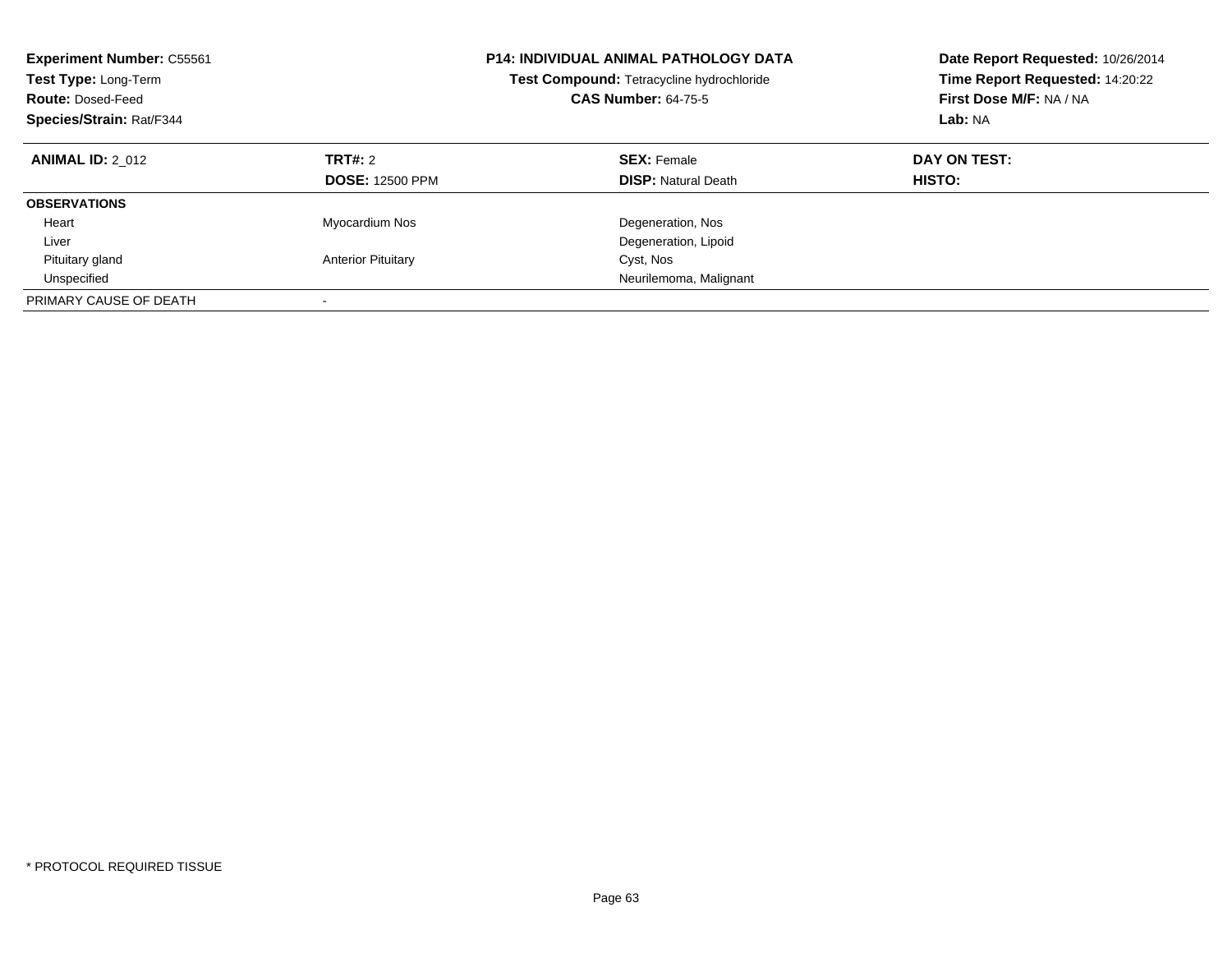| <b>Experiment Number: C55561</b><br>Test Type: Long-Term<br><b>Route: Dosed-Feed</b><br>Species/Strain: Rat/F344 |                           | <b>P14: INDIVIDUAL ANIMAL PATHOLOGY DATA</b><br>Test Compound: Tetracycline hydrochloride<br><b>CAS Number: 64-75-5</b> | Date Report Requested: 10/26/2014<br>Time Report Requested: 14:20:22<br>First Dose M/F: NA / NA<br>Lab: NA |  |
|------------------------------------------------------------------------------------------------------------------|---------------------------|-------------------------------------------------------------------------------------------------------------------------|------------------------------------------------------------------------------------------------------------|--|
| <b>ANIMAL ID: 2 013</b>                                                                                          | <b>TRT#:</b> 2            | <b>SEX: Female</b>                                                                                                      | DAY ON TEST:                                                                                               |  |
|                                                                                                                  | <b>DOSE: 12500 PPM</b>    | <b>DISP:</b> Terminal Sacrifice                                                                                         | HISTO:                                                                                                     |  |
| <b>OBSERVATIONS</b>                                                                                              |                           |                                                                                                                         |                                                                                                            |  |
| Adrenal gland                                                                                                    | Cortex Nos                | Degeneration, Lipoid                                                                                                    |                                                                                                            |  |
| Clitoral gland                                                                                                   |                           | Cyst, Nos                                                                                                               |                                                                                                            |  |
| Eye                                                                                                              | Lens, Cortex              | Calcification, Nos                                                                                                      |                                                                                                            |  |
|                                                                                                                  | Retina                    | Degeneration, Nos                                                                                                       |                                                                                                            |  |
| Liver                                                                                                            | <b>Bile Duct</b>          | Hyperplasia, Nos                                                                                                        |                                                                                                            |  |
| Mammary gland                                                                                                    |                           | Fibroadenoma                                                                                                            |                                                                                                            |  |
| Pituitary gland                                                                                                  | <b>Anterior Pituitary</b> | Adenoma, Nos                                                                                                            |                                                                                                            |  |
| PRIMARY CAUSE OF DEATH                                                                                           |                           |                                                                                                                         |                                                                                                            |  |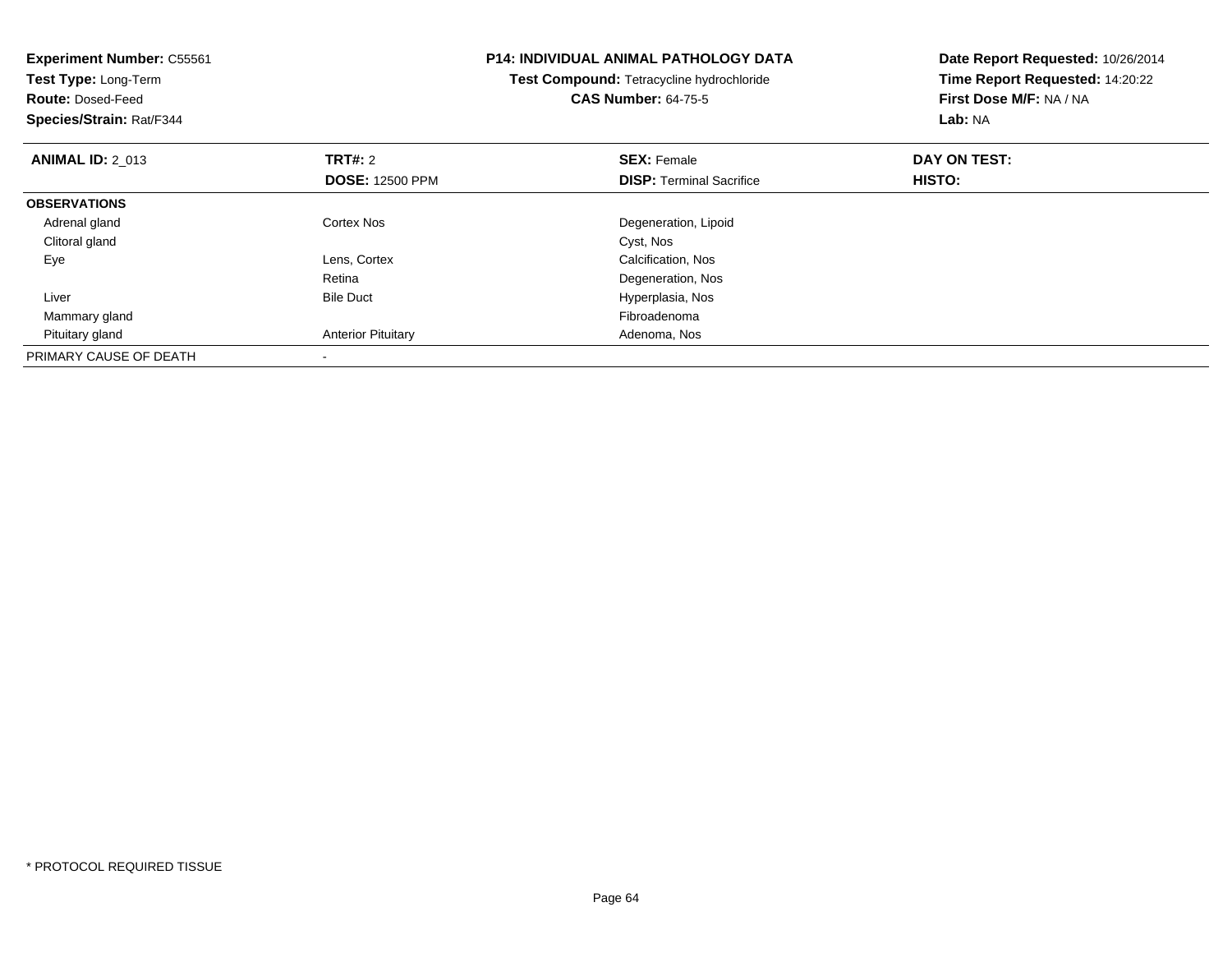| <b>Experiment Number: C55561</b><br>Test Type: Long-Term<br><b>CAS Number: 64-75-5</b><br><b>Route: Dosed-Feed</b><br>Species/Strain: Rat/F344 |                                   | <b>P14: INDIVIDUAL ANIMAL PATHOLOGY DATA</b><br>Test Compound: Tetracycline hydrochloride | Date Report Requested: 10/26/2014<br>Time Report Requested: 14:20:22<br>First Dose M/F: NA / NA<br>Lab: NA |
|------------------------------------------------------------------------------------------------------------------------------------------------|-----------------------------------|-------------------------------------------------------------------------------------------|------------------------------------------------------------------------------------------------------------|
| <b>ANIMAL ID: 2 014</b>                                                                                                                        | TRT#: 2<br><b>DOSE: 12500 PPM</b> | <b>SEX: Female</b><br><b>DISP:</b> Terminal Sacrifice                                     | DAY ON TEST:<br>HISTO:                                                                                     |
| <b>OBSERVATIONS</b>                                                                                                                            |                                   |                                                                                           |                                                                                                            |
| Adrenal gland                                                                                                                                  | Cortex Nos                        | Degeneration, Lipoid                                                                      |                                                                                                            |
| Liver                                                                                                                                          |                                   | <b>Focal Cellular Change</b>                                                              |                                                                                                            |
|                                                                                                                                                | <b>Bile Duct</b>                  | Hyperplasia, Nos                                                                          |                                                                                                            |
| Pituitary gland                                                                                                                                | <b>Anterior Pituitary</b>         | Cyst, Nos                                                                                 |                                                                                                            |
| PRIMARY CAUSE OF DEATH                                                                                                                         |                                   |                                                                                           |                                                                                                            |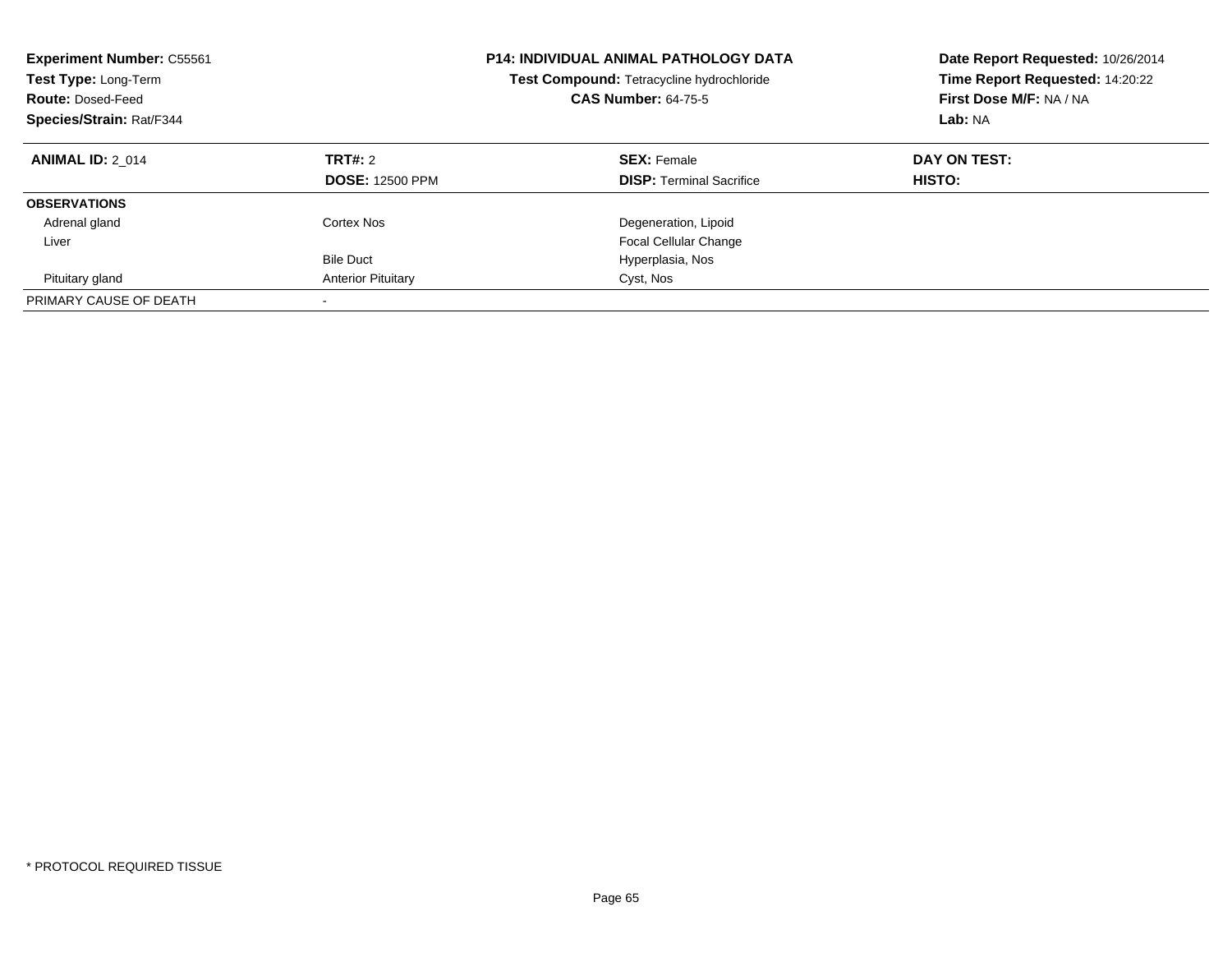**Experiment Number:** C55561**Test Type:** Long-Term**Route:** Dosed-Feed **Species/Strain:** Rat/F344**P14: INDIVIDUAL ANIMAL PATHOLOGY DATATest Compound:** Tetracycline hydrochloride**CAS Number:** 64-75-5**Date Report Requested:** 10/26/2014**Time Report Requested:** 14:20:22**First Dose M/F:** NA / NA**Lab:** NA**ANIMAL ID: 2 015 TRT#:** 2 **SEX:** Female **DAY ON TEST: DOSE:** 12500 PPM**DISP:** Moribund Sacrifice **HISTO: OBSERVATIONS** Bone marrow Hyperplasia, Nos Intestine Small Ileum Inflammation, Acute/Chronic LiverHyperplasia, Nos Necrosis, Focal Pituitary glandAnterior Pituitary **Adenoma, Nos** Adenoma, Nos Anterior Pituitary Cyst, Nos SpleenHematopoiesis<br>Mucosa Cyst, Multiple Stomach Mucosa Cyst, Multiple Thyroid Hyperplasia, C Cell PRIMARY CAUSE OF DEATH

-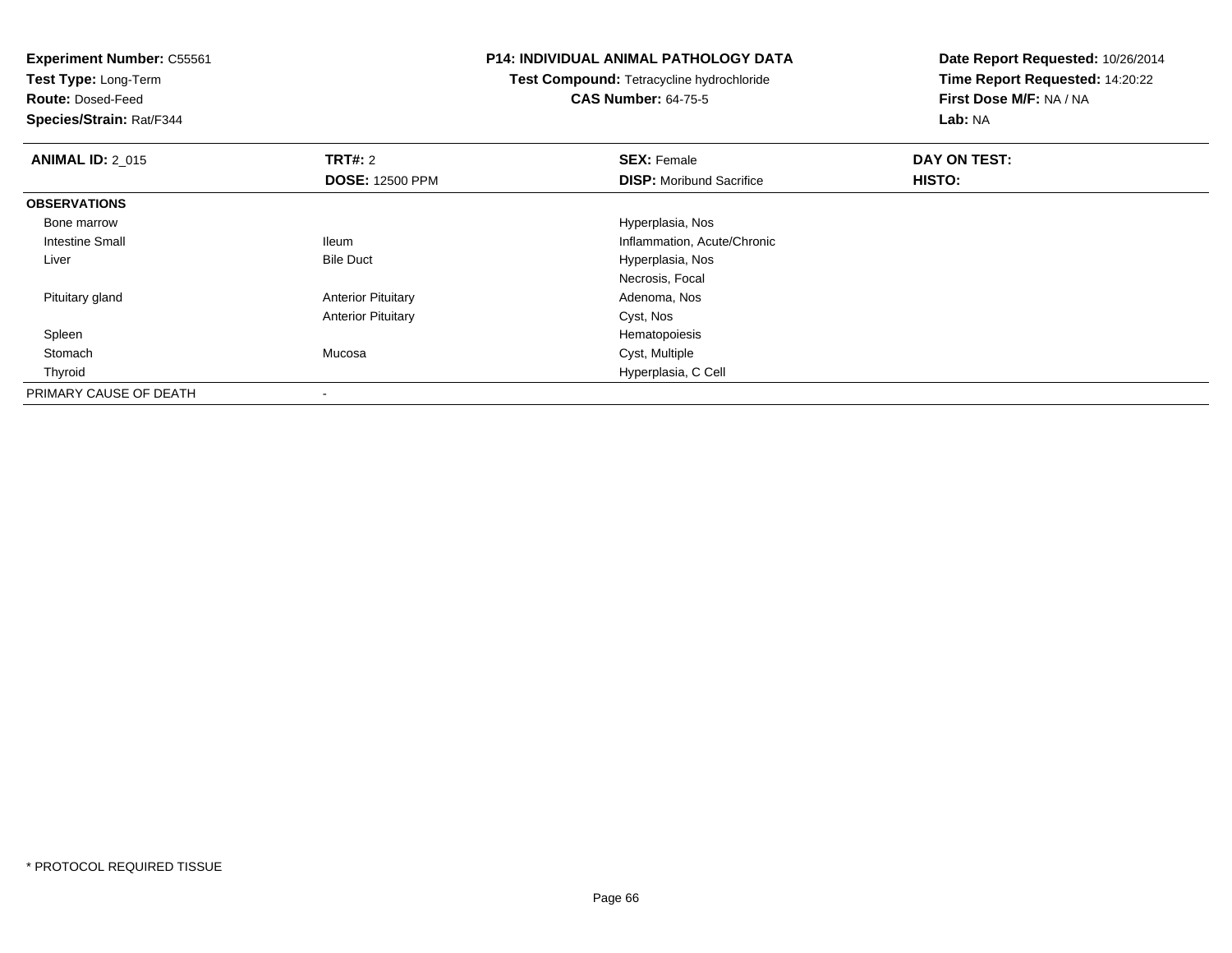| <b>Experiment Number: C55561</b><br>Test Type: Long-Term<br><b>Route: Dosed-Feed</b> |                        | P14: INDIVIDUAL ANIMAL PATHOLOGY DATA<br>Test Compound: Tetracycline hydrochloride<br><b>CAS Number: 64-75-5</b> | Date Report Requested: 10/26/2014<br>Time Report Requested: 14:20:22<br>First Dose M/F: NA / NA |  |
|--------------------------------------------------------------------------------------|------------------------|------------------------------------------------------------------------------------------------------------------|-------------------------------------------------------------------------------------------------|--|
| <b>Species/Strain: Rat/F344</b>                                                      |                        |                                                                                                                  | Lab: NA                                                                                         |  |
| <b>ANIMAL ID: 2 016</b>                                                              | TRT#: 2                | <b>SEX: Female</b>                                                                                               | DAY ON TEST:                                                                                    |  |
|                                                                                      | <b>DOSE: 12500 PPM</b> | <b>DISP:</b> Terminal Sacrifice                                                                                  | <b>HISTO:</b>                                                                                   |  |
| <b>OBSERVATIONS</b>                                                                  |                        |                                                                                                                  |                                                                                                 |  |
| Adrenal gland                                                                        | Medulla                | Pheochromocytoma, Malignant                                                                                      |                                                                                                 |  |
| Liver                                                                                |                        | <b>Focal Cellular Change</b>                                                                                     |                                                                                                 |  |
|                                                                                      | <b>Bile Duct</b>       | Hyperplasia, Nos                                                                                                 |                                                                                                 |  |
| PRIMARY CAUSE OF DEATH                                                               |                        |                                                                                                                  |                                                                                                 |  |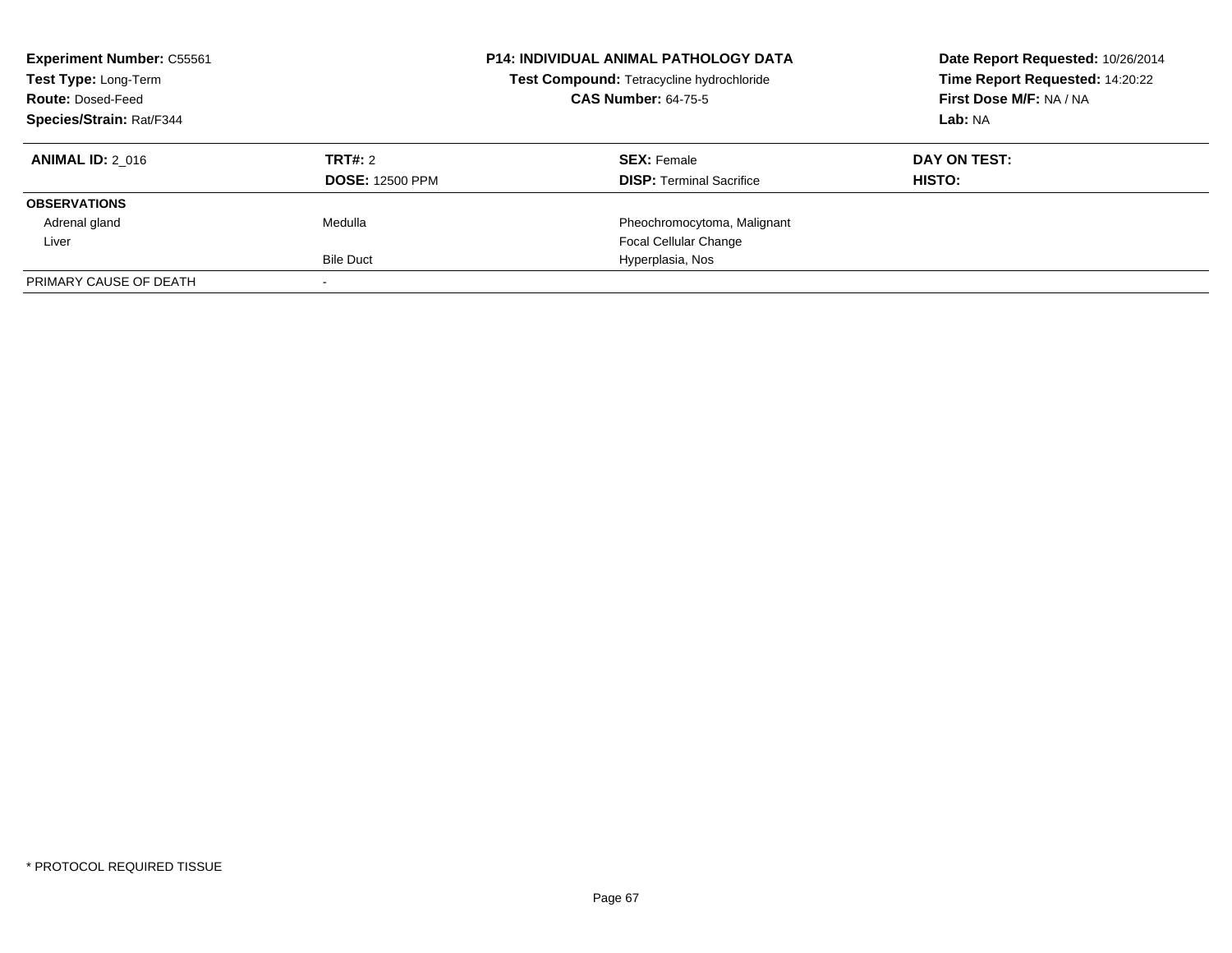| <b>Experiment Number: C55561</b><br>Test Type: Long-Term<br><b>Route: Dosed-Feed</b><br>Species/Strain: Rat/F344 |                                          | <b>P14: INDIVIDUAL ANIMAL PATHOLOGY DATA</b><br>Test Compound: Tetracycline hydrochloride<br><b>CAS Number: 64-75-5</b> | Date Report Requested: 10/26/2014<br>Time Report Requested: 14:20:22<br>First Dose M/F: NA / NA<br>Lab: NA |
|------------------------------------------------------------------------------------------------------------------|------------------------------------------|-------------------------------------------------------------------------------------------------------------------------|------------------------------------------------------------------------------------------------------------|
| <b>ANIMAL ID: 2 017</b>                                                                                          | <b>TRT#: 2</b><br><b>DOSE: 12500 PPM</b> | <b>SEX: Female</b><br><b>DISP:</b> Terminal Sacrifice                                                                   | DAY ON TEST:<br>HISTO:                                                                                     |
| <b>OBSERVATIONS</b>                                                                                              |                                          |                                                                                                                         |                                                                                                            |
| Liver                                                                                                            |                                          | Focal Cellular Change                                                                                                   |                                                                                                            |
| Pituitary gland                                                                                                  | <b>Anterior Pituitary</b>                | Adenoma, Nos                                                                                                            |                                                                                                            |
|                                                                                                                  | <b>Anterior Pituitary</b>                | Cyst, Nos                                                                                                               |                                                                                                            |
| Unspecified                                                                                                      | Multiple Organs Nos                      | Leukemia, Mononuclear Cell                                                                                              |                                                                                                            |
| PRIMARY CAUSE OF DEATH                                                                                           | -                                        |                                                                                                                         |                                                                                                            |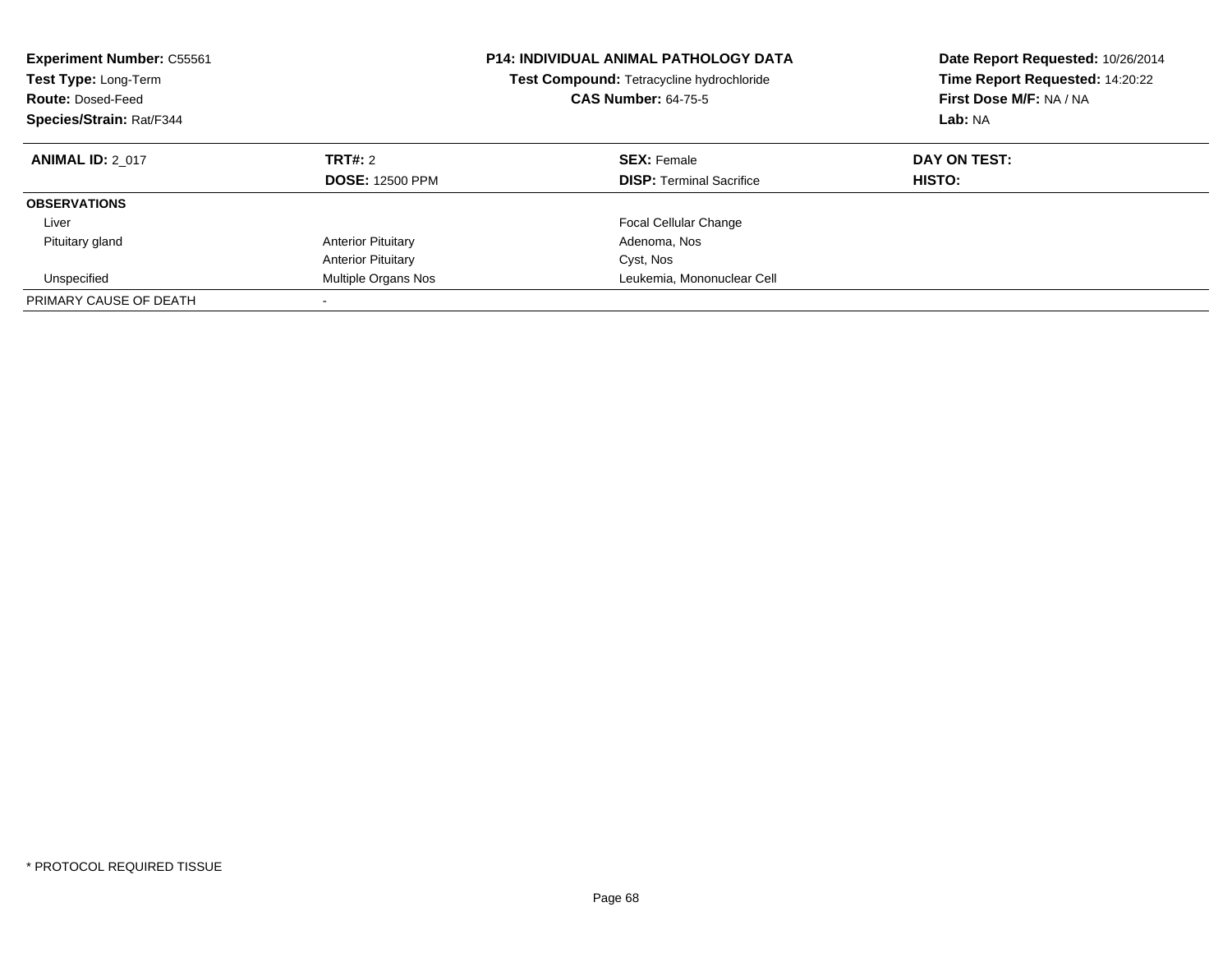| <b>Experiment Number: C55561</b><br>Test Type: Long-Term<br><b>Route: Dosed-Feed</b><br>Species/Strain: Rat/F344 |                                   | <b>P14: INDIVIDUAL ANIMAL PATHOLOGY DATA</b><br>Test Compound: Tetracycline hydrochloride<br><b>CAS Number: 64-75-5</b> | Date Report Requested: 10/26/2014<br>Time Report Requested: 14:20:22<br>First Dose M/F: NA / NA<br>Lab: NA |  |
|------------------------------------------------------------------------------------------------------------------|-----------------------------------|-------------------------------------------------------------------------------------------------------------------------|------------------------------------------------------------------------------------------------------------|--|
| <b>ANIMAL ID: 2 018</b>                                                                                          | TRT#: 2<br><b>DOSE: 12500 PPM</b> | <b>SEX: Female</b><br><b>DISP:</b> Terminal Sacrifice                                                                   | DAY ON TEST:<br><b>HISTO:</b>                                                                              |  |
| <b>OBSERVATIONS</b>                                                                                              |                                   |                                                                                                                         |                                                                                                            |  |
| Liver                                                                                                            |                                   | <b>Focal Cellular Change</b>                                                                                            |                                                                                                            |  |
| Pituitary gland                                                                                                  | <b>Anterior Pituitary</b>         | Hyperplasia, Focal                                                                                                      |                                                                                                            |  |
| Uterus                                                                                                           |                                   | Cyst, Multiple                                                                                                          |                                                                                                            |  |
| PRIMARY CAUSE OF DEATH                                                                                           |                                   |                                                                                                                         |                                                                                                            |  |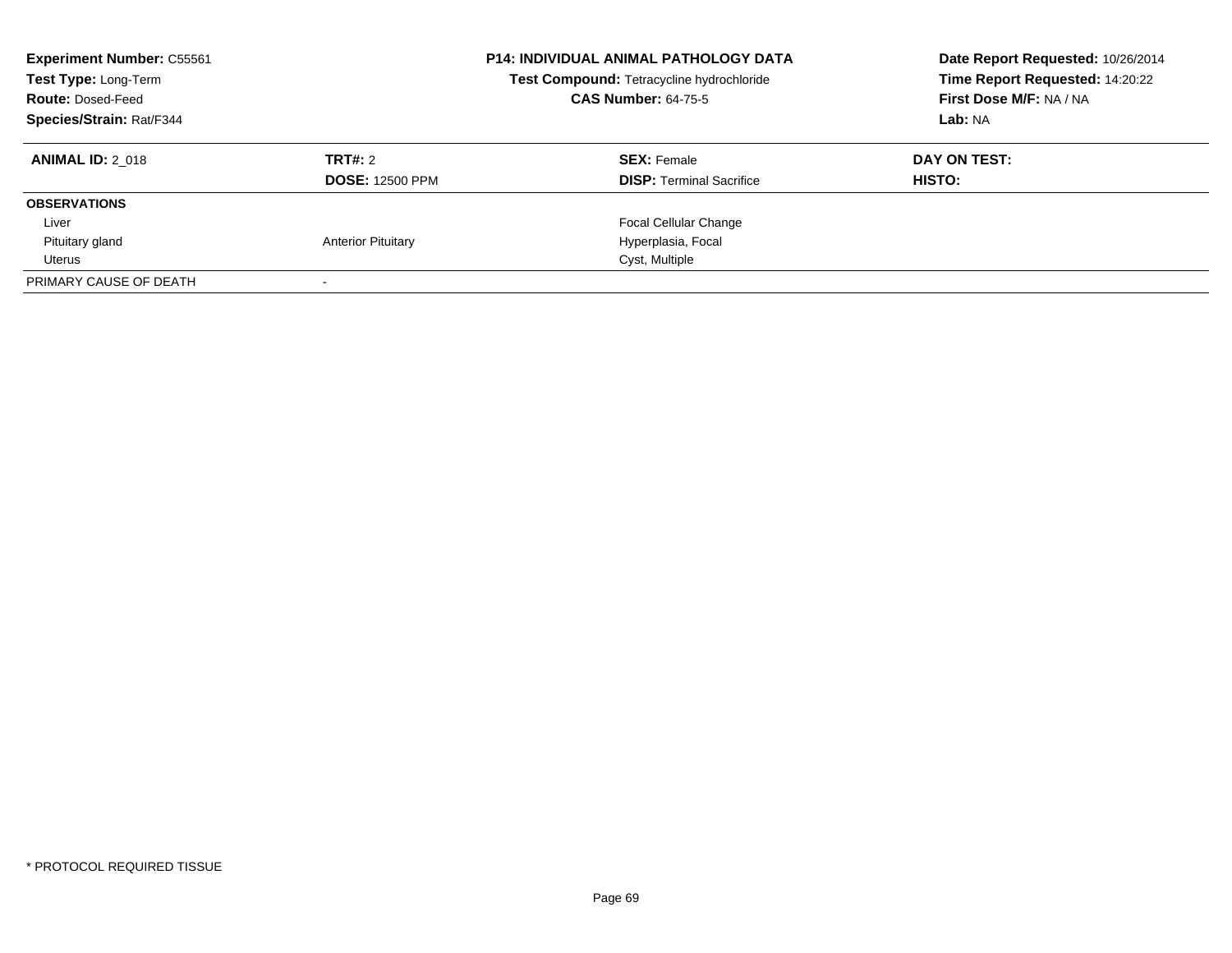| <b>Experiment Number: C55561</b><br>Test Type: Long-Term<br><b>Route: Dosed-Feed</b><br>Species/Strain: Rat/F344 |                           | <b>P14: INDIVIDUAL ANIMAL PATHOLOGY DATA</b><br>Test Compound: Tetracycline hydrochloride<br><b>CAS Number: 64-75-5</b> | Date Report Requested: 10/26/2014<br>Time Report Requested: 14:20:22<br>First Dose M/F: NA / NA<br>Lab: NA |  |
|------------------------------------------------------------------------------------------------------------------|---------------------------|-------------------------------------------------------------------------------------------------------------------------|------------------------------------------------------------------------------------------------------------|--|
| <b>ANIMAL ID: 2 019</b>                                                                                          | <b>TRT#: 2</b>            | <b>SEX: Female</b>                                                                                                      | DAY ON TEST:                                                                                               |  |
|                                                                                                                  | <b>DOSE: 12500 PPM</b>    | <b>DISP:</b> Terminal Sacrifice                                                                                         | HISTO:                                                                                                     |  |
| <b>OBSERVATIONS</b>                                                                                              |                           |                                                                                                                         |                                                                                                            |  |
| Adrenal gland                                                                                                    | Cortex Nos                | Angiectasis                                                                                                             |                                                                                                            |  |
|                                                                                                                  | Medulla                   | Pheochromocytoma                                                                                                        |                                                                                                            |  |
| Liver                                                                                                            |                           | <b>Focal Cellular Change</b>                                                                                            |                                                                                                            |  |
|                                                                                                                  | <b>Bile Duct</b>          | Hyperplasia, Nos                                                                                                        |                                                                                                            |  |
| Mammary gland                                                                                                    |                           | Fibroadenoma                                                                                                            |                                                                                                            |  |
| Pituitary gland                                                                                                  | <b>Anterior Pituitary</b> | Cyst, Nos                                                                                                               |                                                                                                            |  |
| Thyroid                                                                                                          |                           | Hyperplasia, C Cell                                                                                                     |                                                                                                            |  |
| Uterus                                                                                                           |                           | <b>Endometrial Stromal Polyp</b>                                                                                        |                                                                                                            |  |
| PRIMARY CAUSE OF DEATH                                                                                           |                           |                                                                                                                         |                                                                                                            |  |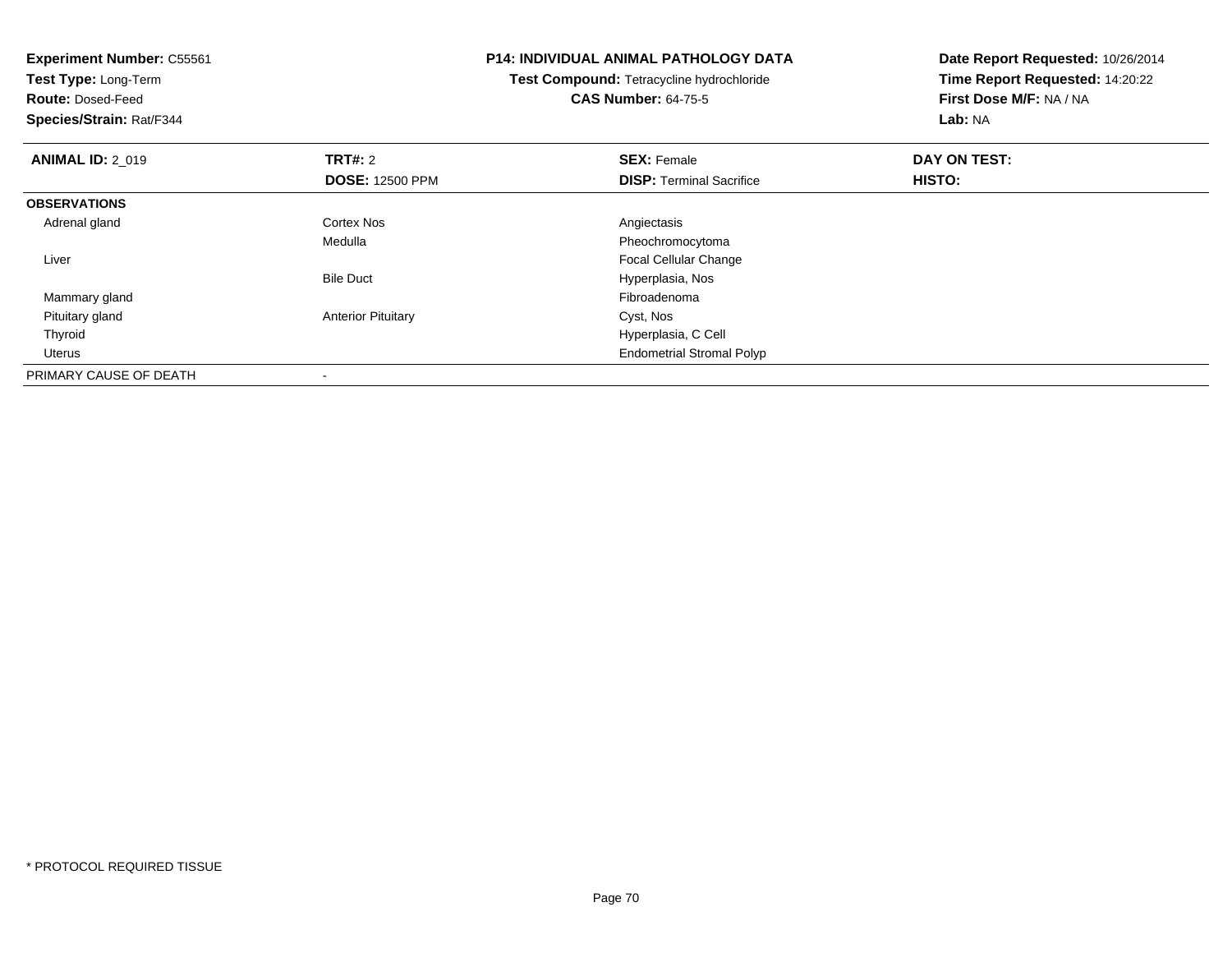| <b>Experiment Number: C55561</b><br>Test Type: Long-Term<br><b>Route: Dosed-Feed</b><br>Species/Strain: Rat/F344 |                           | <b>P14: INDIVIDUAL ANIMAL PATHOLOGY DATA</b><br>Test Compound: Tetracycline hydrochloride<br><b>CAS Number: 64-75-5</b> | Date Report Requested: 10/26/2014<br>Time Report Requested: 14:20:22<br>First Dose M/F: NA / NA<br>Lab: NA |  |
|------------------------------------------------------------------------------------------------------------------|---------------------------|-------------------------------------------------------------------------------------------------------------------------|------------------------------------------------------------------------------------------------------------|--|
| <b>ANIMAL ID: 2 020</b>                                                                                          | <b>TRT#: 2</b>            | <b>SEX: Female</b>                                                                                                      | DAY ON TEST:                                                                                               |  |
|                                                                                                                  | <b>DOSE: 12500 PPM</b>    | <b>DISP:</b> Terminal Sacrifice                                                                                         | <b>HISTO:</b>                                                                                              |  |
| <b>OBSERVATIONS</b>                                                                                              |                           |                                                                                                                         |                                                                                                            |  |
| Adrenal gland                                                                                                    | Cortex Nos                | Angiectasis                                                                                                             |                                                                                                            |  |
| Kidney                                                                                                           |                           | Cyst, Nos                                                                                                               |                                                                                                            |  |
|                                                                                                                  |                           | Nephropathy                                                                                                             |                                                                                                            |  |
| Liver                                                                                                            |                           | <b>Focal Cellular Change</b>                                                                                            |                                                                                                            |  |
|                                                                                                                  |                           | Inflammation, Chronic Focal                                                                                             |                                                                                                            |  |
| Pituitary gland                                                                                                  | <b>Anterior Pituitary</b> | Adenoma, Nos                                                                                                            |                                                                                                            |  |
| PRIMARY CAUSE OF DEATH                                                                                           |                           |                                                                                                                         |                                                                                                            |  |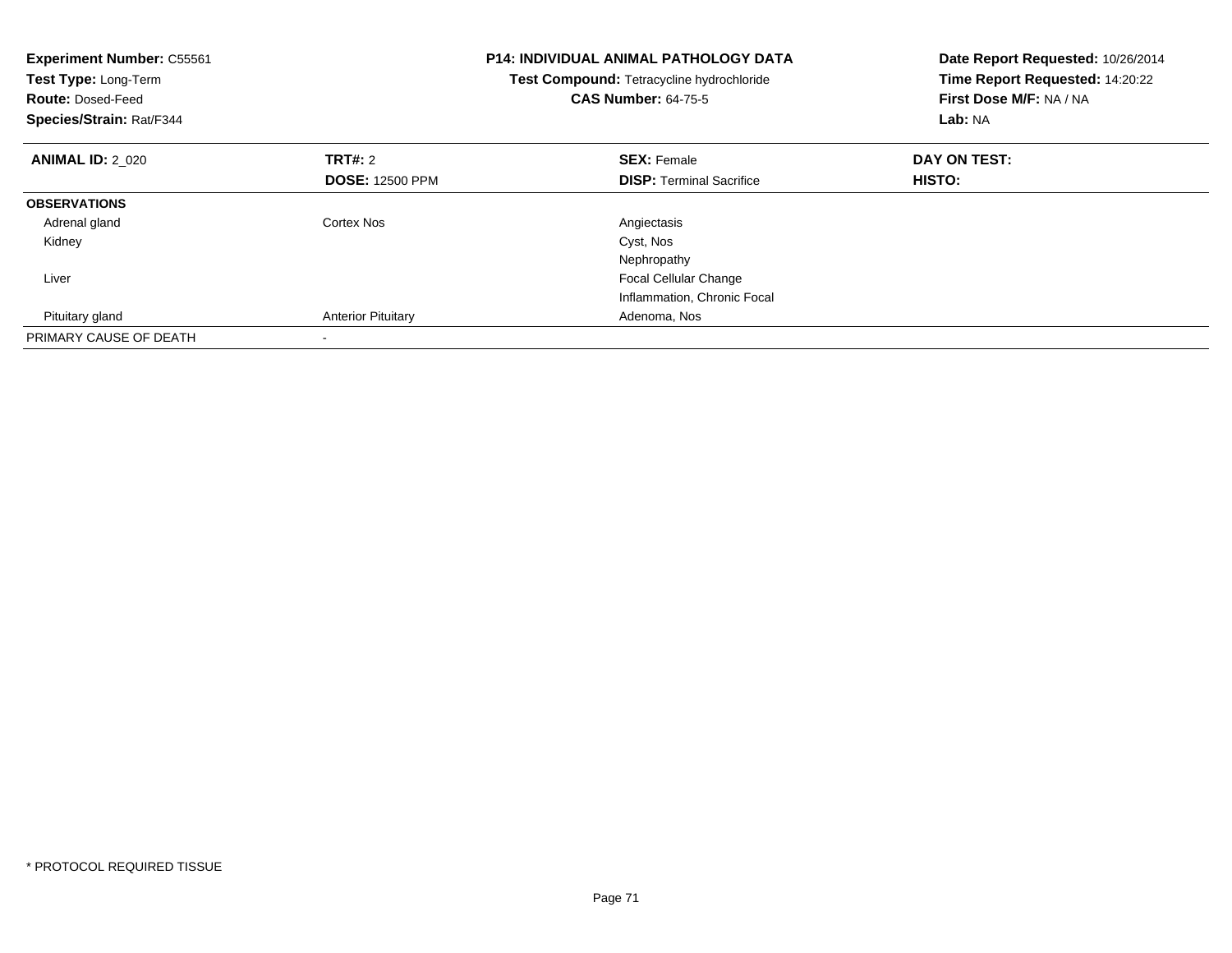**Test Type:** Long-Term

**Route:** Dosed-Feed

**Species/Strain:** Rat/F344

### **P14: INDIVIDUAL ANIMAL PATHOLOGY DATA**

**Test Compound:** Tetracycline hydrochloride**CAS Number:** 64-75-5

| <b>ANIMAL ID: 2_021</b> | <b>TRT#: 2</b>            | <b>SEX: Female</b>              | DAY ON TEST: |  |
|-------------------------|---------------------------|---------------------------------|--------------|--|
|                         | <b>DOSE: 12500 PPM</b>    | <b>DISP:</b> Moribund Sacrifice | HISTO:       |  |
| <b>OBSERVATIONS</b>     |                           |                                 |              |  |
| Eye                     | Lens, Capsule             | Calcification, Nos              |              |  |
|                         | Retina                    | Degeneration, Nos               |              |  |
| Heart                   | Myocardium Nos            | Degeneration, Nos               |              |  |
| Liver                   |                           | <b>Focal Cellular Change</b>    |              |  |
|                         | <b>Bile Duct</b>          | Hyperplasia, Nos                |              |  |
| Lung                    |                           | Perivasculitis                  |              |  |
| Pituitary gland         | <b>Anterior Pituitary</b> | Cyst, Nos                       |              |  |
| Skin                    |                           | Cyst, Epidermal Inclusion       |              |  |
| Spleen                  |                           | Hemosiderosis                   |              |  |
| Stomach                 | Mucosa                    | Cyst, Multiple                  |              |  |
| PRIMARY CAUSE OF DEATH  |                           |                                 |              |  |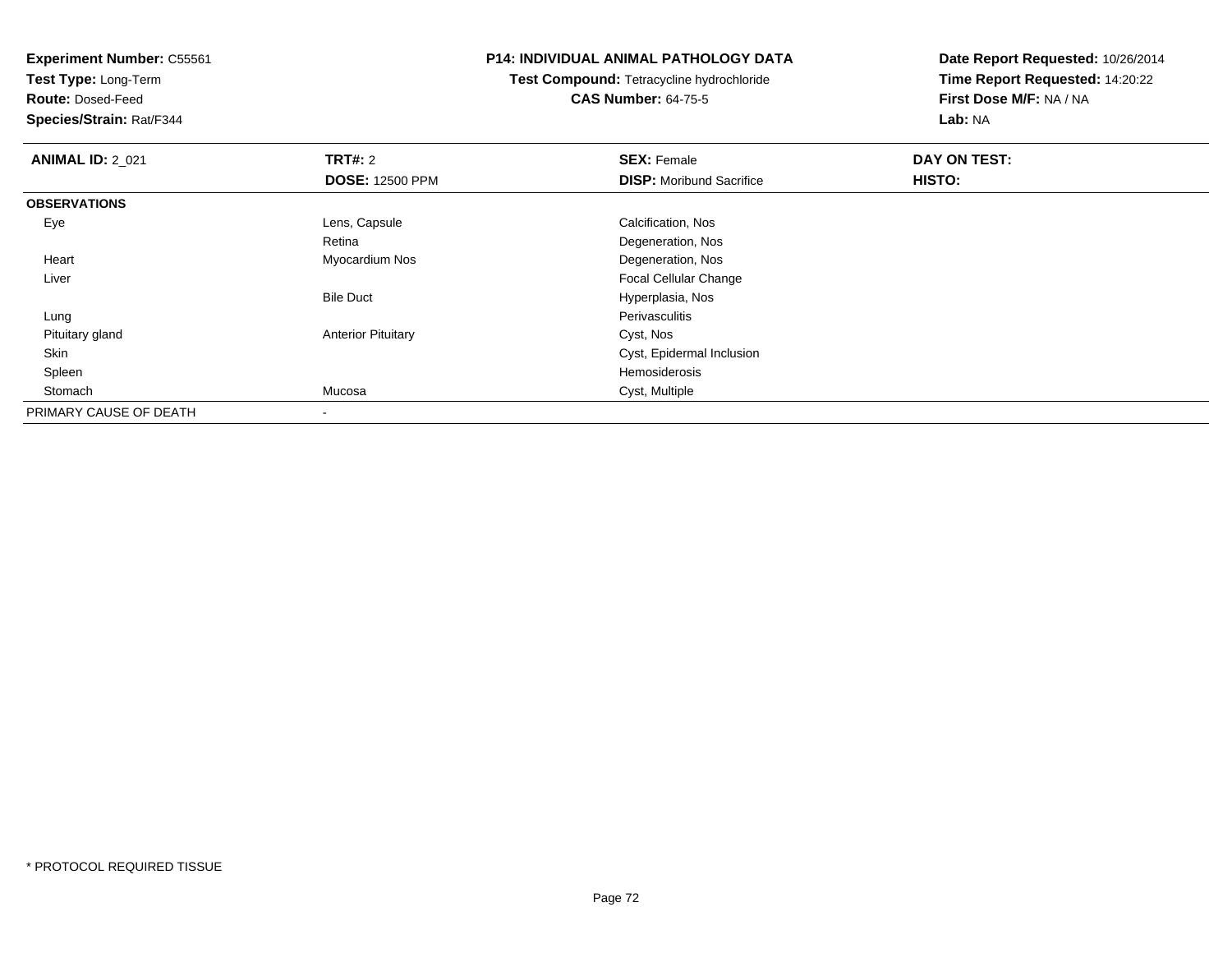| <b>Experiment Number: C55561</b><br>Test Type: Long-Term<br><b>Route: Dosed-Feed</b><br>Species/Strain: Rat/F344 |                        | <b>P14: INDIVIDUAL ANIMAL PATHOLOGY DATA</b><br>Test Compound: Tetracycline hydrochloride<br><b>CAS Number: 64-75-5</b> | Date Report Requested: 10/26/2014<br>Time Report Requested: 14:20:22<br>First Dose M/F: NA / NA<br>Lab: NA |
|------------------------------------------------------------------------------------------------------------------|------------------------|-------------------------------------------------------------------------------------------------------------------------|------------------------------------------------------------------------------------------------------------|
| <b>ANIMAL ID: 2 022</b>                                                                                          | TRT#: 2                | <b>SEX: Female</b>                                                                                                      | DAY ON TEST:                                                                                               |
|                                                                                                                  | <b>DOSE: 12500 PPM</b> | <b>DISP:</b> Terminal Sacrifice                                                                                         | <b>HISTO:</b>                                                                                              |
| <b>OBSERVATIONS</b>                                                                                              |                        |                                                                                                                         |                                                                                                            |
| Clitoral gland                                                                                                   |                        | Adenoma, Nos                                                                                                            |                                                                                                            |
|                                                                                                                  |                        | Inflammation, Suppurative                                                                                               |                                                                                                            |
| Liver                                                                                                            |                        | <b>Focal Cellular Change</b>                                                                                            |                                                                                                            |
|                                                                                                                  | <b>Bile Duct</b>       | Hyperplasia, Nos                                                                                                        |                                                                                                            |
| Thyroid                                                                                                          |                        | Hyperplasia, C Cell                                                                                                     |                                                                                                            |
| PRIMARY CAUSE OF DEATH                                                                                           |                        |                                                                                                                         |                                                                                                            |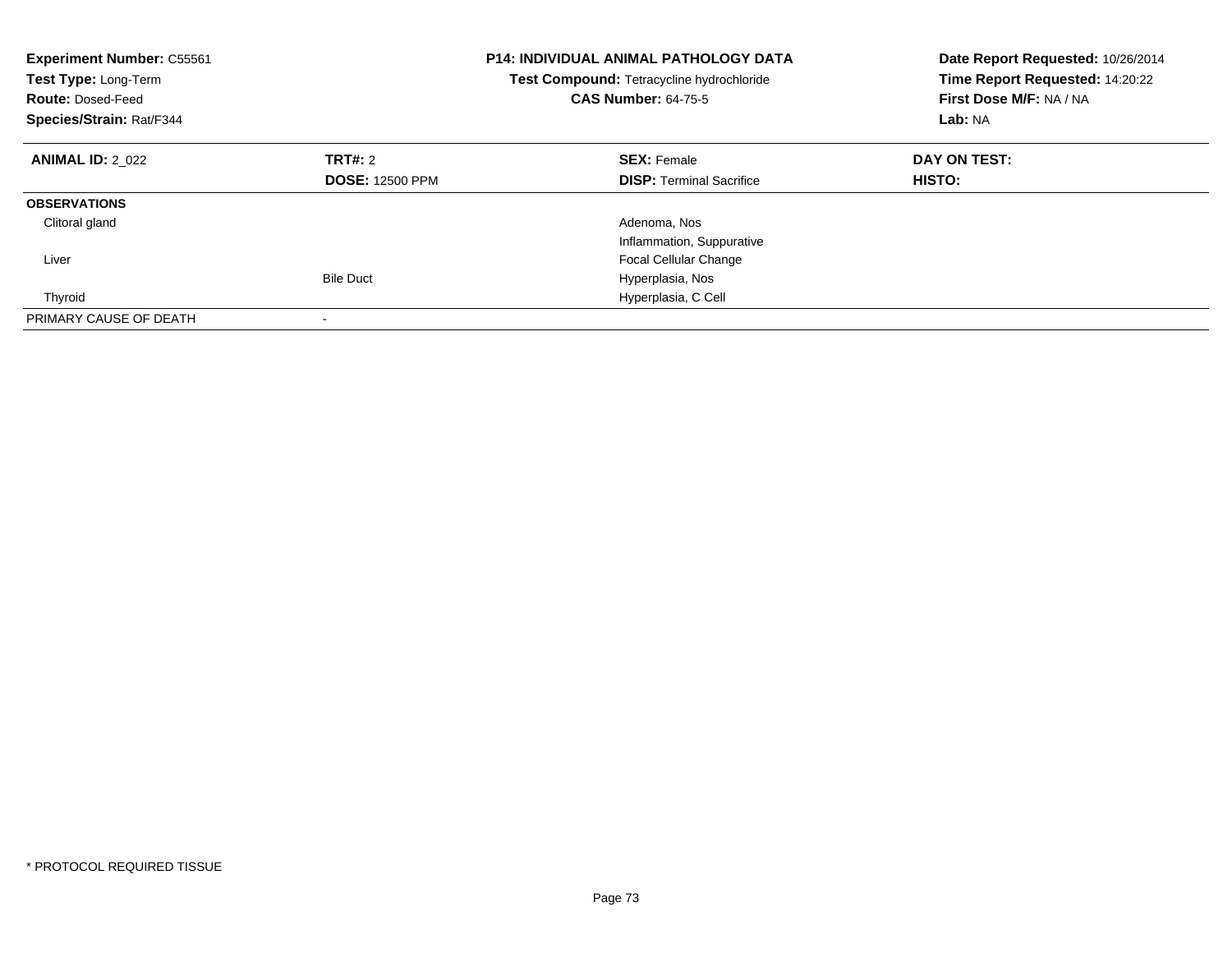| <b>Experiment Number: C55561</b><br>Test Type: Long-Term<br><b>Route: Dosed-Feed</b><br>Species/Strain: Rat/F344 |                                          | <b>P14: INDIVIDUAL ANIMAL PATHOLOGY DATA</b><br>Test Compound: Tetracycline hydrochloride<br><b>CAS Number: 64-75-5</b> | Date Report Requested: 10/26/2014<br>Time Report Requested: 14:20:22<br>First Dose M/F: NA / NA<br>Lab: NA |
|------------------------------------------------------------------------------------------------------------------|------------------------------------------|-------------------------------------------------------------------------------------------------------------------------|------------------------------------------------------------------------------------------------------------|
| <b>ANIMAL ID: 2 023</b>                                                                                          | <b>TRT#: 2</b><br><b>DOSE: 12500 PPM</b> | <b>SEX: Female</b><br><b>DISP:</b> Terminal Sacrifice                                                                   | DAY ON TEST:<br>HISTO:                                                                                     |
| <b>OBSERVATIONS</b>                                                                                              |                                          |                                                                                                                         |                                                                                                            |
| Liver                                                                                                            |                                          | <b>Focal Cellular Change</b>                                                                                            |                                                                                                            |
| Mammary gland                                                                                                    |                                          | Fibroadenoma                                                                                                            |                                                                                                            |
| Spleen                                                                                                           |                                          | Hemosiderosis                                                                                                           |                                                                                                            |
| Unspecified                                                                                                      | Multiple Organs Nos                      | Leukemia, Mononuclear Cell                                                                                              |                                                                                                            |
| PRIMARY CAUSE OF DEATH                                                                                           |                                          |                                                                                                                         |                                                                                                            |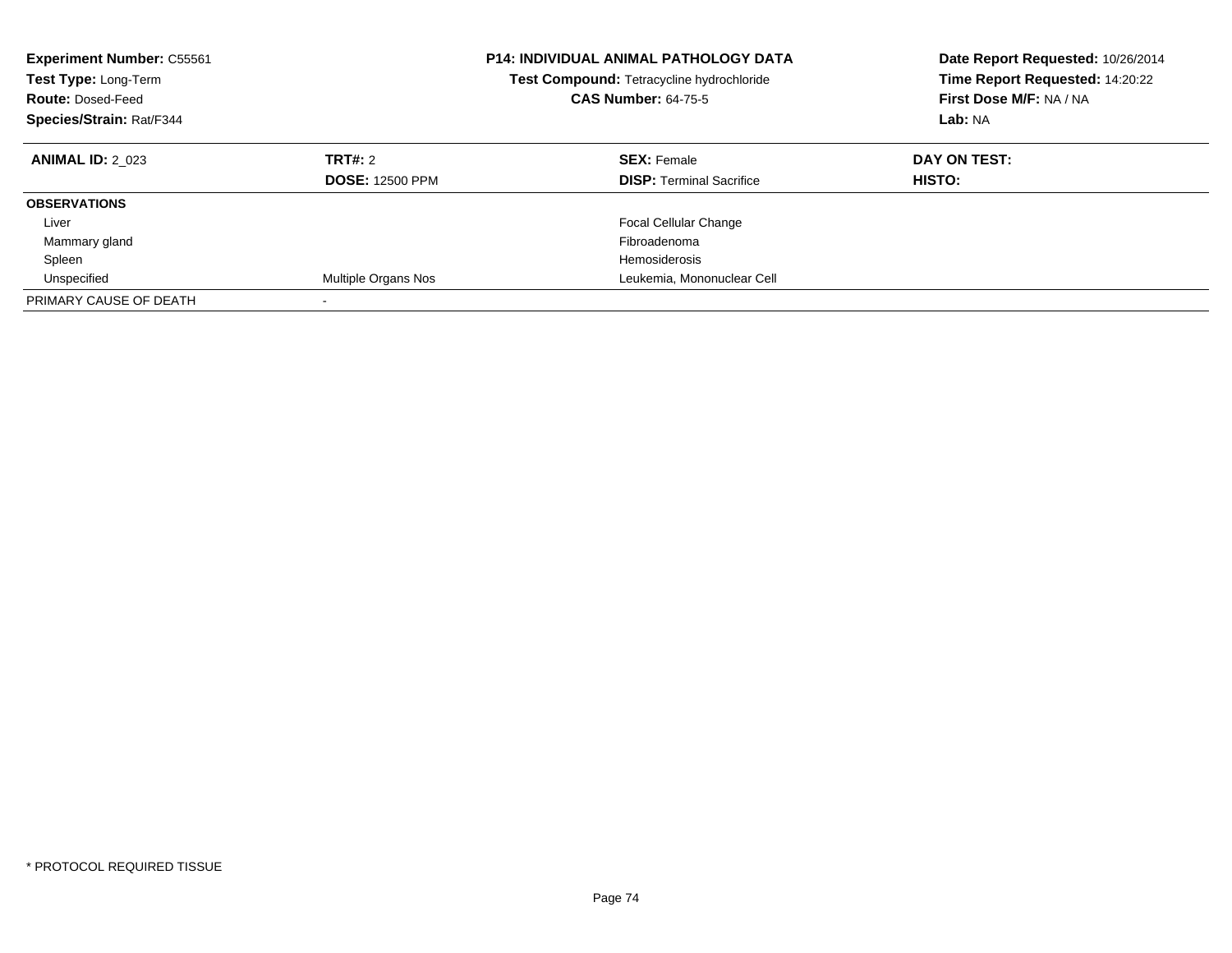| <b>Experiment Number: C55561</b><br>Test Type: Long-Term<br><b>Route: Dosed-Feed</b><br>Species/Strain: Rat/F344 |                           | <b>P14: INDIVIDUAL ANIMAL PATHOLOGY DATA</b><br>Test Compound: Tetracycline hydrochloride<br><b>CAS Number: 64-75-5</b> | Date Report Requested: 10/26/2014<br>Time Report Requested: 14:20:22<br>First Dose M/F: NA / NA<br>Lab: NA |
|------------------------------------------------------------------------------------------------------------------|---------------------------|-------------------------------------------------------------------------------------------------------------------------|------------------------------------------------------------------------------------------------------------|
| <b>ANIMAL ID: 2 024</b>                                                                                          | <b>TRT#: 2</b>            | <b>SEX: Female</b>                                                                                                      | DAY ON TEST:                                                                                               |
|                                                                                                                  | <b>DOSE: 12500 PPM</b>    | <b>DISP:</b> Terminal Sacrifice                                                                                         | <b>HISTO:</b>                                                                                              |
| <b>OBSERVATIONS</b>                                                                                              |                           |                                                                                                                         |                                                                                                            |
| Adrenal gland                                                                                                    | Cortex Nos                | Degeneration, Lipoid                                                                                                    |                                                                                                            |
| Liver                                                                                                            |                           | <b>Focal Cellular Change</b>                                                                                            |                                                                                                            |
| Lung                                                                                                             |                           | <b>Bronchiolization</b>                                                                                                 |                                                                                                            |
| Pituitary gland                                                                                                  | <b>Anterior Pituitary</b> | Adenoma, Nos                                                                                                            |                                                                                                            |
| Unspecified                                                                                                      | Multiple Organs Nos       | Leukemia, Mononuclear Cell                                                                                              |                                                                                                            |
| Uterus                                                                                                           |                           | <b>Endometrial Stromal Polyp</b>                                                                                        |                                                                                                            |
| PRIMARY CAUSE OF DEATH                                                                                           |                           |                                                                                                                         |                                                                                                            |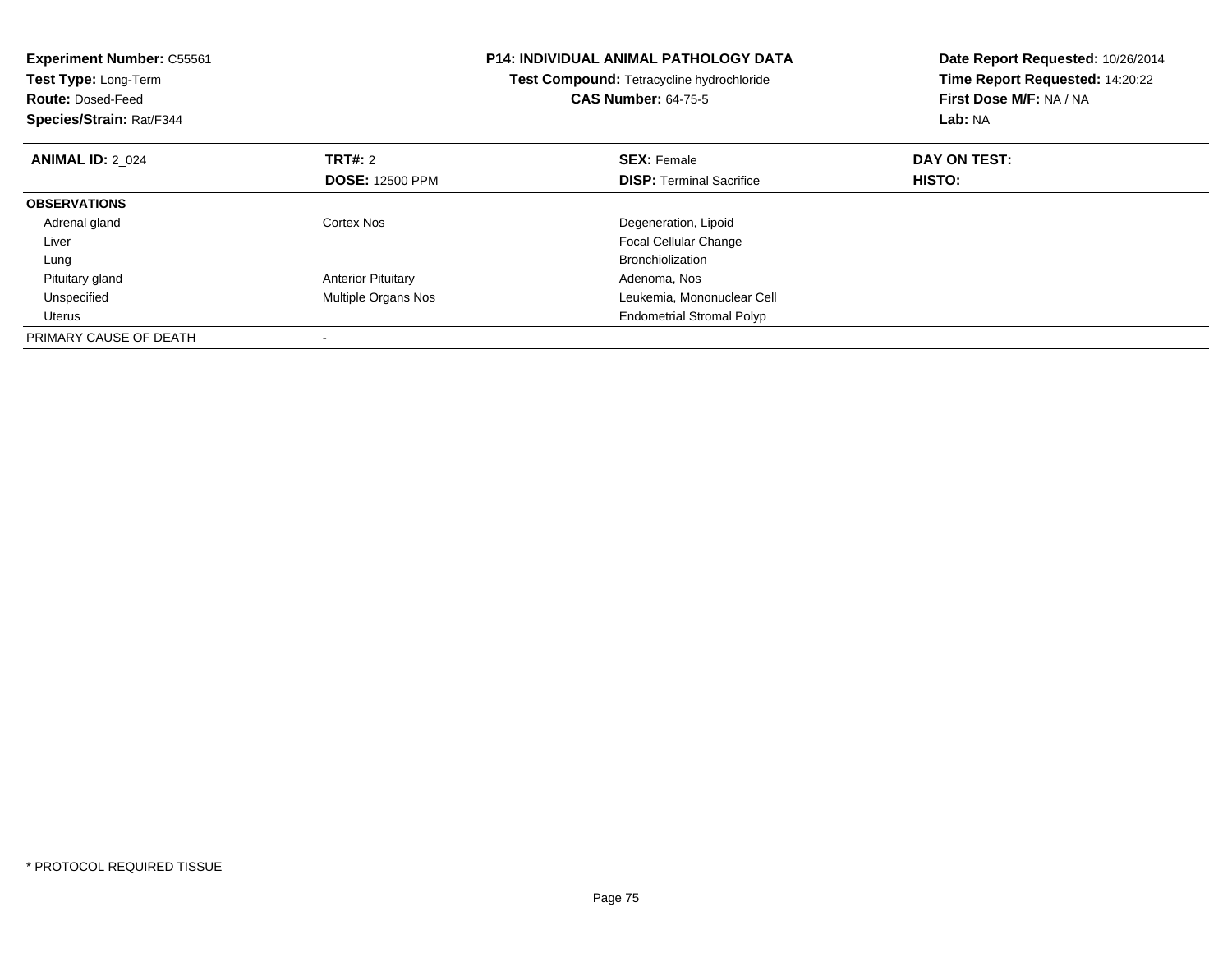| <b>Experiment Number: C55561</b><br>Test Type: Long-Term<br><b>Route: Dosed-Feed</b><br>Species/Strain: Rat/F344 |                           | <b>P14: INDIVIDUAL ANIMAL PATHOLOGY DATA</b><br>Test Compound: Tetracycline hydrochloride<br><b>CAS Number: 64-75-5</b> | Date Report Requested: 10/26/2014<br>Time Report Requested: 14:20:22<br>First Dose M/F: NA / NA<br>Lab: NA |
|------------------------------------------------------------------------------------------------------------------|---------------------------|-------------------------------------------------------------------------------------------------------------------------|------------------------------------------------------------------------------------------------------------|
| <b>ANIMAL ID: 2 025</b>                                                                                          | <b>TRT#: 2</b>            | <b>SEX: Female</b>                                                                                                      | DAY ON TEST:                                                                                               |
|                                                                                                                  | <b>DOSE: 12500 PPM</b>    | <b>DISP:</b> Terminal Sacrifice                                                                                         | HISTO:                                                                                                     |
| <b>OBSERVATIONS</b>                                                                                              |                           |                                                                                                                         |                                                                                                            |
| Adrenal gland                                                                                                    | Cortex Nos                | Angiectasis                                                                                                             |                                                                                                            |
|                                                                                                                  | Cortex Nos                | Degeneration, Lipoid                                                                                                    |                                                                                                            |
| Heart                                                                                                            | Myocardium Nos            | Degeneration, Nos                                                                                                       |                                                                                                            |
| Liver                                                                                                            |                           | <b>Focal Cellular Change</b>                                                                                            |                                                                                                            |
|                                                                                                                  | <b>Bile Duct</b>          | Hyperplasia, Nos                                                                                                        |                                                                                                            |
| Pituitary gland                                                                                                  | <b>Anterior Pituitary</b> | Hyperplasia, Focal                                                                                                      |                                                                                                            |
| Uterus                                                                                                           |                           | <b>Endometrial Stromal Polyp</b>                                                                                        |                                                                                                            |
| PRIMARY CAUSE OF DEATH                                                                                           |                           |                                                                                                                         |                                                                                                            |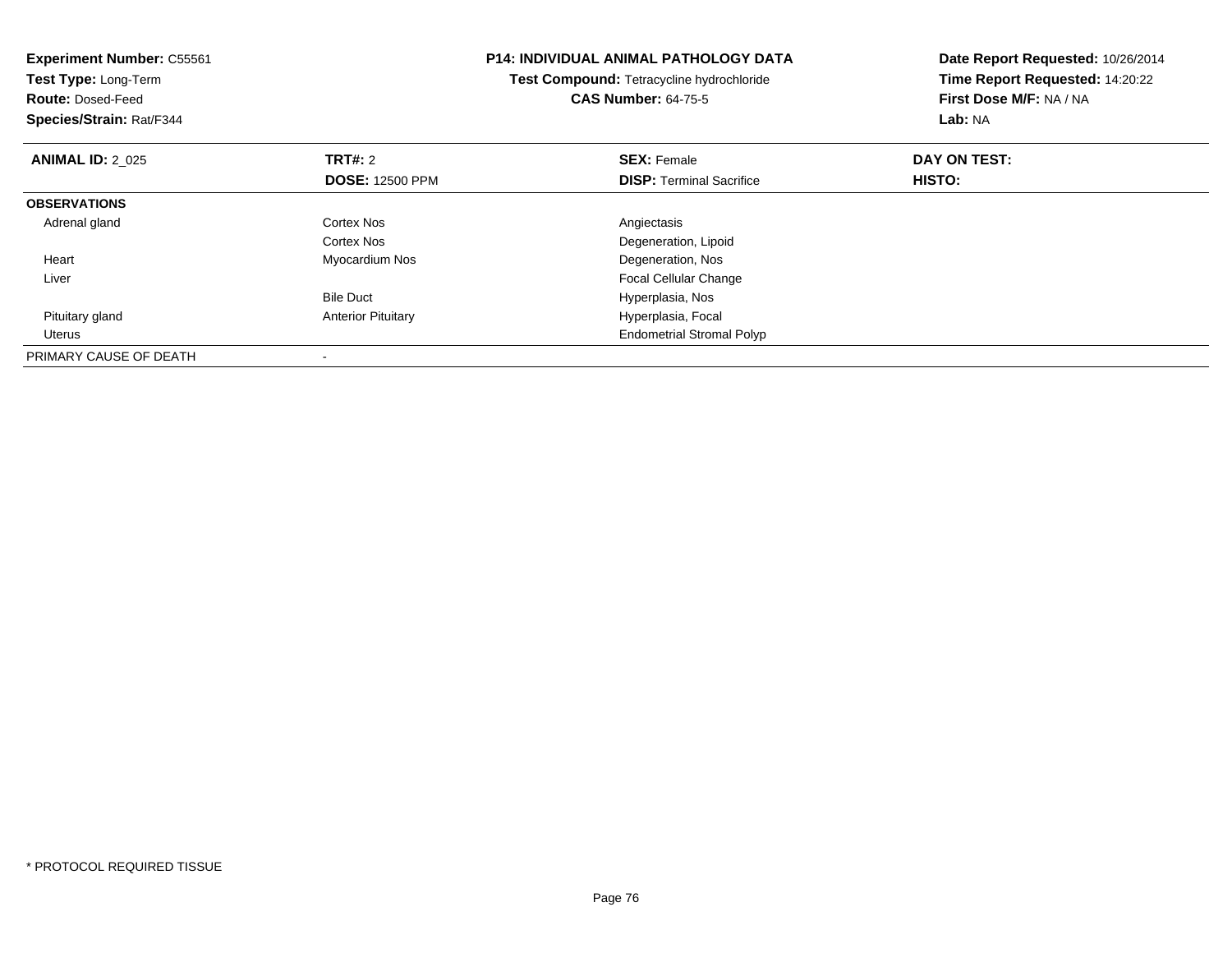| <b>Experiment Number: C55561</b><br><b>Test Type: Long-Term</b><br><b>Route: Dosed-Feed</b><br>Species/Strain: Rat/F344 |                           | <b>P14: INDIVIDUAL ANIMAL PATHOLOGY DATA</b><br>Test Compound: Tetracycline hydrochloride<br><b>CAS Number: 64-75-5</b> | Date Report Requested: 10/26/2014<br>Time Report Requested: 14:20:22<br>First Dose M/F: NA / NA<br>Lab: NA |
|-------------------------------------------------------------------------------------------------------------------------|---------------------------|-------------------------------------------------------------------------------------------------------------------------|------------------------------------------------------------------------------------------------------------|
| <b>ANIMAL ID: 2 026</b>                                                                                                 | TRT#: 2                   | <b>SEX: Female</b>                                                                                                      | DAY ON TEST:                                                                                               |
|                                                                                                                         | <b>DOSE: 12500 PPM</b>    | <b>DISP:</b> Terminal Sacrifice                                                                                         | HISTO:                                                                                                     |
| <b>OBSERVATIONS</b>                                                                                                     |                           |                                                                                                                         |                                                                                                            |
| Liver                                                                                                                   |                           | <b>Focal Cellular Change</b>                                                                                            |                                                                                                            |
|                                                                                                                         | <b>Bile Duct</b>          | Hyperplasia, Nos                                                                                                        |                                                                                                            |
| Mammary gland                                                                                                           |                           | Fibroadenoma                                                                                                            |                                                                                                            |
|                                                                                                                         |                           | Hyperplasia, Cystic                                                                                                     |                                                                                                            |
| Pituitary gland                                                                                                         | <b>Anterior Pituitary</b> | Adenoma, Nos                                                                                                            |                                                                                                            |
| Unspecified                                                                                                             | Multiple Organs Nos       | Leukemia, Mononuclear Cell                                                                                              |                                                                                                            |
| PRIMARY CAUSE OF DEATH                                                                                                  |                           |                                                                                                                         |                                                                                                            |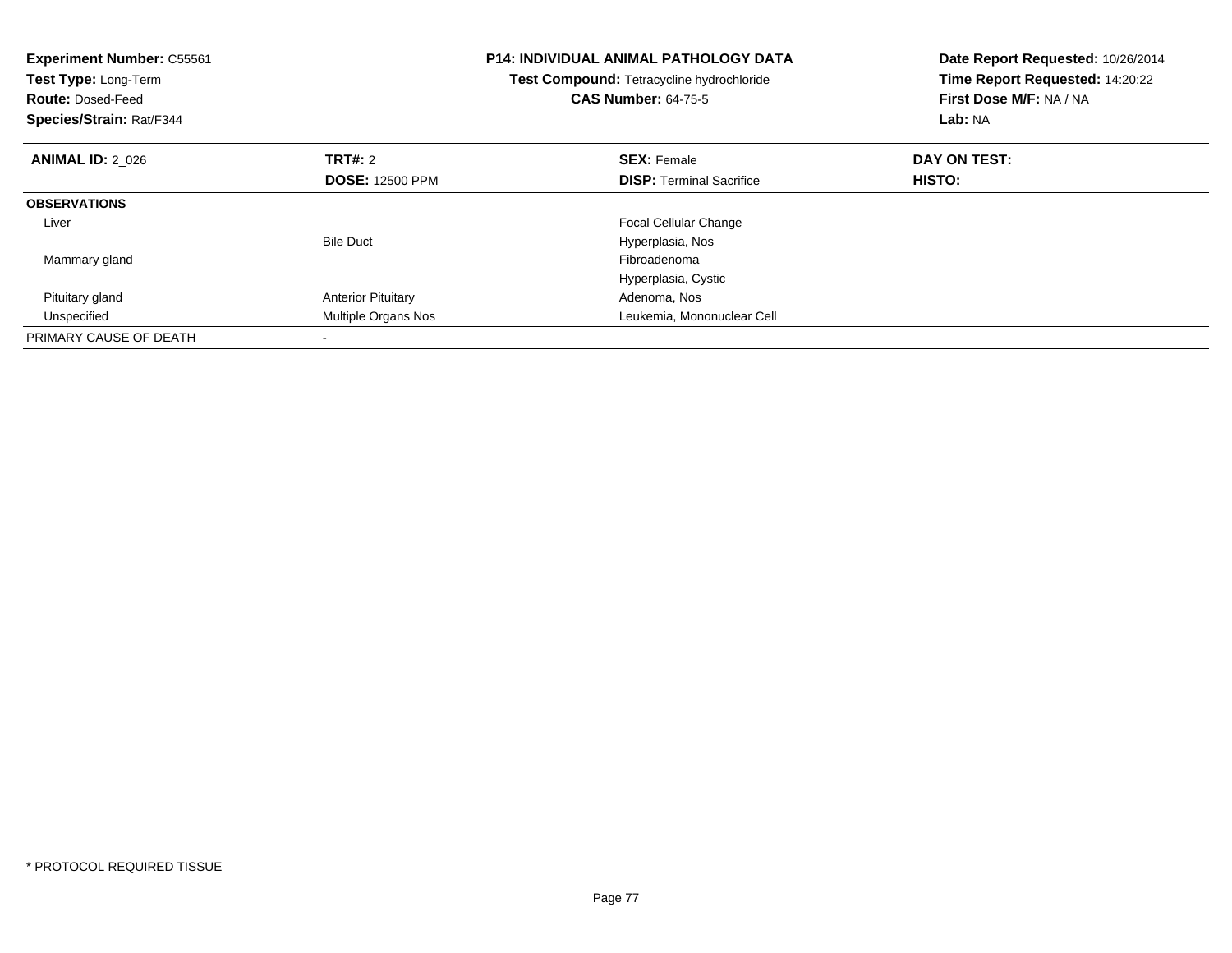| <b>Experiment Number: C55561</b><br>Test Type: Long-Term<br><b>Route: Dosed-Feed</b><br>Species/Strain: Rat/F344 |                           | <b>P14: INDIVIDUAL ANIMAL PATHOLOGY DATA</b><br>Test Compound: Tetracycline hydrochloride<br><b>CAS Number: 64-75-5</b> | Date Report Requested: 10/26/2014<br>Time Report Requested: 14:20:22<br>First Dose M/F: NA / NA<br>Lab: NA |
|------------------------------------------------------------------------------------------------------------------|---------------------------|-------------------------------------------------------------------------------------------------------------------------|------------------------------------------------------------------------------------------------------------|
| <b>ANIMAL ID: 2 027</b>                                                                                          | TRT#: 2                   | <b>SEX: Female</b>                                                                                                      | DAY ON TEST:                                                                                               |
|                                                                                                                  | <b>DOSE: 12500 PPM</b>    | <b>DISP:</b> Terminal Sacrifice                                                                                         | HISTO:                                                                                                     |
| <b>OBSERVATIONS</b>                                                                                              |                           |                                                                                                                         |                                                                                                            |
| Adrenal gland                                                                                                    | Cortex Nos                | Degeneration, Lipoid                                                                                                    |                                                                                                            |
| Clitoral gland                                                                                                   |                           | Cyst, Nos                                                                                                               |                                                                                                            |
| Liver                                                                                                            |                           | <b>Focal Cellular Change</b>                                                                                            |                                                                                                            |
|                                                                                                                  |                           | Inflammation, Chronic Focal                                                                                             |                                                                                                            |
| Pituitary gland                                                                                                  | <b>Anterior Pituitary</b> | Cyst, Nos                                                                                                               |                                                                                                            |
| Uterus                                                                                                           |                           | <b>Endometrial Stromal Polyp</b>                                                                                        |                                                                                                            |
| PRIMARY CAUSE OF DEATH                                                                                           |                           |                                                                                                                         |                                                                                                            |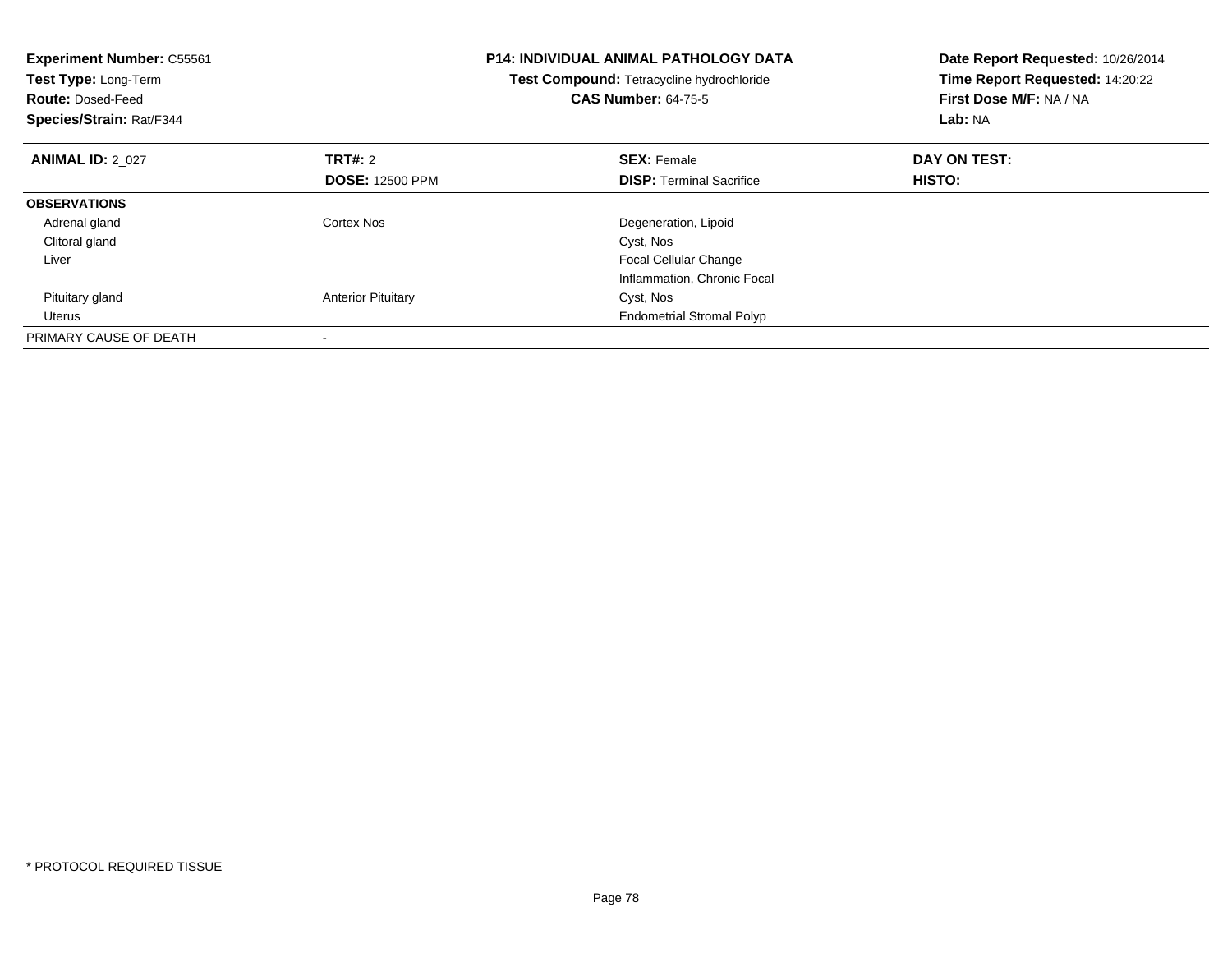| <b>Experiment Number: C55561</b><br>Test Type: Long-Term<br><b>Route: Dosed-Feed</b><br>Species/Strain: Rat/F344 |                                   | <b>P14: INDIVIDUAL ANIMAL PATHOLOGY DATA</b><br>Test Compound: Tetracycline hydrochloride<br><b>CAS Number: 64-75-5</b> | Date Report Requested: 10/26/2014<br>Time Report Requested: 14:20:22<br>First Dose M/F: NA / NA<br>Lab: NA |
|------------------------------------------------------------------------------------------------------------------|-----------------------------------|-------------------------------------------------------------------------------------------------------------------------|------------------------------------------------------------------------------------------------------------|
| <b>ANIMAL ID: 2 028</b>                                                                                          | TRT#: 2<br><b>DOSE: 12500 PPM</b> | <b>SEX: Female</b><br><b>DISP:</b> Terminal Sacrifice                                                                   | DAY ON TEST:<br>HISTO:                                                                                     |
| <b>OBSERVATIONS</b>                                                                                              |                                   |                                                                                                                         |                                                                                                            |
| Clitoral gland                                                                                                   |                                   | Adenoma, Nos                                                                                                            |                                                                                                            |
| Liver                                                                                                            |                                   | <b>Focal Cellular Change</b>                                                                                            |                                                                                                            |
| Pituitary gland                                                                                                  | <b>Anterior Pituitary</b>         | Adenoma, Nos                                                                                                            |                                                                                                            |
| Thyroid                                                                                                          |                                   | Hyperplasia, C Cell                                                                                                     |                                                                                                            |
| PRIMARY CAUSE OF DEATH                                                                                           |                                   |                                                                                                                         |                                                                                                            |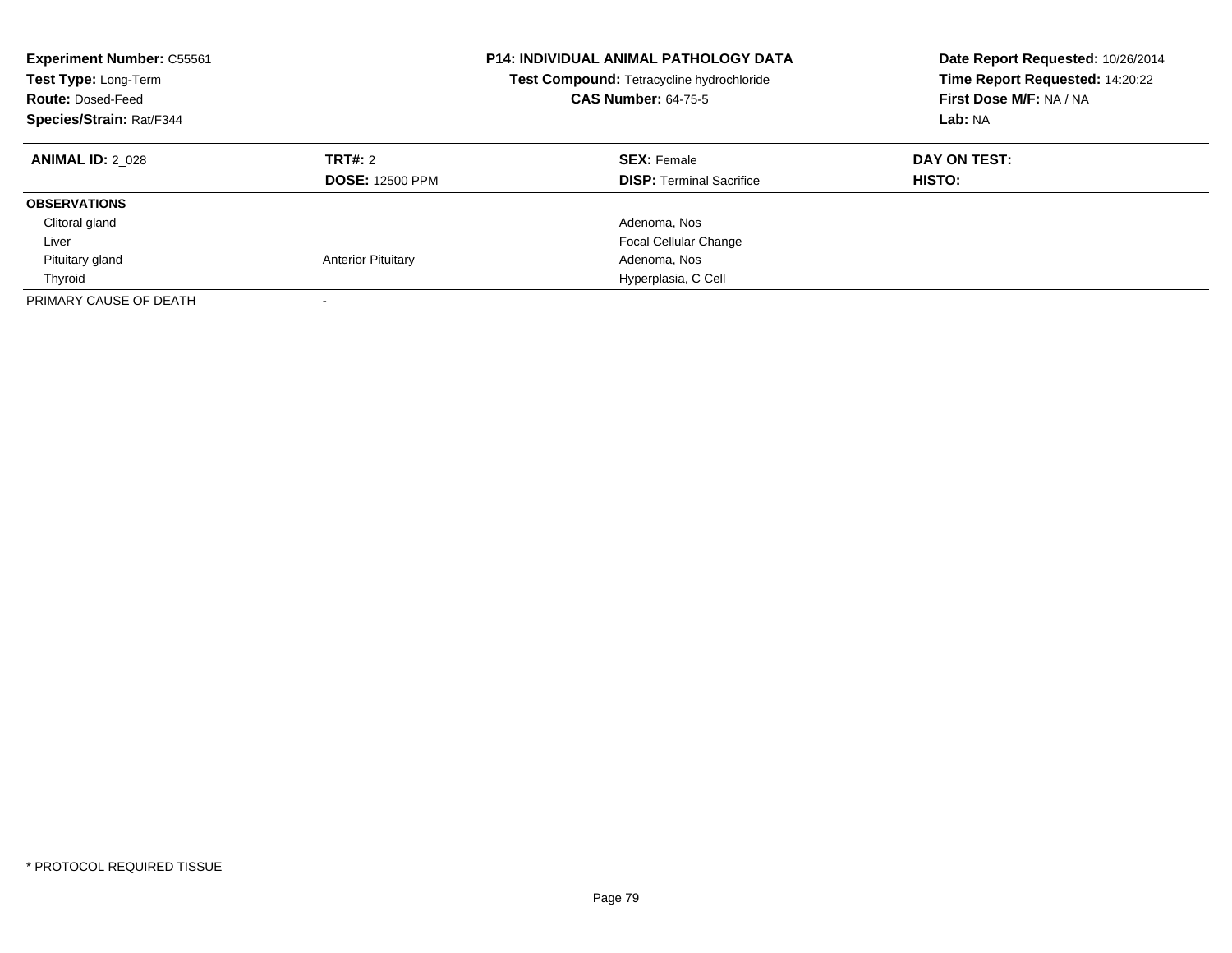**Test Type:** Long-Term

**Route:** Dosed-Feed

**Species/Strain:** Rat/F344

## **P14: INDIVIDUAL ANIMAL PATHOLOGY DATA**

**Test Compound:** Tetracycline hydrochloride**CAS Number:** 64-75-5

| <b>ANIMAL ID: 2_029</b> | TRT#: 2                   | <b>SEX: Female</b>              | DAY ON TEST: |  |
|-------------------------|---------------------------|---------------------------------|--------------|--|
|                         | <b>DOSE: 12500 PPM</b>    | <b>DISP:</b> Moribund Sacrifice | HISTO:       |  |
| <b>OBSERVATIONS</b>     |                           |                                 |              |  |
| Brain                   | Cerebrum                  | Hydrocephalus, Nos              |              |  |
| Eye                     | Retina                    | Degeneration, Nos               |              |  |
| Heart                   | Myocardium Nos            | Degeneration, Nos               |              |  |
| Kidney                  |                           | Nephropathy                     |              |  |
| Liver                   |                           | Degeneration, Lipoid            |              |  |
|                         |                           | Inflammation, Chronic Focal     |              |  |
| Mammary gland           |                           | Hyperplasia, Cystic             |              |  |
| Nasal cavity            |                           | Inflammation, Suppurative       |              |  |
| Pituitary gland         | <b>Anterior Pituitary</b> | Adenoma, Nos                    |              |  |
| Spleen                  |                           | Hemosiderosis                   |              |  |
| Stomach                 | Mucosa                    | Cyst, Multiple                  |              |  |
| Uterus                  |                           | Cyst, Multiple                  |              |  |
| PRIMARY CAUSE OF DEATH  | $\overline{\phantom{a}}$  |                                 |              |  |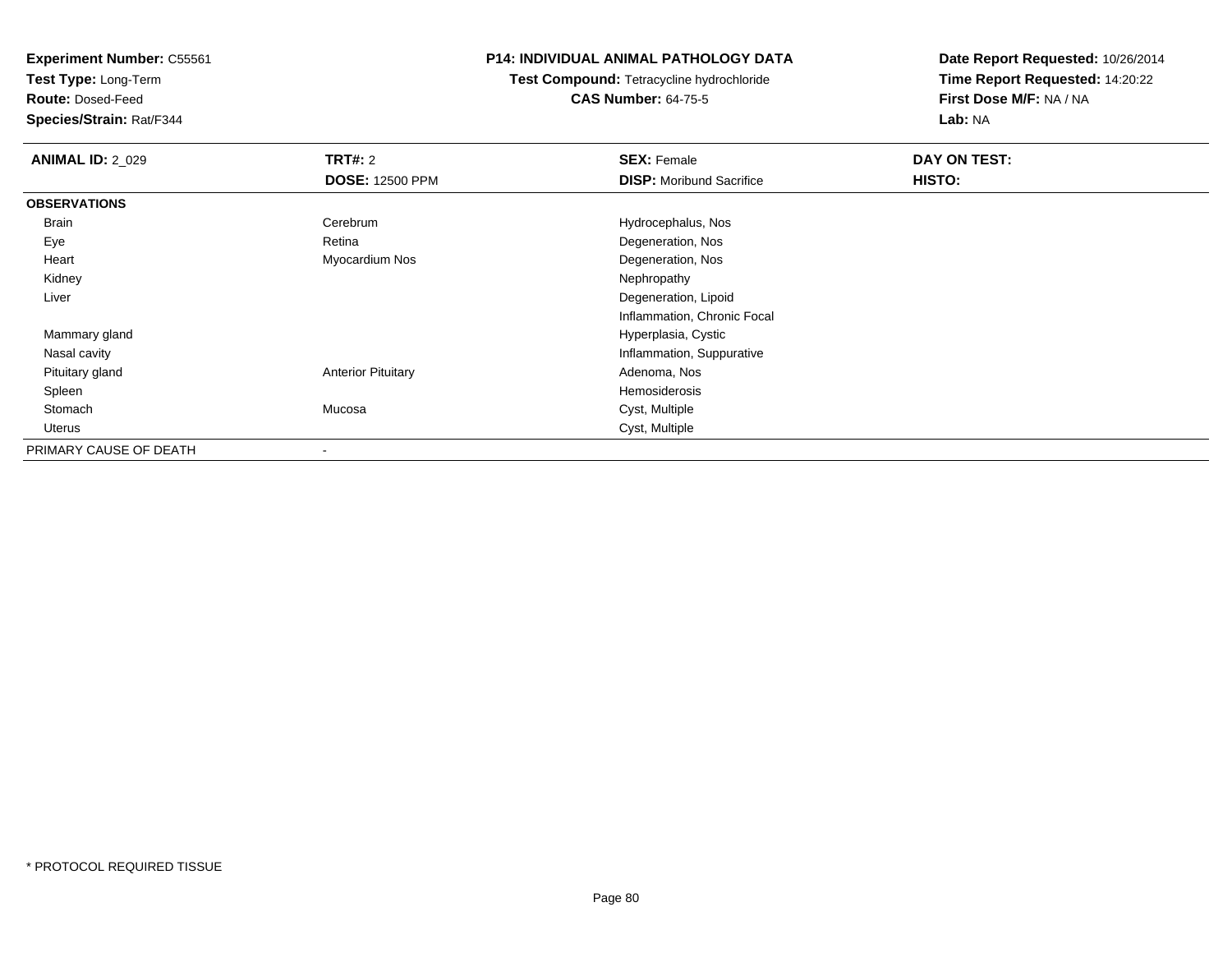| <b>Experiment Number: C55561</b><br>Test Type: Long-Term<br><b>Route: Dosed-Feed</b><br>Species/Strain: Rat/F344 |                           | <b>P14: INDIVIDUAL ANIMAL PATHOLOGY DATA</b><br>Test Compound: Tetracycline hydrochloride<br><b>CAS Number: 64-75-5</b> | Date Report Requested: 10/26/2014<br>Time Report Requested: 14:20:22<br>First Dose M/F: NA / NA<br>Lab: NA |
|------------------------------------------------------------------------------------------------------------------|---------------------------|-------------------------------------------------------------------------------------------------------------------------|------------------------------------------------------------------------------------------------------------|
| <b>ANIMAL ID: 2 030</b>                                                                                          | <b>TRT#: 2</b>            | <b>SEX: Female</b>                                                                                                      | DAY ON TEST:                                                                                               |
|                                                                                                                  | <b>DOSE: 12500 PPM</b>    | <b>DISP:</b> Terminal Sacrifice                                                                                         | HISTO:                                                                                                     |
| <b>OBSERVATIONS</b>                                                                                              |                           |                                                                                                                         |                                                                                                            |
| Adrenal gland                                                                                                    | Cortex Nos                | Degeneration, Lipoid                                                                                                    |                                                                                                            |
| Clitoral gland                                                                                                   |                           | Abscess, Nos                                                                                                            |                                                                                                            |
|                                                                                                                  |                           | Inflammation, Suppurative                                                                                               |                                                                                                            |
| Liver                                                                                                            |                           | <b>Focal Cellular Change</b>                                                                                            |                                                                                                            |
|                                                                                                                  | <b>Bile Duct</b>          | Hyperplasia, Nos                                                                                                        |                                                                                                            |
| Pituitary gland                                                                                                  | <b>Anterior Pituitary</b> | Adenoma, Nos                                                                                                            |                                                                                                            |
| Uterus                                                                                                           |                           | Cyst, Multiple                                                                                                          |                                                                                                            |
| PRIMARY CAUSE OF DEATH                                                                                           |                           |                                                                                                                         |                                                                                                            |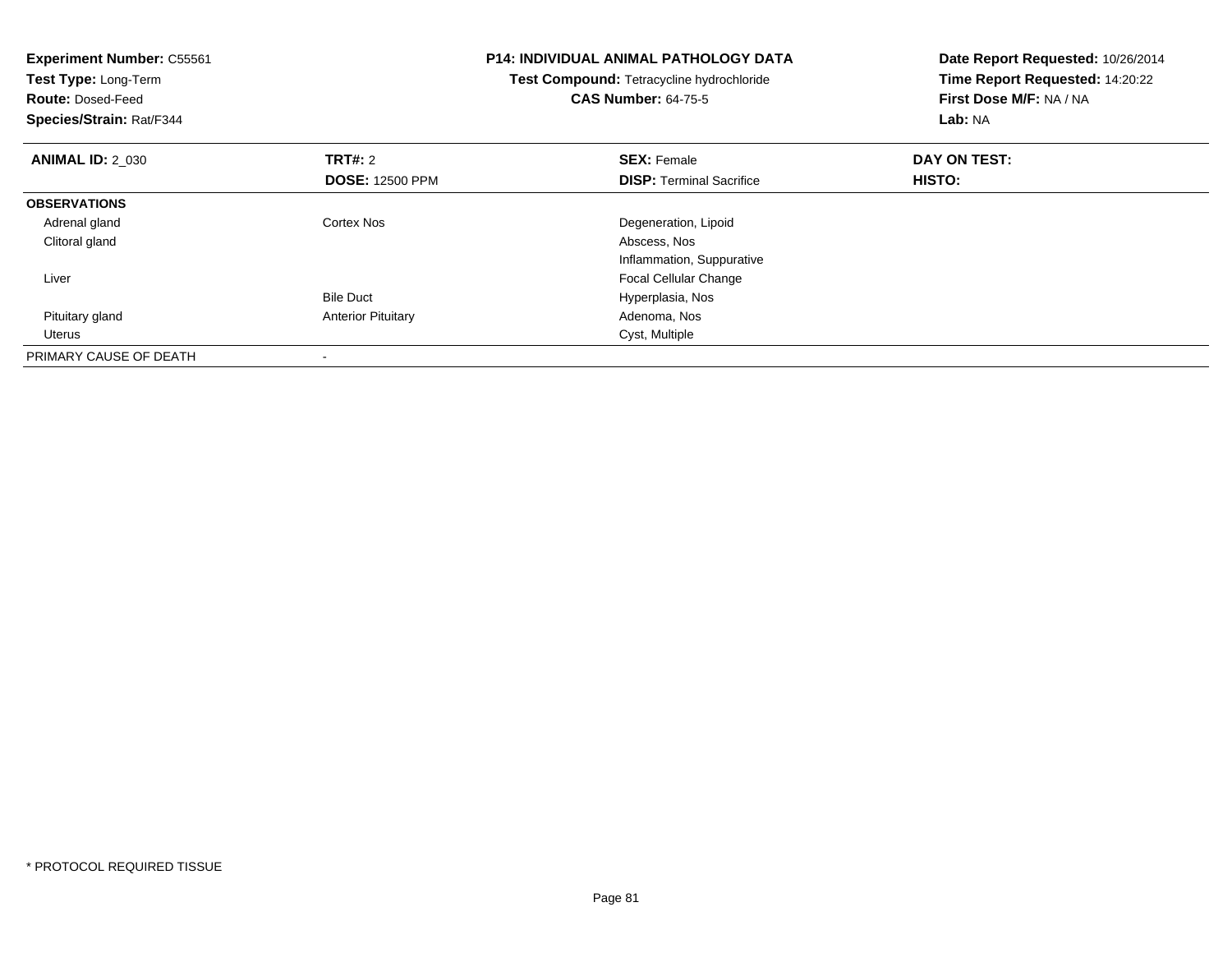| <b>Experiment Number: C55561</b><br>Test Type: Long-Term<br><b>Route: Dosed-Feed</b><br>Species/Strain: Rat/F344 |                                   | <b>P14: INDIVIDUAL ANIMAL PATHOLOGY DATA</b><br>Test Compound: Tetracycline hydrochloride<br><b>CAS Number: 64-75-5</b> | Date Report Requested: 10/26/2014<br>Time Report Requested: 14:20:22<br>First Dose M/F: NA / NA<br>Lab: NA |
|------------------------------------------------------------------------------------------------------------------|-----------------------------------|-------------------------------------------------------------------------------------------------------------------------|------------------------------------------------------------------------------------------------------------|
| <b>ANIMAL ID: 2 031</b>                                                                                          | TRT#: 2<br><b>DOSE: 12500 PPM</b> | <b>SEX:</b> Female<br><b>DISP:</b> Terminal Sacrifice                                                                   | DAY ON TEST:<br>HISTO:                                                                                     |
| <b>OBSERVATIONS</b>                                                                                              |                                   |                                                                                                                         |                                                                                                            |
| Liver                                                                                                            |                                   | <b>Focal Cellular Change</b>                                                                                            |                                                                                                            |
| Uterus                                                                                                           |                                   | <b>Endometrial Stromal Polyp</b>                                                                                        |                                                                                                            |
| PRIMARY CAUSE OF DEATH                                                                                           |                                   |                                                                                                                         |                                                                                                            |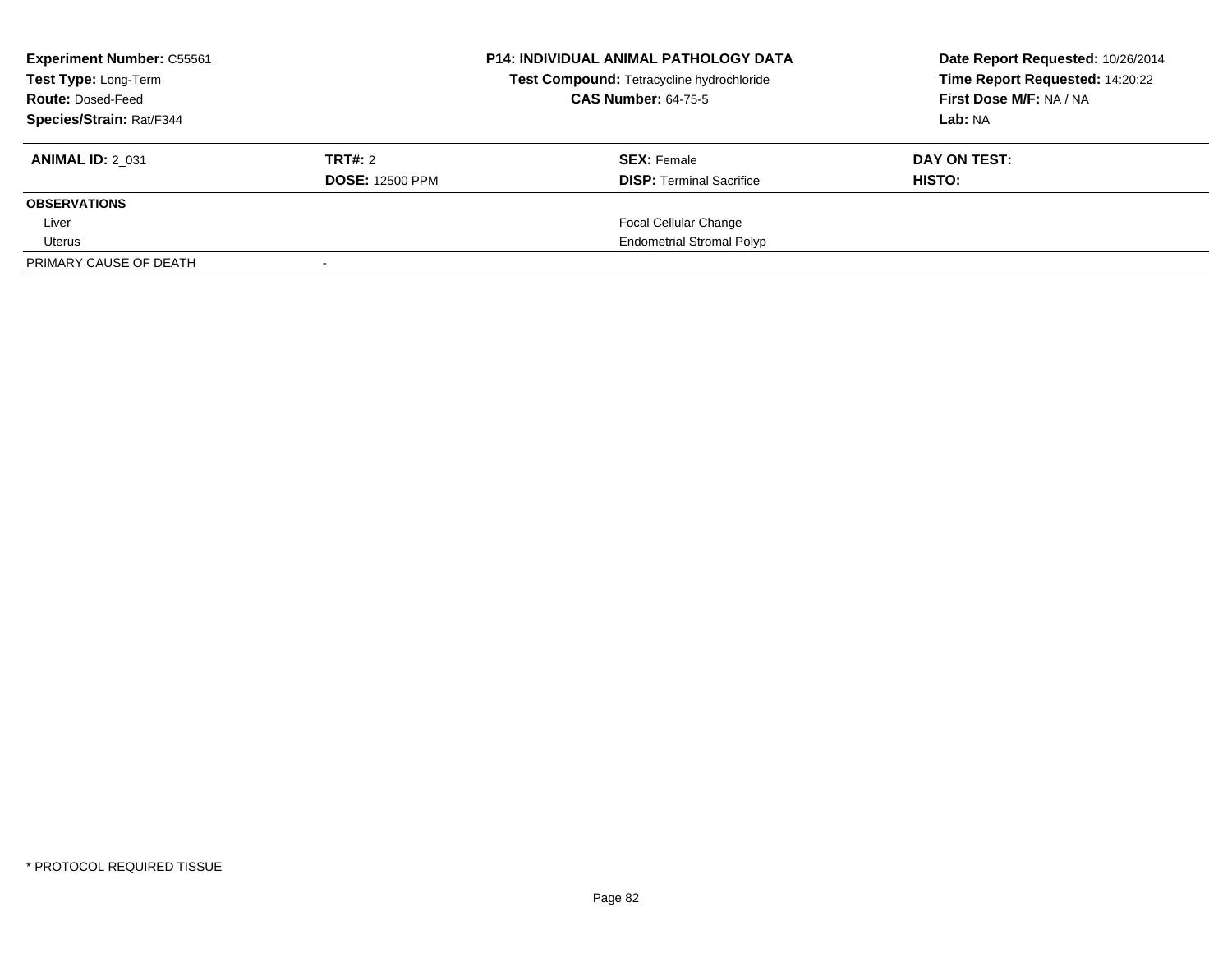| <b>Experiment Number: C55561</b><br>Test Type: Long-Term<br><b>Route: Dosed-Feed</b><br>Species/Strain: Rat/F344 |                           | <b>P14: INDIVIDUAL ANIMAL PATHOLOGY DATA</b><br><b>Test Compound: Tetracycline hydrochloride</b><br><b>CAS Number: 64-75-5</b> | Date Report Requested: 10/26/2014<br>Time Report Requested: 14:20:22<br>First Dose M/F: NA / NA<br>Lab: NA |
|------------------------------------------------------------------------------------------------------------------|---------------------------|--------------------------------------------------------------------------------------------------------------------------------|------------------------------------------------------------------------------------------------------------|
| <b>ANIMAL ID: 2_032</b>                                                                                          | <b>TRT#: 2</b>            | <b>SEX: Female</b>                                                                                                             | DAY ON TEST:                                                                                               |
|                                                                                                                  | <b>DOSE: 12500 PPM</b>    | <b>DISP:</b> Terminal Sacrifice                                                                                                | <b>HISTO:</b>                                                                                              |
| <b>OBSERVATIONS</b>                                                                                              |                           |                                                                                                                                |                                                                                                            |
| Adrenal gland                                                                                                    | <b>Cortex Nos</b>         | Degeneration, Lipoid                                                                                                           |                                                                                                            |
| Liver                                                                                                            |                           | <b>Focal Cellular Change</b>                                                                                                   |                                                                                                            |
|                                                                                                                  | <b>Bile Duct</b>          | Hyperplasia, Nos                                                                                                               |                                                                                                            |
| Mammary gland                                                                                                    |                           | Fibroadenoma                                                                                                                   |                                                                                                            |
| Pituitary gland                                                                                                  | <b>Anterior Pituitary</b> | Adenoma, Nos                                                                                                                   |                                                                                                            |
| Thyroid                                                                                                          |                           | C-Cell Carcinoma                                                                                                               |                                                                                                            |
|                                                                                                                  |                           | Hyperplasia, C Cell                                                                                                            |                                                                                                            |
| Uterus                                                                                                           |                           | <b>Endometrial Stromal Polyp</b>                                                                                               |                                                                                                            |
| PRIMARY CAUSE OF DEATH                                                                                           | $\,$                      |                                                                                                                                |                                                                                                            |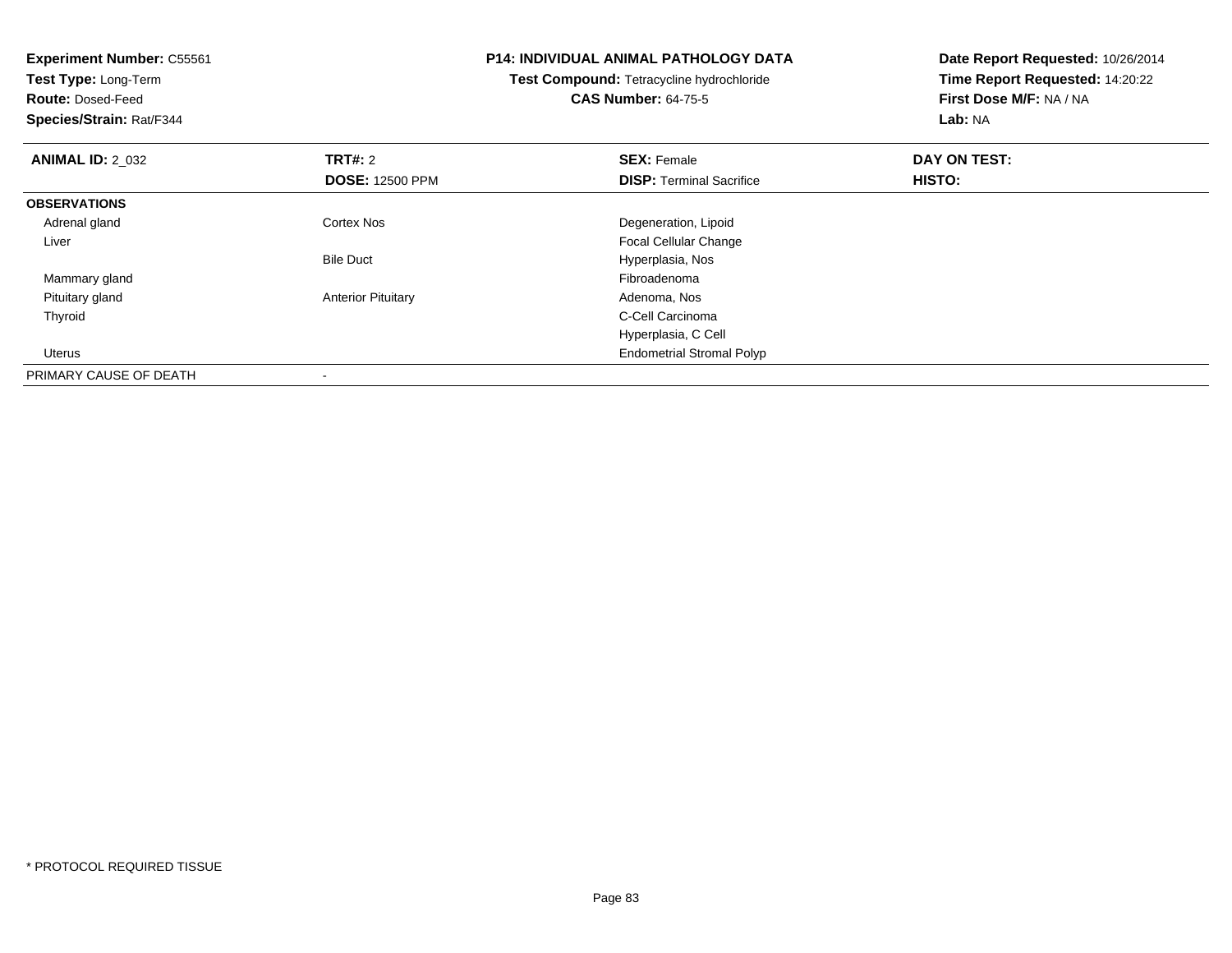| <b>Experiment Number: C55561</b><br>Test Type: Long-Term<br><b>Route: Dosed-Feed</b><br>Species/Strain: Rat/F344 |                                   | <b>P14: INDIVIDUAL ANIMAL PATHOLOGY DATA</b><br>Test Compound: Tetracycline hydrochloride<br><b>CAS Number: 64-75-5</b> | Date Report Requested: 10/26/2014<br>Time Report Requested: 14:20:22<br>First Dose M/F: NA / NA<br>Lab: NA |  |
|------------------------------------------------------------------------------------------------------------------|-----------------------------------|-------------------------------------------------------------------------------------------------------------------------|------------------------------------------------------------------------------------------------------------|--|
| <b>ANIMAL ID: 2 033</b>                                                                                          | TRT#: 2<br><b>DOSE: 12500 PPM</b> | <b>SEX: Female</b><br><b>DISP:</b> Moribund Sacrifice                                                                   | DAY ON TEST:<br>HISTO:                                                                                     |  |
| <b>OBSERVATIONS</b>                                                                                              |                                   |                                                                                                                         |                                                                                                            |  |
| Spleen                                                                                                           |                                   | Necrosis, Nos                                                                                                           |                                                                                                            |  |
| Unspecified                                                                                                      | Multiple Organs Nos               | Leukemia, Mononuclear Cell                                                                                              |                                                                                                            |  |
| Uterus                                                                                                           |                                   | <b>Endometrial Stromal Polyp</b>                                                                                        |                                                                                                            |  |
| PRIMARY CAUSE OF DEATH                                                                                           |                                   |                                                                                                                         |                                                                                                            |  |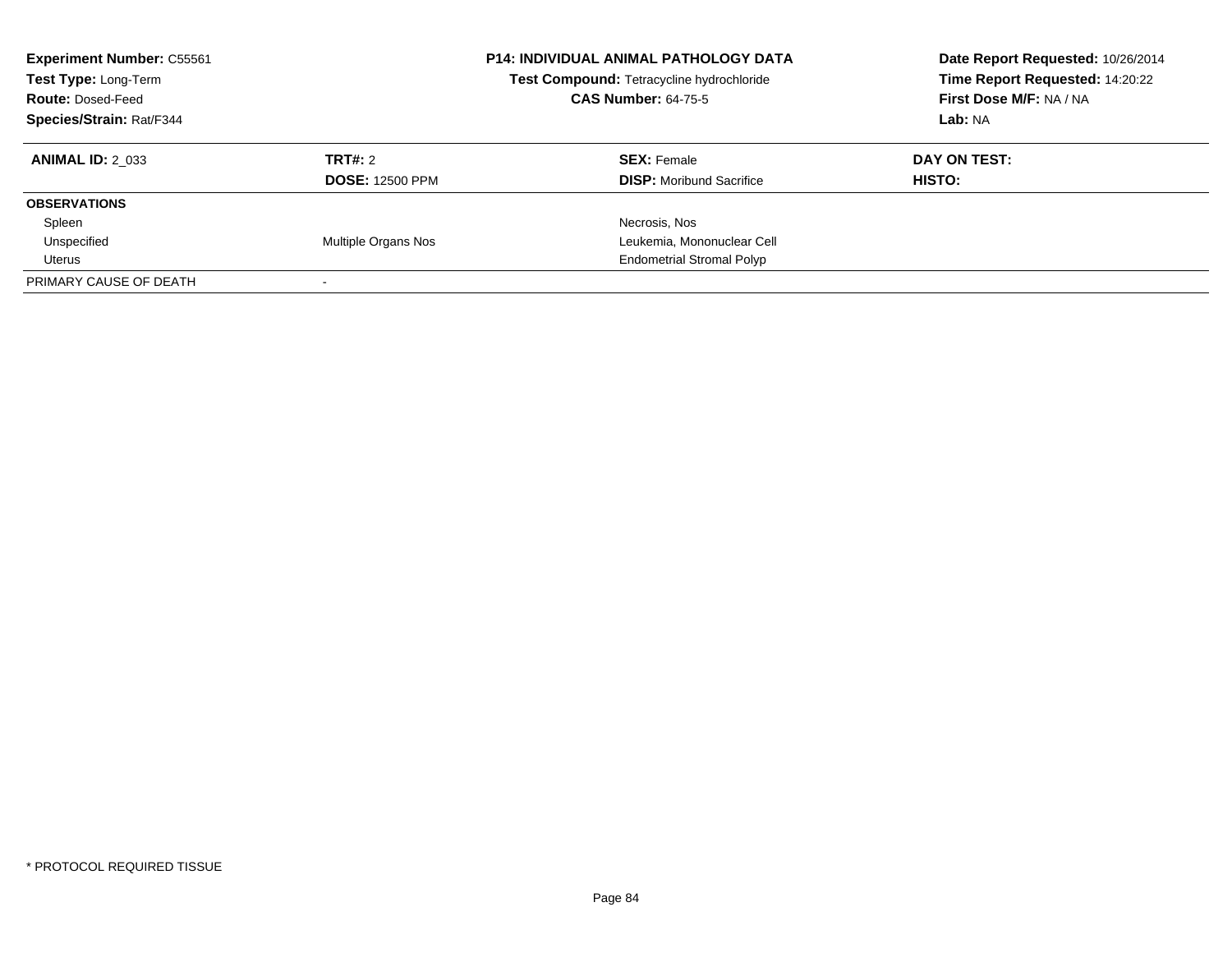| <b>Experiment Number: C55561</b><br>Test Type: Long-Term<br><b>Route: Dosed-Feed</b><br>Species/Strain: Rat/F344 |                           | <b>P14: INDIVIDUAL ANIMAL PATHOLOGY DATA</b><br>Test Compound: Tetracycline hydrochloride<br><b>CAS Number: 64-75-5</b> | Date Report Requested: 10/26/2014<br>Time Report Requested: 14:20:22<br>First Dose M/F: NA / NA<br>Lab: NA |
|------------------------------------------------------------------------------------------------------------------|---------------------------|-------------------------------------------------------------------------------------------------------------------------|------------------------------------------------------------------------------------------------------------|
| <b>ANIMAL ID: 2 034</b>                                                                                          | TRT#: 2                   | <b>SEX: Female</b>                                                                                                      | DAY ON TEST:                                                                                               |
|                                                                                                                  | <b>DOSE: 12500 PPM</b>    | <b>DISP:</b> Terminal Sacrifice                                                                                         | HISTO:                                                                                                     |
| <b>OBSERVATIONS</b>                                                                                              |                           |                                                                                                                         |                                                                                                            |
| Adrenal gland                                                                                                    | Cortex Nos                | Degeneration, Lipoid                                                                                                    |                                                                                                            |
| Intestine Small                                                                                                  | <b>Mesentery Nos</b>      | Necrosis, Fat                                                                                                           |                                                                                                            |
| Liver                                                                                                            |                           | <b>Focal Cellular Change</b>                                                                                            |                                                                                                            |
| Pituitary gland                                                                                                  | <b>Anterior Pituitary</b> | Cyst, Nos                                                                                                               |                                                                                                            |
| Thyroid                                                                                                          |                           | Hyperplasia, C Cell                                                                                                     |                                                                                                            |
| PRIMARY CAUSE OF DEATH                                                                                           |                           |                                                                                                                         |                                                                                                            |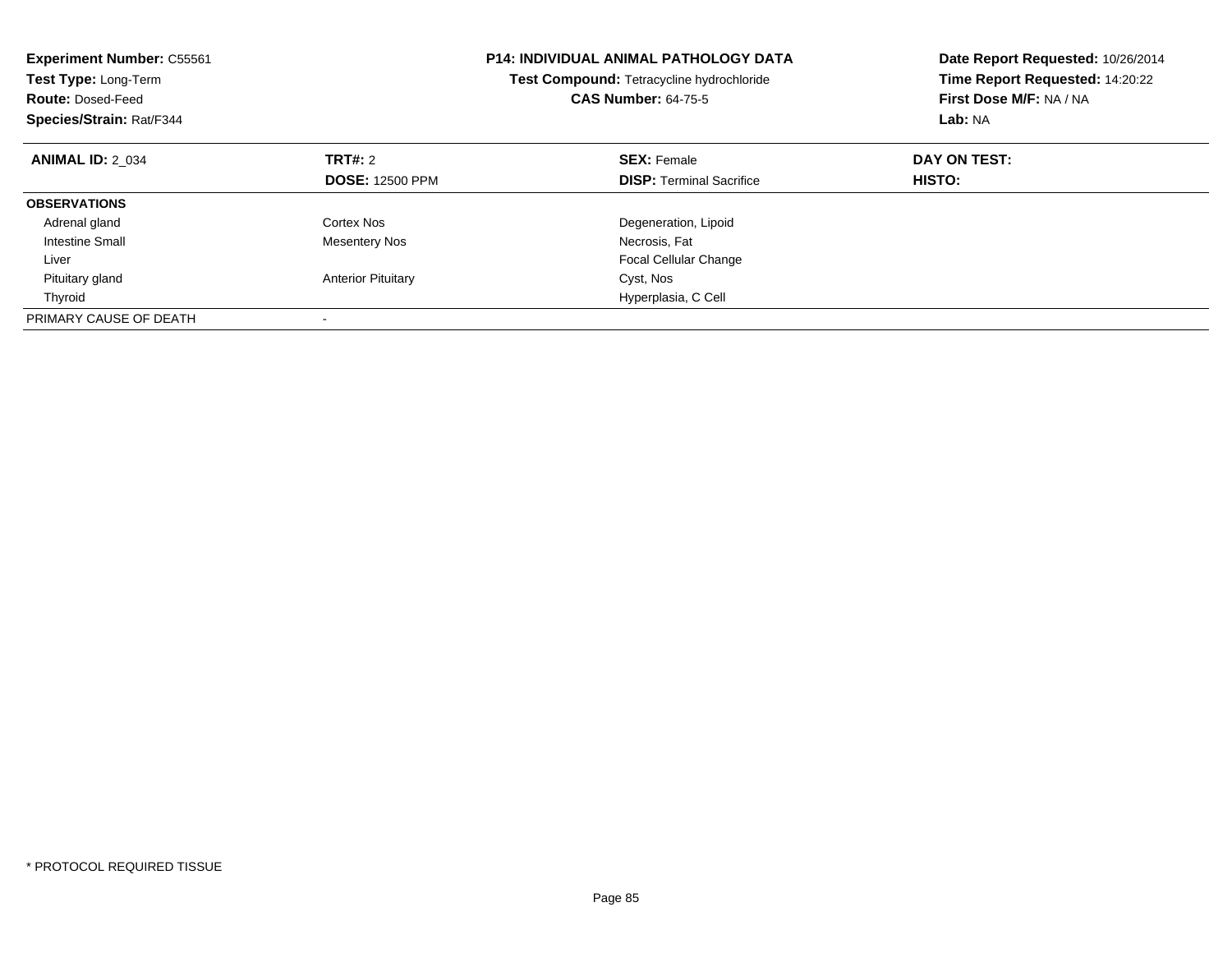| <b>Experiment Number: C55561</b><br>Test Type: Long-Term<br><b>Route: Dosed-Feed</b><br>Species/Strain: Rat/F344 |                                   | <b>P14: INDIVIDUAL ANIMAL PATHOLOGY DATA</b><br>Test Compound: Tetracycline hydrochloride<br><b>CAS Number: 64-75-5</b> | Date Report Requested: 10/26/2014<br>Time Report Requested: 14:20:22<br>First Dose M/F: NA / NA<br>Lab: NA |
|------------------------------------------------------------------------------------------------------------------|-----------------------------------|-------------------------------------------------------------------------------------------------------------------------|------------------------------------------------------------------------------------------------------------|
| <b>ANIMAL ID: 2 035</b>                                                                                          | TRT#: 2<br><b>DOSE: 12500 PPM</b> | <b>SEX: Female</b><br><b>DISP:</b> Moribund Sacrifice                                                                   | DAY ON TEST:<br>HISTO:                                                                                     |
| <b>OBSERVATIONS</b>                                                                                              |                                   |                                                                                                                         |                                                                                                            |
| Liver                                                                                                            |                                   | <b>Focal Cellular Change</b>                                                                                            |                                                                                                            |
|                                                                                                                  | <b>Bile Duct</b>                  | Hyperplasia, Nos                                                                                                        |                                                                                                            |
| Mammary gland                                                                                                    |                                   | Fibroadenoma                                                                                                            |                                                                                                            |
| Pituitary gland                                                                                                  | <b>Anterior Pituitary</b>         | Adenoma, Nos                                                                                                            |                                                                                                            |
| PRIMARY CAUSE OF DEATH                                                                                           | $\overline{\phantom{a}}$          |                                                                                                                         |                                                                                                            |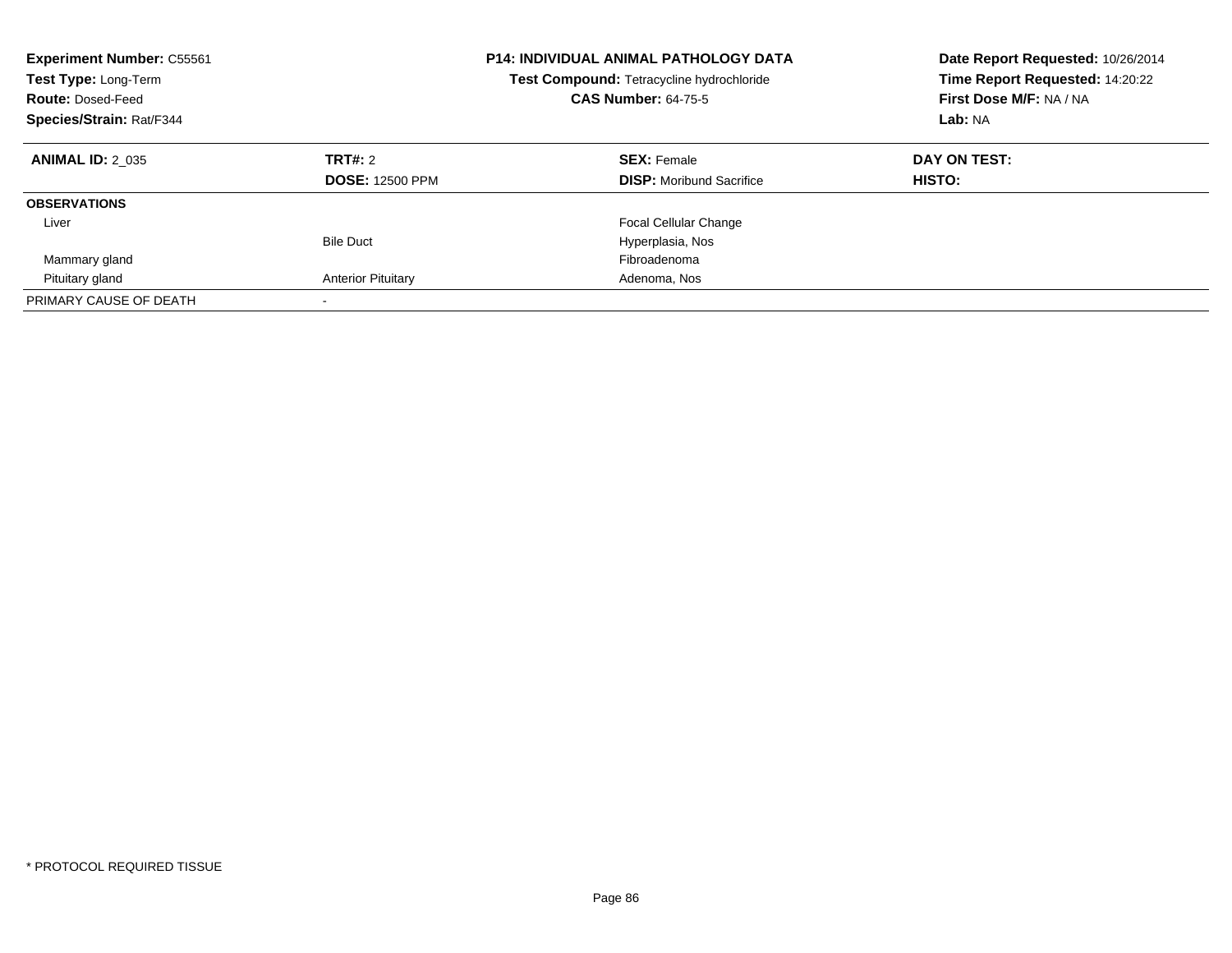| <b>Experiment Number: C55561</b><br>Test Type: Long-Term<br><b>Route: Dosed-Feed</b><br>Species/Strain: Rat/F344 |                                   | <b>P14: INDIVIDUAL ANIMAL PATHOLOGY DATA</b><br>Test Compound: Tetracycline hydrochloride<br><b>CAS Number: 64-75-5</b> | Date Report Requested: 10/26/2014<br>Time Report Requested: 14:20:22<br>First Dose M/F: NA / NA<br>Lab: NA |
|------------------------------------------------------------------------------------------------------------------|-----------------------------------|-------------------------------------------------------------------------------------------------------------------------|------------------------------------------------------------------------------------------------------------|
| <b>ANIMAL ID: 2 036</b>                                                                                          | TRT#: 2<br><b>DOSE: 12500 PPM</b> | <b>SEX: Female</b><br><b>DISP:</b> Terminal Sacrifice                                                                   | DAY ON TEST:<br>HISTO:                                                                                     |
| <b>OBSERVATIONS</b>                                                                                              |                                   |                                                                                                                         |                                                                                                            |
|                                                                                                                  | Cortex Nos                        |                                                                                                                         |                                                                                                            |
| Adrenal gland                                                                                                    |                                   | Angiectasis                                                                                                             |                                                                                                            |
| Liver                                                                                                            |                                   | <b>Focal Cellular Change</b>                                                                                            |                                                                                                            |
| Mammary gland                                                                                                    |                                   | Fibroadenoma                                                                                                            |                                                                                                            |
| Pituitary gland                                                                                                  | <b>Anterior Pituitary</b>         | Adenoma, Nos                                                                                                            |                                                                                                            |
| Thyroid                                                                                                          |                                   | C-Cell Adenoma                                                                                                          |                                                                                                            |
| PRIMARY CAUSE OF DEATH                                                                                           |                                   |                                                                                                                         |                                                                                                            |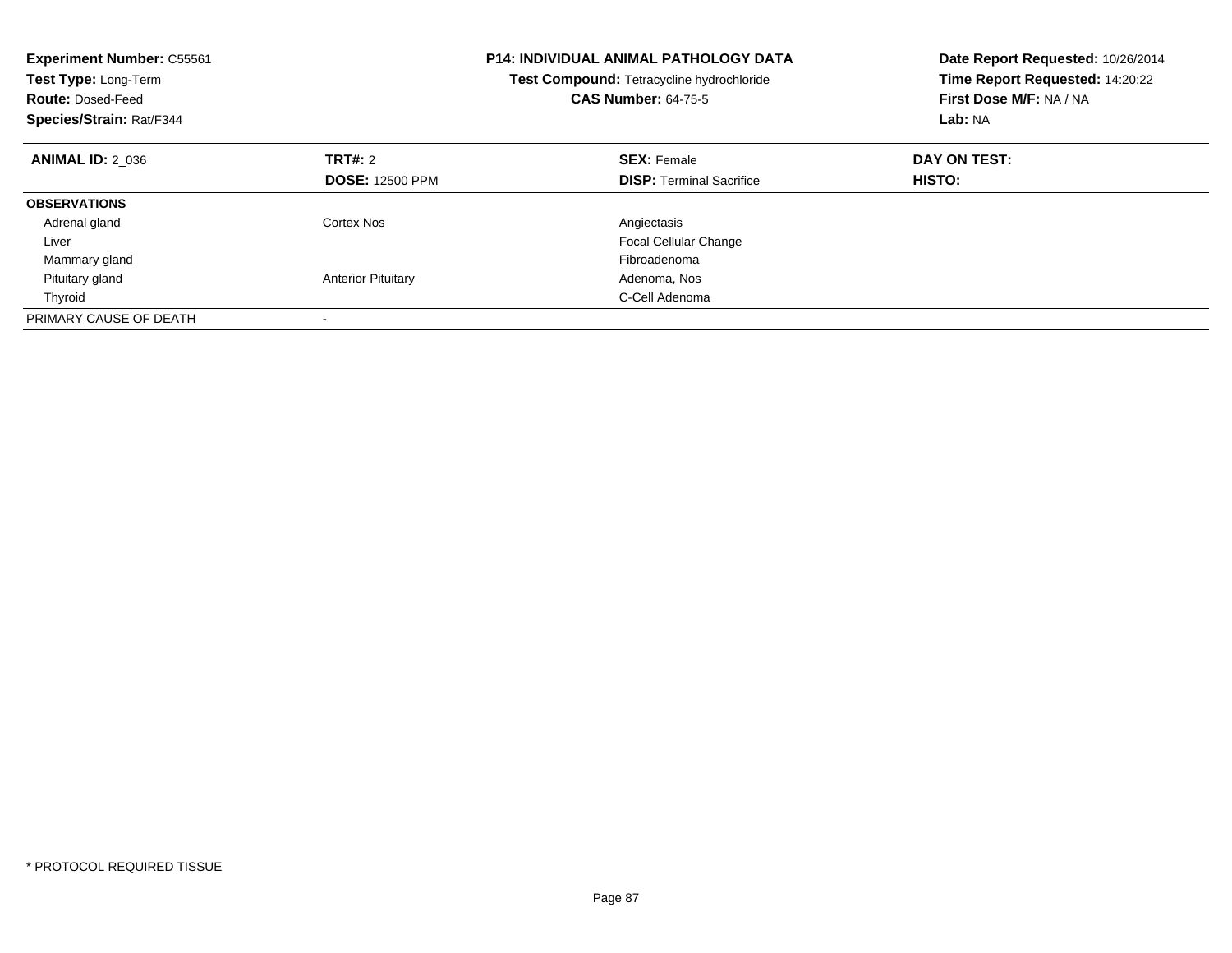| <b>Experiment Number: C55561</b><br>Test Type: Long-Term<br><b>Route: Dosed-Feed</b><br>Species/Strain: Rat/F344 |                                          | <b>P14: INDIVIDUAL ANIMAL PATHOLOGY DATA</b><br>Test Compound: Tetracycline hydrochloride<br><b>CAS Number: 64-75-5</b> | Date Report Requested: 10/26/2014<br>Time Report Requested: 14:20:22<br>First Dose M/F: NA / NA<br>Lab: NA |
|------------------------------------------------------------------------------------------------------------------|------------------------------------------|-------------------------------------------------------------------------------------------------------------------------|------------------------------------------------------------------------------------------------------------|
| <b>ANIMAL ID: 2 037</b>                                                                                          | <b>TRT#:</b> 2<br><b>DOSE: 12500 PPM</b> | <b>SEX: Female</b><br><b>DISP:</b> Terminal Sacrifice                                                                   | DAY ON TEST:<br>HISTO:                                                                                     |
| <b>OBSERVATIONS</b>                                                                                              |                                          |                                                                                                                         |                                                                                                            |
| Adrenal gland                                                                                                    | Cortex Nos                               | Degeneration, Lipoid                                                                                                    |                                                                                                            |
| Liver                                                                                                            |                                          | <b>Focal Cellular Change</b>                                                                                            |                                                                                                            |
|                                                                                                                  | <b>Bile Duct</b>                         | Hyperplasia, Nos                                                                                                        |                                                                                                            |
| Pituitary gland                                                                                                  | <b>Anterior Pituitary</b>                | Adenoma, Nos                                                                                                            |                                                                                                            |
| Thyroid                                                                                                          |                                          | Hyperplasia, C Cell                                                                                                     |                                                                                                            |
| PRIMARY CAUSE OF DEATH                                                                                           |                                          |                                                                                                                         |                                                                                                            |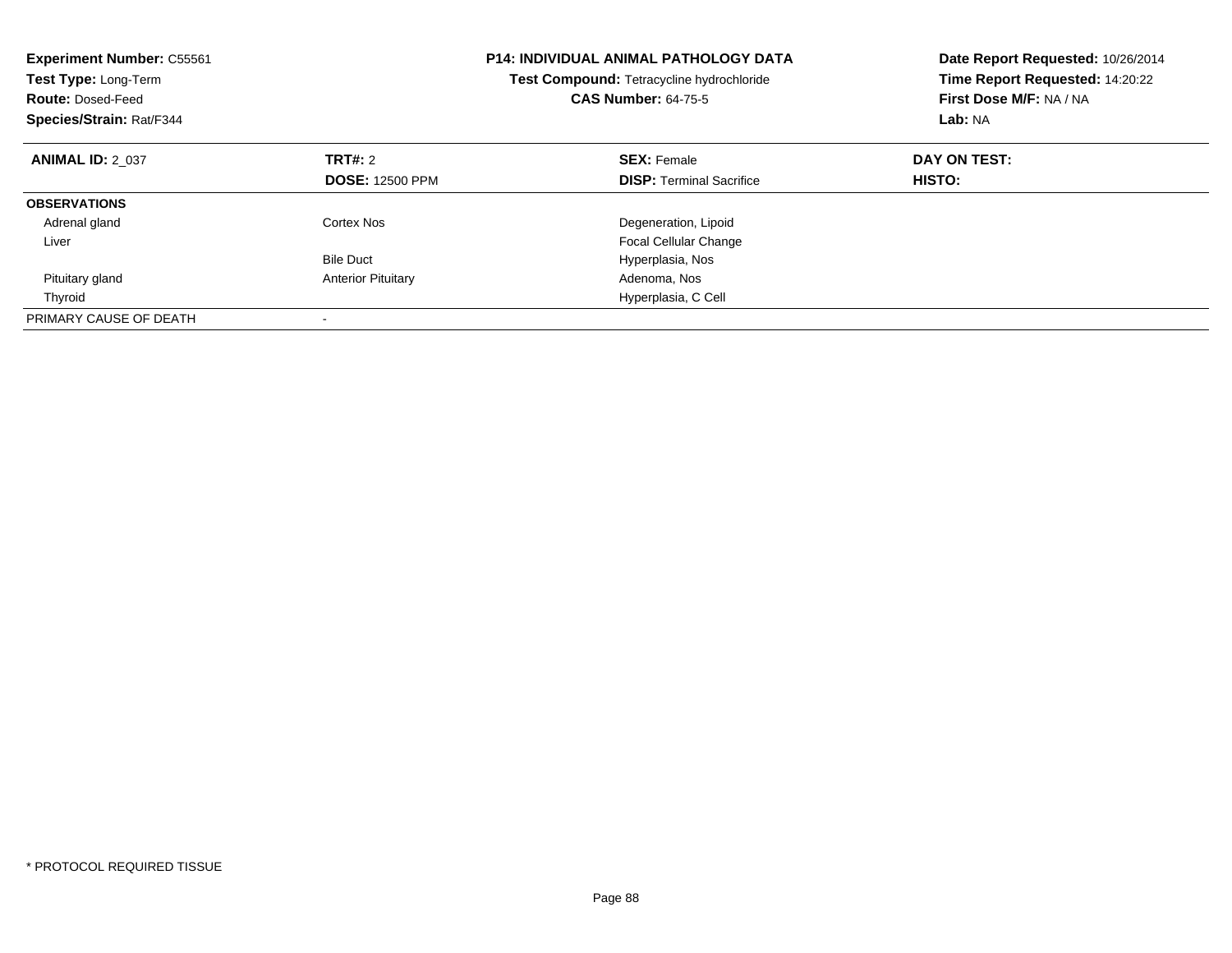| <b>Experiment Number: C55561</b><br>Test Type: Long-Term<br><b>Route: Dosed-Feed</b><br>Species/Strain: Rat/F344 |                            | <b>P14: INDIVIDUAL ANIMAL PATHOLOGY DATA</b><br>Test Compound: Tetracycline hydrochloride<br><b>CAS Number: 64-75-5</b> | Date Report Requested: 10/26/2014<br>Time Report Requested: 14:20:22<br>First Dose M/F: NA / NA<br>Lab: NA |
|------------------------------------------------------------------------------------------------------------------|----------------------------|-------------------------------------------------------------------------------------------------------------------------|------------------------------------------------------------------------------------------------------------|
| <b>ANIMAL ID: 2 038</b>                                                                                          | TRT#: 2                    | <b>SEX: Female</b>                                                                                                      | DAY ON TEST:                                                                                               |
|                                                                                                                  | <b>DOSE: 12500 PPM</b>     | <b>DISP:</b> Terminal Sacrifice                                                                                         | HISTO:                                                                                                     |
| <b>OBSERVATIONS</b>                                                                                              |                            |                                                                                                                         |                                                                                                            |
| Adrenal gland                                                                                                    | Cortex Nos                 | Degeneration, Lipoid                                                                                                    |                                                                                                            |
| Liver                                                                                                            | <b>Bile Duct</b>           | Hyperplasia, Nos                                                                                                        |                                                                                                            |
| Pituitary gland                                                                                                  | <b>Anterior Pituitary</b>  | Cyst, Nos                                                                                                               |                                                                                                            |
| Thyroid                                                                                                          |                            | C-Cell Adenoma                                                                                                          |                                                                                                            |
| Unspecified                                                                                                      | <b>Multiple Organs Nos</b> | Leukemia, Mononuclear Cell                                                                                              |                                                                                                            |
| PRIMARY CAUSE OF DEATH                                                                                           |                            |                                                                                                                         |                                                                                                            |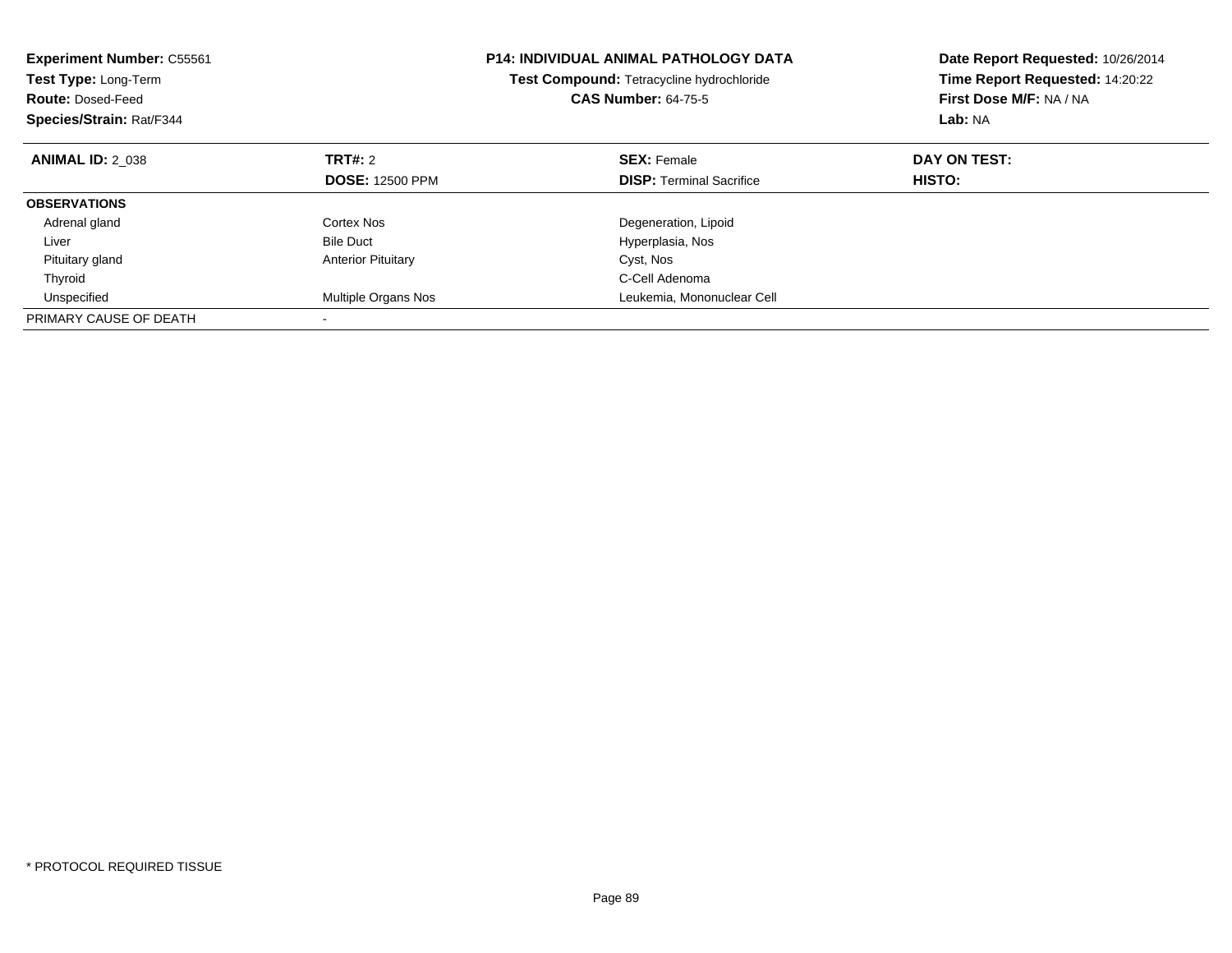| <b>Experiment Number: C55561</b><br>Test Type: Long-Term<br><b>Route: Dosed-Feed</b><br>Species/Strain: Rat/F344 |                                   | <b>P14: INDIVIDUAL ANIMAL PATHOLOGY DATA</b><br>Test Compound: Tetracycline hydrochloride<br><b>CAS Number: 64-75-5</b> | Date Report Requested: 10/26/2014<br>Time Report Requested: 14:20:22<br>First Dose M/F: NA / NA<br>Lab: NA |
|------------------------------------------------------------------------------------------------------------------|-----------------------------------|-------------------------------------------------------------------------------------------------------------------------|------------------------------------------------------------------------------------------------------------|
| <b>ANIMAL ID: 2 039</b>                                                                                          | TRT#: 2<br><b>DOSE: 12500 PPM</b> | <b>SEX: Female</b><br><b>DISP:</b> Terminal Sacrifice                                                                   | DAY ON TEST:<br><b>HISTO:</b>                                                                              |
| <b>OBSERVATIONS</b>                                                                                              |                                   |                                                                                                                         |                                                                                                            |
| Liver                                                                                                            |                                   | <b>Focal Cellular Change</b>                                                                                            |                                                                                                            |
| Mammary gland                                                                                                    |                                   | Fibroadenoma                                                                                                            |                                                                                                            |
| Pituitary gland                                                                                                  | <b>Anterior Pituitary</b>         | Adenoma, Nos                                                                                                            |                                                                                                            |
| Thymus                                                                                                           |                                   | Lymphoma, Lymphocytic-Malignant Type                                                                                    |                                                                                                            |
| PRIMARY CAUSE OF DEATH                                                                                           |                                   |                                                                                                                         |                                                                                                            |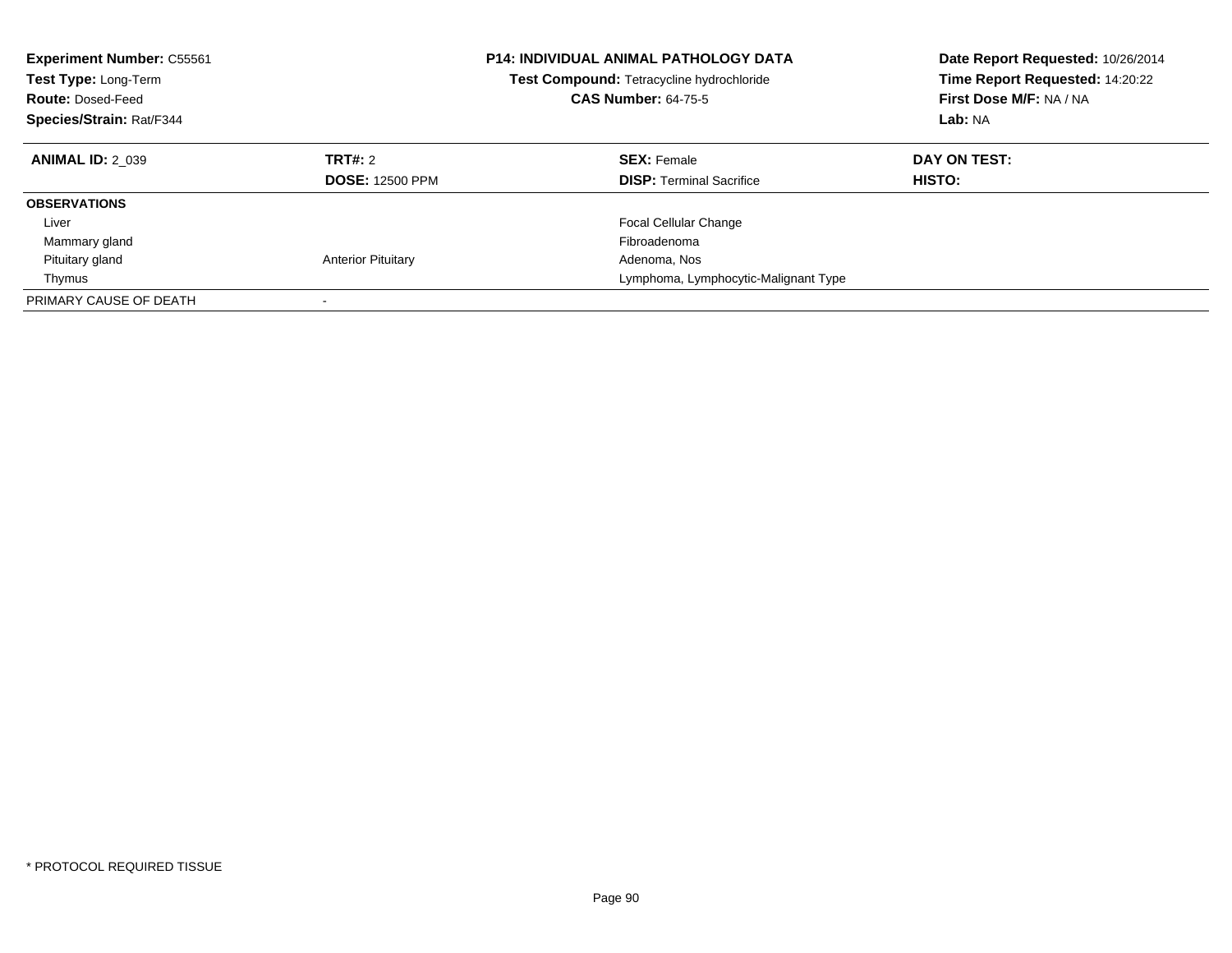| <b>Experiment Number: C55561</b><br>Test Type: Long-Term<br><b>Route: Dosed-Feed</b><br>Species/Strain: Rat/F344 |                                          | <b>P14: INDIVIDUAL ANIMAL PATHOLOGY DATA</b><br>Test Compound: Tetracycline hydrochloride<br><b>CAS Number: 64-75-5</b> | Date Report Requested: 10/26/2014<br>Time Report Requested: 14:20:22<br>First Dose M/F: NA / NA<br>Lab: NA |
|------------------------------------------------------------------------------------------------------------------|------------------------------------------|-------------------------------------------------------------------------------------------------------------------------|------------------------------------------------------------------------------------------------------------|
| <b>ANIMAL ID: 2 040</b>                                                                                          | <b>TRT#: 2</b><br><b>DOSE: 12500 PPM</b> | <b>SEX: Female</b><br><b>DISP:</b> Terminal Sacrifice                                                                   | DAY ON TEST:<br>HISTO:                                                                                     |
| <b>OBSERVATIONS</b>                                                                                              |                                          |                                                                                                                         |                                                                                                            |
| Adrenal gland                                                                                                    | Medulla                                  | Hyperplasia, Focal                                                                                                      |                                                                                                            |
| Liver                                                                                                            | <b>Bile Duct</b>                         | Hyperplasia, Nos                                                                                                        |                                                                                                            |
| Pituitary gland                                                                                                  | <b>Anterior Pituitary</b>                | Adenoma, Nos                                                                                                            |                                                                                                            |
| Unspecified                                                                                                      | Multiple Organs Nos                      | Leukemia, Mononuclear Cell                                                                                              |                                                                                                            |
| PRIMARY CAUSE OF DEATH                                                                                           | -                                        |                                                                                                                         |                                                                                                            |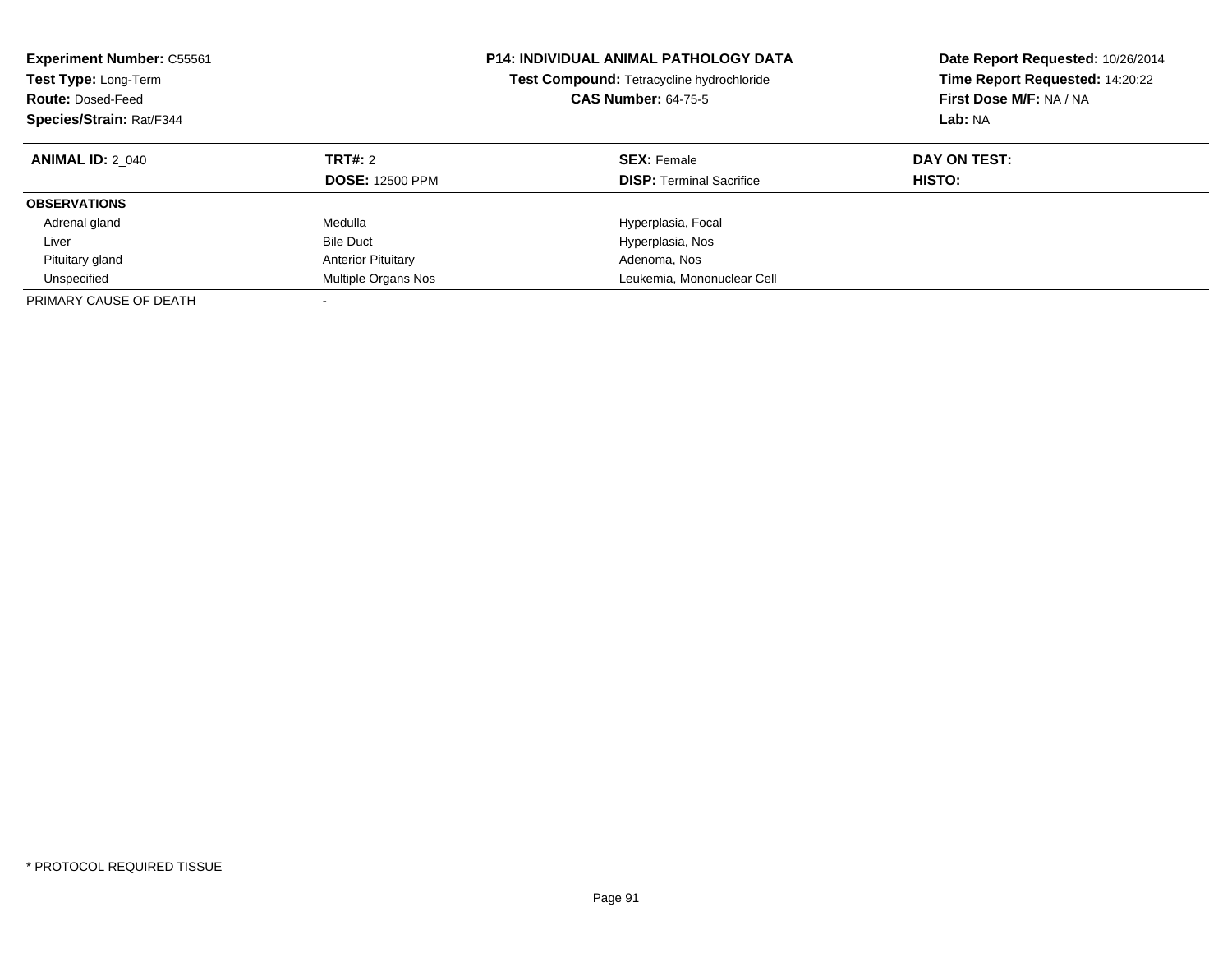| <b>Experiment Number: C55561</b><br>Test Type: Long-Term<br><b>Route: Dosed-Feed</b><br>Species/Strain: Rat/F344 |                                   | <b>P14: INDIVIDUAL ANIMAL PATHOLOGY DATA</b><br>Test Compound: Tetracycline hydrochloride<br><b>CAS Number: 64-75-5</b> | Date Report Requested: 10/26/2014<br>Time Report Requested: 14:20:22<br>First Dose M/F: NA / NA<br>Lab: NA |
|------------------------------------------------------------------------------------------------------------------|-----------------------------------|-------------------------------------------------------------------------------------------------------------------------|------------------------------------------------------------------------------------------------------------|
| <b>ANIMAL ID: 2 041</b>                                                                                          | TRT#: 2<br><b>DOSE: 12500 PPM</b> | <b>SEX: Female</b><br><b>DISP:</b> Terminal Sacrifice                                                                   | DAY ON TEST:<br><b>HISTO:</b>                                                                              |
| <b>OBSERVATIONS</b>                                                                                              |                                   |                                                                                                                         |                                                                                                            |
| Adrenal gland                                                                                                    | Cortex Nos                        | Angiectasis                                                                                                             |                                                                                                            |
| Liver                                                                                                            |                                   | <b>Focal Cellular Change</b>                                                                                            |                                                                                                            |
| Mammary gland                                                                                                    |                                   | Fibroadenoma                                                                                                            |                                                                                                            |
| Uterus                                                                                                           |                                   | <b>Endometrial Stromal Polyp</b>                                                                                        |                                                                                                            |
| PRIMARY CAUSE OF DEATH                                                                                           |                                   |                                                                                                                         |                                                                                                            |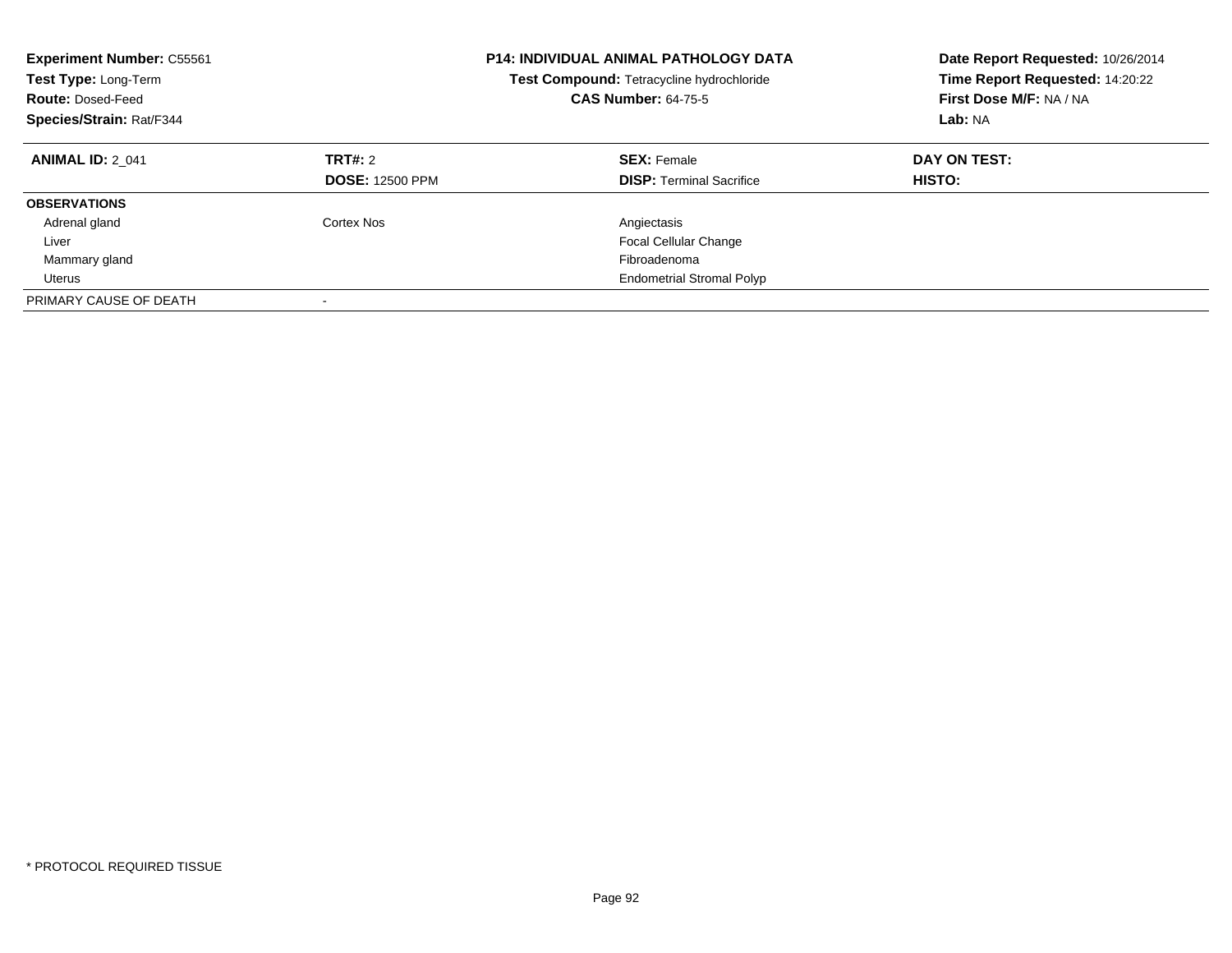| <b>Experiment Number: C55561</b><br>Test Type: Long-Term<br><b>Route: Dosed-Feed</b><br>Species/Strain: Rat/F344 |                           | <b>P14: INDIVIDUAL ANIMAL PATHOLOGY DATA</b><br>Test Compound: Tetracycline hydrochloride<br><b>CAS Number: 64-75-5</b> | Date Report Requested: 10/26/2014<br>Time Report Requested: 14:20:22<br>First Dose M/F: NA / NA<br>Lab: NA |
|------------------------------------------------------------------------------------------------------------------|---------------------------|-------------------------------------------------------------------------------------------------------------------------|------------------------------------------------------------------------------------------------------------|
| <b>ANIMAL ID: 2 042</b>                                                                                          | <b>TRT#: 2</b>            | <b>SEX: Female</b>                                                                                                      | DAY ON TEST:                                                                                               |
|                                                                                                                  | <b>DOSE: 12500 PPM</b>    | <b>DISP:</b> Terminal Sacrifice                                                                                         | <b>HISTO:</b>                                                                                              |
| <b>OBSERVATIONS</b>                                                                                              |                           |                                                                                                                         |                                                                                                            |
| Adrenal gland                                                                                                    | Cortex Nos                | Degeneration, Lipoid                                                                                                    |                                                                                                            |
| Liver                                                                                                            | <b>Bile Duct</b>          | Hyperplasia, Nos                                                                                                        |                                                                                                            |
| Pituitary gland                                                                                                  | <b>Anterior Pituitary</b> | Adenoma, Nos                                                                                                            |                                                                                                            |
| Spleen                                                                                                           |                           | <b>Hemosiderosis</b>                                                                                                    |                                                                                                            |
| Unspecified                                                                                                      | Multiple Organs Nos       | Leukemia, Mononuclear Cell                                                                                              |                                                                                                            |
| Uterus                                                                                                           |                           | <b>Endometrial Stromal Polyp</b>                                                                                        |                                                                                                            |
| PRIMARY CAUSE OF DEATH                                                                                           |                           |                                                                                                                         |                                                                                                            |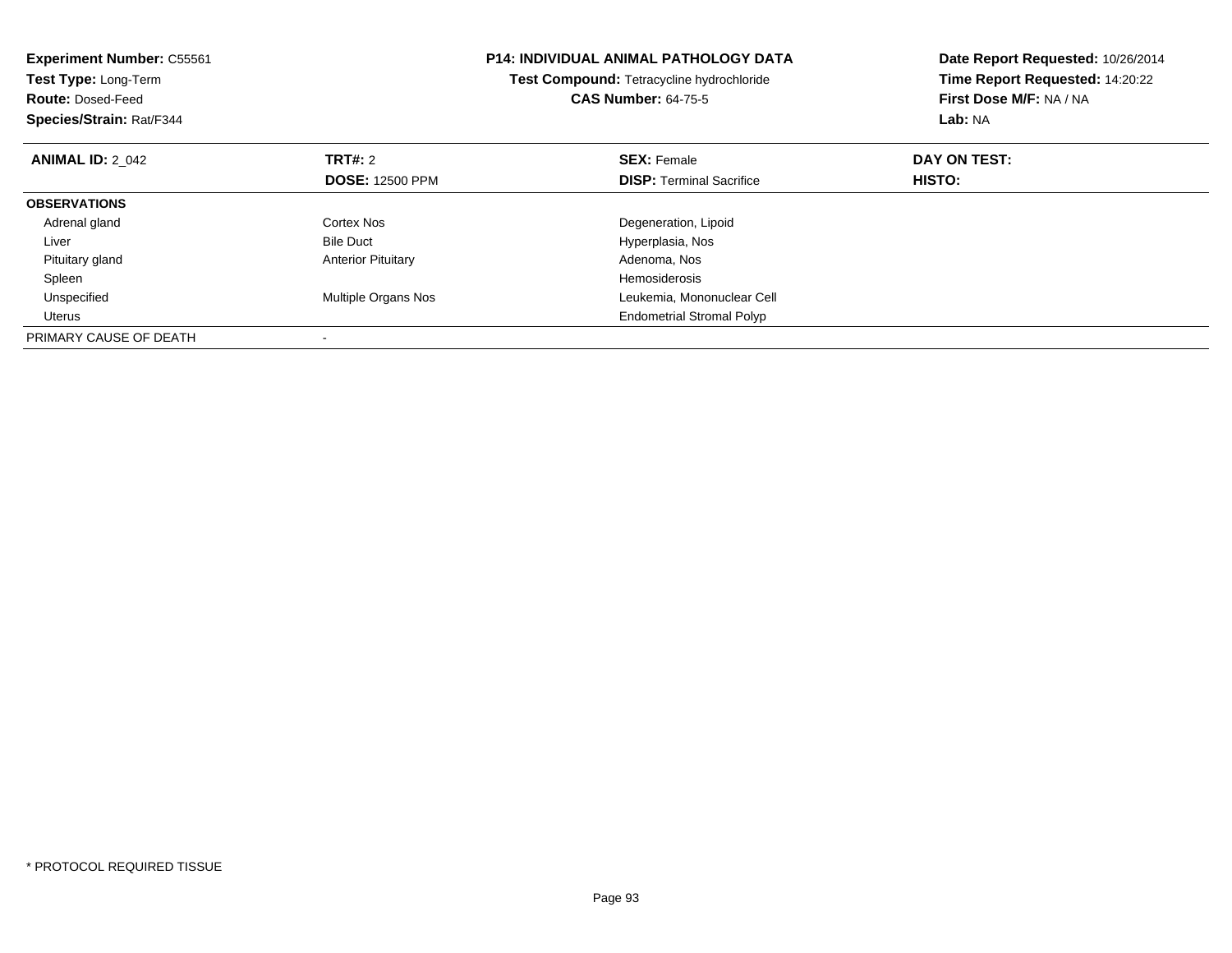| <b>Experiment Number: C55561</b><br>Test Type: Long-Term<br><b>Route: Dosed-Feed</b><br>Species/Strain: Rat/F344 |                           | <b>P14: INDIVIDUAL ANIMAL PATHOLOGY DATA</b><br>Test Compound: Tetracycline hydrochloride<br><b>CAS Number: 64-75-5</b> | Date Report Requested: 10/26/2014<br>Time Report Requested: 14:20:22<br>First Dose M/F: NA / NA<br>Lab: NA |
|------------------------------------------------------------------------------------------------------------------|---------------------------|-------------------------------------------------------------------------------------------------------------------------|------------------------------------------------------------------------------------------------------------|
| <b>ANIMAL ID: 2 043</b>                                                                                          | <b>TRT#:</b> 2            | <b>SEX: Female</b>                                                                                                      | DAY ON TEST:                                                                                               |
|                                                                                                                  | <b>DOSE: 12500 PPM</b>    | <b>DISP:</b> Terminal Sacrifice                                                                                         | HISTO:                                                                                                     |
| <b>OBSERVATIONS</b>                                                                                              |                           |                                                                                                                         |                                                                                                            |
| Adrenal gland                                                                                                    | Medulla                   | Pheochromocytoma                                                                                                        |                                                                                                            |
| Heart                                                                                                            | Myocardium Nos            | Degeneration, Nos                                                                                                       |                                                                                                            |
| Liver                                                                                                            |                           | Focal Cellular Change                                                                                                   |                                                                                                            |
|                                                                                                                  | <b>Bile Duct</b>          | Hyperplasia, Nos                                                                                                        |                                                                                                            |
| Mammary gland                                                                                                    |                           | Fibroadenoma                                                                                                            |                                                                                                            |
| Pituitary gland                                                                                                  | <b>Anterior Pituitary</b> | Adenoma, Nos                                                                                                            |                                                                                                            |
| Unspecified                                                                                                      | Multiple Organs Nos       | Leukemia, Mononuclear Cell                                                                                              |                                                                                                            |
| PRIMARY CAUSE OF DEATH                                                                                           |                           |                                                                                                                         |                                                                                                            |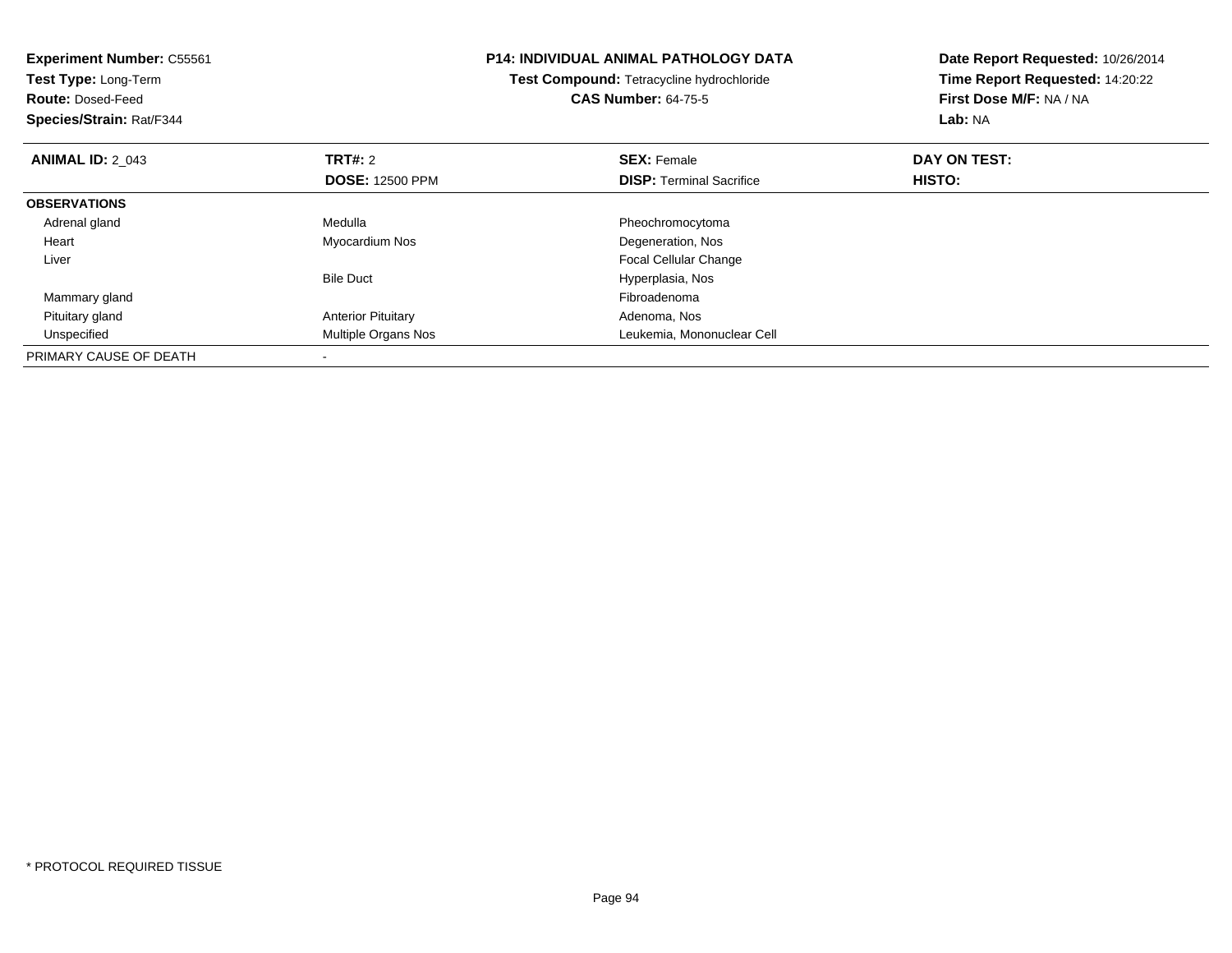| <b>Experiment Number: C55561</b><br>Test Type: Long-Term<br><b>Route: Dosed-Feed</b><br>Species/Strain: Rat/F344 |                                   | <b>P14: INDIVIDUAL ANIMAL PATHOLOGY DATA</b><br>Test Compound: Tetracycline hydrochloride<br><b>CAS Number: 64-75-5</b> | Date Report Requested: 10/26/2014<br>Time Report Requested: 14:20:22<br>First Dose M/F: NA / NA<br>Lab: NA |
|------------------------------------------------------------------------------------------------------------------|-----------------------------------|-------------------------------------------------------------------------------------------------------------------------|------------------------------------------------------------------------------------------------------------|
| <b>ANIMAL ID: 2 044</b>                                                                                          | TRT#: 2<br><b>DOSE: 12500 PPM</b> | <b>SEX: Female</b><br><b>DISP:</b> Moribund Sacrifice                                                                   | DAY ON TEST:<br>HISTO:                                                                                     |
| <b>OBSERVATIONS</b>                                                                                              |                                   |                                                                                                                         |                                                                                                            |
| Bone marrow                                                                                                      |                                   | Hyperplasia, Nos                                                                                                        |                                                                                                            |
| Pituitary gland                                                                                                  | <b>Anterior Pituitary</b>         | Cyst, Nos                                                                                                               |                                                                                                            |
| Spleen                                                                                                           |                                   | Hematopoiesis                                                                                                           |                                                                                                            |
| Vagina                                                                                                           |                                   | Prolapse                                                                                                                |                                                                                                            |
| PRIMARY CAUSE OF DEATH                                                                                           |                                   |                                                                                                                         |                                                                                                            |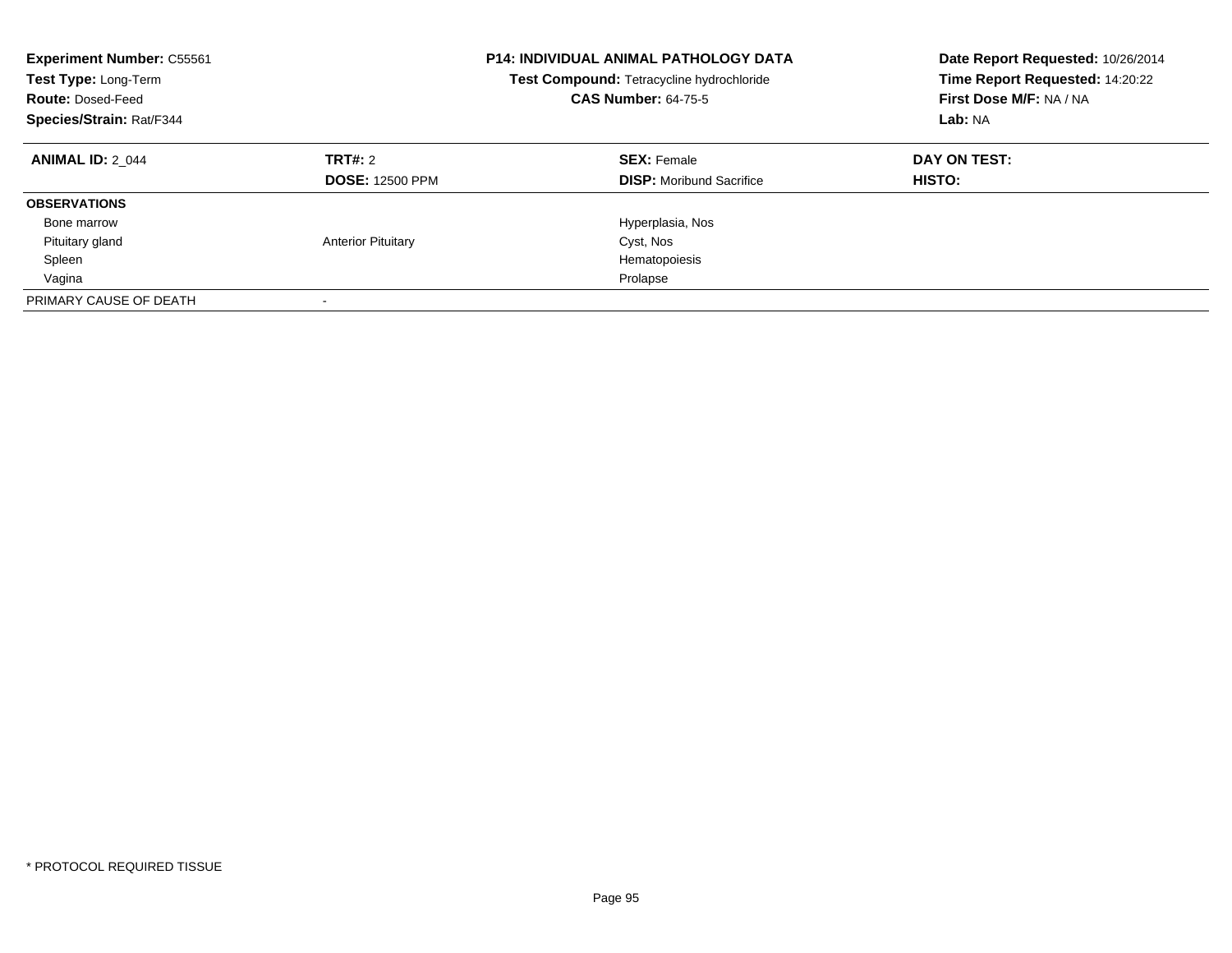| <b>Experiment Number: C55561</b><br>Test Type: Long-Term<br><b>Route: Dosed-Feed</b><br>Species/Strain: Rat/F344 |                           | <b>P14: INDIVIDUAL ANIMAL PATHOLOGY DATA</b><br>Test Compound: Tetracycline hydrochloride<br><b>CAS Number: 64-75-5</b> | Date Report Requested: 10/26/2014<br>Time Report Requested: 14:20:22<br>First Dose M/F: NA / NA<br>Lab: NA |
|------------------------------------------------------------------------------------------------------------------|---------------------------|-------------------------------------------------------------------------------------------------------------------------|------------------------------------------------------------------------------------------------------------|
| <b>ANIMAL ID: 2 045</b>                                                                                          | TRT#: 2                   | <b>SEX: Female</b>                                                                                                      | DAY ON TEST:                                                                                               |
|                                                                                                                  | <b>DOSE: 12500 PPM</b>    | <b>DISP:</b> Natural Death                                                                                              | HISTO:                                                                                                     |
| <b>OBSERVATIONS</b>                                                                                              |                           |                                                                                                                         |                                                                                                            |
| Liver                                                                                                            |                           | Focal Cellular Change                                                                                                   |                                                                                                            |
|                                                                                                                  |                           | Inflammation, Chronic Focal                                                                                             |                                                                                                            |
| Mammary gland                                                                                                    |                           | Hyperplasia, Cystic                                                                                                     |                                                                                                            |
| Pituitary gland                                                                                                  | <b>Anterior Pituitary</b> | Adenoma, Nos                                                                                                            |                                                                                                            |
| <b>Uterus</b>                                                                                                    |                           | <b>Endometrial Stromal Polyp</b>                                                                                        |                                                                                                            |
| PRIMARY CAUSE OF DEATH                                                                                           |                           |                                                                                                                         |                                                                                                            |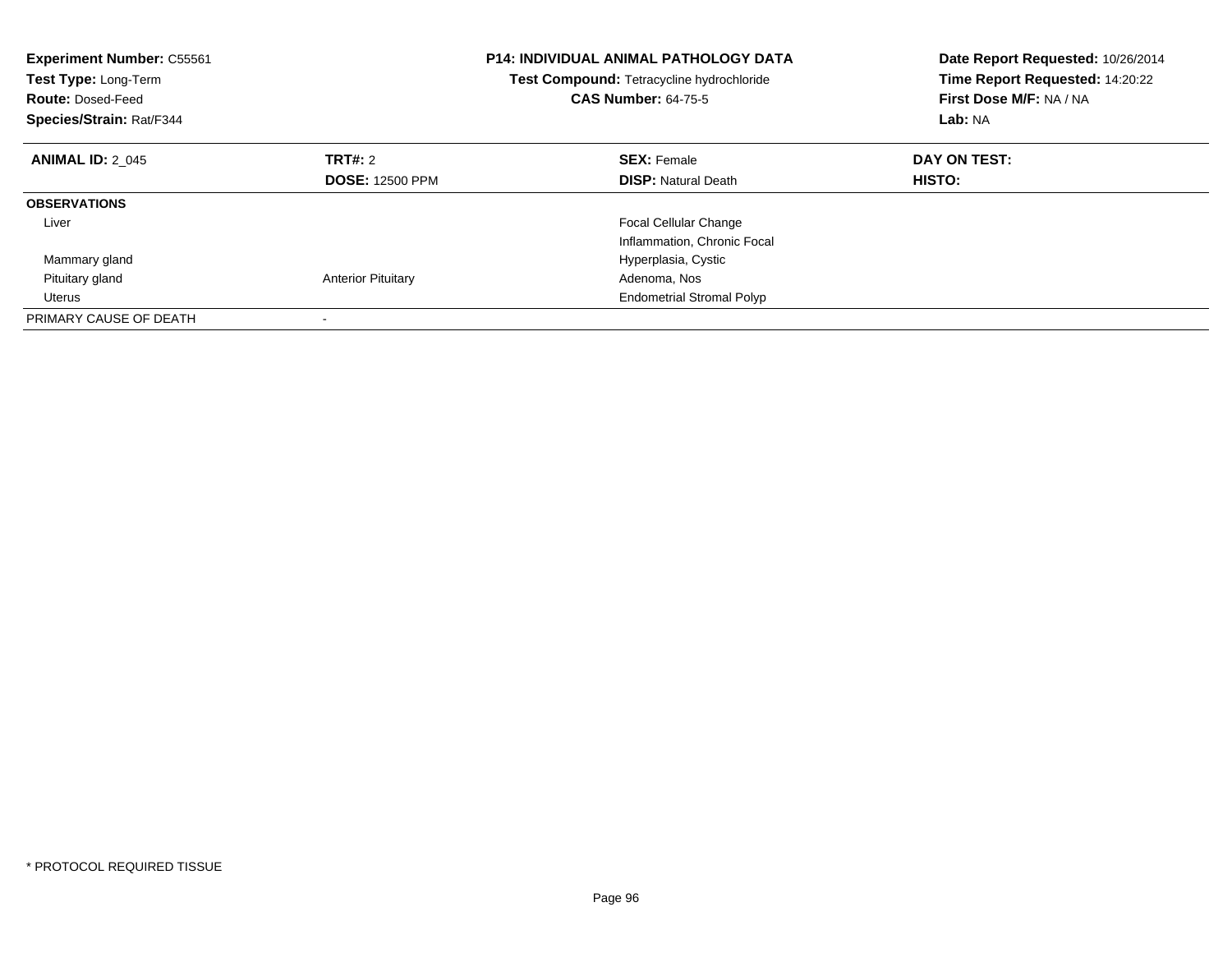| <b>Experiment Number: C55561</b><br>Test Type: Long-Term<br><b>Route: Dosed-Feed</b><br>Species/Strain: Rat/F344 |                                               | <b>P14: INDIVIDUAL ANIMAL PATHOLOGY DATA</b><br>Test Compound: Tetracycline hydrochloride<br><b>CAS Number: 64-75-5</b> | Date Report Requested: 10/26/2014<br>Time Report Requested: 14:20:22<br>First Dose M/F: NA / NA<br>Lab: NA |
|------------------------------------------------------------------------------------------------------------------|-----------------------------------------------|-------------------------------------------------------------------------------------------------------------------------|------------------------------------------------------------------------------------------------------------|
| <b>ANIMAL ID: 2 046</b>                                                                                          | <b>TRT#: 2</b><br><b>DOSE: 12500 PPM</b>      | <b>SEX: Female</b><br><b>DISP:</b> Terminal Sacrifice                                                                   | DAY ON TEST:<br>HISTO:                                                                                     |
| <b>OBSERVATIONS</b>                                                                                              |                                               |                                                                                                                         |                                                                                                            |
| Liver<br>Pituitary gland                                                                                         | <b>Bile Duct</b><br><b>Anterior Pituitary</b> | Hyperplasia, Nos<br>Adenoma, Nos                                                                                        |                                                                                                            |
| Thyroid                                                                                                          |                                               | Hyperplasia, C Cell                                                                                                     |                                                                                                            |
| Unspecified                                                                                                      | Multiple Organs Nos                           | Leukemia, Mononuclear Cell                                                                                              |                                                                                                            |
| PRIMARY CAUSE OF DEATH                                                                                           |                                               |                                                                                                                         |                                                                                                            |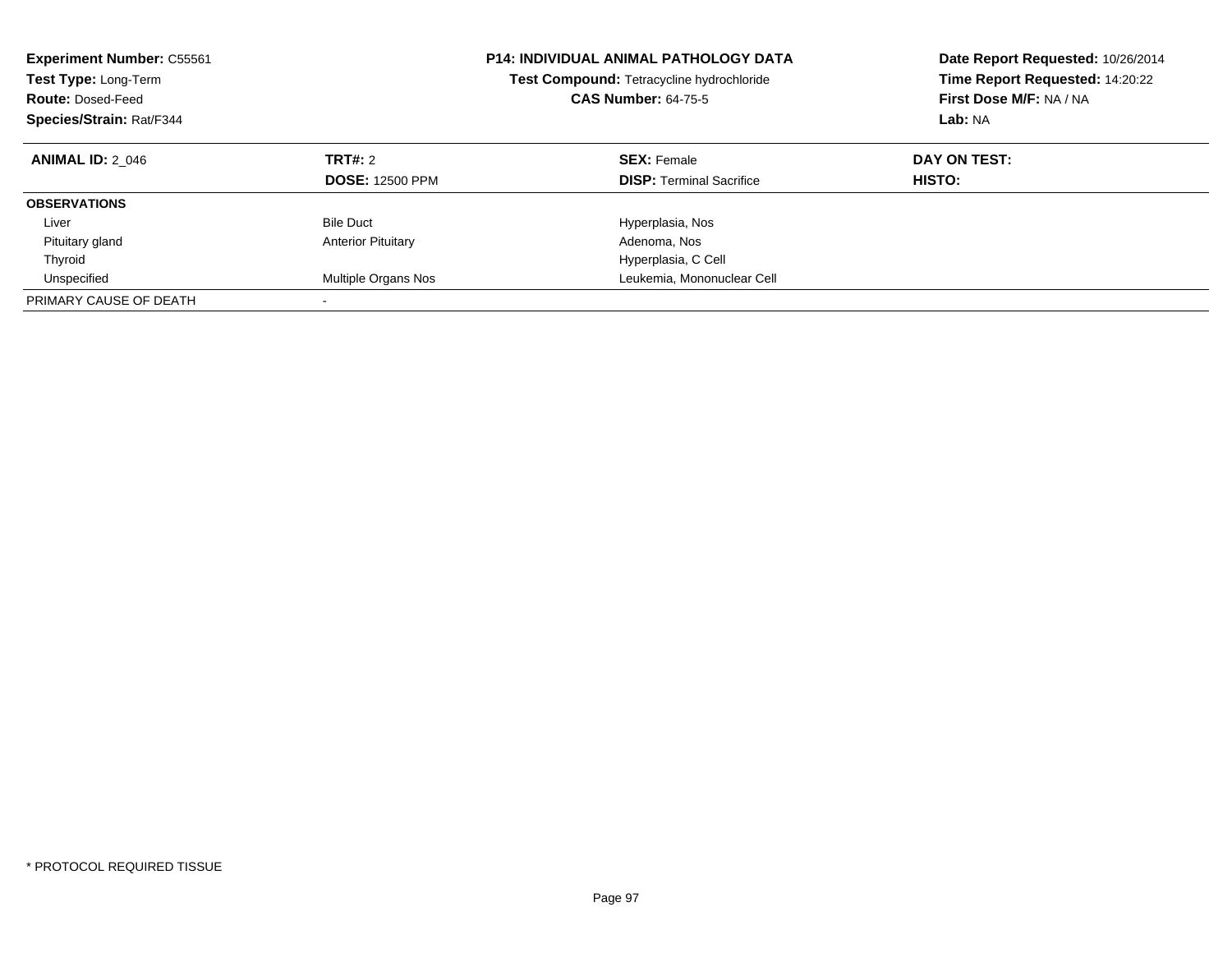| <b>Experiment Number: C55561</b><br><b>Test Type: Long-Term</b><br><b>Route: Dosed-Feed</b><br>Species/Strain: Rat/F344 |                                   | <b>P14: INDIVIDUAL ANIMAL PATHOLOGY DATA</b><br>Test Compound: Tetracycline hydrochloride<br><b>CAS Number: 64-75-5</b> | Date Report Requested: 10/26/2014<br>Time Report Requested: 14:20:22<br>First Dose M/F: NA / NA<br>Lab: NA |
|-------------------------------------------------------------------------------------------------------------------------|-----------------------------------|-------------------------------------------------------------------------------------------------------------------------|------------------------------------------------------------------------------------------------------------|
| <b>ANIMAL ID: 2 047</b>                                                                                                 | TRT#: 2<br><b>DOSE: 12500 PPM</b> | <b>SEX: Female</b><br><b>DISP:</b> Terminal Sacrifice                                                                   | DAY ON TEST:<br>HISTO:                                                                                     |
| <b>OBSERVATIONS</b>                                                                                                     |                                   |                                                                                                                         |                                                                                                            |
| Liver                                                                                                                   |                                   | Focal Cellular Change<br>Inflammation, Chronic Focal                                                                    |                                                                                                            |
| Mammary gland                                                                                                           |                                   | Fibroadenoma                                                                                                            |                                                                                                            |
| Pituitary gland                                                                                                         | <b>Anterior Pituitary</b>         | Adenoma, Nos                                                                                                            |                                                                                                            |
| PRIMARY CAUSE OF DEATH                                                                                                  |                                   |                                                                                                                         |                                                                                                            |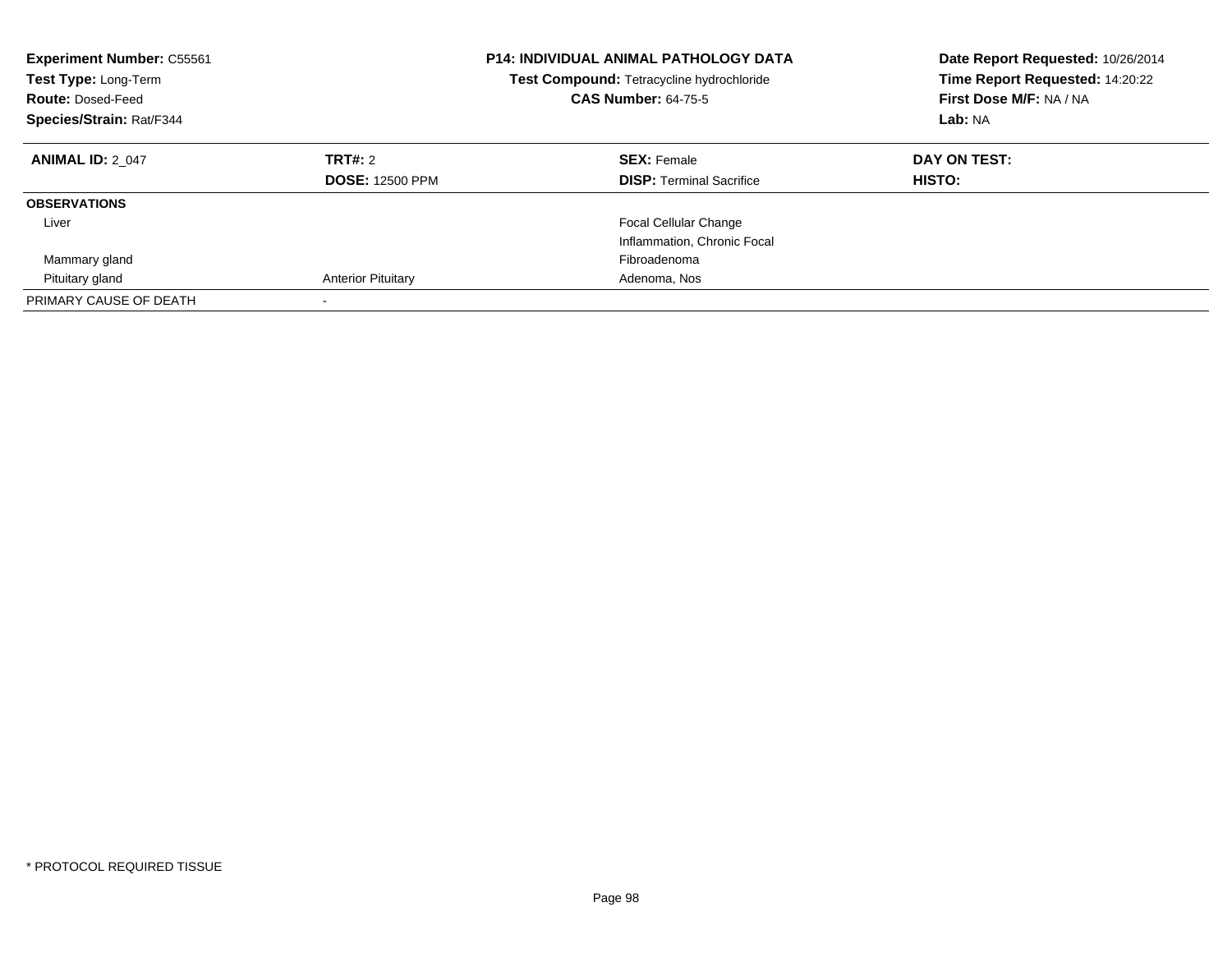| <b>Experiment Number: C55561</b><br><b>Test Type: Long-Term</b><br><b>Route: Dosed-Feed</b><br>Species/Strain: Rat/F344 |                                   | <b>P14: INDIVIDUAL ANIMAL PATHOLOGY DATA</b><br>Test Compound: Tetracycline hydrochloride<br><b>CAS Number: 64-75-5</b> | Date Report Requested: 10/26/2014<br>Time Report Requested: 14:20:22<br>First Dose M/F: NA / NA<br>Lab: NA |
|-------------------------------------------------------------------------------------------------------------------------|-----------------------------------|-------------------------------------------------------------------------------------------------------------------------|------------------------------------------------------------------------------------------------------------|
| <b>ANIMAL ID: 2 048</b>                                                                                                 | TRT#: 2<br><b>DOSE: 12500 PPM</b> | <b>SEX: Female</b><br><b>DISP:</b> Terminal Sacrifice                                                                   | DAY ON TEST:<br>HISTO:                                                                                     |
| <b>OBSERVATIONS</b>                                                                                                     |                                   |                                                                                                                         |                                                                                                            |
| Adrenal gland                                                                                                           | Cortex Nos                        | Degeneration, Lipoid                                                                                                    |                                                                                                            |
| Liver                                                                                                                   |                                   | <b>Focal Cellular Change</b>                                                                                            |                                                                                                            |
|                                                                                                                         |                                   | Inflammation, Chronic Focal                                                                                             |                                                                                                            |
| Pituitary gland                                                                                                         | <b>Anterior Pituitary</b>         | Hyperplasia, Focal                                                                                                      |                                                                                                            |
| PRIMARY CAUSE OF DEATH                                                                                                  | $\overline{\phantom{a}}$          |                                                                                                                         |                                                                                                            |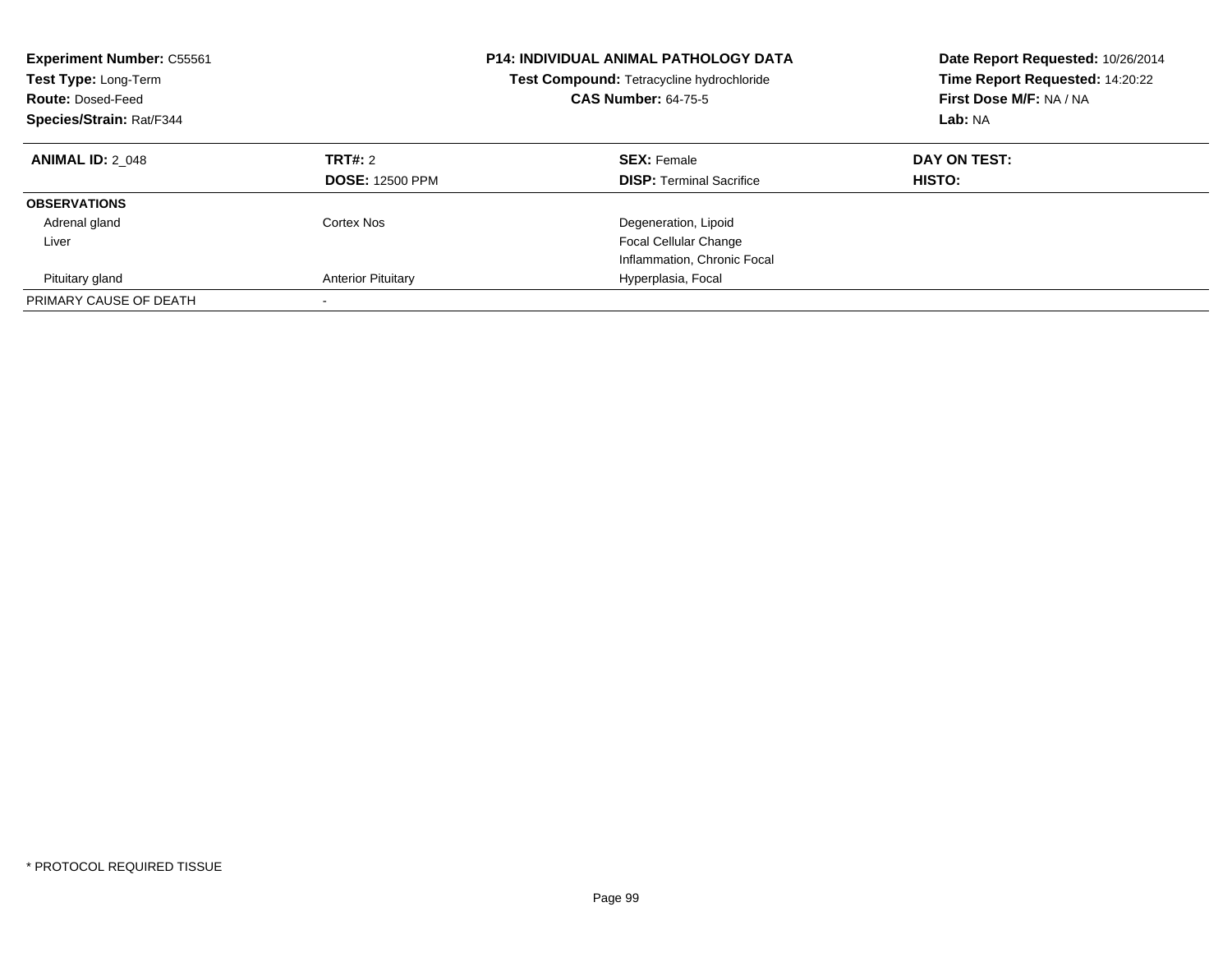| <b>Experiment Number: C55561</b><br>Test Type: Long-Term<br><b>Route: Dosed-Feed</b><br>Species/Strain: Rat/F344 |                           | <b>P14: INDIVIDUAL ANIMAL PATHOLOGY DATA</b><br>Test Compound: Tetracycline hydrochloride<br><b>CAS Number: 64-75-5</b> | Date Report Requested: 10/26/2014<br>Time Report Requested: 14:20:22<br>First Dose M/F: NA / NA<br>Lab: NA |
|------------------------------------------------------------------------------------------------------------------|---------------------------|-------------------------------------------------------------------------------------------------------------------------|------------------------------------------------------------------------------------------------------------|
| <b>ANIMAL ID: 2 049</b>                                                                                          | <b>TRT#:</b> 2            | <b>SEX: Female</b>                                                                                                      | DAY ON TEST:                                                                                               |
|                                                                                                                  | <b>DOSE: 12500 PPM</b>    | <b>DISP:</b> Terminal Sacrifice                                                                                         | HISTO:                                                                                                     |
| <b>OBSERVATIONS</b>                                                                                              |                           |                                                                                                                         |                                                                                                            |
| Adrenal gland                                                                                                    | Cortex Nos                | Degeneration, Lipoid                                                                                                    |                                                                                                            |
| Liver                                                                                                            |                           | Angiectasis                                                                                                             |                                                                                                            |
|                                                                                                                  |                           | <b>Focal Cellular Change</b>                                                                                            |                                                                                                            |
|                                                                                                                  | <b>Bile Duct</b>          | Hyperplasia, Nos                                                                                                        |                                                                                                            |
| Pituitary gland                                                                                                  | <b>Anterior Pituitary</b> | Adenoma, Nos                                                                                                            |                                                                                                            |
| Thyroid                                                                                                          |                           | C-Cell Adenoma                                                                                                          |                                                                                                            |
|                                                                                                                  |                           | C-Cell Carcinoma                                                                                                        |                                                                                                            |
| PRIMARY CAUSE OF DEATH                                                                                           |                           |                                                                                                                         |                                                                                                            |

-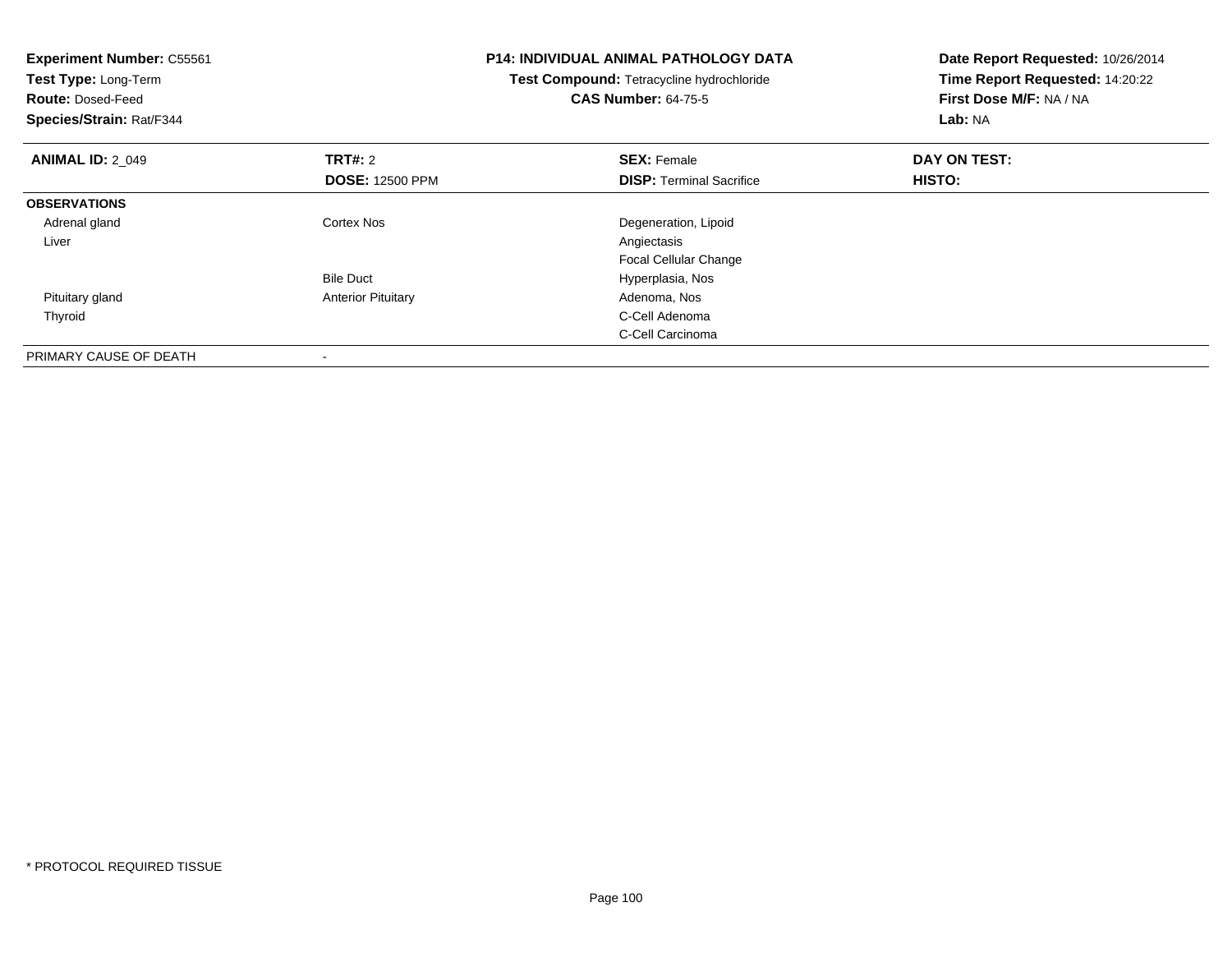| <b>Experiment Number: C55561</b><br>Test Type: Long-Term<br><b>Route: Dosed-Feed</b><br>Species/Strain: Rat/F344 |                        | <b>P14: INDIVIDUAL ANIMAL PATHOLOGY DATA</b><br>Test Compound: Tetracycline hydrochloride<br><b>CAS Number: 64-75-5</b> | Date Report Requested: 10/26/2014<br>Time Report Requested: 14:20:22<br>First Dose M/F: NA / NA<br>Lab: NA |
|------------------------------------------------------------------------------------------------------------------|------------------------|-------------------------------------------------------------------------------------------------------------------------|------------------------------------------------------------------------------------------------------------|
| <b>ANIMAL ID: 2 050</b>                                                                                          | TRT#: 2                | <b>SEX: Female</b>                                                                                                      | DAY ON TEST:                                                                                               |
|                                                                                                                  | <b>DOSE: 12500 PPM</b> | <b>DISP: Terminal Sacrifice</b>                                                                                         | HISTO:                                                                                                     |
| <b>OBSERVATIONS</b>                                                                                              |                        |                                                                                                                         |                                                                                                            |
| Liver                                                                                                            |                        | <b>Focal Cellular Change</b>                                                                                            |                                                                                                            |
| Thyroid                                                                                                          |                        | C-Cell Adenoma                                                                                                          |                                                                                                            |
| Uterus                                                                                                           |                        | <b>Endometrial Stromal Polyp</b>                                                                                        |                                                                                                            |
| PRIMARY CAUSE OF DEATH                                                                                           |                        |                                                                                                                         |                                                                                                            |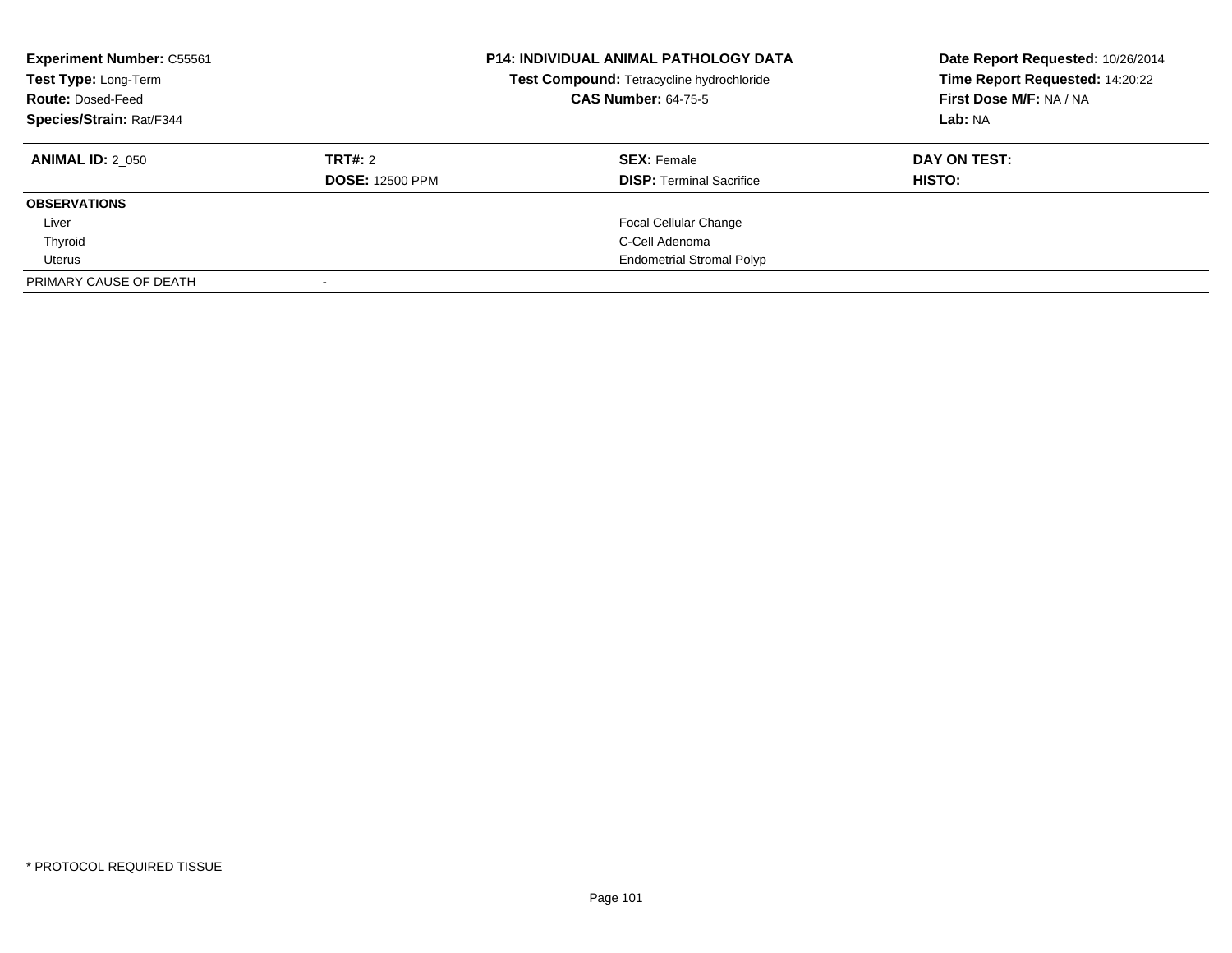**Test Type:** Long-Term

**Route:** Dosed-Feed

**Species/Strain:** Rat/F344

## **P14: INDIVIDUAL ANIMAL PATHOLOGY DATA**

# **Test Compound:** Tetracycline hydrochloride**CAS Number:** 64-75-5

| <b>ANIMAL ID: 3_101</b> | TRT#: 3                   | <b>SEX: Female</b>              | <b>DAY ON TEST:</b> |  |
|-------------------------|---------------------------|---------------------------------|---------------------|--|
|                         | <b>DOSE: 0</b>            | <b>DISP:</b> Terminal Sacrifice | HISTO:              |  |
| <b>OBSERVATIONS</b>     |                           |                                 |                     |  |
| Kidney                  |                           | Nephropathy                     |                     |  |
|                         | Tubule                    | Pigmentation, Nos               |                     |  |
| Liver                   |                           | Degeneration, Lipoid            |                     |  |
|                         |                           | Focal Cellular Change           |                     |  |
|                         |                           | Hepatocytomegaly                |                     |  |
|                         | <b>Bile Duct</b>          | Hyperplasia, Nos                |                     |  |
| Mammary gland           |                           | Fibroadenoma                    |                     |  |
|                         |                           | Hyperplasia, Cystic             |                     |  |
| Pituitary gland         | <b>Anterior Pituitary</b> | Adenoma, Nos                    |                     |  |
| Spleen                  |                           | Hemosiderosis                   |                     |  |
| Thyroid                 |                           | C-Cell Adenoma                  |                     |  |
| Unspecified             | Multiple Organs Nos       | Leukemia, Mononuclear Cell      |                     |  |
| PRIMARY CAUSE OF DEATH  |                           |                                 |                     |  |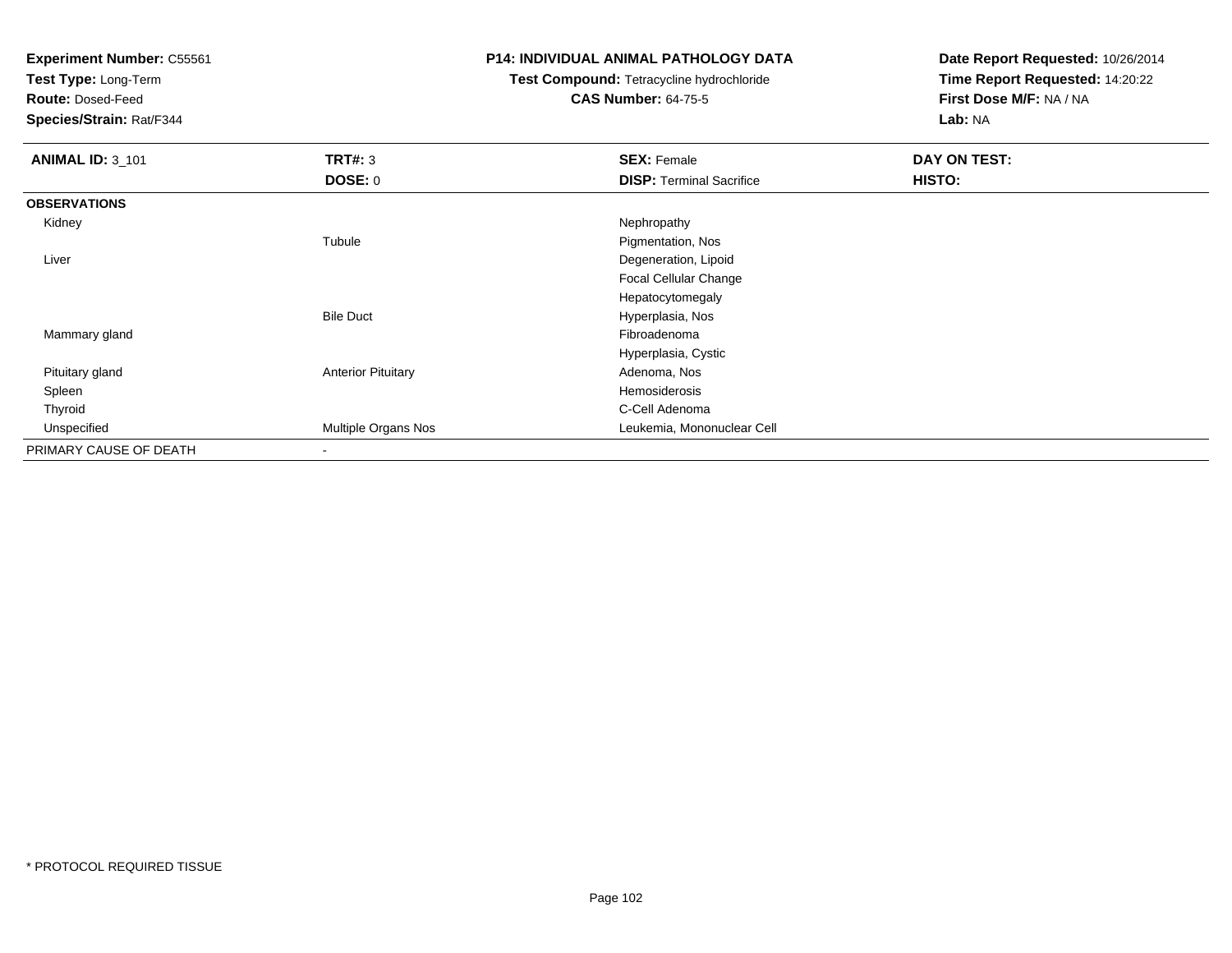**Test Type:** Long-Term

**Route:** Dosed-Feed

**Species/Strain:** Rat/F344

## **P14: INDIVIDUAL ANIMAL PATHOLOGY DATA**

**Test Compound:** Tetracycline hydrochloride**CAS Number:** 64-75-5

| <b>ANIMAL ID: 3_102</b> | <b>TRT#: 3</b>            | <b>SEX: Female</b>              | DAY ON TEST: |  |
|-------------------------|---------------------------|---------------------------------|--------------|--|
|                         | <b>DOSE: 0</b>            | <b>DISP:</b> Moribund Sacrifice | HISTO:       |  |
| <b>OBSERVATIONS</b>     |                           |                                 |              |  |
| Adrenal gland           | Cortex Nos                | Degeneration, Lipoid            |              |  |
| Brain                   | Cerebrum                  | Oligodendroglioma               |              |  |
| Heart                   | Myocardium Nos            | Degeneration, Nos               |              |  |
| <b>Intestine Small</b>  | <b>Mesentery Nos</b>      | Perivasculitis                  |              |  |
| Kidney                  |                           | Nephropathy                     |              |  |
| Liver                   |                           | Focal Cellular Change           |              |  |
|                         |                           | Inflammation, Chronic Focal     |              |  |
| Mammary gland           |                           | Hyperplasia, Cystic             |              |  |
| Pancreas                |                           | Perivasculitis                  |              |  |
| Pituitary gland         | <b>Anterior Pituitary</b> | Cyst, Nos                       |              |  |
|                         | <b>Anterior Pituitary</b> | Hyperplasia, Focal              |              |  |
| Spleen                  |                           | Hemosiderosis                   |              |  |
| Stomach                 | Mucosa                    | Cyst, Multiple                  |              |  |
| Thyroid                 |                           | C-Cell Adenoma                  |              |  |
| PRIMARY CAUSE OF DEATH  |                           |                                 |              |  |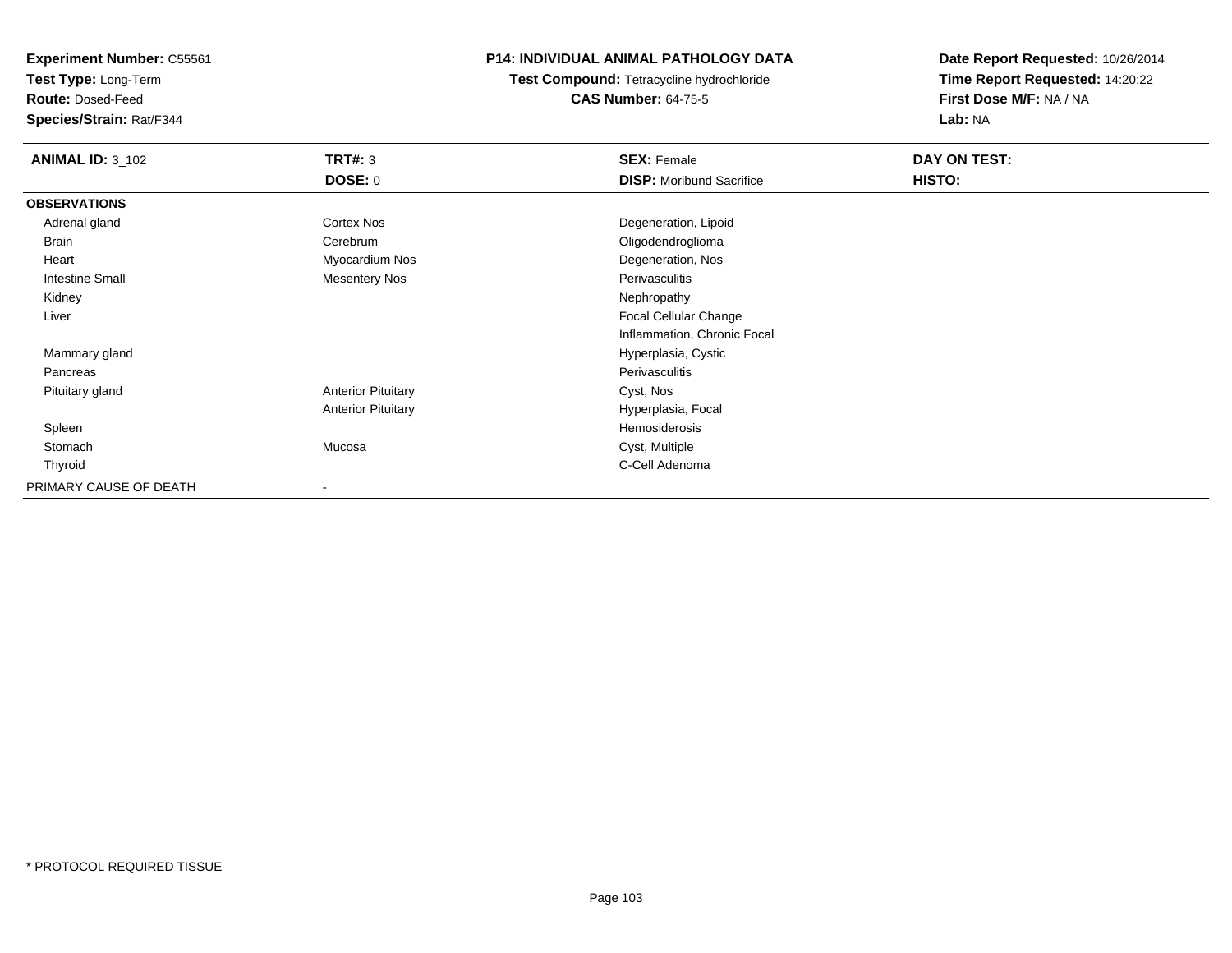**Test Type:** Long-Term

**Route:** Dosed-Feed

**Species/Strain:** Rat/F344

## **P14: INDIVIDUAL ANIMAL PATHOLOGY DATA**

**Test Compound:** Tetracycline hydrochloride**CAS Number:** 64-75-5

| <b>ANIMAL ID: 3_103</b> | <b>TRT#: 3</b>            | <b>SEX: Female</b>               | DAY ON TEST: |  |
|-------------------------|---------------------------|----------------------------------|--------------|--|
|                         | <b>DOSE: 0</b>            | <b>DISP: Terminal Sacrifice</b>  | HISTO:       |  |
| <b>OBSERVATIONS</b>     |                           |                                  |              |  |
| Adrenal gland           | <b>Cortex Nos</b>         | Angiectasis                      |              |  |
|                         | Cortex Nos                | Degeneration, Lipoid             |              |  |
| Heart                   | Myocardium Nos            | Degeneration, Nos                |              |  |
| Kidney                  |                           | Nephropathy                      |              |  |
| Liver                   |                           | Focal Cellular Change            |              |  |
|                         | <b>Bile Duct</b>          | Hyperplasia, Nos                 |              |  |
| Lung                    |                           | Perivasculitis                   |              |  |
| Mammary gland           |                           | Fibroadenoma                     |              |  |
|                         |                           | Hyperplasia, Cystic              |              |  |
| Pituitary gland         | <b>Anterior Pituitary</b> | Adenoma, Nos                     |              |  |
| Spleen                  |                           | Hemosiderosis                    |              |  |
| Thyroid                 |                           | C-Cell Adenoma                   |              |  |
| Uterus                  |                           | <b>Endometrial Stromal Polyp</b> |              |  |
| PRIMARY CAUSE OF DEATH  |                           |                                  |              |  |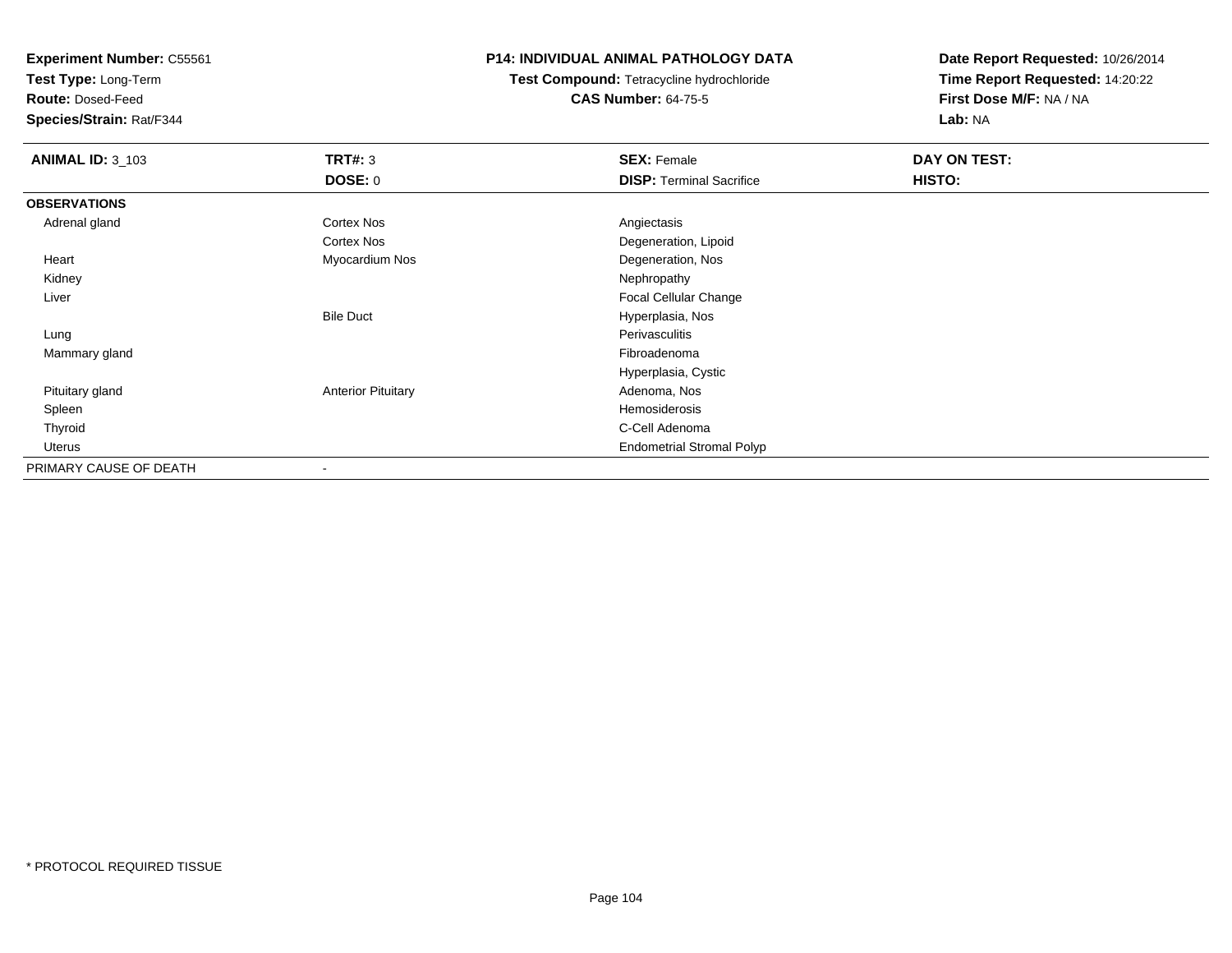**Test Type:** Long-Term

**Route:** Dosed-Feed

**Species/Strain:** Rat/F344

## **P14: INDIVIDUAL ANIMAL PATHOLOGY DATA**

**Test Compound:** Tetracycline hydrochloride**CAS Number:** 64-75-5

| <b>ANIMAL ID: 3_104</b> | TRT#: 3                   | <b>SEX: Female</b>               | DAY ON TEST: |  |
|-------------------------|---------------------------|----------------------------------|--------------|--|
|                         | <b>DOSE: 0</b>            | <b>DISP: Terminal Sacrifice</b>  | HISTO:       |  |
| <b>OBSERVATIONS</b>     |                           |                                  |              |  |
| Adrenal gland           | <b>Cortex Nos</b>         | Angiectasis                      |              |  |
|                         | Medulla                   | Hyperplasia, Focal               |              |  |
| Heart                   | Myocardium Nos            | Degeneration, Nos                |              |  |
| Kidney                  |                           | Nephropathy                      |              |  |
| Liver                   |                           | Focal Cellular Change            |              |  |
|                         | <b>Bile Duct</b>          | Hyperplasia, Nos                 |              |  |
|                         |                           | Inflammation, Chronic Focal      |              |  |
| Lung                    |                           | Alveolar/Bronchiolar Adenoma     |              |  |
| Nasal cavity            | <b>Turbinate Nos</b>      | Inflammation, Chronic Focal      |              |  |
| Pituitary gland         | <b>Anterior Pituitary</b> | Cyst, Nos                        |              |  |
| Spleen                  |                           | Hemosiderosis                    |              |  |
| Uterus                  |                           | <b>Endometrial Stromal Polyp</b> |              |  |
| PRIMARY CAUSE OF DEATH  |                           |                                  |              |  |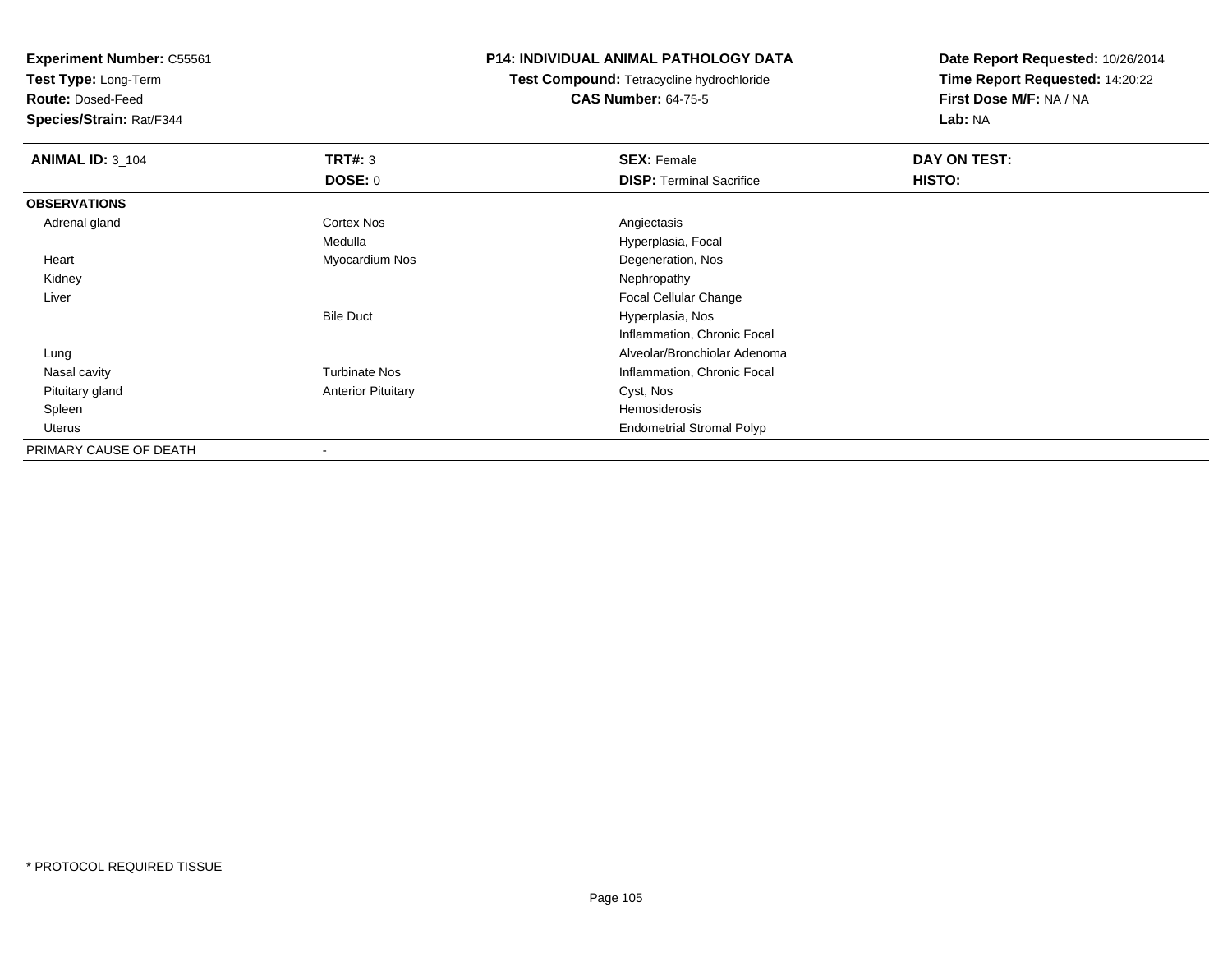**Test Type:** Long-Term

**Route:** Dosed-Feed

**Species/Strain:** Rat/F344

## **P14: INDIVIDUAL ANIMAL PATHOLOGY DATA**

**Test Compound:** Tetracycline hydrochloride**CAS Number:** 64-75-5

| <b>ANIMAL ID: 3_105</b> | TRT#: 3                   | <b>SEX: Female</b>              | DAY ON TEST: |  |
|-------------------------|---------------------------|---------------------------------|--------------|--|
|                         | DOSE: 0                   | <b>DISP:</b> Terminal Sacrifice | HISTO:       |  |
| <b>OBSERVATIONS</b>     |                           |                                 |              |  |
| Adrenal gland           | Cortex Nos                | Degeneration, Lipoid            |              |  |
| Bone marrow             |                           | Hyperplasia, Reticulum Cell     |              |  |
| Heart                   | Myocardium Nos            | Degeneration, Nos               |              |  |
| Kidney                  |                           | Nephropathy                     |              |  |
| Liver                   |                           | <b>Focal Cellular Change</b>    |              |  |
|                         | <b>Bile Duct</b>          | Hyperplasia, Nos                |              |  |
| Mammary gland           |                           | Fibroadenoma                    |              |  |
| Nasal cavity            | <b>Turbinate Nos</b>      | Inflammation, Chronic Focal     |              |  |
| Pituitary gland         | <b>Anterior Pituitary</b> | Adenoma, Nos                    |              |  |
|                         | <b>Anterior Pituitary</b> | Cyst, Nos                       |              |  |
| Spleen                  |                           | Hemosiderosis                   |              |  |
| PRIMARY CAUSE OF DEATH  |                           |                                 |              |  |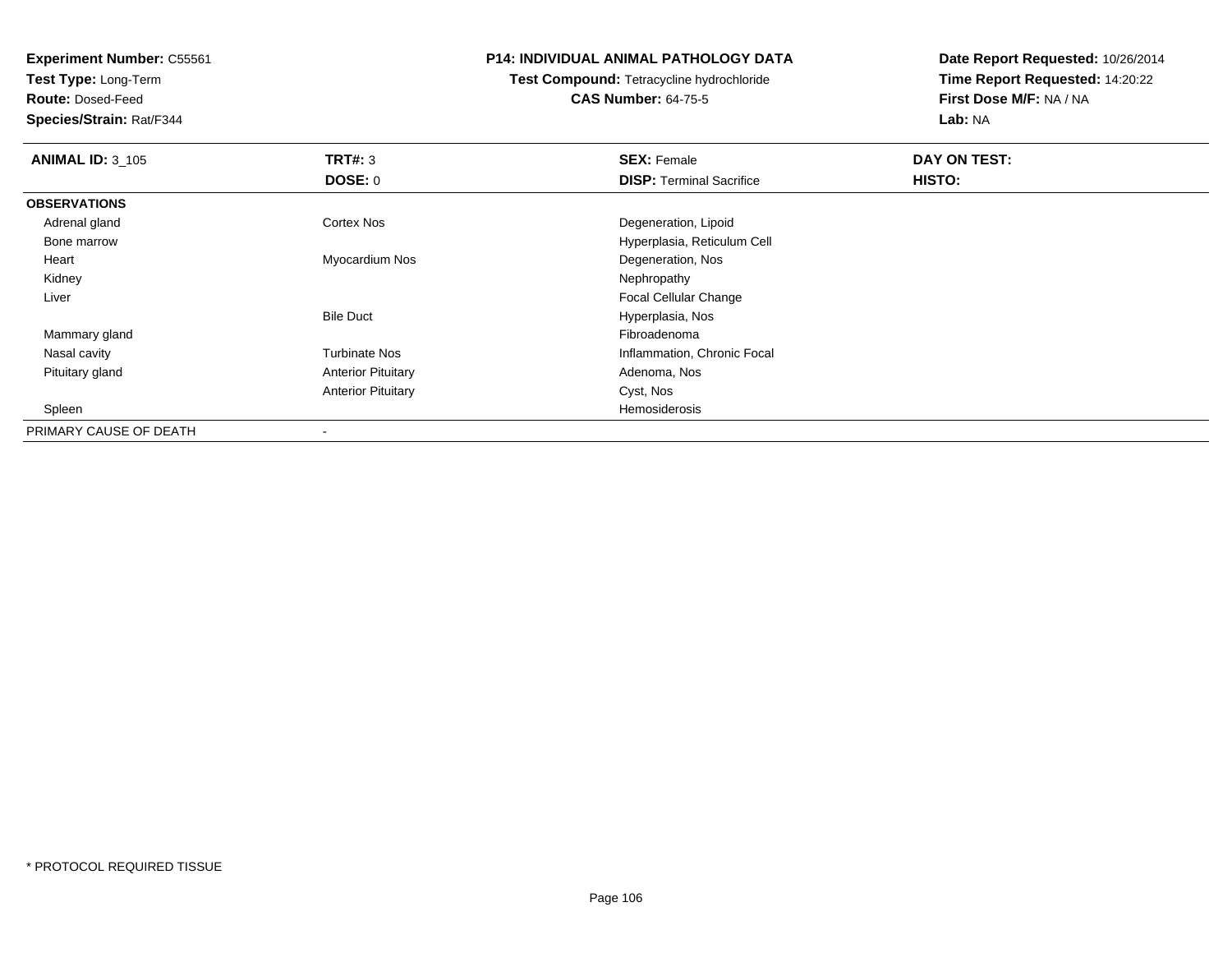| <b>Experiment Number: C55561</b><br>Test Type: Long-Term<br><b>Route: Dosed-Feed</b><br>Species/Strain: Rat/F344 |                      | <b>P14: INDIVIDUAL ANIMAL PATHOLOGY DATA</b><br>Test Compound: Tetracycline hydrochloride<br><b>CAS Number: 64-75-5</b> | Date Report Requested: 10/26/2014<br>Time Report Requested: 14:20:22<br>First Dose M/F: NA / NA<br>Lab: NA |
|------------------------------------------------------------------------------------------------------------------|----------------------|-------------------------------------------------------------------------------------------------------------------------|------------------------------------------------------------------------------------------------------------|
| <b>ANIMAL ID: 3_106</b>                                                                                          | <b>TRT#: 3</b>       | <b>SEX: Female</b>                                                                                                      | DAY ON TEST:                                                                                               |
|                                                                                                                  | DOSE: 0              | <b>DISP:</b> Moribund Sacrifice                                                                                         | HISTO:                                                                                                     |
| <b>OBSERVATIONS</b>                                                                                              |                      |                                                                                                                         |                                                                                                            |
| Bone marrow                                                                                                      |                      | Hyperplasia, Nos                                                                                                        |                                                                                                            |
| Liver                                                                                                            |                      | Focal Cellular Change                                                                                                   |                                                                                                            |
| Nasal cavity                                                                                                     | <b>Turbinate Nos</b> | Inflammation, Chronic Focal                                                                                             |                                                                                                            |
| Spleen                                                                                                           |                      | Hematopoiesis                                                                                                           |                                                                                                            |
|                                                                                                                  |                      | <b>Hemosiderosis</b>                                                                                                    |                                                                                                            |
| Unspecified                                                                                                      |                      | Fibroma                                                                                                                 |                                                                                                            |
| PRIMARY CAUSE OF DEATH                                                                                           |                      |                                                                                                                         |                                                                                                            |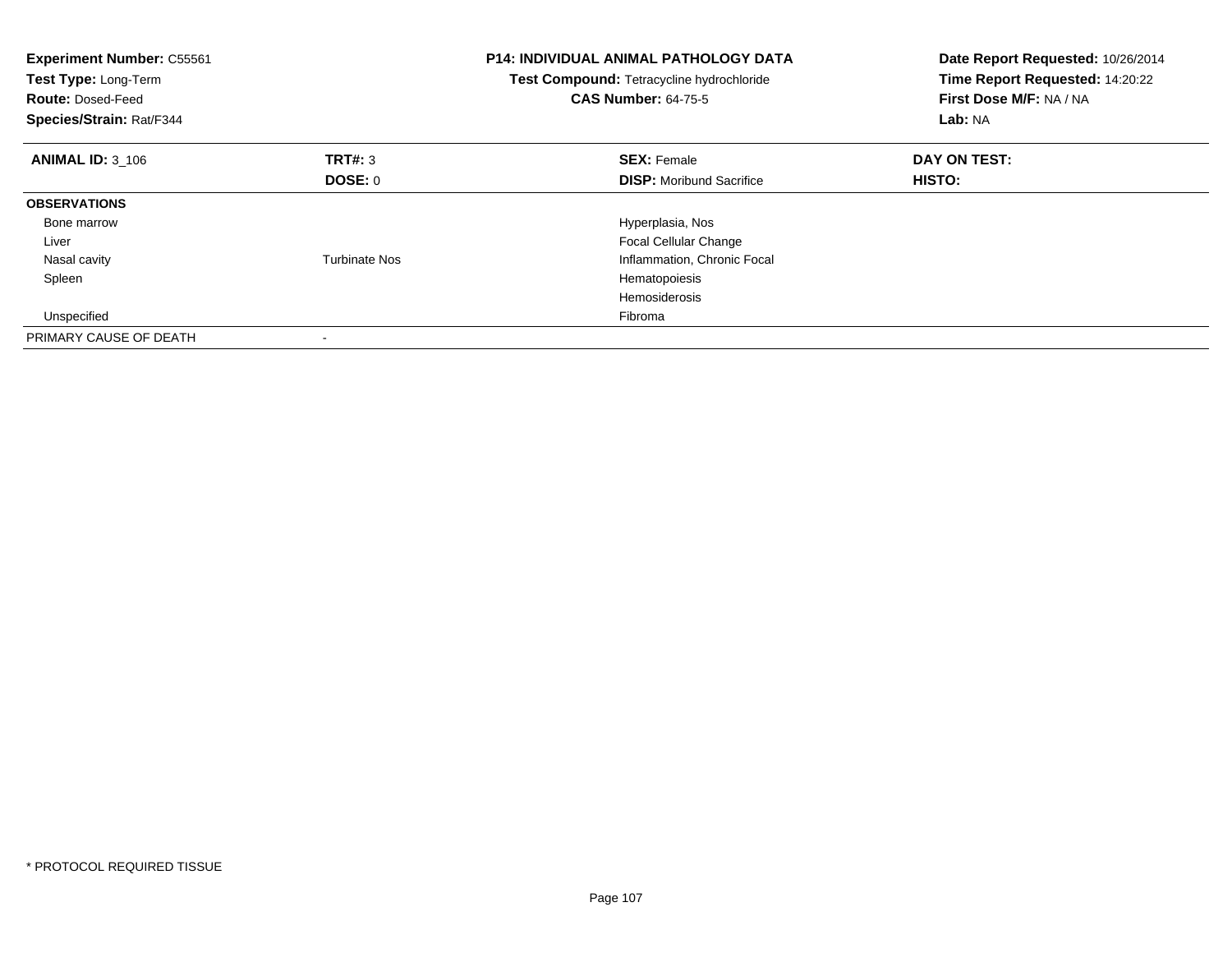| <b>Experiment Number: C55561</b><br><b>Test Type: Long-Term</b><br><b>Route: Dosed-Feed</b><br>Species/Strain: Rat/F344 |                           | <b>P14: INDIVIDUAL ANIMAL PATHOLOGY DATA</b><br><b>Test Compound: Tetracycline hydrochloride</b><br><b>CAS Number: 64-75-5</b> | Date Report Requested: 10/26/2014<br>Time Report Requested: 14:20:22<br>First Dose M/F: NA / NA<br>Lab: NA |
|-------------------------------------------------------------------------------------------------------------------------|---------------------------|--------------------------------------------------------------------------------------------------------------------------------|------------------------------------------------------------------------------------------------------------|
| <b>ANIMAL ID: 3 107</b>                                                                                                 | TRT#: 3<br><b>DOSE: 0</b> | <b>SEX: Female</b><br><b>DISP:</b> Natural Death                                                                               | DAY ON TEST:<br><b>HISTO:</b>                                                                              |
| <b>OBSERVATIONS</b>                                                                                                     |                           |                                                                                                                                |                                                                                                            |
| Kidney                                                                                                                  |                           | Nephropathy                                                                                                                    |                                                                                                            |
| Pituitary gland                                                                                                         | <b>Anterior Pituitary</b> | Cyst, Nos                                                                                                                      |                                                                                                            |
| Spleen                                                                                                                  |                           | Hemosiderosis                                                                                                                  |                                                                                                            |
| Unspecified                                                                                                             | Multiple Organs Nos       | Leukemia, Mononuclear Cell                                                                                                     |                                                                                                            |
| PRIMARY CAUSE OF DEATH                                                                                                  | $\overline{\phantom{a}}$  |                                                                                                                                |                                                                                                            |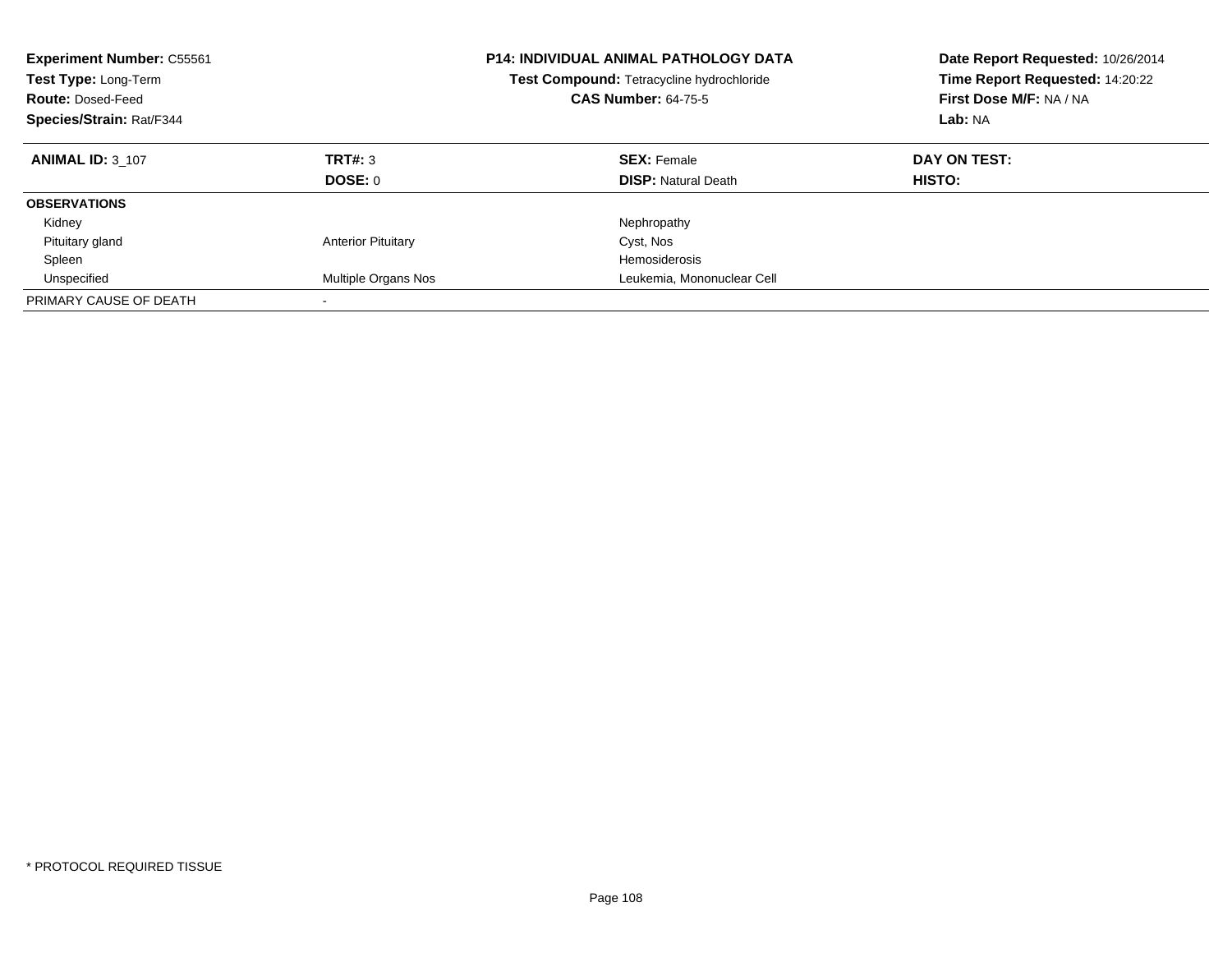**Test Type:** Long-Term

**Route:** Dosed-Feed

**Species/Strain:** Rat/F344

## **P14: INDIVIDUAL ANIMAL PATHOLOGY DATA**

**Test Compound:** Tetracycline hydrochloride**CAS Number:** 64-75-5

| <b>ANIMAL ID: 3_108</b> | TRT#: 3                   | <b>SEX: Female</b>              | DAY ON TEST: |  |
|-------------------------|---------------------------|---------------------------------|--------------|--|
|                         | <b>DOSE: 0</b>            | <b>DISP:</b> Moribund Sacrifice | HISTO:       |  |
| <b>OBSERVATIONS</b>     |                           |                                 |              |  |
| Adrenal gland           | Cortex Nos                | Angiectasis                     |              |  |
|                         | Cortex Nos                | Degeneration, Lipoid            |              |  |
| Heart                   | Myocardium Nos            | Degeneration, Nos               |              |  |
| Kidney                  |                           | Nephropathy                     |              |  |
| Liver                   |                           | Degeneration, Lipoid            |              |  |
|                         |                           | <b>Focal Cellular Change</b>    |              |  |
|                         | <b>Bile Duct</b>          | Hyperplasia, Nos                |              |  |
| Mammary gland           |                           | Adenoma, Nos                    |              |  |
|                         |                           | Hyperplasia, Cystic             |              |  |
| Nasal cavity            | <b>Turbinate Nos</b>      | Inflammation, Chronic Focal     |              |  |
| Pituitary gland         | <b>Anterior Pituitary</b> | Adenoma, Nos                    |              |  |
| Spleen                  |                           | Hemosiderosis                   |              |  |
| PRIMARY CAUSE OF DEATH  |                           |                                 |              |  |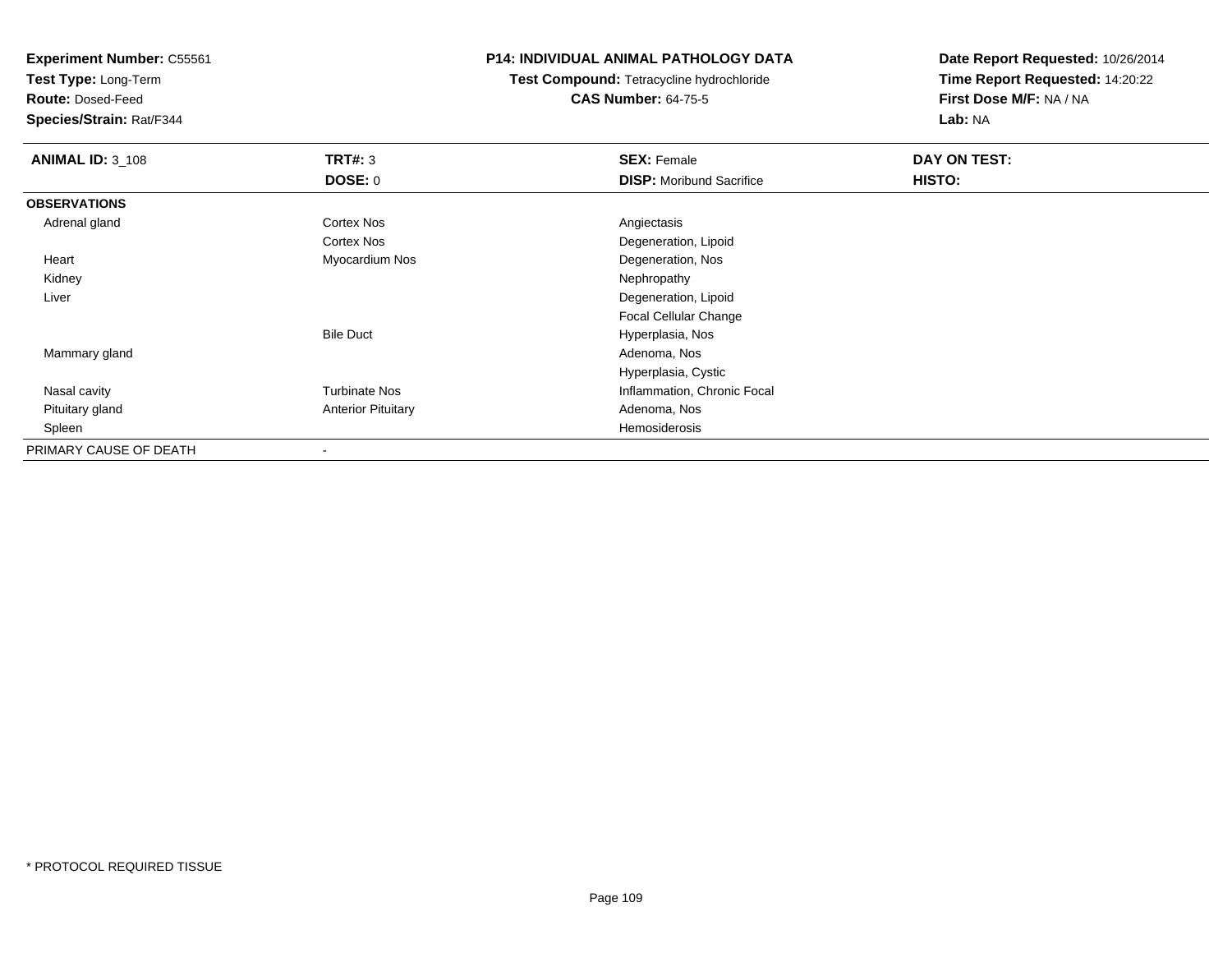**Test Type:** Long-Term

**Route:** Dosed-Feed

**Species/Strain:** Rat/F344

## **P14: INDIVIDUAL ANIMAL PATHOLOGY DATA**

# **Test Compound:** Tetracycline hydrochloride**CAS Number:** 64-75-5

| <b>ANIMAL ID: 3_109</b> | <b>TRT#: 3</b>            | <b>SEX: Female</b>              | DAY ON TEST: |  |
|-------------------------|---------------------------|---------------------------------|--------------|--|
|                         | DOSE: 0                   | <b>DISP: Terminal Sacrifice</b> | HISTO:       |  |
| <b>OBSERVATIONS</b>     |                           |                                 |              |  |
| Heart                   | Myocardium Nos            | Degeneration, Nos               |              |  |
| Kidney                  |                           | Nephropathy                     |              |  |
| Liver                   |                           | Focal Cellular Change           |              |  |
|                         | <b>Bile Duct</b>          | Hyperplasia, Nos                |              |  |
|                         |                           | Inflammation, Chronic Focal     |              |  |
| Lung                    |                           | Perivasculitis                  |              |  |
| Mammary gland           |                           | Hyperplasia, Cystic             |              |  |
| Nasal cavity            | <b>Turbinate Nos</b>      | Inflammation, Chronic Focal     |              |  |
| Pituitary gland         | <b>Anterior Pituitary</b> | Adenoma, Nos                    |              |  |
| Spleen                  |                           | Hemosiderosis                   |              |  |
| Stomach                 | Mucosa                    | Cyst, Multiple                  |              |  |
| Thyroid                 |                           | Follicular-Cell Adenoma         |              |  |
|                         |                           | Hyperplasia, C Cell             |              |  |
| Uterus                  |                           | Cyst, Multiple                  |              |  |
| PRIMARY CAUSE OF DEATH  | ۰                         |                                 |              |  |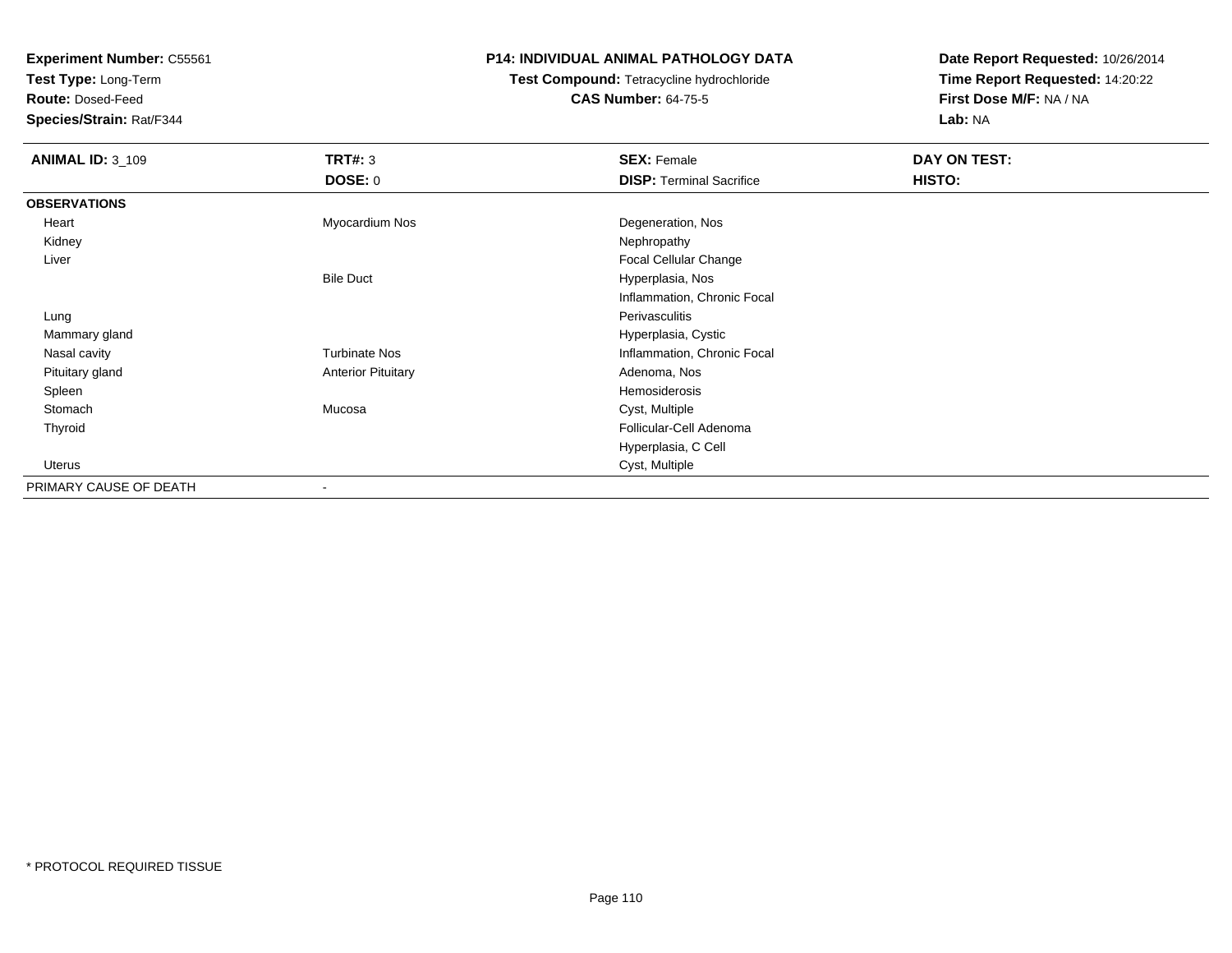**Experiment Number:** C55561**Test Type:** Long-Term**Route:** Dosed-Feed **Species/Strain:** Rat/F344**P14: INDIVIDUAL ANIMAL PATHOLOGY DATATest Compound:** Tetracycline hydrochloride**CAS Number:** 64-75-5**Date Report Requested:** 10/26/2014**Time Report Requested:** 14:20:22**First Dose M/F:** NA / NA**Lab:** NA**ANIMAL ID: 3 110 C SEX:** Female **DAY ON TEST: DAY ON TEST: DOSE:** 0**DISP:** Moribund Sacrifice **HISTO: OBSERVATIONS** Adrenal glandCortex Nos **Cortex Nos** Degeneration, Lipoid Liver Degeneration, Lipoid Focal Cellular ChangeBile Duct Hyperplasia, Nos**Inflammation, Acute/Chronic**  Nasal cavityTurbinate Nos Inflammation, Chronic Focal PancreasAcinus **Acinus** Atrophy, Focal Spleenn and the contract of the contract of the contract of the contract of the contract of the contract of the contract of the contract of the contract of the contract of the contract of the contract of the contract of the cont Hemosiderosisd **Multiple Organs Nos Leukemia, Mononuclear Cell**  UnspecifiedPRIMARY CAUSE OF DEATH-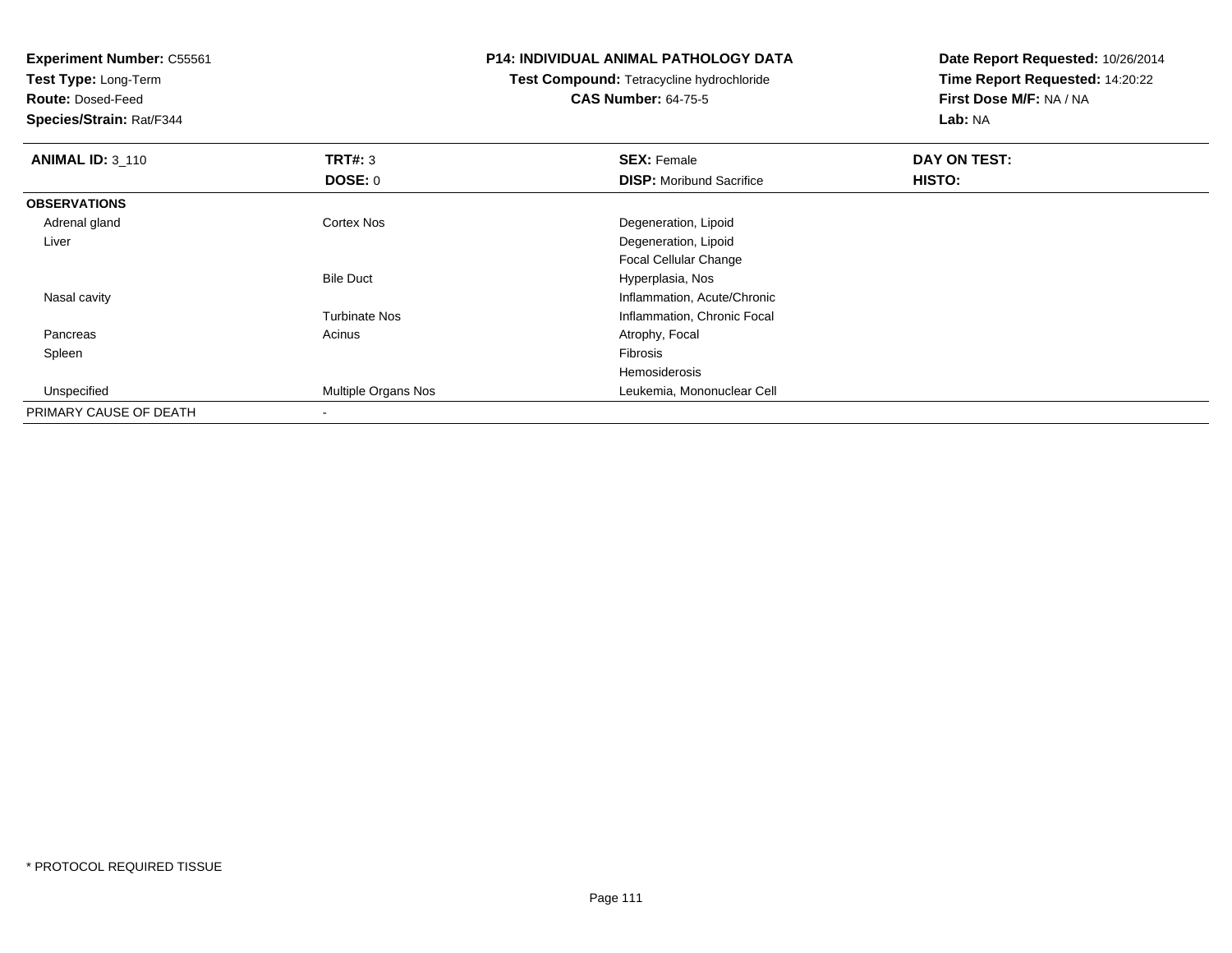| <b>Experiment Number: C55561</b><br>Test Type: Long-Term<br><b>Route: Dosed-Feed</b><br>Species/Strain: Rat/F344 |                      | <b>P14: INDIVIDUAL ANIMAL PATHOLOGY DATA</b><br>Test Compound: Tetracycline hydrochloride<br><b>CAS Number: 64-75-5</b> | Date Report Requested: 10/26/2014<br>Time Report Requested: 14:20:22<br>First Dose M/F: NA / NA<br>Lab: NA |
|------------------------------------------------------------------------------------------------------------------|----------------------|-------------------------------------------------------------------------------------------------------------------------|------------------------------------------------------------------------------------------------------------|
| <b>ANIMAL ID: 3_111</b>                                                                                          | TRT#: 3              | <b>SEX: Female</b>                                                                                                      | DAY ON TEST:                                                                                               |
|                                                                                                                  | DOSE: 0              | <b>DISP:</b> Terminal Sacrifice                                                                                         | HISTO:                                                                                                     |
| <b>OBSERVATIONS</b>                                                                                              |                      |                                                                                                                         |                                                                                                            |
| Bone marrow                                                                                                      |                      | Hyperplasia, Nos                                                                                                        |                                                                                                            |
| Heart                                                                                                            | Myocardium Nos       | Degeneration, Nos                                                                                                       |                                                                                                            |
| Kidney                                                                                                           |                      | Nephropathy                                                                                                             |                                                                                                            |
| Liver                                                                                                            |                      | Focal Cellular Change                                                                                                   |                                                                                                            |
| Lung                                                                                                             |                      | <b>Bronchiolization</b>                                                                                                 |                                                                                                            |
|                                                                                                                  |                      | <b>Perivasculitis</b>                                                                                                   |                                                                                                            |
| Nasal cavity                                                                                                     | <b>Turbinate Nos</b> | Inflammation, Chronic Focal                                                                                             |                                                                                                            |
| Thyroid                                                                                                          |                      | C-Cell Adenoma                                                                                                          |                                                                                                            |
| Uterus                                                                                                           |                      | <b>Endometrial Stromal Polyp</b>                                                                                        |                                                                                                            |
| PRIMARY CAUSE OF DEATH                                                                                           |                      |                                                                                                                         |                                                                                                            |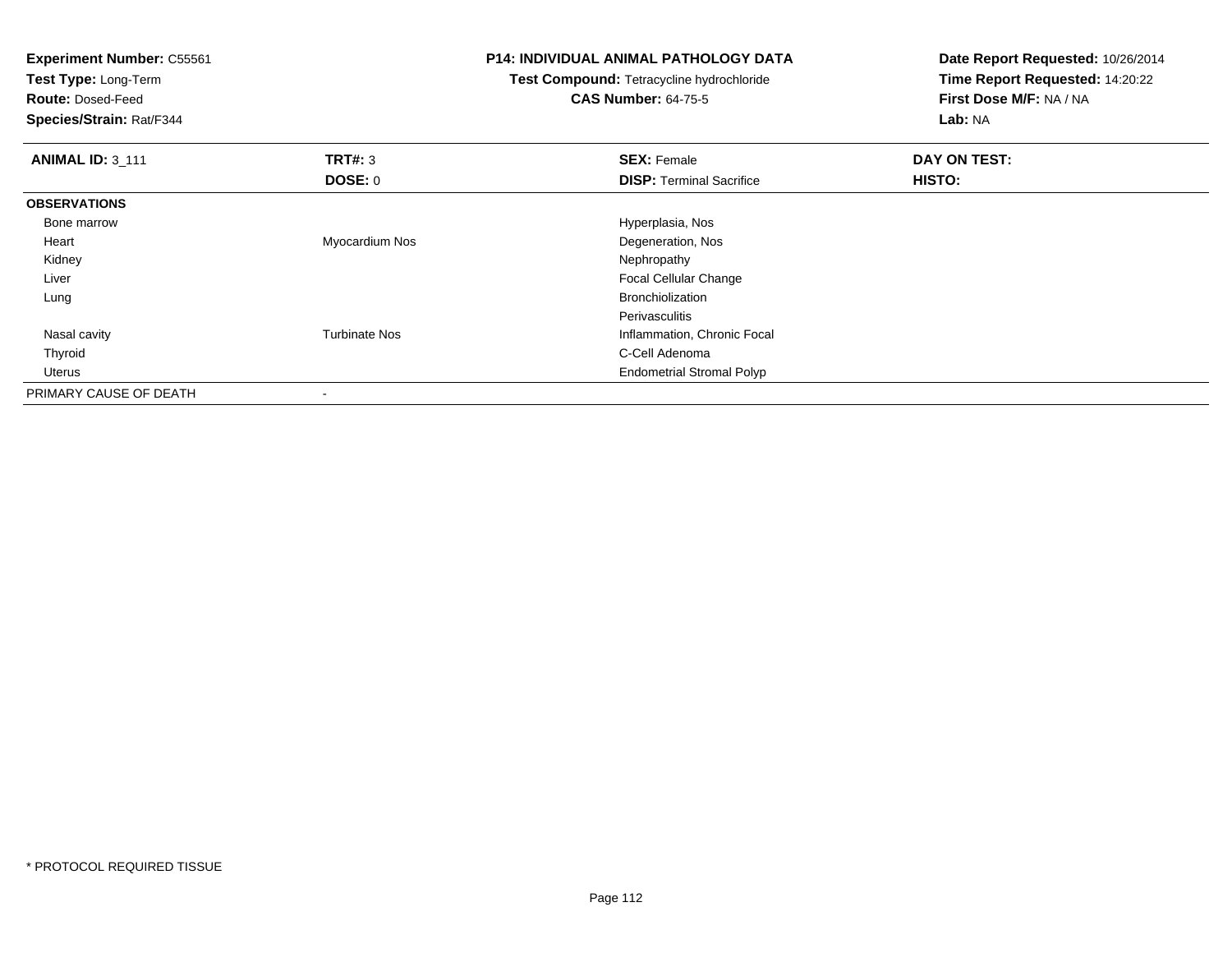| <b>Experiment Number: C55561</b><br>Test Type: Long-Term<br><b>Route: Dosed-Feed</b><br>Species/Strain: Rat/F344 |                            | <b>P14: INDIVIDUAL ANIMAL PATHOLOGY DATA</b><br>Test Compound: Tetracycline hydrochloride<br><b>CAS Number: 64-75-5</b> | Date Report Requested: 10/26/2014<br>Time Report Requested: 14:20:22<br>First Dose M/F: NA / NA<br>Lab: NA |
|------------------------------------------------------------------------------------------------------------------|----------------------------|-------------------------------------------------------------------------------------------------------------------------|------------------------------------------------------------------------------------------------------------|
| <b>ANIMAL ID: 3_112</b>                                                                                          | TRT#: 3                    | <b>SEX: Female</b>                                                                                                      | DAY ON TEST:                                                                                               |
|                                                                                                                  | DOSE: 0                    | <b>DISP:</b> Terminal Sacrifice                                                                                         | <b>HISTO:</b>                                                                                              |
| <b>OBSERVATIONS</b>                                                                                              |                            |                                                                                                                         |                                                                                                            |
| Adrenal gland                                                                                                    | Cortex Nos                 | Degeneration, Lipoid                                                                                                    |                                                                                                            |
| Heart                                                                                                            | Myocardium Nos             | Degeneration, Nos                                                                                                       |                                                                                                            |
| Kidney                                                                                                           |                            | Nephropathy                                                                                                             |                                                                                                            |
| Liver                                                                                                            |                            | Focal Cellular Change                                                                                                   |                                                                                                            |
|                                                                                                                  | <b>Bile Duct</b>           | Hyperplasia, Nos                                                                                                        |                                                                                                            |
| Pancreas                                                                                                         | Acinus                     | Atrophy, Focal                                                                                                          |                                                                                                            |
| Pituitary gland                                                                                                  | <b>Anterior Pituitary</b>  | Adenoma, Nos                                                                                                            |                                                                                                            |
| Spleen                                                                                                           |                            | Hemosiderosis                                                                                                           |                                                                                                            |
| Unspecified                                                                                                      | <b>Multiple Organs Nos</b> | Leukemia, Mononuclear Cell                                                                                              |                                                                                                            |
| PRIMARY CAUSE OF DEATH                                                                                           |                            |                                                                                                                         |                                                                                                            |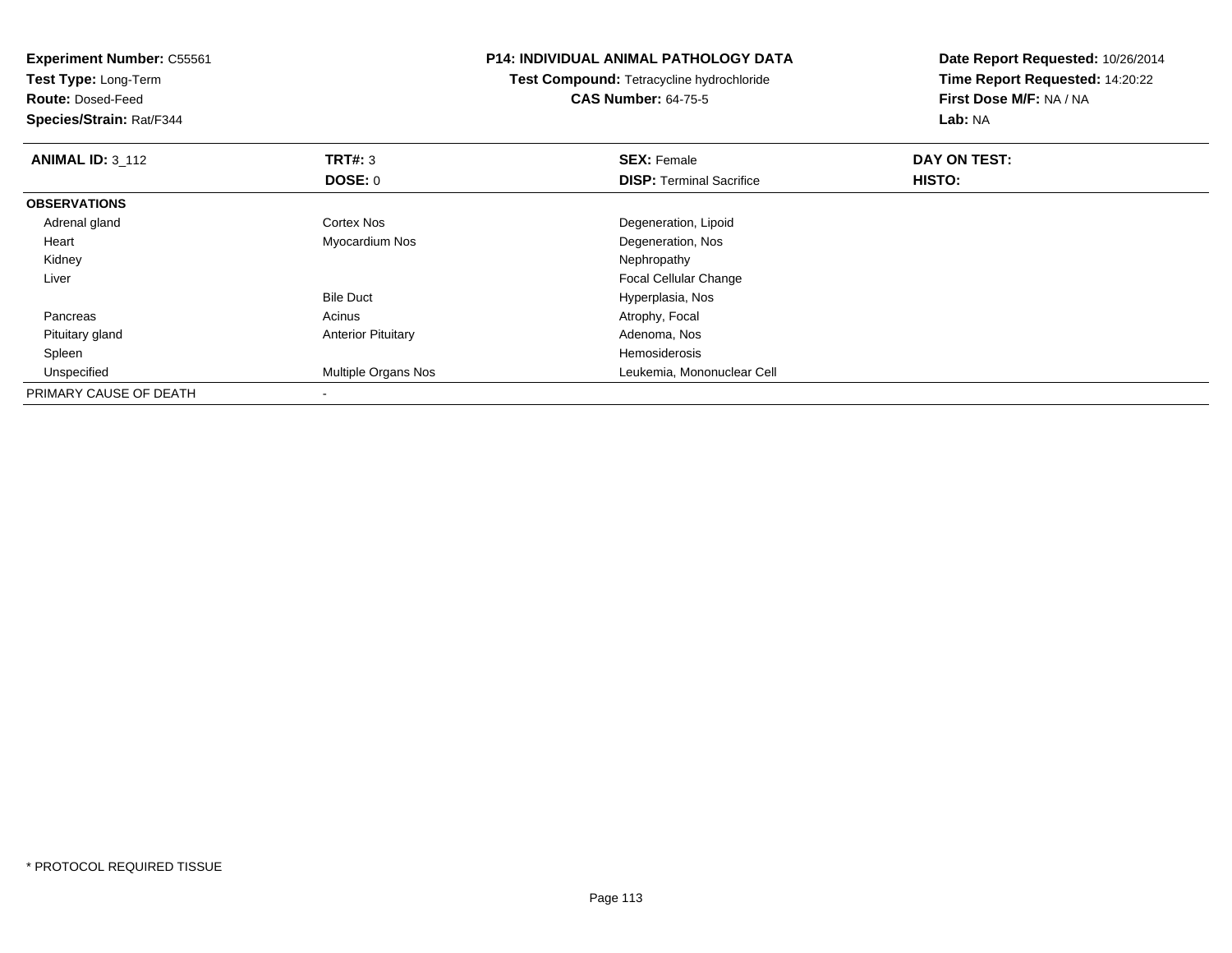**Test Type:** Long-Term

**Route:** Dosed-Feed

**Species/Strain:** Rat/F344

## **P14: INDIVIDUAL ANIMAL PATHOLOGY DATA**

**Test Compound:** Tetracycline hydrochloride**CAS Number:** 64-75-5

| <b>ANIMAL ID: 3_113</b> | TRT#: 3                   | <b>SEX: Female</b>              | DAY ON TEST: |  |
|-------------------------|---------------------------|---------------------------------|--------------|--|
|                         | <b>DOSE: 0</b>            | <b>DISP:</b> Moribund Sacrifice | HISTO:       |  |
| <b>OBSERVATIONS</b>     |                           |                                 |              |  |
| Adrenal gland           | <b>Cortex Nos</b>         | Angiectasis                     |              |  |
|                         | <b>Cortex Nos</b>         | Degeneration, Lipoid            |              |  |
| Heart                   | Myocardium Nos            | Degeneration, Nos               |              |  |
| Kidney                  |                           | Nephropathy                     |              |  |
| Liver                   |                           | <b>Focal Cellular Change</b>    |              |  |
|                         | <b>Bile Duct</b>          | Hyperplasia, Nos                |              |  |
| Mammary gland           |                           | Hyperplasia, Cystic             |              |  |
| Pituitary gland         | <b>Anterior Pituitary</b> | Adenoma, Nos                    |              |  |
| Spleen                  |                           | Hemosiderosis                   |              |  |
| Thyroid                 |                           | Hyperplasia, C Cell             |              |  |
| PRIMARY CAUSE OF DEATH  |                           |                                 |              |  |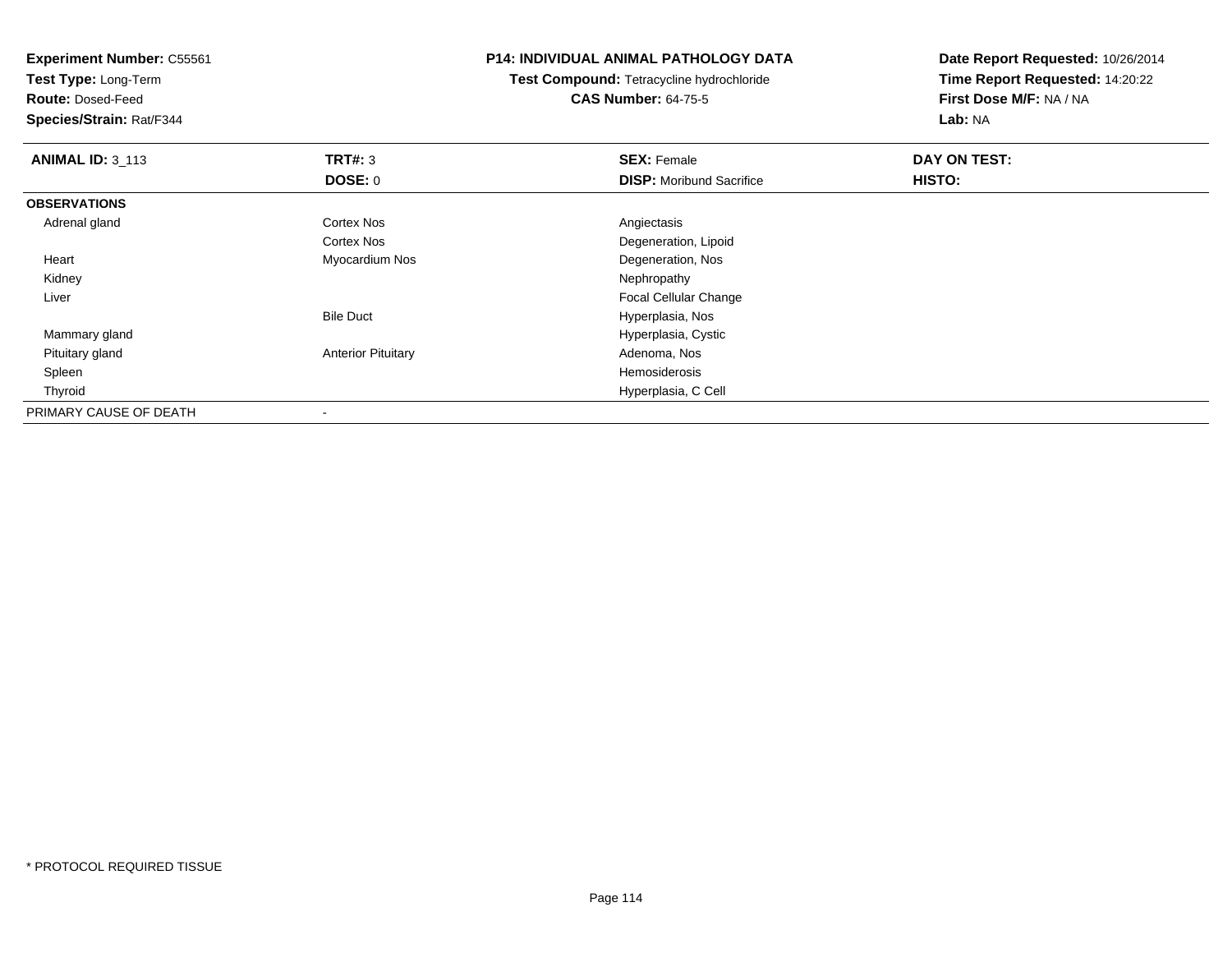**Test Type:** Long-Term

**Route:** Dosed-Feed

**Species/Strain:** Rat/F344

## **P14: INDIVIDUAL ANIMAL PATHOLOGY DATA**

**Test Compound:** Tetracycline hydrochloride**CAS Number:** 64-75-5

| <b>ANIMAL ID: 3_114</b> | TRT#: 3                   | <b>SEX: Female</b>              | DAY ON TEST: |  |
|-------------------------|---------------------------|---------------------------------|--------------|--|
|                         | DOSE: 0                   | <b>DISP:</b> Moribund Sacrifice | HISTO:       |  |
| <b>OBSERVATIONS</b>     |                           |                                 |              |  |
| Adrenal gland           | <b>Cortex Nos</b>         | Degeneration, Lipoid            |              |  |
| Bone marrow             |                           | Hyperplasia, Reticulum Cell     |              |  |
| Heart                   | Myocardium Nos            | Degeneration, Nos               |              |  |
| Kidney                  |                           | Nephropathy                     |              |  |
| Liver                   |                           | <b>Focal Cellular Change</b>    |              |  |
| Mammary gland           |                           | Hyperplasia, Cystic             |              |  |
| Nasal cavity            | <b>Turbinate Nos</b>      | Inflammation, Chronic Focal     |              |  |
| Pituitary gland         | <b>Anterior Pituitary</b> | Adenocarcinoma, Nos             |              |  |
| Spleen                  |                           | Hemosiderosis                   |              |  |
| Stomach                 | Mucosa                    | Cyst, Multiple                  |              |  |
| Thyroid                 |                           | Hyperplasia, C Cell             |              |  |
| PRIMARY CAUSE OF DEATH  |                           |                                 |              |  |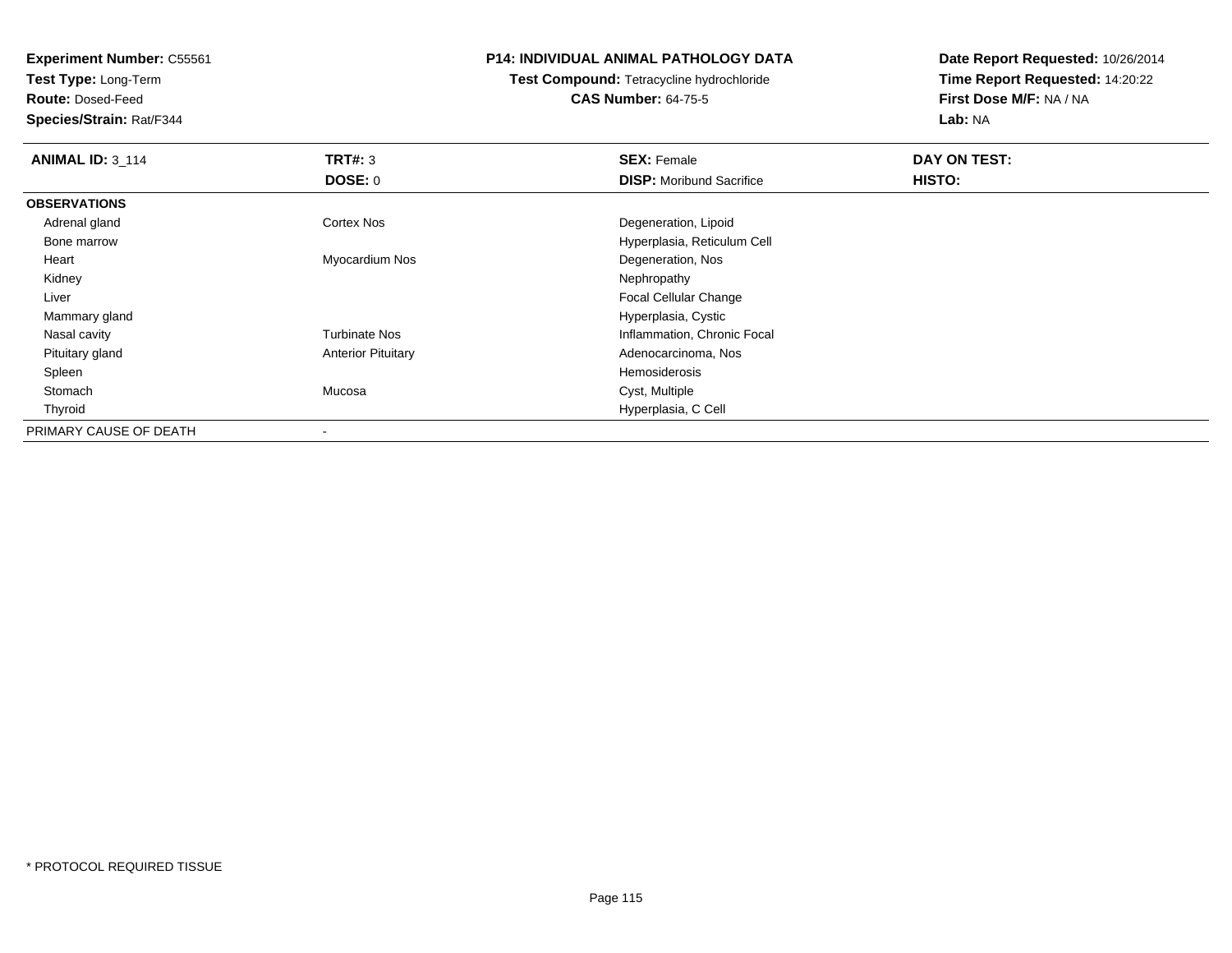**Test Type:** Long-Term

**Route:** Dosed-Feed

**Species/Strain:** Rat/F344

## **P14: INDIVIDUAL ANIMAL PATHOLOGY DATA**

**Test Compound:** Tetracycline hydrochloride**CAS Number:** 64-75-5

| <b>ANIMAL ID: 3_115</b> | TRT#: 3                   | <b>SEX: Female</b>              | DAY ON TEST: |  |
|-------------------------|---------------------------|---------------------------------|--------------|--|
|                         | <b>DOSE: 0</b>            | <b>DISP:</b> Moribund Sacrifice | HISTO:       |  |
| <b>OBSERVATIONS</b>     |                           |                                 |              |  |
| Adrenal gland           | Cortex Nos                | Angiectasis                     |              |  |
|                         | Cortex Nos                | Degeneration, Lipoid            |              |  |
| Bone marrow             |                           | Hyperplasia, Reticulum Cell     |              |  |
| Brain                   | Cerebrum                  | Cyst, Hemorrhagic               |              |  |
| Kidney                  |                           | Nephropathy                     |              |  |
| Liver                   |                           | <b>Focal Cellular Change</b>    |              |  |
| Mammary gland           |                           | Hyperplasia, Cystic             |              |  |
| Nasal cavity            | <b>Turbinate Nos</b>      | Inflammation, Chronic Focal     |              |  |
| Pituitary gland         | <b>Anterior Pituitary</b> | Adenoma, Nos                    |              |  |
| Spleen                  |                           | Hemosiderosis                   |              |  |
| Thyroid                 |                           | Hyperplasia, C Cell             |              |  |
| PRIMARY CAUSE OF DEATH  |                           |                                 |              |  |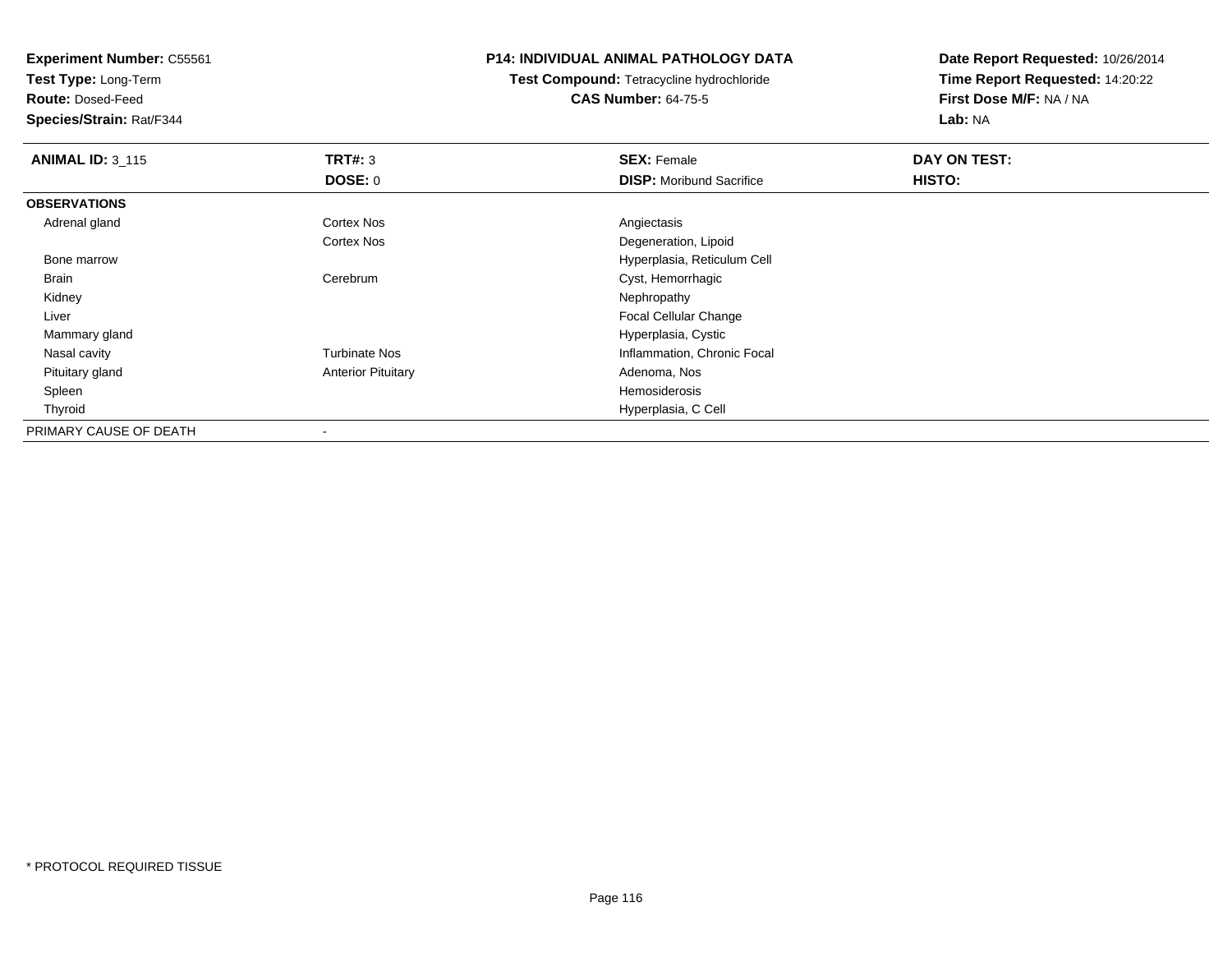**Test Type:** Long-Term

**Route:** Dosed-Feed

**Species/Strain:** Rat/F344

## **P14: INDIVIDUAL ANIMAL PATHOLOGY DATA**

**Test Compound:** Tetracycline hydrochloride**CAS Number:** 64-75-5

| <b>ANIMAL ID: 3_116</b> | TRT#: 3                    | <b>SEX: Female</b>                 | DAY ON TEST: |  |
|-------------------------|----------------------------|------------------------------------|--------------|--|
|                         | <b>DOSE: 0</b>             | <b>DISP:</b> Moribund Sacrifice    | HISTO:       |  |
| <b>OBSERVATIONS</b>     |                            |                                    |              |  |
| Adrenal gland           | <b>Cortex Nos</b>          | Angiectasis                        |              |  |
|                         | <b>Cortex Nos</b>          | Degeneration, Lipoid               |              |  |
| Heart                   | Myocardium Nos             | Degeneration, Nos                  |              |  |
| Intestine Large         | Colon                      | Calcification, Nos                 |              |  |
| Kidney                  |                            | Nephrosis, Nos                     |              |  |
| Liver                   |                            | <b>Focal Cellular Change</b>       |              |  |
| Lung                    |                            | Alveolar Macrophages               |              |  |
| Nasal cavity            | <b>Turbinate Nos</b>       | Inflammation, Chronic Focal        |              |  |
| Pituitary gland         | <b>Anterior Pituitary</b>  | Hyperplasia, Focal                 |              |  |
| Spleen                  |                            | Hemosiderosis                      |              |  |
| Unspecified             | <b>Multiple Organs Nos</b> | Hematopoiesis                      |              |  |
| Uterus                  |                            | <b>Endometrial Stromal Sarcoma</b> |              |  |
| PRIMARY CAUSE OF DEATH  |                            |                                    |              |  |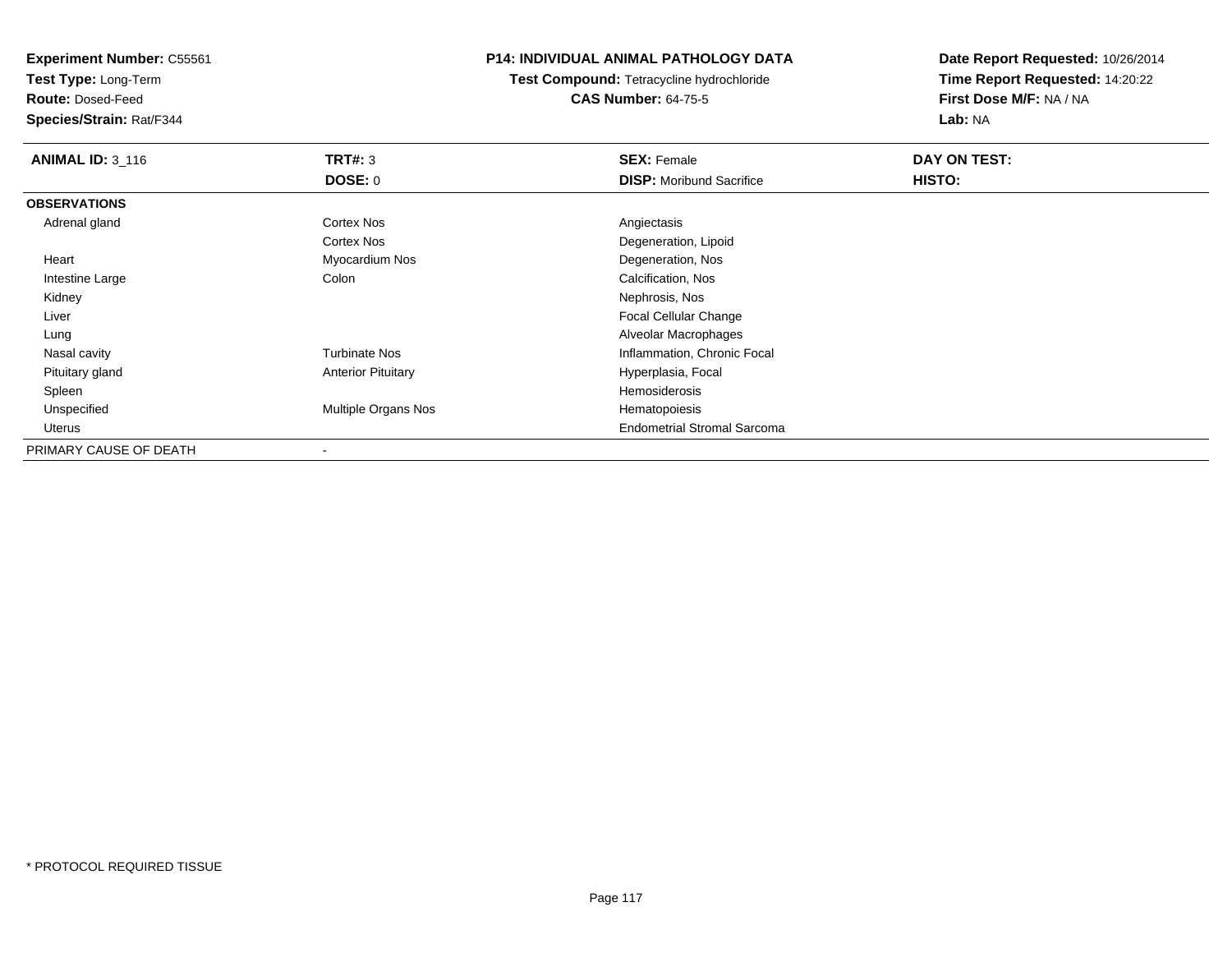| <b>Experiment Number: C55561</b><br>Test Type: Long-Term<br><b>Route: Dosed-Feed</b><br>Species/Strain: Rat/F344 |                      | <b>P14: INDIVIDUAL ANIMAL PATHOLOGY DATA</b><br>Test Compound: Tetracycline hydrochloride<br><b>CAS Number: 64-75-5</b> | Date Report Requested: 10/26/2014<br>Time Report Requested: 14:20:22<br>First Dose M/F: NA / NA<br>Lab: NA |
|------------------------------------------------------------------------------------------------------------------|----------------------|-------------------------------------------------------------------------------------------------------------------------|------------------------------------------------------------------------------------------------------------|
| <b>ANIMAL ID: 3 117</b>                                                                                          | TRT#: 3<br>DOSE: 0   | <b>SEX: Female</b><br><b>DISP:</b> Moribund Sacrifice                                                                   | DAY ON TEST:<br>HISTO:                                                                                     |
|                                                                                                                  |                      |                                                                                                                         |                                                                                                            |
| <b>OBSERVATIONS</b>                                                                                              |                      |                                                                                                                         |                                                                                                            |
| <b>Brain</b>                                                                                                     | Cerebellum Nos       | Medulloblastoma                                                                                                         |                                                                                                            |
| Heart                                                                                                            | Myocardium Nos       | Degeneration, Nos                                                                                                       |                                                                                                            |
| Nasal cavity                                                                                                     | <b>Turbinate Nos</b> | Inflammation, Chronic Focal                                                                                             |                                                                                                            |
| Spleen                                                                                                           |                      | Hemosiderosis                                                                                                           |                                                                                                            |
| PRIMARY CAUSE OF DEATH                                                                                           |                      |                                                                                                                         |                                                                                                            |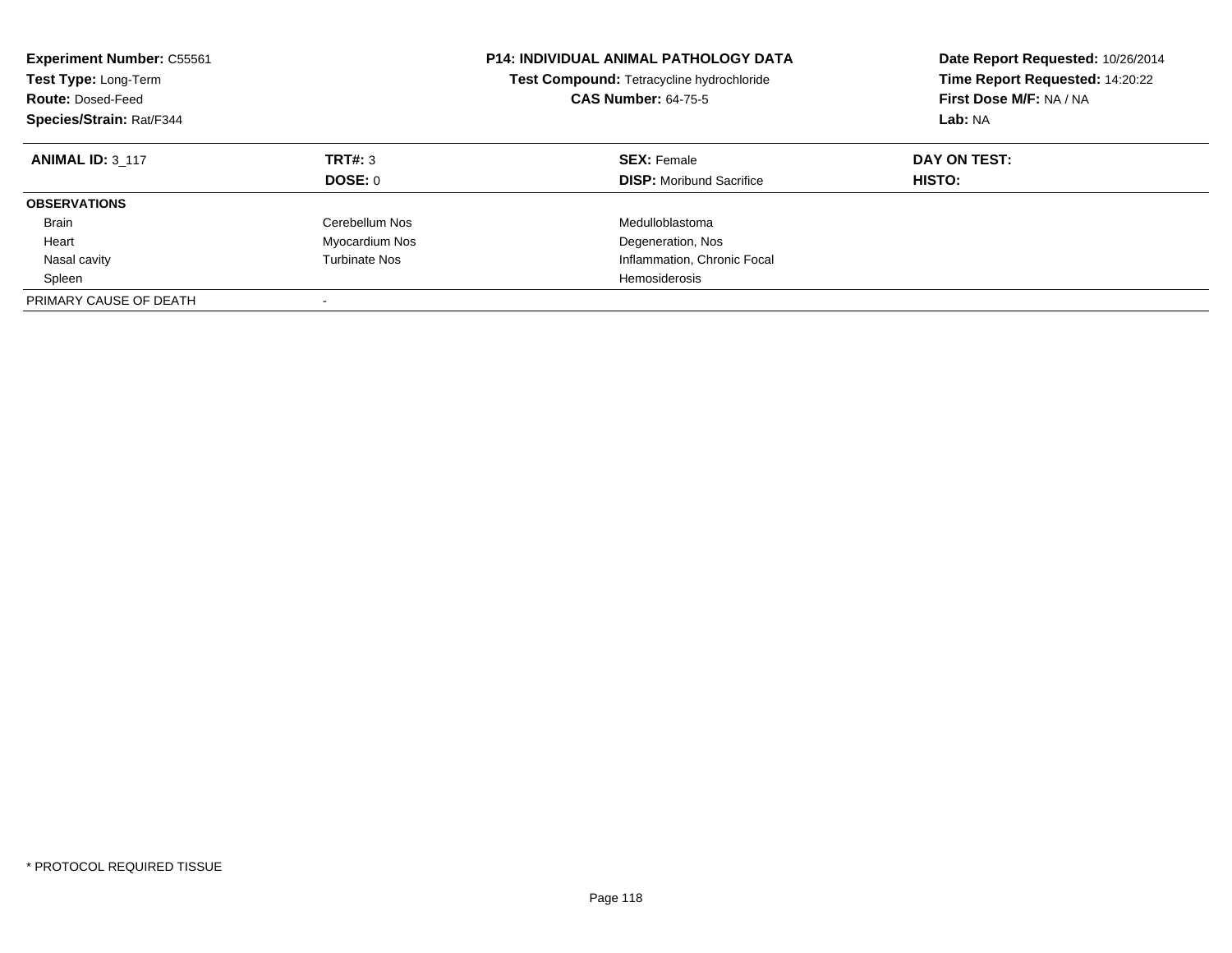| <b>Experiment Number: C55561</b><br>Test Type: Long-Term<br><b>Route: Dosed-Feed</b><br>Species/Strain: Rat/F344 |                           | <b>P14: INDIVIDUAL ANIMAL PATHOLOGY DATA</b><br>Test Compound: Tetracycline hydrochloride<br><b>CAS Number: 64-75-5</b> | Date Report Requested: 10/26/2014<br>Time Report Requested: 14:20:22<br>First Dose M/F: NA / NA<br>Lab: NA |
|------------------------------------------------------------------------------------------------------------------|---------------------------|-------------------------------------------------------------------------------------------------------------------------|------------------------------------------------------------------------------------------------------------|
| <b>ANIMAL ID: 3_118</b>                                                                                          | TRT#: 3                   | <b>SEX: Female</b>                                                                                                      | DAY ON TEST:                                                                                               |
|                                                                                                                  | <b>DOSE: 0</b>            | <b>DISP: Terminal Sacrifice</b>                                                                                         | HISTO:                                                                                                     |
| <b>OBSERVATIONS</b>                                                                                              |                           |                                                                                                                         |                                                                                                            |
| Adrenal gland                                                                                                    | Cortex Nos                | Angiectasis                                                                                                             |                                                                                                            |
|                                                                                                                  | Cortex Nos                | Degeneration, Lipoid                                                                                                    |                                                                                                            |
| Heart                                                                                                            | Myocardium Nos            | Degeneration, Nos                                                                                                       |                                                                                                            |
| Kidney                                                                                                           |                           | Nephropathy                                                                                                             |                                                                                                            |
| Liver                                                                                                            |                           | Focal Cellular Change                                                                                                   |                                                                                                            |
| Lung                                                                                                             |                           | Perivasculitis                                                                                                          |                                                                                                            |
| Pituitary gland                                                                                                  | <b>Anterior Pituitary</b> | Cyst, Nos                                                                                                               |                                                                                                            |
| Spleen                                                                                                           |                           | Hemosiderosis                                                                                                           |                                                                                                            |
| PRIMARY CAUSE OF DEATH                                                                                           |                           |                                                                                                                         |                                                                                                            |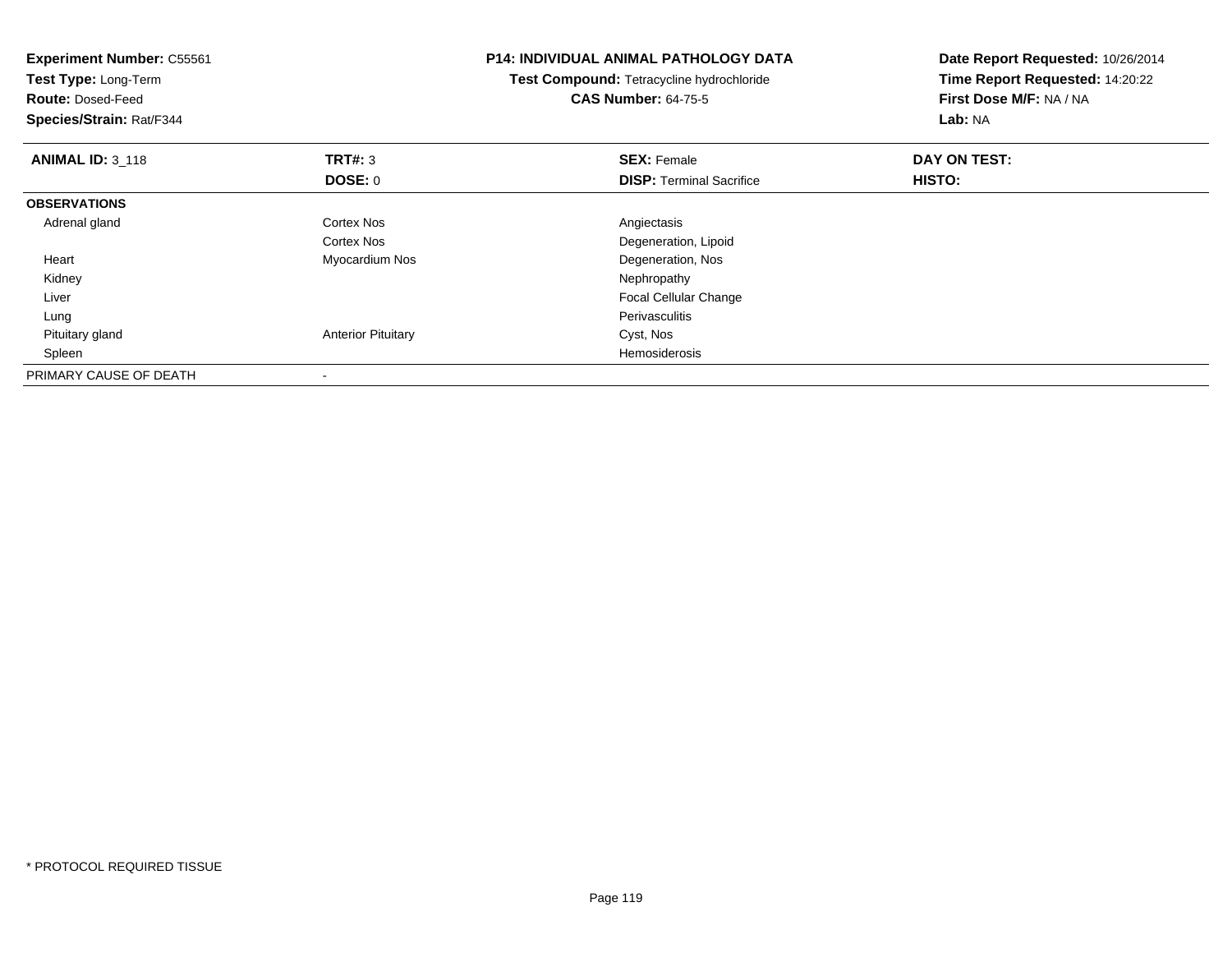**Test Type:** Long-Term

**Route:** Dosed-Feed

**Species/Strain:** Rat/F344

## **P14: INDIVIDUAL ANIMAL PATHOLOGY DATA**

**Test Compound:** Tetracycline hydrochloride**CAS Number:** 64-75-5

| <b>ANIMAL ID: 3_119</b> | <b>TRT#: 3</b>            | <b>SEX: Female</b>              | DAY ON TEST: |  |
|-------------------------|---------------------------|---------------------------------|--------------|--|
|                         | <b>DOSE: 0</b>            | <b>DISP: Terminal Sacrifice</b> | HISTO:       |  |
| <b>OBSERVATIONS</b>     |                           |                                 |              |  |
| Adrenal gland           | <b>Cortex Nos</b>         | Angiectasis                     |              |  |
| Heart                   | Myocardium Nos            | Degeneration, Nos               |              |  |
| Kidney                  |                           | Nephropathy                     |              |  |
| Liver                   |                           | <b>Focal Cellular Change</b>    |              |  |
|                         | <b>Bile Duct</b>          | Hyperplasia, Nos                |              |  |
| Mammary gland           |                           | Fibroadenoma                    |              |  |
| Ovary                   |                           | Granulosa-Cell Tumor            |              |  |
| Pancreas                | Acinus                    | Atrophy, Focal                  |              |  |
| Pituitary gland         | <b>Anterior Pituitary</b> | Adenoma, Nos                    |              |  |
| Spleen                  |                           | Hemosiderosis                   |              |  |
| Stomach                 | Mucosa                    | Cyst, Multiple                  |              |  |
| PRIMARY CAUSE OF DEATH  |                           |                                 |              |  |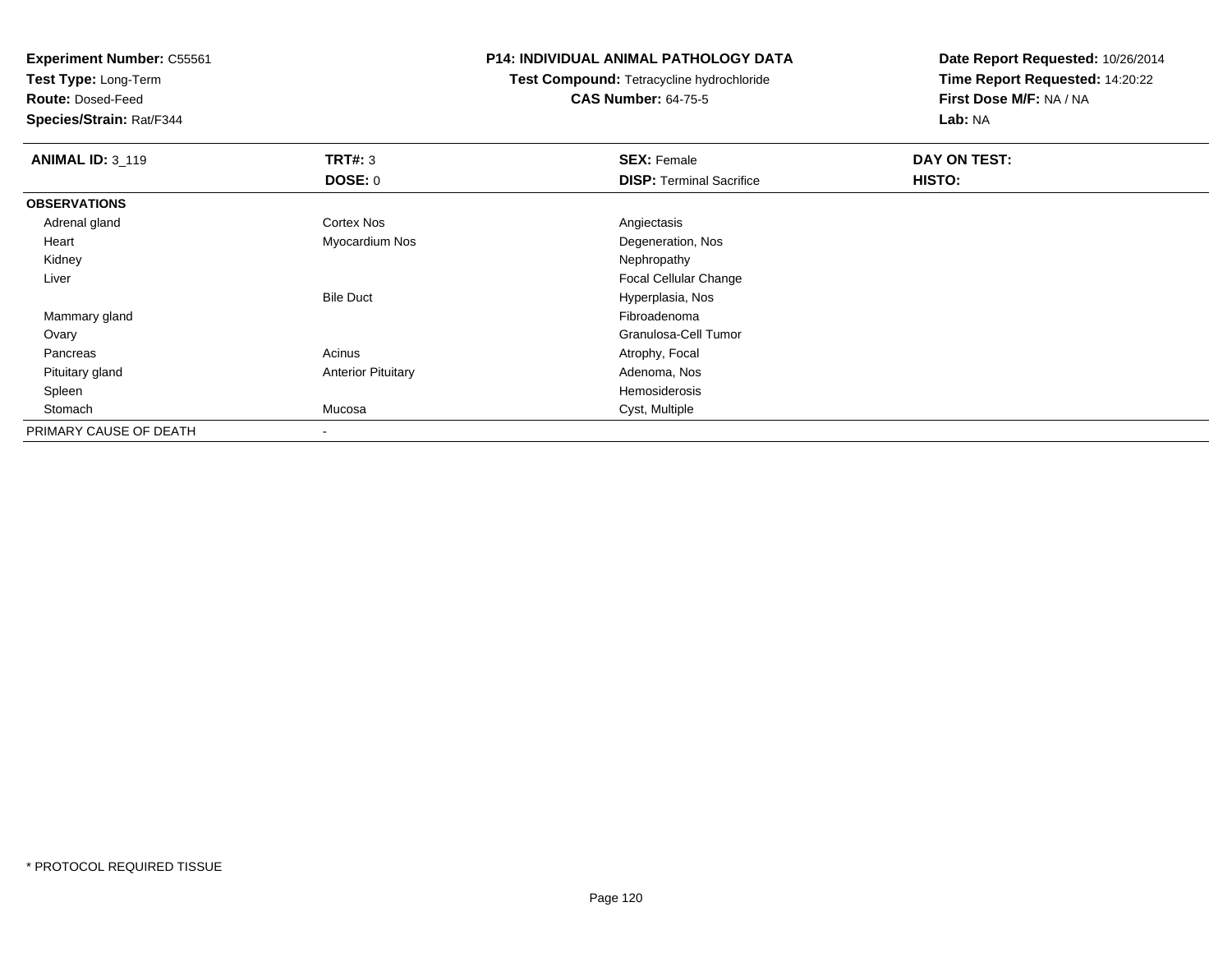**Test Type:** Long-Term

**Route:** Dosed-Feed

**Species/Strain:** Rat/F344

## **P14: INDIVIDUAL ANIMAL PATHOLOGY DATA**

**Test Compound:** Tetracycline hydrochloride**CAS Number:** 64-75-5

| <b>ANIMAL ID: 3_120</b> | TRT#: 3                   | <b>SEX: Female</b>               | DAY ON TEST: |  |
|-------------------------|---------------------------|----------------------------------|--------------|--|
|                         | <b>DOSE: 0</b>            | <b>DISP: Terminal Sacrifice</b>  | HISTO:       |  |
| <b>OBSERVATIONS</b>     |                           |                                  |              |  |
| Adrenal gland           | <b>Cortex Nos</b>         | Angiectasis                      |              |  |
| Heart                   | Myocardium Nos            | Degeneration, Nos                |              |  |
| Kidney                  |                           | Cyst, Nos                        |              |  |
|                         |                           | Nephropathy                      |              |  |
| Liver                   |                           | Focal Cellular Change            |              |  |
|                         | <b>Bile Duct</b>          | Hyperplasia, Nos                 |              |  |
|                         |                           | Inflammation, Chronic Focal      |              |  |
| Nasal cavity            | <b>Turbinate Nos</b>      | Inflammation, Chronic Focal      |              |  |
| Pituitary gland         | <b>Anterior Pituitary</b> | Cyst, Nos                        |              |  |
| Spleen                  |                           | Hemosiderosis                    |              |  |
| Uterus                  |                           | <b>Endometrial Stromal Polyp</b> |              |  |
| PRIMARY CAUSE OF DEATH  |                           |                                  |              |  |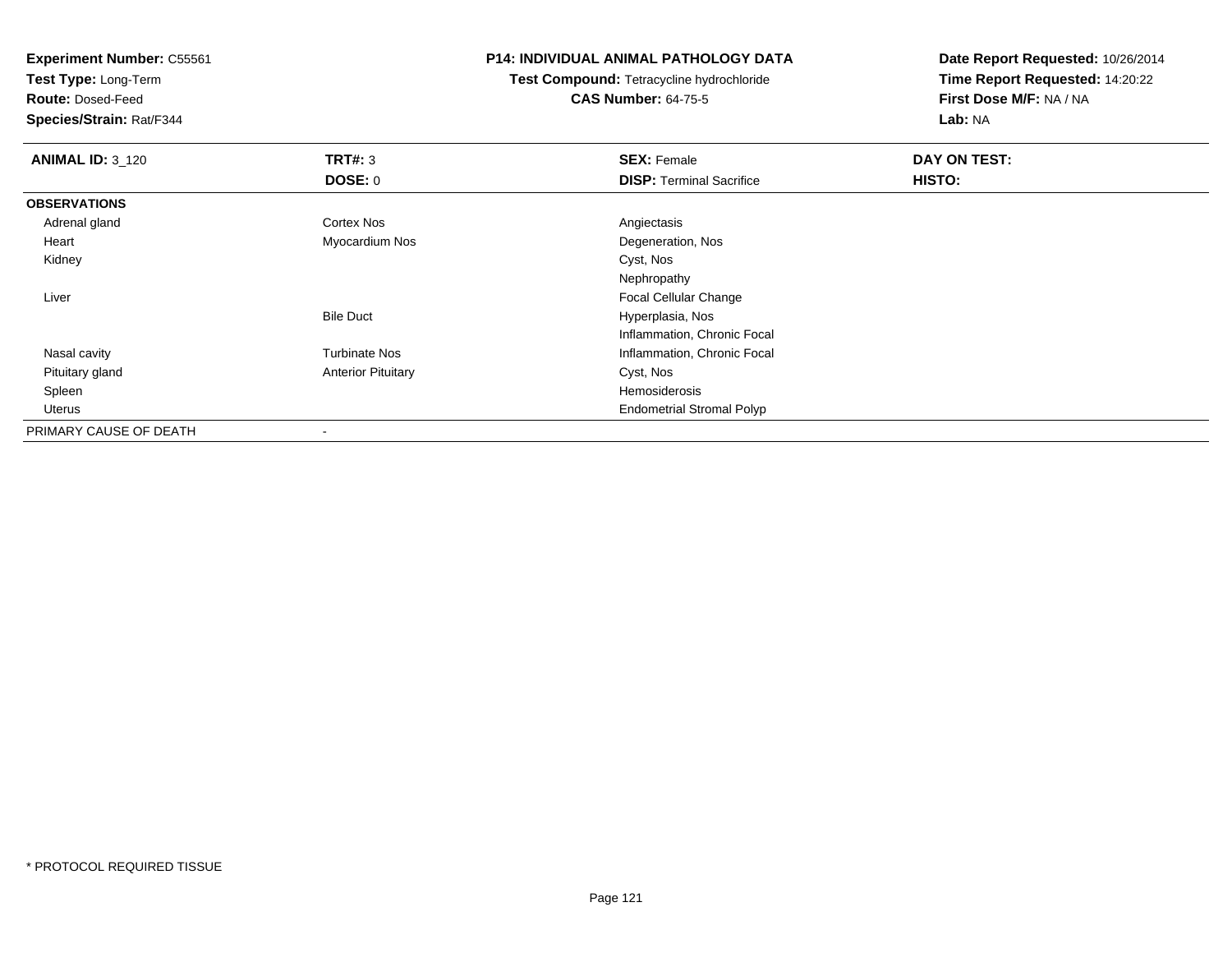| <b>Experiment Number: C55561</b> |                           | <b>P14: INDIVIDUAL ANIMAL PATHOLOGY DATA</b>     | Date Report Requested: 10/26/2014 |
|----------------------------------|---------------------------|--------------------------------------------------|-----------------------------------|
| Test Type: Long-Term             |                           | <b>Test Compound: Tetracycline hydrochloride</b> | Time Report Requested: 14:20:22   |
| <b>Route: Dosed-Feed</b>         |                           | <b>CAS Number: 64-75-5</b>                       | First Dose M/F: NA / NA           |
| Species/Strain: Rat/F344         |                           |                                                  | Lab: NA                           |
| <b>ANIMAL ID: 3_121</b>          | TRT#: 3                   | <b>SEX: Female</b>                               | DAY ON TEST:                      |
|                                  | DOSE: 0                   | <b>DISP: Terminal Sacrifice</b>                  | HISTO:                            |
| <b>OBSERVATIONS</b>              |                           |                                                  |                                   |
| Adrenal gland                    | Cortex Nos                | Angiectasis                                      |                                   |
| Kidney                           |                           | Nephropathy                                      |                                   |
| Liver                            |                           | Focal Cellular Change                            |                                   |
|                                  |                           | Inflammation, Chronic Focal                      |                                   |
| Nasal cavity                     | <b>Turbinate Nos</b>      | Inflammation, Chronic Focal                      |                                   |
| Pancreas                         | Acinus                    | Atrophy, Focal                                   |                                   |
| Pituitary gland                  | <b>Anterior Pituitary</b> | Adenoma, Nos                                     |                                   |
| Spleen                           |                           | Hemosiderosis                                    |                                   |
| Thyroid                          |                           | Hyperplasia, C Cell                              |                                   |
| Uterus                           |                           | <b>Endometrial Stromal Polyp</b>                 |                                   |
| PRIMARY CAUSE OF DEATH           |                           |                                                  |                                   |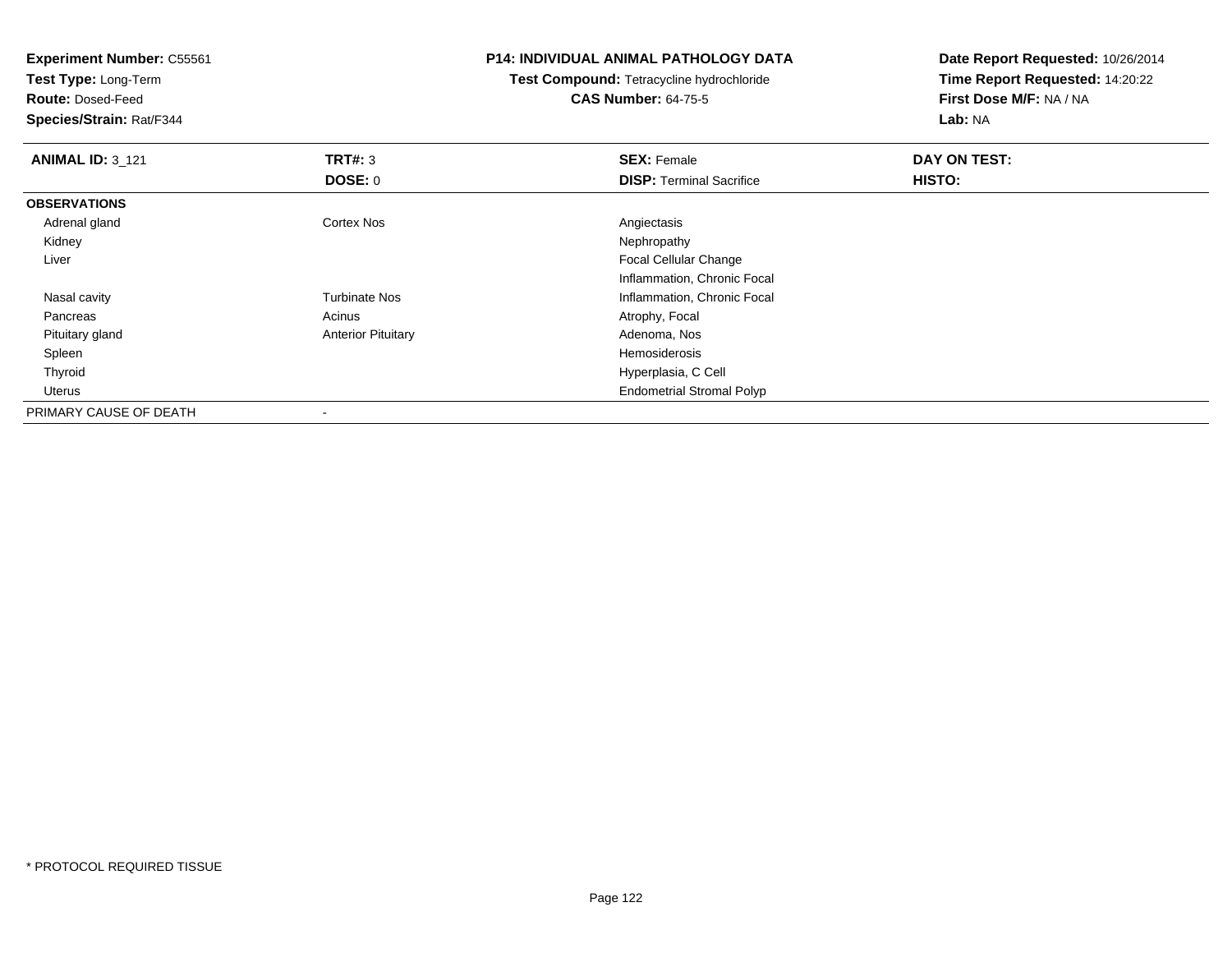**Test Type:** Long-Term

**Route:** Dosed-Feed

**Species/Strain:** Rat/F344

# **P14: INDIVIDUAL ANIMAL PATHOLOGY DATA**

**Test Compound:** Tetracycline hydrochloride**CAS Number:** 64-75-5

| <b>ANIMAL ID: 3_122</b> | <b>TRT#: 3</b><br><b>DOSE: 0</b> | <b>SEX: Female</b><br><b>DISP:</b> Moribund Sacrifice | DAY ON TEST:<br>HISTO: |
|-------------------------|----------------------------------|-------------------------------------------------------|------------------------|
|                         |                                  |                                                       |                        |
| <b>OBSERVATIONS</b>     |                                  |                                                       |                        |
| Clitoral gland          |                                  | Inflammation, Suppurative                             |                        |
| Heart                   | Myocardium Nos                   | Degeneration, Nos                                     |                        |
| <b>Intestine Small</b>  | <b>Mesentery Nos</b>             | Necrosis, Fat                                         |                        |
| Kidney                  |                                  | Nephropathy                                           |                        |
| Liver                   |                                  | Degeneration, Lipoid                                  |                        |
|                         |                                  | Focal Cellular Change                                 |                        |
|                         | <b>Bile Duct</b>                 | Hyperplasia, Nos                                      |                        |
| Mammary gland           |                                  | Hyperplasia, Cystic                                   |                        |
| Nasal cavity            | <b>Turbinate Nos</b>             | Inflammation, Chronic Focal                           |                        |
| Pituitary gland         | <b>Anterior Pituitary</b>        | Adenoma, Nos                                          |                        |
|                         | <b>Anterior Pituitary</b>        | Cyst, Nos                                             |                        |
| Spleen                  |                                  | Hemosiderosis                                         |                        |
| Stomach                 | Mucosa                           | Cyst, Multiple                                        |                        |
|                         | Cardiac Stomach                  | Hyperplasia, Epithelial                               |                        |
|                         | Mucosa                           | Inflammation, Acute/Chronic                           |                        |
| Thyroid                 |                                  | Hyperplasia, C Cell                                   |                        |
| Uterus                  |                                  | Cyst, Multiple                                        |                        |
|                         |                                  | Leiomyoma                                             |                        |
| PRIMARY CAUSE OF DEATH  | $\blacksquare$                   |                                                       |                        |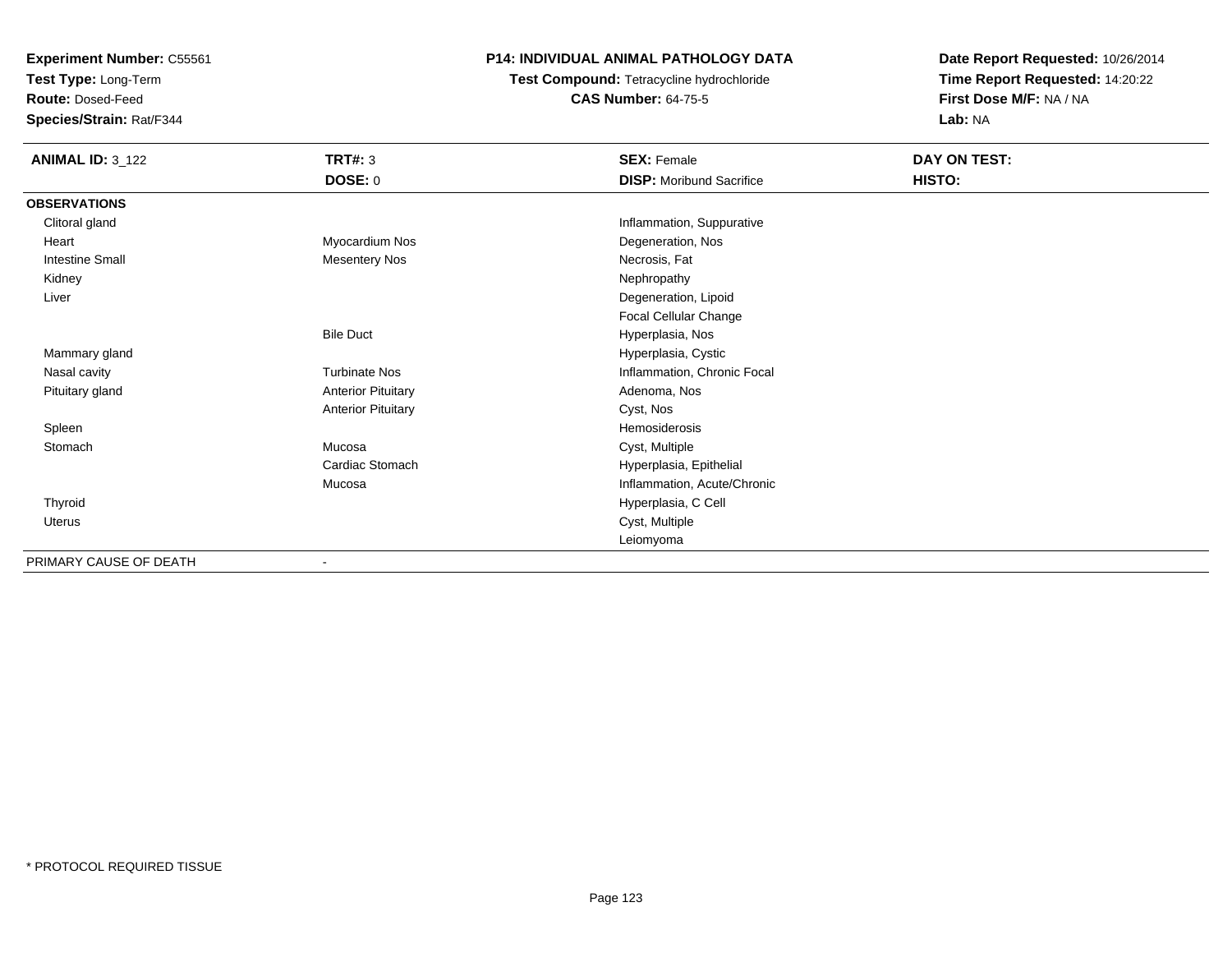**Test Type:** Long-Term

**Route:** Dosed-Feed

**Species/Strain:** Rat/F344

## **P14: INDIVIDUAL ANIMAL PATHOLOGY DATA**

**Test Compound:** Tetracycline hydrochloride**CAS Number:** 64-75-5

| <b>ANIMAL ID: 3_123</b> | TRT#: 3              | <b>SEX: Female</b>           | DAY ON TEST: |  |
|-------------------------|----------------------|------------------------------|--------------|--|
|                         | <b>DOSE: 0</b>       | <b>DISP: Natural Death</b>   | HISTO:       |  |
| <b>OBSERVATIONS</b>     |                      |                              |              |  |
| Adrenal gland           | <b>Cortex Nos</b>    | Hemorrhage                   |              |  |
|                         | Medulla              | Pheochromocytoma, Malignant  |              |  |
| Heart                   | Myocardium Nos       | Degeneration, Nos            |              |  |
| Kidney                  |                      | Nephrosis, Nos               |              |  |
| Liver                   |                      | <b>Focal Cellular Change</b> |              |  |
|                         | <b>Bile Duct</b>     | Hyperplasia, Nos             |              |  |
|                         |                      | Necrosis, Zonal              |              |  |
| Lung                    |                      | Pheochromocytoma, Metastatic |              |  |
| Nasal cavity            | <b>Turbinate Nos</b> | Inflammation, Chronic Focal  |              |  |
| Spleen                  |                      | Hemosiderosis                |              |  |
| PRIMARY CAUSE OF DEATH  |                      |                              |              |  |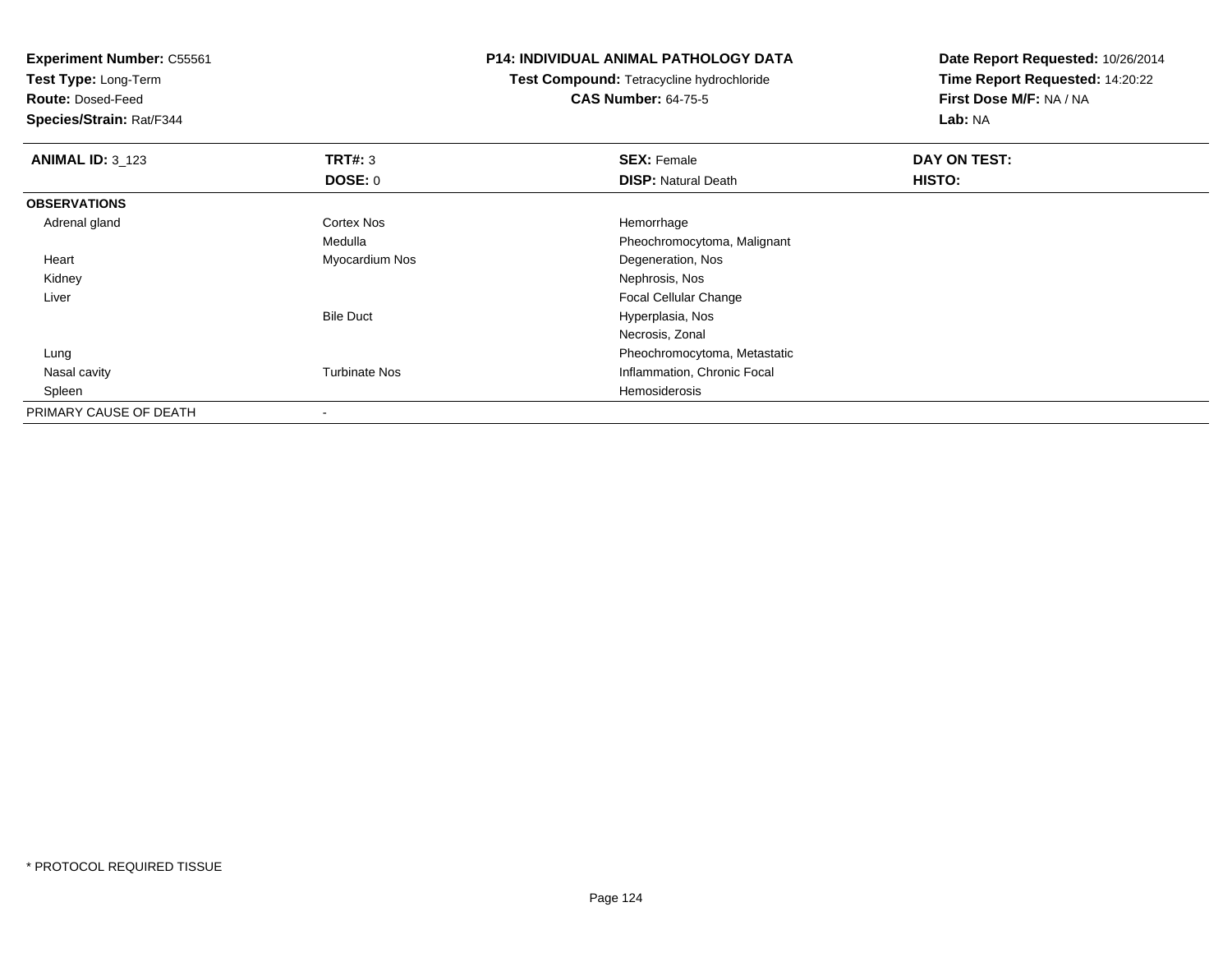**Test Type:** Long-Term

**Route:** Dosed-Feed

**Species/Strain:** Rat/F344

# **P14: INDIVIDUAL ANIMAL PATHOLOGY DATA**

**Test Compound:** Tetracycline hydrochloride**CAS Number:** 64-75-5

| <b>ANIMAL ID: 3_125</b> | TRT#: 3                   | <b>SEX: Female</b>               | DAY ON TEST: |  |
|-------------------------|---------------------------|----------------------------------|--------------|--|
|                         | <b>DOSE: 0</b>            | <b>DISP: Terminal Sacrifice</b>  | HISTO:       |  |
| <b>OBSERVATIONS</b>     |                           |                                  |              |  |
| Bone marrow             |                           | Hyperplasia, Reticulum Cell      |              |  |
| Heart                   | Myocardium Nos            | Degeneration, Nos                |              |  |
| Kidney                  |                           | Nephropathy                      |              |  |
| Liver                   |                           | <b>Focal Cellular Change</b>     |              |  |
|                         |                           | Inflammation, Chronic Focal      |              |  |
| Lung                    |                           | Perivasculitis                   |              |  |
| Mammary gland           |                           | Adenoma, Nos                     |              |  |
| Nasal cavity            | <b>Turbinate Nos</b>      | Inflammation, Chronic Focal      |              |  |
| Pituitary gland         | <b>Anterior Pituitary</b> | Adenoma, Nos                     |              |  |
| Spleen                  |                           | Hemosiderosis                    |              |  |
| Stomach                 | Mucosa                    | Cyst, Multiple                   |              |  |
| Uterus                  |                           | <b>Endometrial Stromal Polyp</b> |              |  |
| PRIMARY CAUSE OF DEATH  | $\overline{\phantom{a}}$  |                                  |              |  |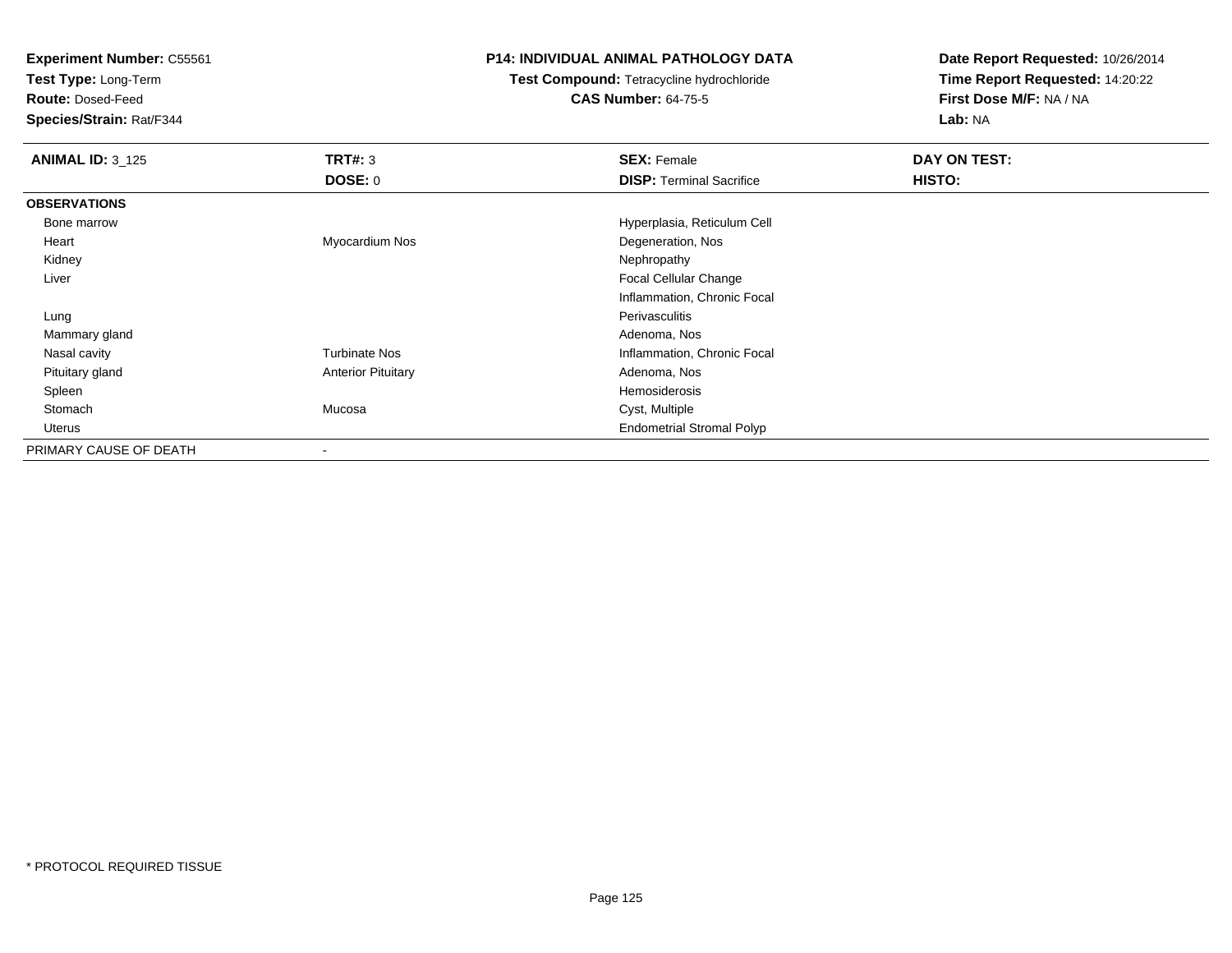**Test Type:** Long-Term

**Route:** Dosed-Feed

**Species/Strain:** Rat/F344

## **P14: INDIVIDUAL ANIMAL PATHOLOGY DATA**

# **Test Compound:** Tetracycline hydrochloride**CAS Number:** 64-75-5

| <b>ANIMAL ID: 3_126</b> | TRT#: 3                   | <b>SEX: Female</b>              | DAY ON TEST: |  |
|-------------------------|---------------------------|---------------------------------|--------------|--|
|                         | DOSE: 0                   | <b>DISP: Terminal Sacrifice</b> | HISTO:       |  |
| <b>OBSERVATIONS</b>     |                           |                                 |              |  |
| Adrenal gland           | <b>Cortex Nos</b>         | Angiectasis                     |              |  |
| Bone marrow             |                           | Hyperplasia, Reticulum Cell     |              |  |
| Heart                   | Myocardium Nos            | Degeneration, Nos               |              |  |
| Kidney                  |                           | Nephropathy                     |              |  |
| Liver                   |                           | <b>Focal Cellular Change</b>    |              |  |
|                         | <b>Bile Duct</b>          | Hyperplasia, Nos                |              |  |
|                         |                           | Inflammation, Chronic Focal     |              |  |
| Nasal cavity            | <b>Turbinate Nos</b>      | Inflammation, Chronic Focal     |              |  |
| Pituitary gland         | <b>Anterior Pituitary</b> | Cyst, Nos                       |              |  |
|                         | <b>Anterior Pituitary</b> | Hyperplasia, Focal              |              |  |
| Spleen                  |                           | Hemosiderosis                   |              |  |
| Thyroid                 |                           | Hyperplasia, C Cell             |              |  |
| PRIMARY CAUSE OF DEATH  |                           |                                 |              |  |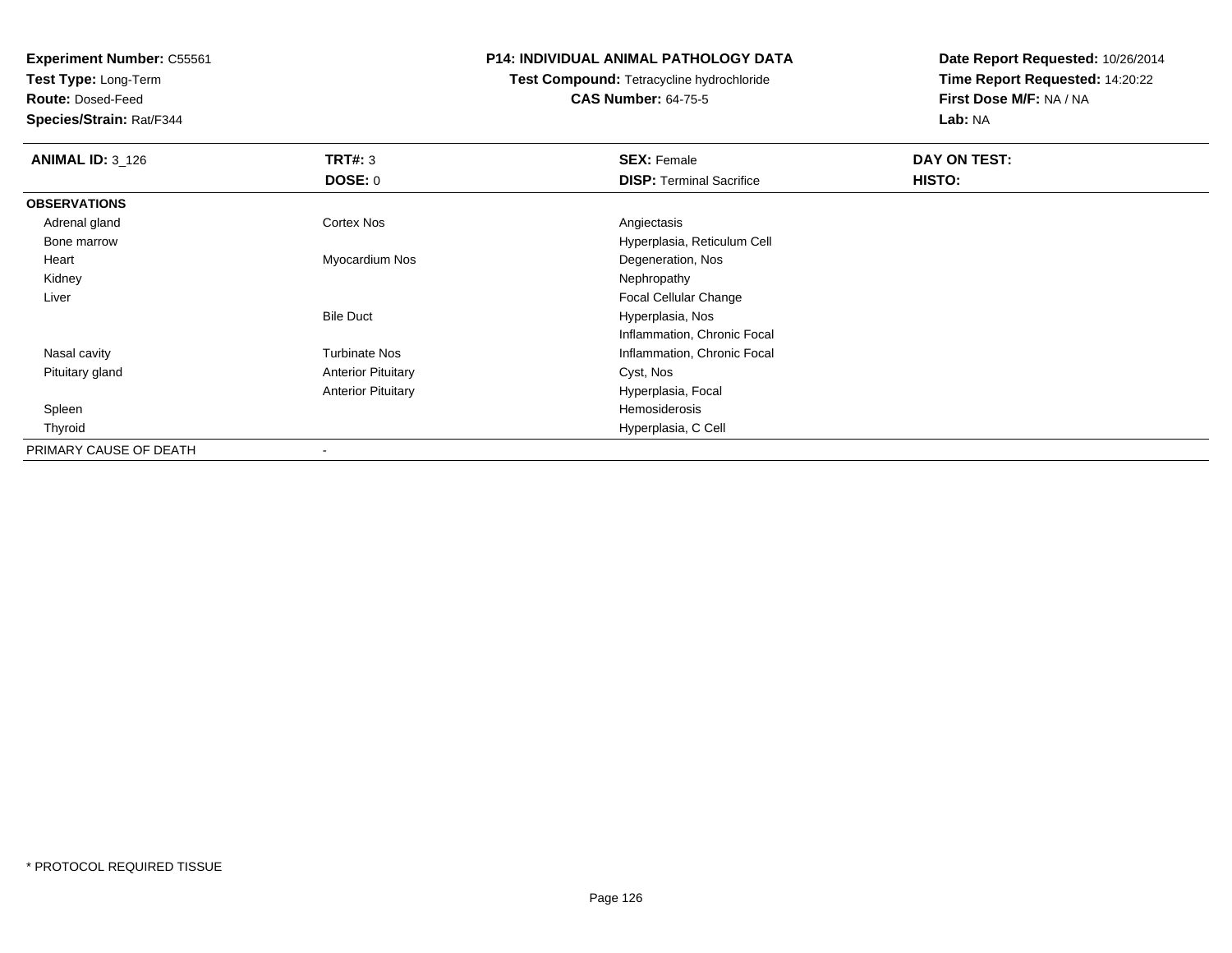| <b>Experiment Number: C55561</b><br>Test Type: Long-Term<br><b>Route: Dosed-Feed</b><br>Species/Strain: Rat/F344 |                           | <b>P14: INDIVIDUAL ANIMAL PATHOLOGY DATA</b><br>Test Compound: Tetracycline hydrochloride<br><b>CAS Number: 64-75-5</b> | Date Report Requested: 10/26/2014<br>Time Report Requested: 14:20:22<br>First Dose M/F: NA / NA<br>Lab: NA |
|------------------------------------------------------------------------------------------------------------------|---------------------------|-------------------------------------------------------------------------------------------------------------------------|------------------------------------------------------------------------------------------------------------|
| <b>ANIMAL ID: 3 127</b>                                                                                          | <b>TRT#: 3</b>            | <b>SEX: Female</b>                                                                                                      | DAY ON TEST:                                                                                               |
|                                                                                                                  | DOSE: 0                   | <b>DISP:</b> Moribund Sacrifice                                                                                         | HISTO:                                                                                                     |
| <b>OBSERVATIONS</b>                                                                                              |                           |                                                                                                                         |                                                                                                            |
| Liver                                                                                                            | <b>Bile Duct</b>          | Hyperplasia, Nos                                                                                                        |                                                                                                            |
| Nasal cavity                                                                                                     | <b>Turbinate Nos</b>      | Inflammation, Chronic Focal                                                                                             |                                                                                                            |
| Pituitary gland                                                                                                  | <b>Anterior Pituitary</b> | Adenoma, Nos                                                                                                            |                                                                                                            |
|                                                                                                                  | <b>Anterior Pituitary</b> | Cyst, Nos                                                                                                               |                                                                                                            |
| Spleen                                                                                                           |                           | Hematopoiesis                                                                                                           |                                                                                                            |
| <b>Uterus</b>                                                                                                    |                           | <b>Endometrial Stromal Polyp</b>                                                                                        |                                                                                                            |
|                                                                                                                  |                           | <b>Endometrial Stromal Sarcoma</b>                                                                                      |                                                                                                            |
| PRIMARY CAUSE OF DEATH                                                                                           |                           |                                                                                                                         |                                                                                                            |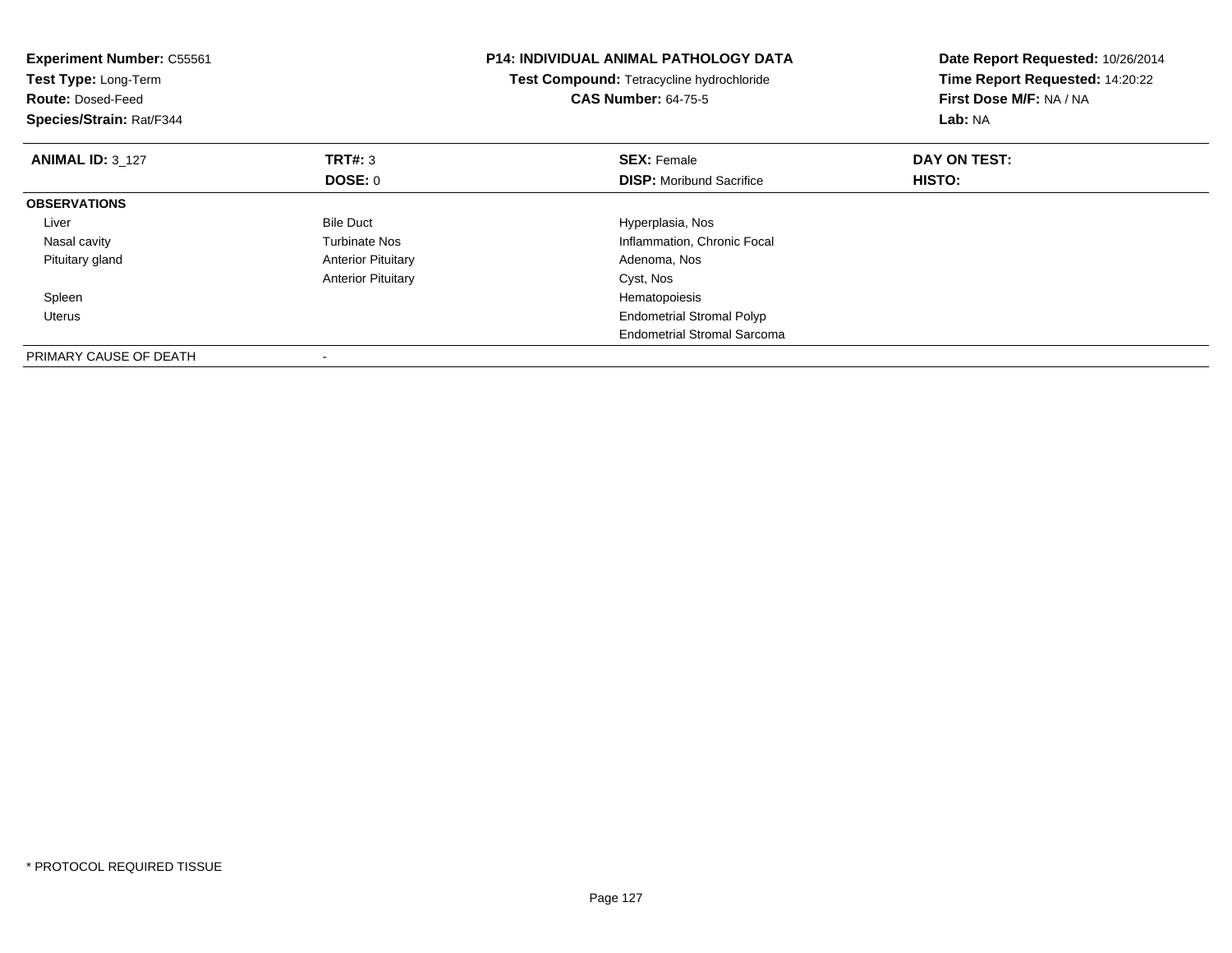**Test Type:** Long-Term

**Route:** Dosed-Feed

**Species/Strain:** Rat/F344

## **P14: INDIVIDUAL ANIMAL PATHOLOGY DATA**

**Test Compound:** Tetracycline hydrochloride**CAS Number:** 64-75-5

| <b>ANIMAL ID: 3_128</b> | TRT#: 3                   | <b>SEX: Female</b>              | DAY ON TEST: |  |
|-------------------------|---------------------------|---------------------------------|--------------|--|
|                         | <b>DOSE: 0</b>            | <b>DISP: Terminal Sacrifice</b> | HISTO:       |  |
| <b>OBSERVATIONS</b>     |                           |                                 |              |  |
| Adrenal gland           | Cortex Nos                | Angiectasis                     |              |  |
|                         | <b>Cortex Nos</b>         | Degeneration, Lipoid            |              |  |
|                         | <b>Cortex Nos</b>         | Hyperplasia, Focal              |              |  |
| Heart                   | Myocardium Nos            | Degeneration, Nos               |              |  |
| Kidney                  |                           | Nephropathy                     |              |  |
| Liver                   |                           | <b>Focal Cellular Change</b>    |              |  |
|                         | <b>Bile Duct</b>          | Hyperplasia, Nos                |              |  |
| Mammary gland           |                           | Hyperplasia, Cystic             |              |  |
| Pituitary gland         | <b>Anterior Pituitary</b> | Cyst, Nos                       |              |  |
| Spleen                  |                           | Hemosiderosis                   |              |  |
| Thyroid                 |                           | Hyperplasia, C Cell             |              |  |
| PRIMARY CAUSE OF DEATH  |                           |                                 |              |  |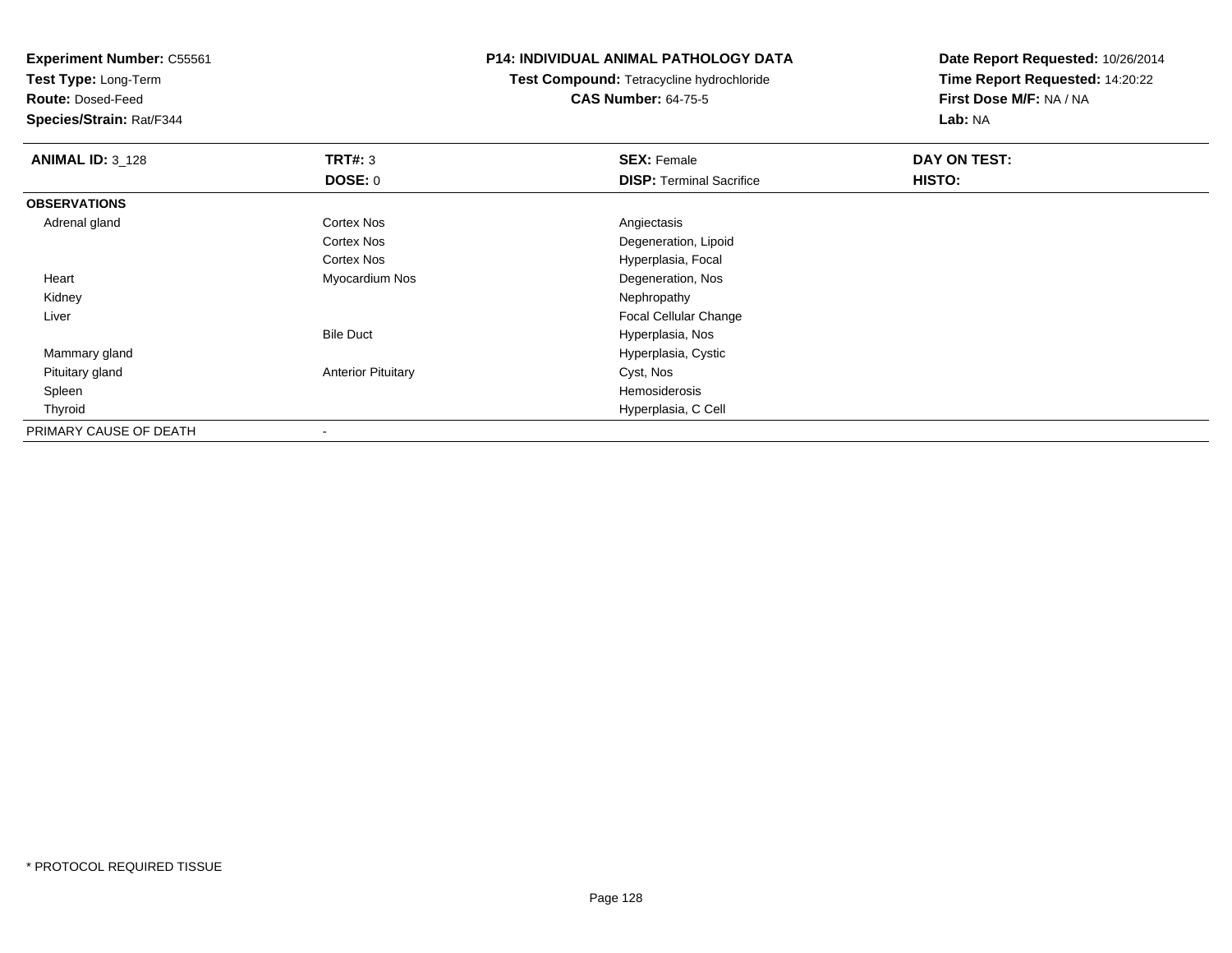**Test Type:** Long-Term

**Route:** Dosed-Feed

**Species/Strain:** Rat/F344

## **P14: INDIVIDUAL ANIMAL PATHOLOGY DATA**

**Test Compound:** Tetracycline hydrochloride**CAS Number:** 64-75-5

| <b>ANIMAL ID: 3_129</b> | TRT#: 3                   | <b>SEX: Female</b>              | DAY ON TEST: |  |
|-------------------------|---------------------------|---------------------------------|--------------|--|
|                         | <b>DOSE: 0</b>            | <b>DISP: Terminal Sacrifice</b> | HISTO:       |  |
| <b>OBSERVATIONS</b>     |                           |                                 |              |  |
| Adrenal gland           | <b>Cortex Nos</b>         | Angiectasis                     |              |  |
|                         | Medulla                   | Pheochromocytoma                |              |  |
| Bone marrow             |                           | Hyperplasia, Reticulum Cell     |              |  |
| Heart                   | Myocardium Nos            | Degeneration, Nos               |              |  |
| Kidney                  |                           | Nephropathy                     |              |  |
| Liver                   |                           | <b>Focal Cellular Change</b>    |              |  |
| Lung                    |                           | Perivasculitis                  |              |  |
| Nasal cavity            | <b>Turbinate Nos</b>      | Inflammation, Chronic Focal     |              |  |
| Pituitary gland         | <b>Anterior Pituitary</b> | Adenoma, Nos                    |              |  |
| Spleen                  |                           | Hemosiderosis                   |              |  |
| Thyroid                 |                           | Hyperplasia, C Cell             |              |  |
| PRIMARY CAUSE OF DEATH  | $\blacksquare$            |                                 |              |  |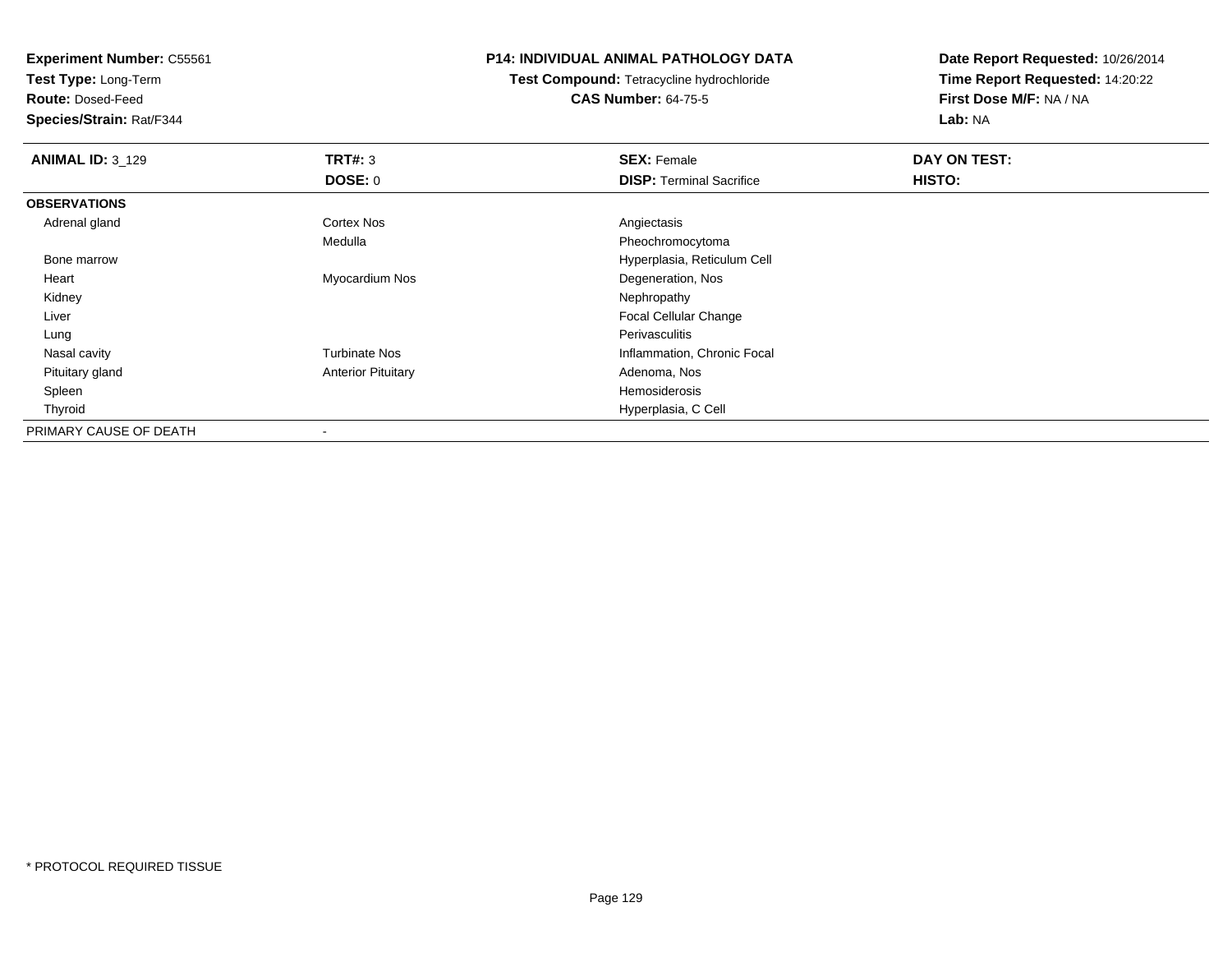| <b>Experiment Number: C55561</b><br>Test Type: Long-Term<br><b>Route: Dosed-Feed</b><br>Species/Strain: Rat/F344 |                            | <b>P14: INDIVIDUAL ANIMAL PATHOLOGY DATA</b><br>Test Compound: Tetracycline hydrochloride<br><b>CAS Number: 64-75-5</b> | Date Report Requested: 10/26/2014<br>Time Report Requested: 14:20:22<br>First Dose M/F: NA / NA<br>Lab: NA |
|------------------------------------------------------------------------------------------------------------------|----------------------------|-------------------------------------------------------------------------------------------------------------------------|------------------------------------------------------------------------------------------------------------|
| <b>ANIMAL ID: 3 130</b>                                                                                          | TRT#: 3                    | <b>SEX: Female</b>                                                                                                      | DAY ON TEST:                                                                                               |
|                                                                                                                  | DOSE: 0                    | <b>DISP:</b> Moribund Sacrifice                                                                                         | HISTO:                                                                                                     |
| <b>OBSERVATIONS</b>                                                                                              |                            |                                                                                                                         |                                                                                                            |
| Heart                                                                                                            | Myocardium Nos             | Degeneration, Nos                                                                                                       |                                                                                                            |
| Liver                                                                                                            |                            | Degeneration, Lipoid                                                                                                    |                                                                                                            |
| Stomach                                                                                                          | Cardiac Stomach            | Inflammation, Acute                                                                                                     |                                                                                                            |
| Unspecified                                                                                                      | <b>Multiple Organs Nos</b> | Leukemia, Mononuclear Cell                                                                                              |                                                                                                            |
| Uterus                                                                                                           |                            | <b>Endometrial Stromal Polyp</b>                                                                                        |                                                                                                            |
| PRIMARY CAUSE OF DEATH                                                                                           |                            |                                                                                                                         |                                                                                                            |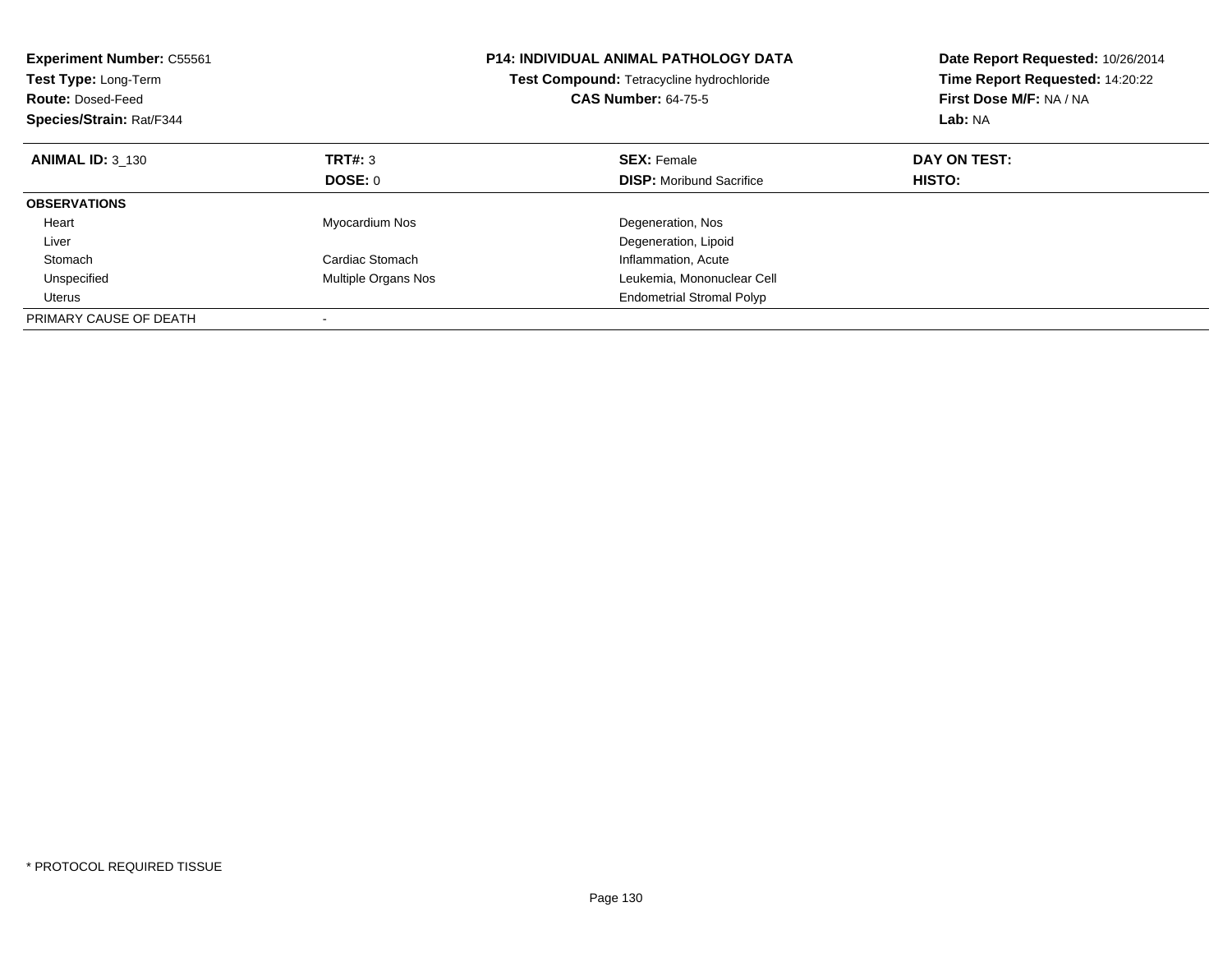**Experiment Number:** C55561**Test Type:** Long-Term**Route:** Dosed-Feed **Species/Strain:** Rat/F344**P14: INDIVIDUAL ANIMAL PATHOLOGY DATATest Compound:** Tetracycline hydrochloride**CAS Number:** 64-75-5**Date Report Requested:** 10/26/2014**Time Report Requested:** 14:20:22**First Dose M/F:** NA / NA**Lab:** NA**ANIMAL ID:** 3\_131**TRT#:** 3 **SEX:** Female **DAY ON TEST: DOSE:** 0**DISP:** Terminal Sacrifice **HISTO: OBSERVATIONS** Adrenal glandd and the Cortex Nos and the Cortex Nos and the Angiectasis Cortex Nos Degeneration, Lipoid Heart Myocardium Nos Degeneration, Nos Kidneyy the control of the control of the control of the control of the control of the control of the control of the control of the control of the control of the control of the control of the control of the control of the contro Liver Focal Cellular ChangeBile Duct Hyperplasia, Nosy metal of the Turbinate Nos and the Turbinate Nos and the Inflammation, Chronic Focal Nasal cavity Pituitary glandAnterior Pituitary **Adenoma, Nosting Adenoma, Nosting Adenoma**, Nosting Adenoma, Nosting Adenoma, Nosting Adenoma, Nosting Adenoma, Nosting Adenoma, Nosting Adenoma, Nosting Adenoma, Nosting Adenoma, Nosting Adenoma, Nosti Spleenn and the state of the state of the state of the state of the state of the state of the state of the state of the state of the state of the state of the state of the state of the state of the state of the state of the stat Thyroid Hyperplasia, C Cell PRIMARY CAUSE OF DEATH-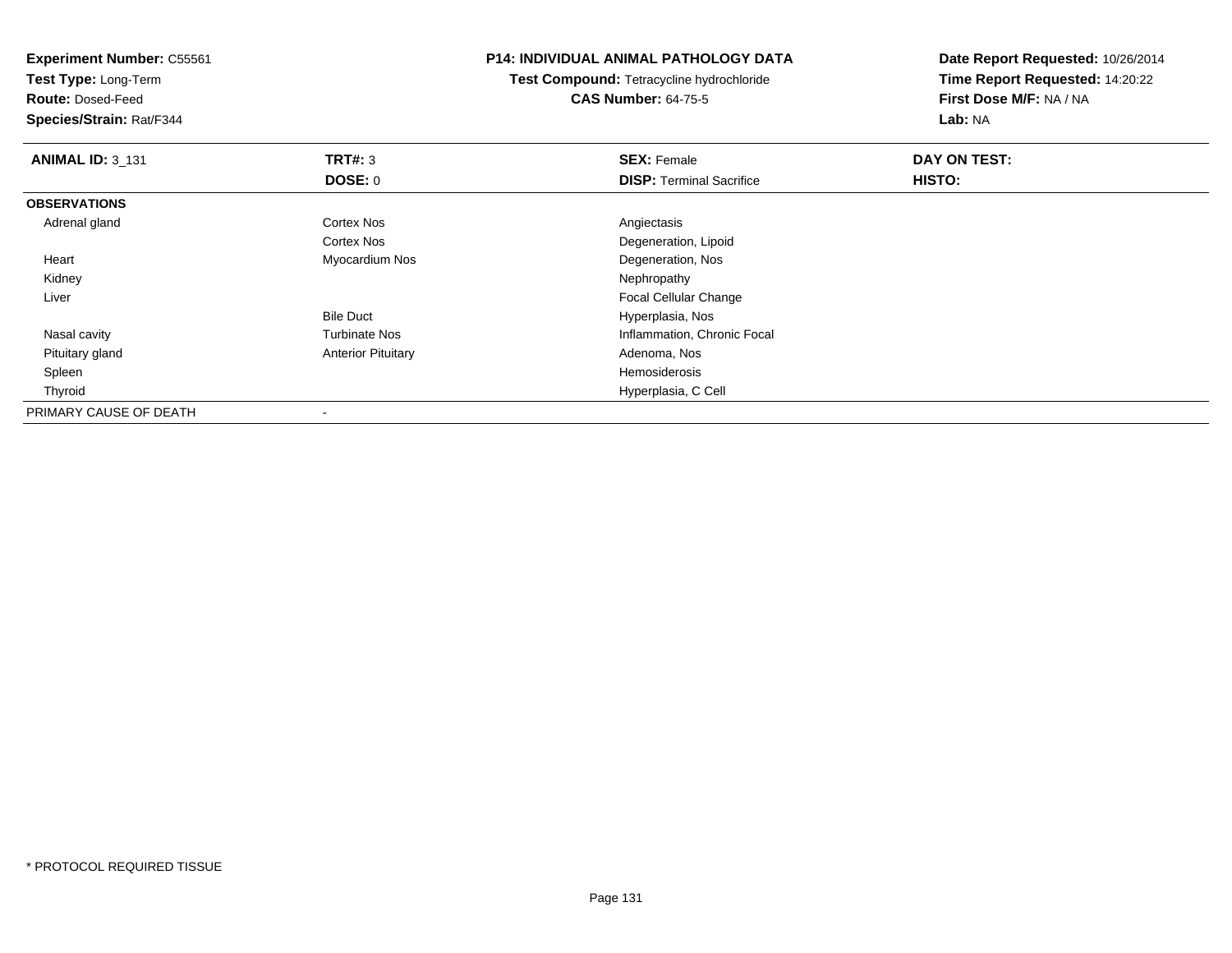**Test Type:** Long-Term

**Route:** Dosed-Feed

**Species/Strain:** Rat/F344

## **P14: INDIVIDUAL ANIMAL PATHOLOGY DATA**

**Test Compound:** Tetracycline hydrochloride**CAS Number:** 64-75-5

| <b>ANIMAL ID: 3 132</b> | TRT#: 3                   | <b>SEX: Female</b>              | DAY ON TEST: |  |
|-------------------------|---------------------------|---------------------------------|--------------|--|
|                         | <b>DOSE: 0</b>            | <b>DISP: Terminal Sacrifice</b> | HISTO:       |  |
| <b>OBSERVATIONS</b>     |                           |                                 |              |  |
| Heart                   | Myocardium Nos            | Degeneration, Nos               |              |  |
| <b>Intestine Small</b>  | <b>Mesentery Nos</b>      | Necrosis, Fat                   |              |  |
| Kidney                  |                           | Nephropathy                     |              |  |
| Liver                   |                           | Focal Cellular Change           |              |  |
|                         | <b>Bile Duct</b>          | Hyperplasia, Nos                |              |  |
| Lung                    |                           | Perivasculitis                  |              |  |
| Nasal cavity            |                           | Inflammation, Acute/Chronic     |              |  |
|                         | <b>Turbinate Nos</b>      | Inflammation, Chronic Focal     |              |  |
| Pancreas                | Islets                    | Islet-Cell Adenoma              |              |  |
| Pituitary gland         | <b>Anterior Pituitary</b> | Adenoma, Nos                    |              |  |
| Spleen                  |                           | Hemosiderosis                   |              |  |
| Thyroid                 |                           | Hyperplasia, C Cell             |              |  |
| PRIMARY CAUSE OF DEATH  | $\overline{\phantom{a}}$  |                                 |              |  |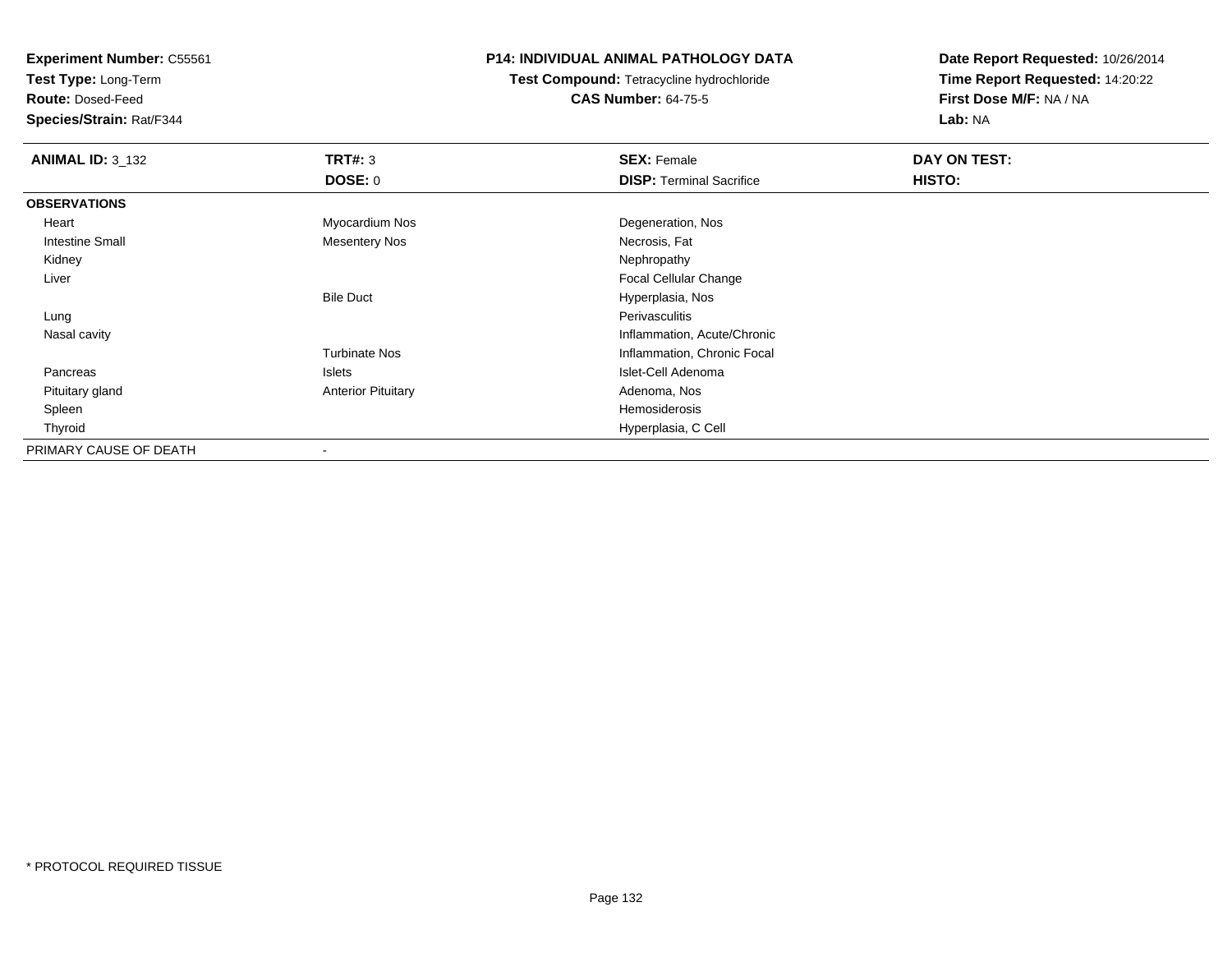**Test Type:** Long-Term

**Route:** Dosed-Feed

**Species/Strain:** Rat/F344

## **P14: INDIVIDUAL ANIMAL PATHOLOGY DATA**

**Test Compound:** Tetracycline hydrochloride**CAS Number:** 64-75-5

| <b>ANIMAL ID: 3_133</b> | TRT#: 3                   | <b>SEX: Female</b>              | DAY ON TEST: |  |
|-------------------------|---------------------------|---------------------------------|--------------|--|
|                         | <b>DOSE: 0</b>            | <b>DISP: Terminal Sacrifice</b> | HISTO:       |  |
| <b>OBSERVATIONS</b>     |                           |                                 |              |  |
| Adrenal gland           | <b>Cortex Nos</b>         | Angiectasis                     |              |  |
| Kidney                  |                           | Nephropathy                     |              |  |
| Liver                   |                           | Focal Cellular Change           |              |  |
|                         | <b>Bile Duct</b>          | Hyperplasia, Nos                |              |  |
| Lung                    |                           | Perivasculitis                  |              |  |
| Mammary gland           |                           | Fibroadenoma                    |              |  |
|                         |                           | Hyperplasia, Cystic             |              |  |
| Nasal cavity            | <b>Turbinate Nos</b>      | Inflammation, Chronic Focal     |              |  |
| Ovary                   |                           | Cyst, Nos                       |              |  |
| Pituitary gland         | <b>Anterior Pituitary</b> | Adenoma, Nos                    |              |  |
|                         | <b>Anterior Pituitary</b> | Cyst, Nos                       |              |  |
| Spleen                  |                           | Hemosiderosis                   |              |  |
| Thyroid                 |                           | Hyperplasia, C Cell             |              |  |
| PRIMARY CAUSE OF DEATH  |                           |                                 |              |  |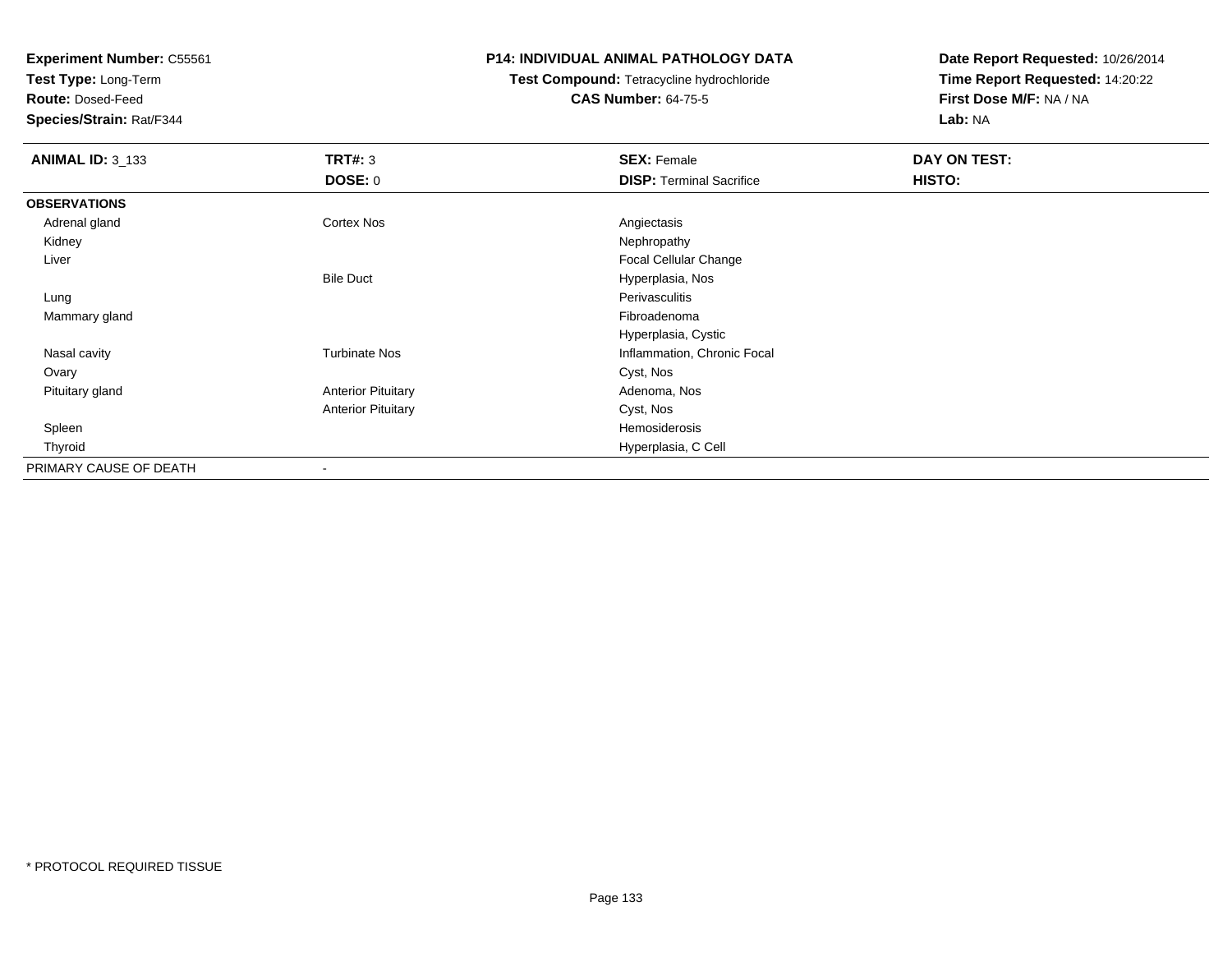**Experiment Number:** C55561**Test Type:** Long-Term**Route:** Dosed-Feed **Species/Strain:** Rat/F344**P14: INDIVIDUAL ANIMAL PATHOLOGY DATATest Compound:** Tetracycline hydrochloride**CAS Number:** 64-75-5**Date Report Requested:** 10/26/2014**Time Report Requested:** 14:20:22**First Dose M/F:** NA / NA**Lab:** NA**ANIMAL ID:** 3\_134**TRT#:** 3 **SEX:** Female **DAY ON TEST: DOSE:** 0**DISP:** Terminal Sacrifice **HISTO: OBSERVATIONS** Adrenal glandMedulla **Pheochromocytoma**  Heart Myocardium NosDegeneration, Nos<br>Nephropathy Kidneyy the control of the control of the control of the control of the control of the control of the control of the control of the control of the control of the control of the control of the control of the control of the contro Liver Focal Cellular Changey metal of the Turbinate Nos and the Turbinate Nos and the Inflammation, Chronic Focal Nasal cavity Pancreass and the contract of the Acinus Acinus and the Acinus Atrophy, Focal and the Atrophy, Focal and the Acinus Acinus Acinus Acinus Acinus Acinus Acinus Acinus Acinus Acinus Acinus Acinus Acinus Acinus Acinus Acinus Acinus Ac Pituitary glandAnterior Pituitary **Adenoma, Nosting Adenoma, Nosting Adenoma**, Nosting Adenoma, Nosting Adenoma, Nosting Adenoma, Nosting Adenoma, Nosting Adenoma, Nosting Adenoma, Nosting Adenoma, Nosting Adenoma, Nosting Adenoma, Nosti Spleenn and the state of the state of the state of the state of the state of the state of the state of the state of the state of the state of the state of the state of the state of the state of the state of the state of the stat Thyroid Hyperplasia, C Cell UterusEndometrial Stromal Polyp

PRIMARY CAUSE OF DEATH-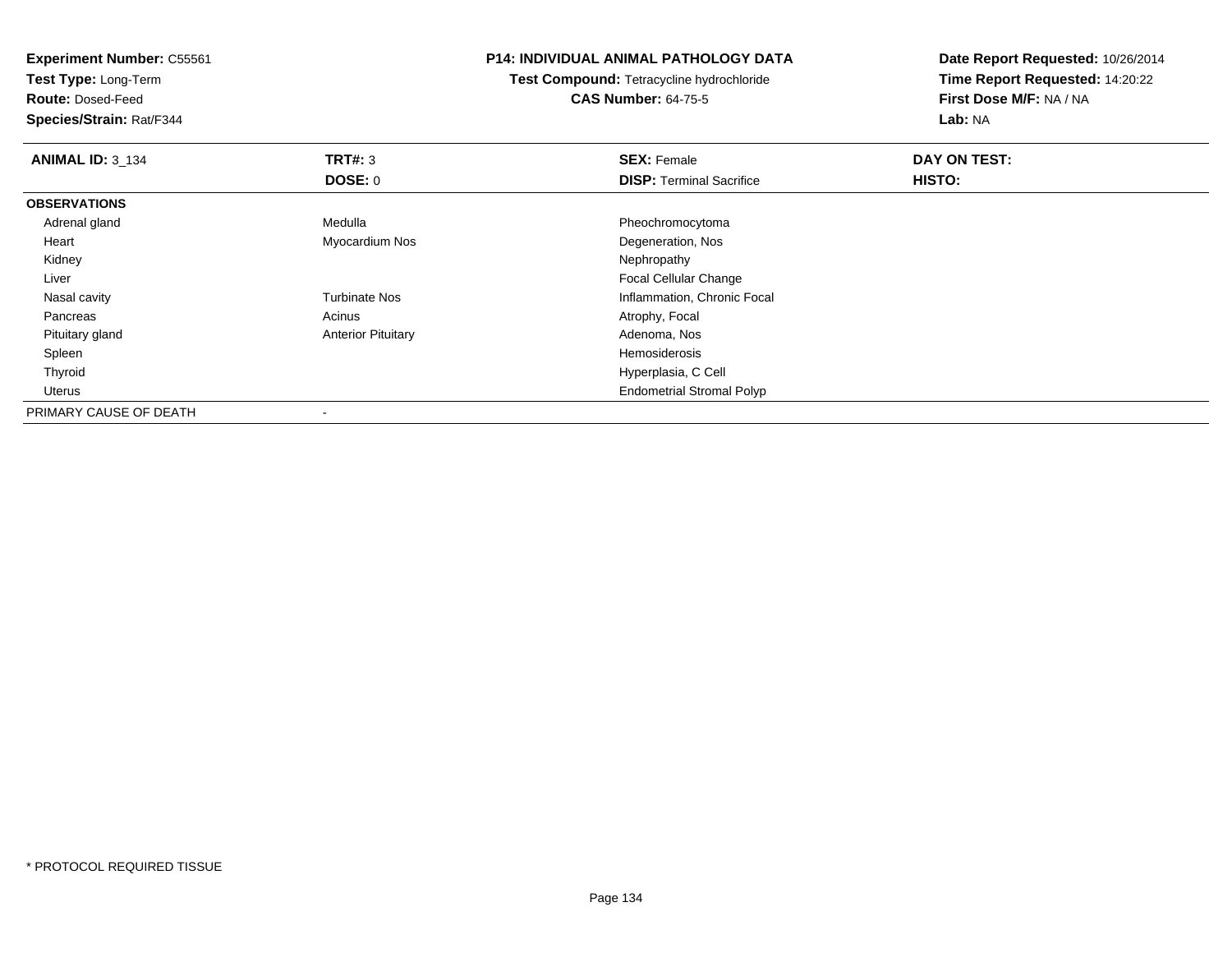**Test Type:** Long-Term

**Route:** Dosed-Feed

**Species/Strain:** Rat/F344

## **P14: INDIVIDUAL ANIMAL PATHOLOGY DATA**

**Test Compound:** Tetracycline hydrochloride**CAS Number:** 64-75-5

| <b>ANIMAL ID: 3_135</b> | <b>TRT#: 3</b>            | <b>SEX: Female</b>              | DAY ON TEST: |  |
|-------------------------|---------------------------|---------------------------------|--------------|--|
|                         | <b>DOSE: 0</b>            | <b>DISP: Terminal Sacrifice</b> | HISTO:       |  |
| <b>OBSERVATIONS</b>     |                           |                                 |              |  |
| Adrenal gland           | Cortex Nos                | Angiectasis                     |              |  |
|                         | Cortex Nos                | Hyperplasia, Focal              |              |  |
| Heart                   | Myocardium Nos            | Degeneration, Nos               |              |  |
| Kidney                  |                           | Nephropathy                     |              |  |
| Liver                   |                           | <b>Focal Cellular Change</b>    |              |  |
|                         | <b>Bile Duct</b>          | Hyperplasia, Nos                |              |  |
| Lung                    |                           | Perivasculitis                  |              |  |
| Mammary gland           |                           | Fibroadenoma                    |              |  |
| Nasal cavity            | <b>Turbinate Nos</b>      | Inflammation, Chronic Focal     |              |  |
| Pituitary gland         | <b>Anterior Pituitary</b> | Cyst, Nos                       |              |  |
| Spleen                  |                           | Hemosiderosis                   |              |  |
| Stomach                 | Mucosa                    | Cyst, Multiple                  |              |  |
| Thyroid                 |                           | Hyperplasia, C Cell             |              |  |
| PRIMARY CAUSE OF DEATH  | $\overline{\phantom{a}}$  |                                 |              |  |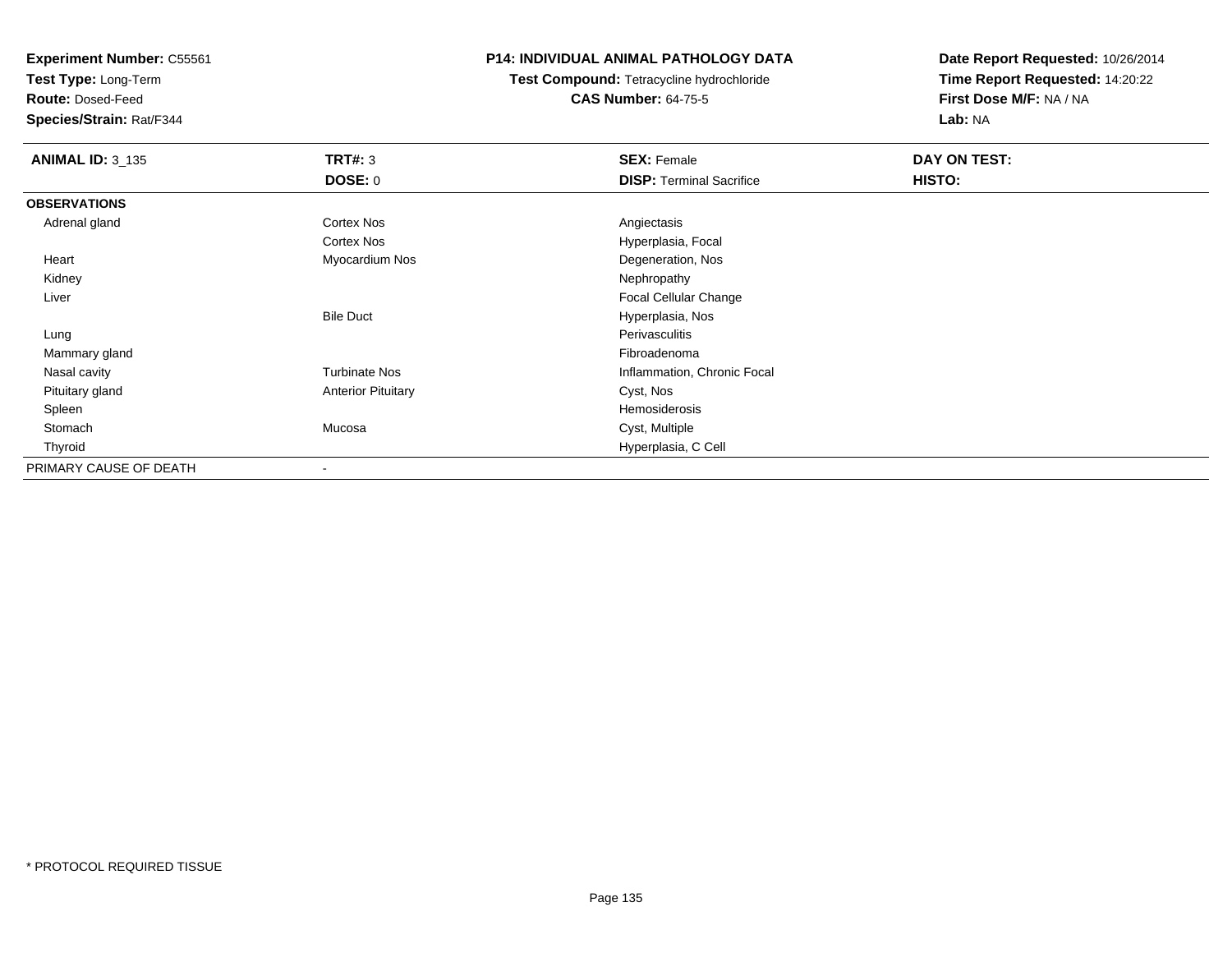**Test Type:** Long-Term

**Route:** Dosed-Feed

**Species/Strain:** Rat/F344

## **P14: INDIVIDUAL ANIMAL PATHOLOGY DATA**

**Test Compound:** Tetracycline hydrochloride**CAS Number:** 64-75-5

| <b>ANIMAL ID: 3 136</b> | TRT#: 3                   | <b>SEX: Female</b>               | DAY ON TEST: |  |
|-------------------------|---------------------------|----------------------------------|--------------|--|
|                         | <b>DOSE: 0</b>            | <b>DISP:</b> Moribund Sacrifice  | HISTO:       |  |
| <b>OBSERVATIONS</b>     |                           |                                  |              |  |
| Adrenal gland           | <b>Cortex Nos</b>         | Degeneration, Lipoid             |              |  |
| Liver                   |                           | Hepatocytomegaly                 |              |  |
|                         | <b>Bile Duct</b>          | Hyperplasia, Nos                 |              |  |
| Lung                    |                           | Hyperplasia, Alveolar Epithelium |              |  |
| Mammary gland           |                           | Fibroadenoma                     |              |  |
|                         |                           | Papillary Adenocarcinoma         |              |  |
| Pituitary gland         | <b>Anterior Pituitary</b> | Cyst, Nos                        |              |  |
|                         | <b>Anterior Pituitary</b> | Hyperplasia, Focal               |              |  |
| Spleen                  |                           | Hemosiderosis                    |              |  |
| Unspecified             | Multiple Organs Nos       | Leukemia, Mononuclear Cell       |              |  |
| PRIMARY CAUSE OF DEATH  | $\,$                      |                                  |              |  |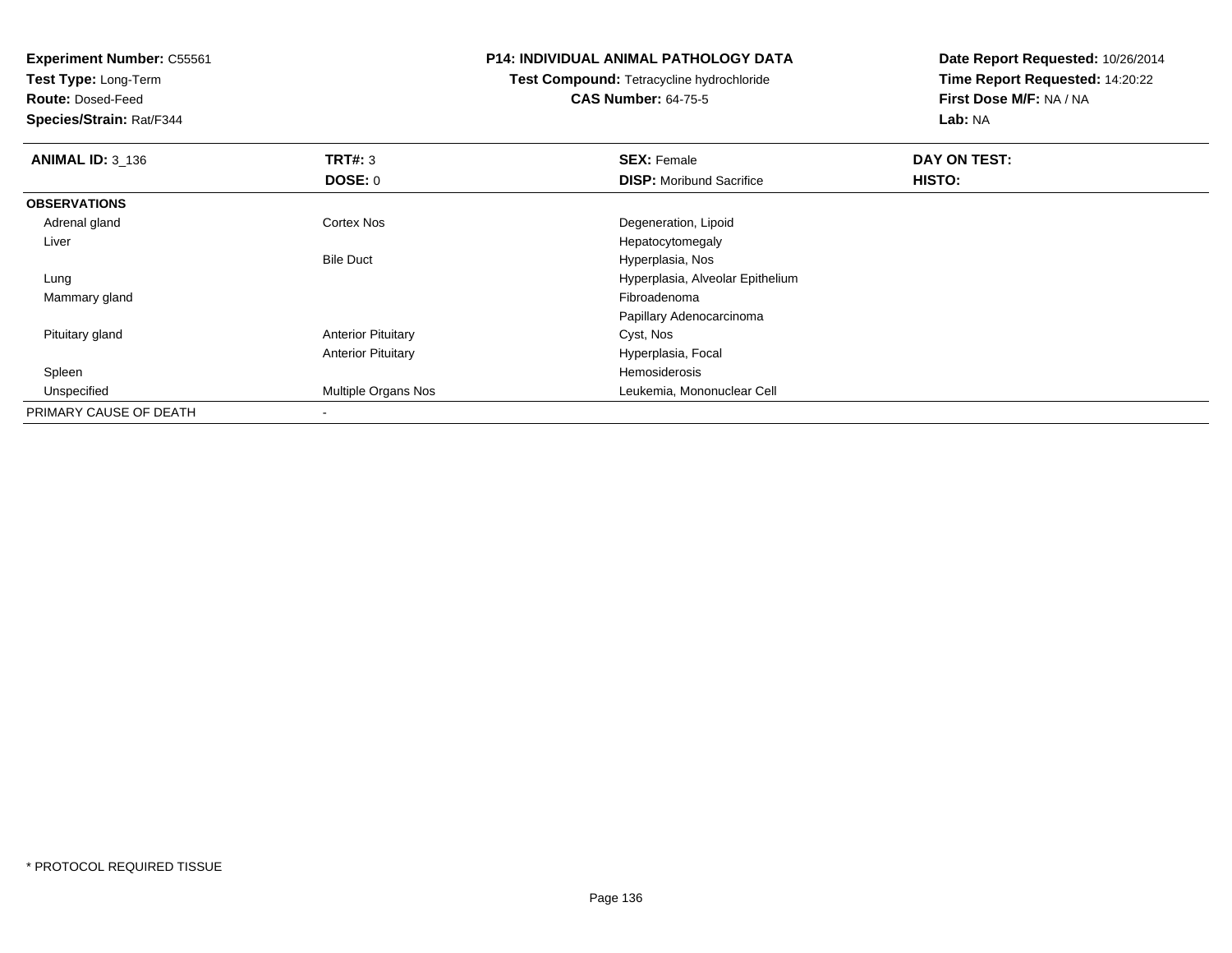**Test Type:** Long-Term

**Route:** Dosed-Feed

**Species/Strain:** Rat/F344

## **P14: INDIVIDUAL ANIMAL PATHOLOGY DATA**

**Test Compound:** Tetracycline hydrochloride**CAS Number:** 64-75-5

| <b>ANIMAL ID: 3_137</b> | TRT#: 3                   | <b>SEX: Female</b>              | DAY ON TEST: |  |
|-------------------------|---------------------------|---------------------------------|--------------|--|
|                         | DOSE: 0                   | <b>DISP:</b> Moribund Sacrifice | HISTO:       |  |
| <b>OBSERVATIONS</b>     |                           |                                 |              |  |
| Adrenal gland           | <b>Cortex Nos</b>         | Angiectasis                     |              |  |
|                         | Medulla                   | Calcification, Focal            |              |  |
|                         | <b>Cortex Nos</b>         | Hyperplasia, Focal              |              |  |
| Bone marrow             |                           | Hyperplasia, Nos                |              |  |
| Heart                   | Myocardium Nos            | Degeneration, Nos               |              |  |
| Liver                   |                           | <b>Focal Cellular Change</b>    |              |  |
|                         | <b>Bile Duct</b>          | Hyperplasia, Nos                |              |  |
| Mammary gland           |                           | Fibroadenoma                    |              |  |
| Nasal cavity            | <b>Turbinate Nos</b>      | Inflammation, Chronic Focal     |              |  |
| Pituitary gland         | <b>Anterior Pituitary</b> | Cyst, Nos                       |              |  |
| Spleen                  |                           | Hemosiderosis                   |              |  |
| PRIMARY CAUSE OF DEATH  |                           |                                 |              |  |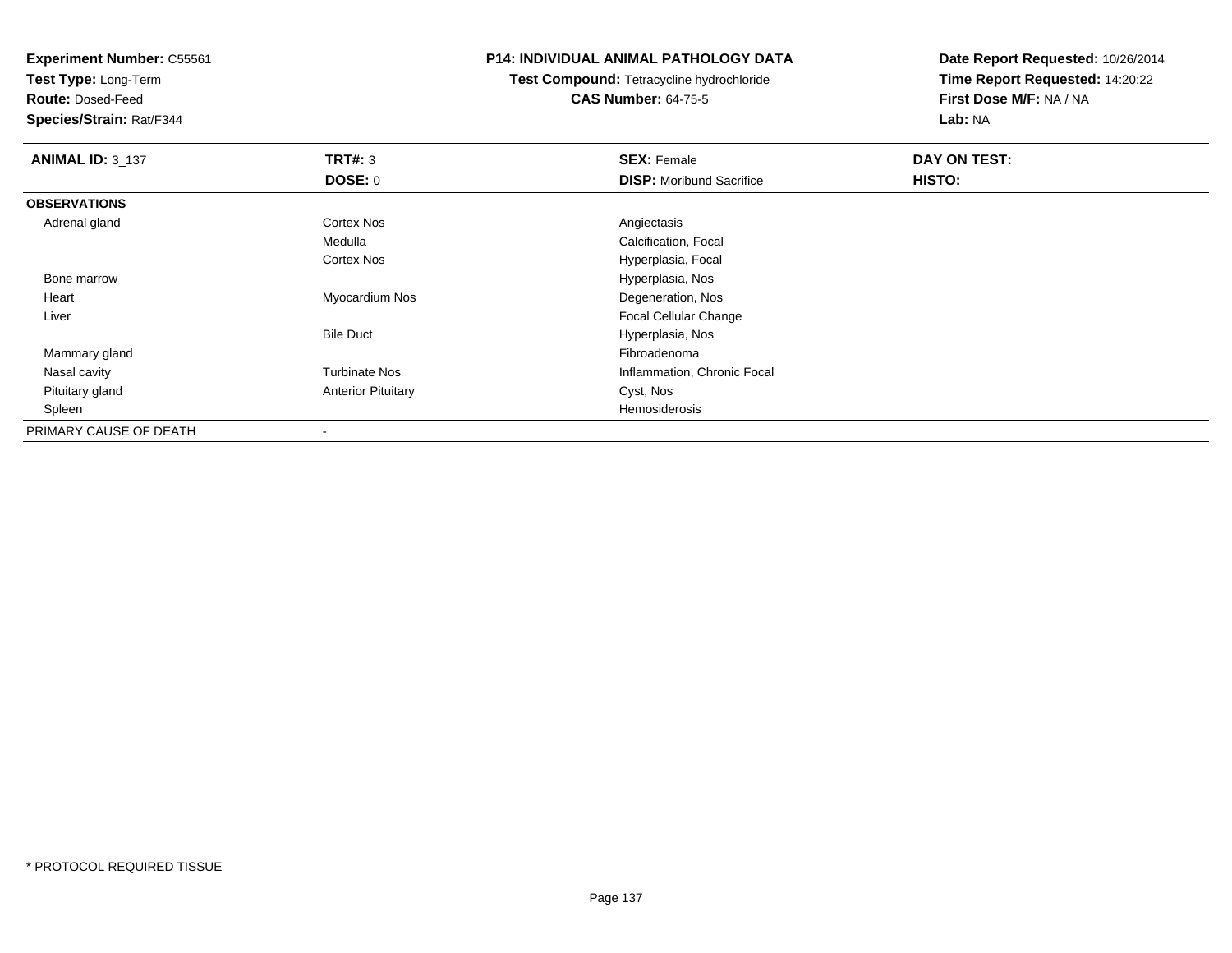**Test Type:** Long-Term

**Route:** Dosed-Feed

**Species/Strain:** Rat/F344

## **P14: INDIVIDUAL ANIMAL PATHOLOGY DATA**

**Test Compound:** Tetracycline hydrochloride**CAS Number:** 64-75-5

| <b>ANIMAL ID: 3_138</b> | TRT#: 3                   | <b>SEX: Female</b>               | DAY ON TEST: |  |
|-------------------------|---------------------------|----------------------------------|--------------|--|
|                         | <b>DOSE: 0</b>            | <b>DISP: Terminal Sacrifice</b>  | HISTO:       |  |
| <b>OBSERVATIONS</b>     |                           |                                  |              |  |
| Heart                   | Myocardium Nos            | Degeneration, Nos                |              |  |
| Kidney                  |                           | Nephropathy                      |              |  |
| Liver                   |                           | <b>Focal Cellular Change</b>     |              |  |
|                         | <b>Bile Duct</b>          | Hyperplasia, Nos                 |              |  |
| Lung                    |                           | Perivasculitis                   |              |  |
| Nasal cavity            | <b>Turbinate Nos</b>      | Inflammation, Chronic Focal      |              |  |
| Pancreas                | Acinus                    | Atrophy, Focal                   |              |  |
| Pituitary gland         | <b>Anterior Pituitary</b> | Adenoma, Nos                     |              |  |
| Thyroid                 |                           | C-Cell Adenoma                   |              |  |
| Uterus                  |                           | <b>Endometrial Stromal Polyp</b> |              |  |
| PRIMARY CAUSE OF DEATH  |                           |                                  |              |  |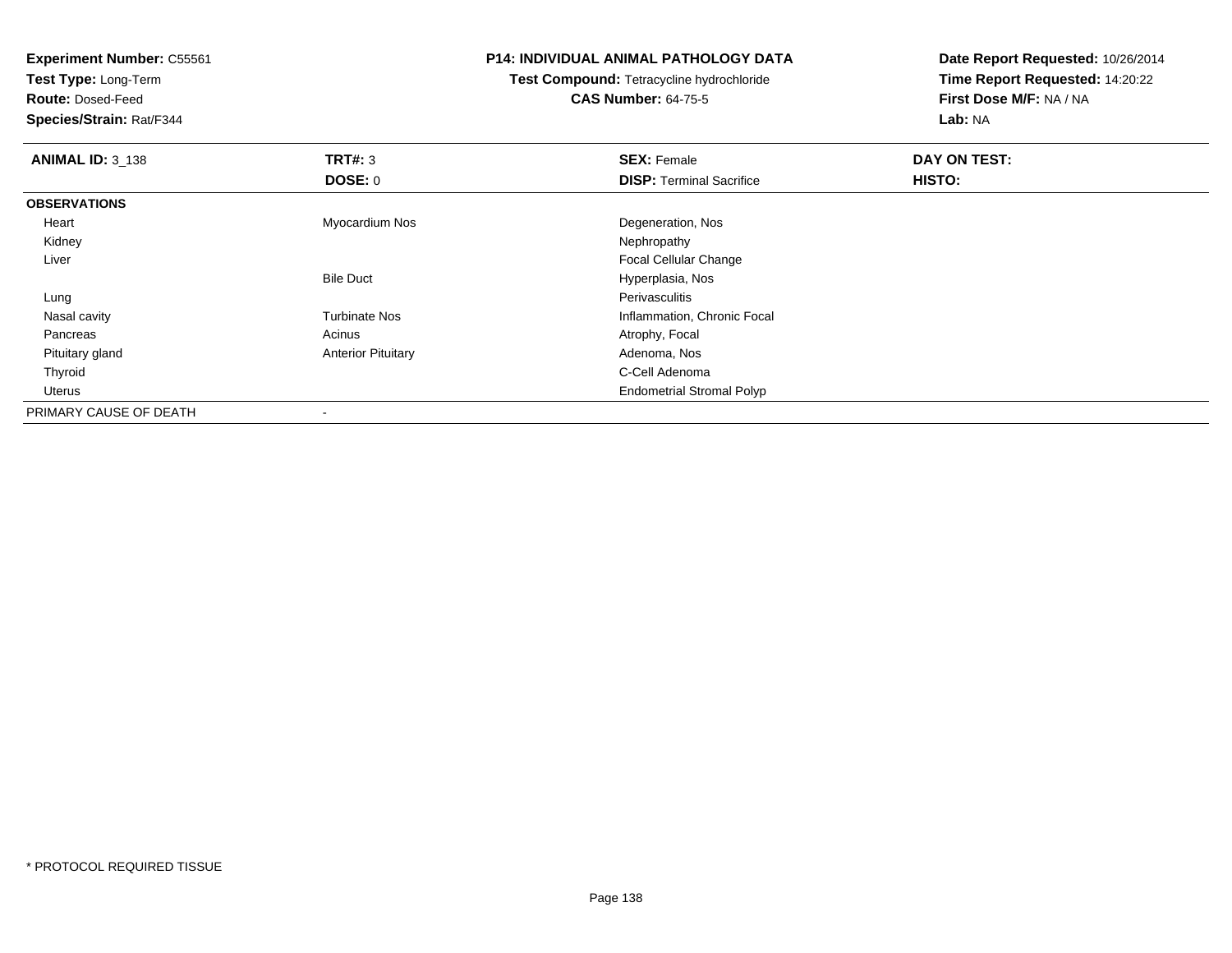**Test Type:** Long-Term

**Route:** Dosed-Feed

**Species/Strain:** Rat/F344

## **P14: INDIVIDUAL ANIMAL PATHOLOGY DATA**

# **Test Compound:** Tetracycline hydrochloride**CAS Number:** 64-75-5

| <b>ANIMAL ID: 3_139</b> | <b>TRT#: 3</b>    | <b>SEX: Female</b>              | <b>DAY ON TEST:</b> |  |
|-------------------------|-------------------|---------------------------------|---------------------|--|
|                         | <b>DOSE: 0</b>    | <b>DISP:</b> Moribund Sacrifice | HISTO:              |  |
| <b>OBSERVATIONS</b>     |                   |                                 |                     |  |
| Adrenal gland           | <b>Cortex Nos</b> | Angiectasis                     |                     |  |
| Bone marrow             |                   | Hyperplasia, Nos                |                     |  |
| Clitoral gland          |                   | Adenoma, Nos                    |                     |  |
| Heart                   | Atrium            | Hemangiosarcoma                 |                     |  |
| Kidney                  |                   | Nephropathy                     |                     |  |
| Liver                   |                   | Degeneration, Lipoid            |                     |  |
|                         |                   | Focal Cellular Change           |                     |  |
|                         | <b>Bile Duct</b>  | Hyperplasia, Nos                |                     |  |
|                         |                   | Inflammation, Chronic Focal     |                     |  |
|                         |                   | Necrosis, Focal                 |                     |  |
| Mammary gland           |                   | Fibroadenoma                    |                     |  |
|                         |                   | Hyperplasia, Cystic             |                     |  |
| Spleen                  |                   | Hemosiderosis                   |                     |  |
| PRIMARY CAUSE OF DEATH  |                   |                                 |                     |  |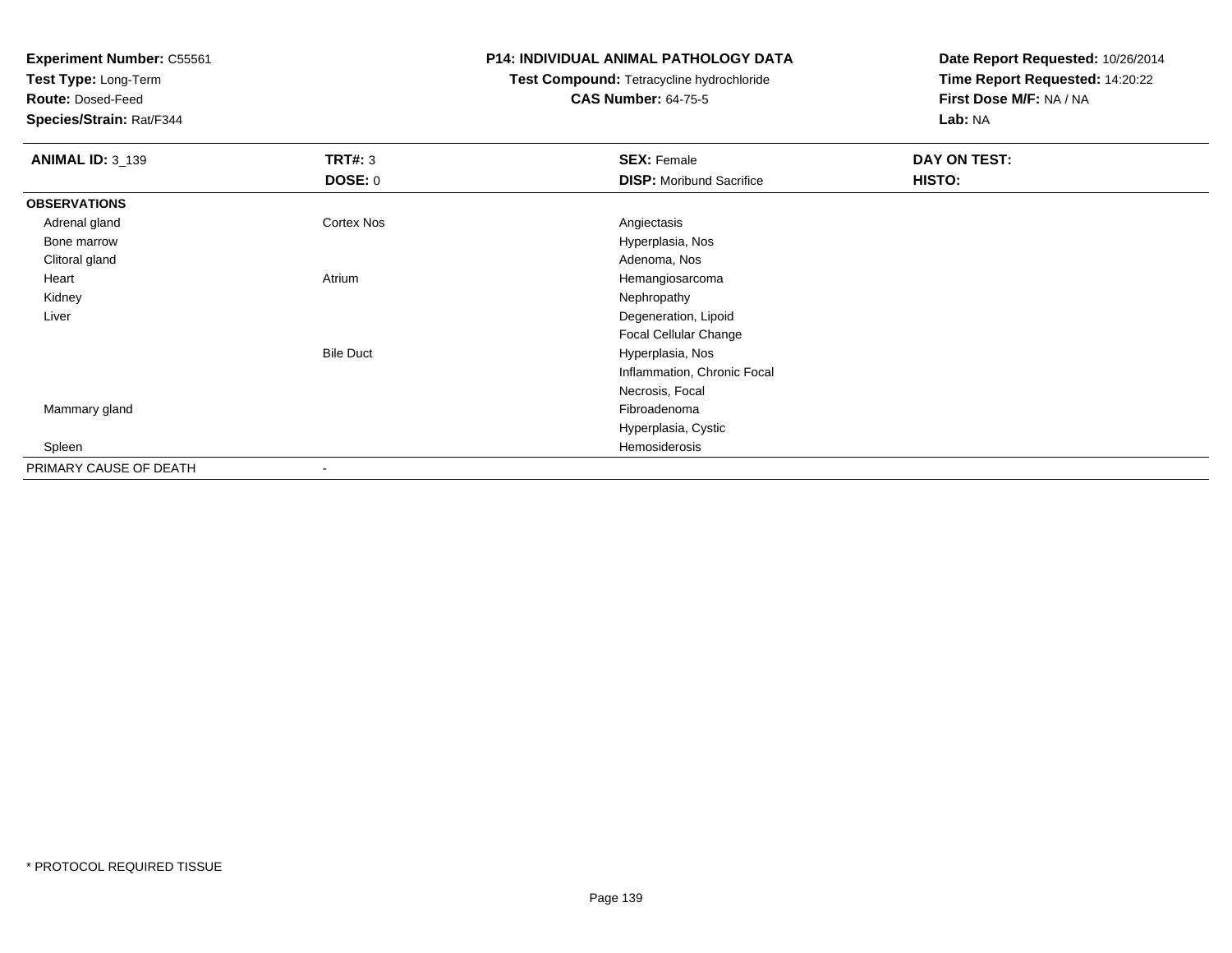| <b>Experiment Number: C55561</b><br>Test Type: Long-Term<br><b>Route: Dosed-Feed</b><br>Species/Strain: Rat/F344 |                           | <b>P14: INDIVIDUAL ANIMAL PATHOLOGY DATA</b><br>Test Compound: Tetracycline hydrochloride<br><b>CAS Number: 64-75-5</b> | Date Report Requested: 10/26/2014<br>Time Report Requested: 14:20:22<br>First Dose M/F: NA / NA<br>Lab: NA |
|------------------------------------------------------------------------------------------------------------------|---------------------------|-------------------------------------------------------------------------------------------------------------------------|------------------------------------------------------------------------------------------------------------|
| <b>ANIMAL ID: 3_140</b>                                                                                          | <b>TRT#: 3</b>            | <b>SEX: Female</b>                                                                                                      | DAY ON TEST:                                                                                               |
|                                                                                                                  | DOSE: 0                   | <b>DISP:</b> Moribund Sacrifice                                                                                         | HISTO:                                                                                                     |
| <b>OBSERVATIONS</b>                                                                                              |                           |                                                                                                                         |                                                                                                            |
| Adrenal gland                                                                                                    | Medulla                   | Pheochromocytoma                                                                                                        |                                                                                                            |
| Liver                                                                                                            |                           | Degeneration, Lipoid                                                                                                    |                                                                                                            |
|                                                                                                                  |                           | Hepatocytomegaly                                                                                                        |                                                                                                            |
|                                                                                                                  | <b>Bile Duct</b>          | Hyperplasia, Nos                                                                                                        |                                                                                                            |
| Mammary gland                                                                                                    |                           | Fibroadenoma                                                                                                            |                                                                                                            |
| Pituitary gland                                                                                                  | <b>Anterior Pituitary</b> | Cyst, Nos                                                                                                               |                                                                                                            |
| Thyroid                                                                                                          |                           | Hyperplasia, C Cell                                                                                                     |                                                                                                            |
| Unspecified                                                                                                      | Multiple Organs Nos       | Leukemia, Mononuclear Cell                                                                                              |                                                                                                            |
| Uterus                                                                                                           |                           | <b>Endometrial Stromal Polyp</b>                                                                                        |                                                                                                            |
| PRIMARY CAUSE OF DEATH                                                                                           |                           |                                                                                                                         |                                                                                                            |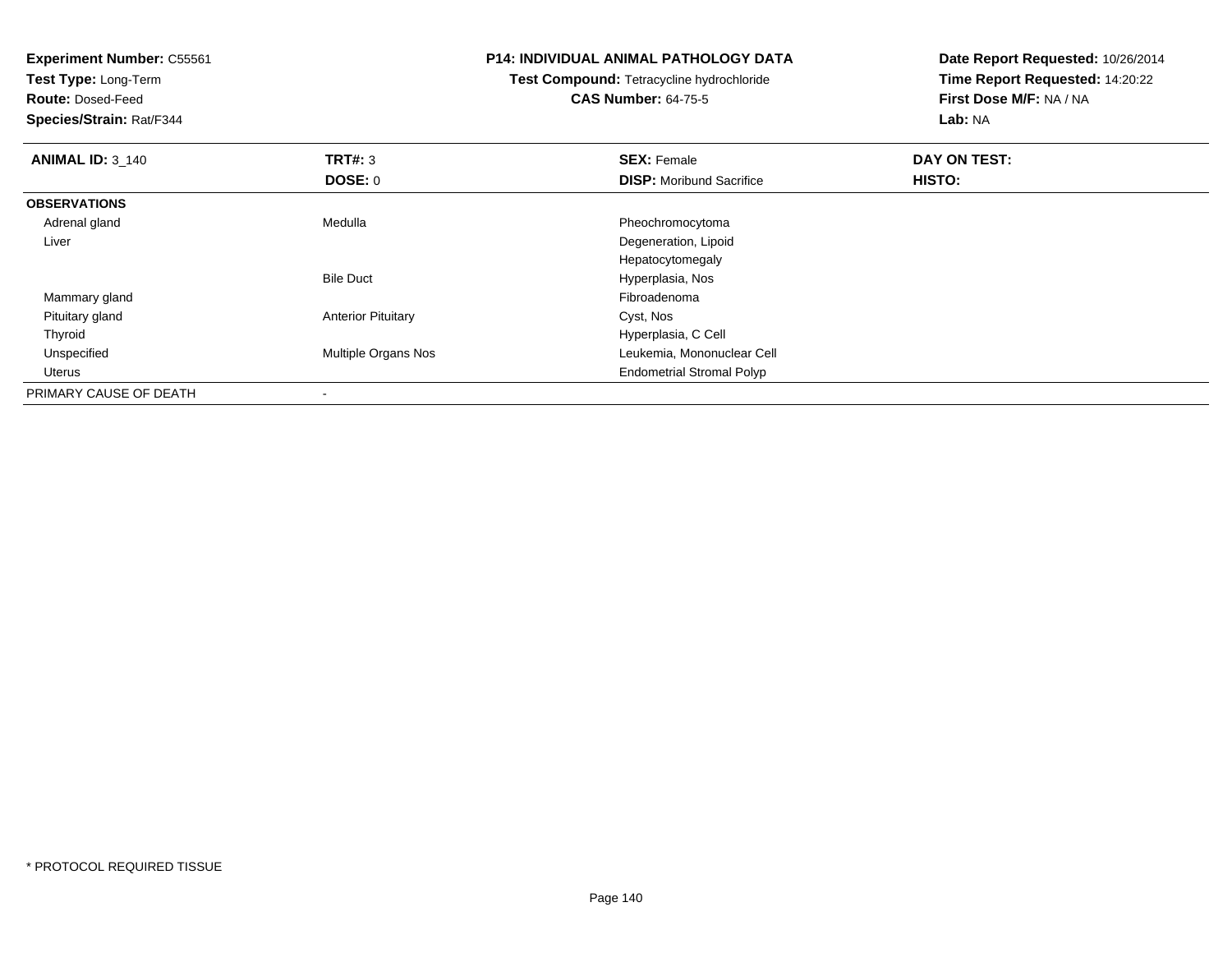**Test Type:** Long-Term

**Route:** Dosed-Feed

**Species/Strain:** Rat/F344

# **P14: INDIVIDUAL ANIMAL PATHOLOGY DATA**

**Test Compound:** Tetracycline hydrochloride**CAS Number:** 64-75-5

| <b>ANIMAL ID: 3_141</b> | TRT#: 3                   | <b>SEX: Female</b>               | DAY ON TEST: |  |
|-------------------------|---------------------------|----------------------------------|--------------|--|
|                         | <b>DOSE: 0</b>            | <b>DISP: Terminal Sacrifice</b>  | HISTO:       |  |
| <b>OBSERVATIONS</b>     |                           |                                  |              |  |
| Adrenal gland           | <b>Cortex Nos</b>         | Angiectasis                      |              |  |
|                         | <b>Cortex Nos</b>         | Degeneration, Lipoid             |              |  |
| Bone marrow             |                           | Hyperplasia, Nos                 |              |  |
| Heart                   | Myocardium Nos            | Degeneration, Nos                |              |  |
| Kidney                  |                           | Nephropathy                      |              |  |
| Liver                   |                           | <b>Focal Cellular Change</b>     |              |  |
|                         | <b>Bile Duct</b>          | Hyperplasia, Nos                 |              |  |
| Mammary gland           |                           | Fibroadenoma                     |              |  |
| Nasal cavity            | <b>Turbinate Nos</b>      | Inflammation, Chronic Focal      |              |  |
| Pituitary gland         | <b>Anterior Pituitary</b> | Adenoma, Nos                     |              |  |
| Spleen                  |                           | Hemosiderosis                    |              |  |
| Thyroid                 |                           | Hyperplasia, C Cell              |              |  |
| Uterus                  |                           | <b>Endometrial Stromal Polyp</b> |              |  |
| PRIMARY CAUSE OF DEATH  |                           |                                  |              |  |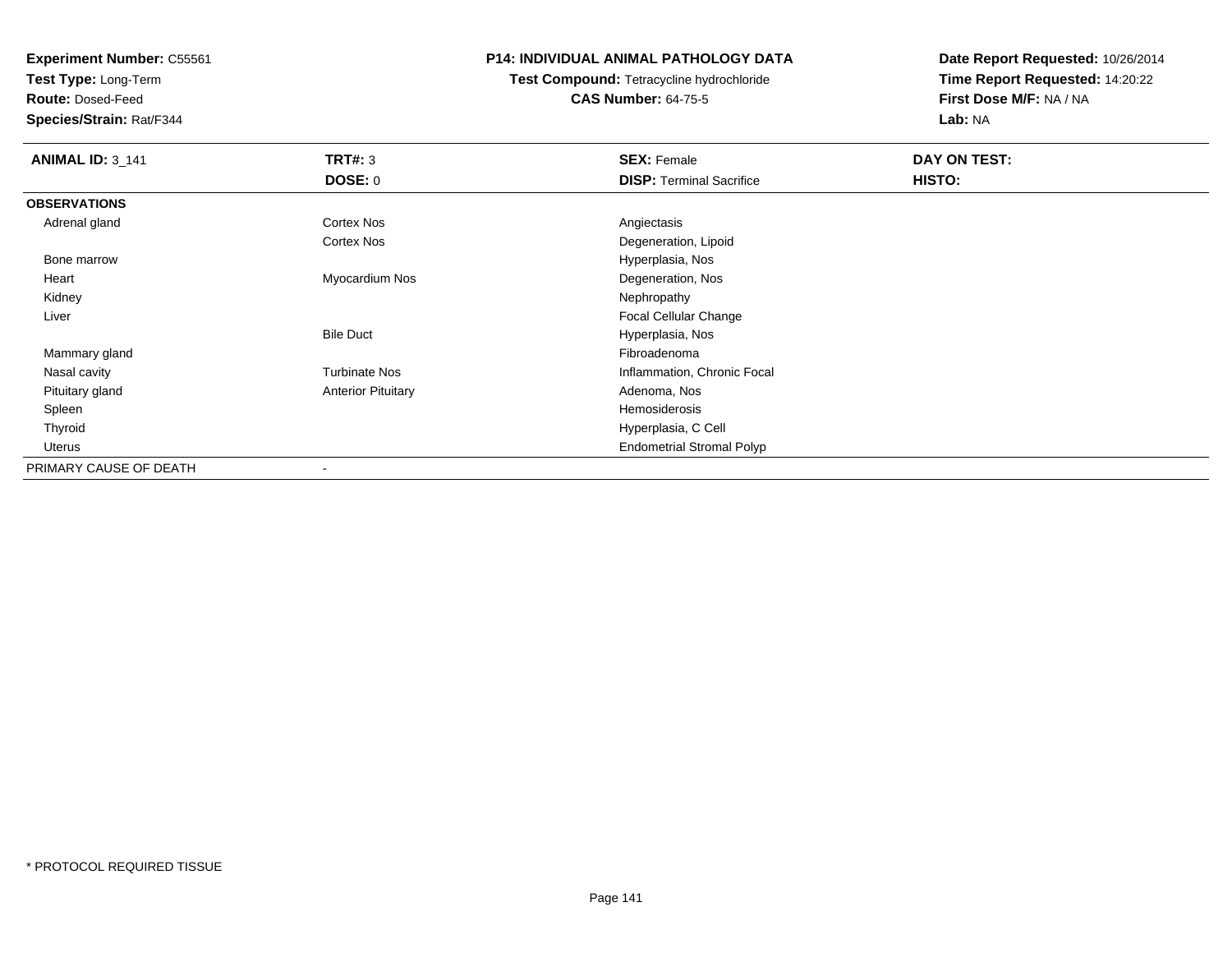| <b>Experiment Number: C55561</b><br>Test Type: Long-Term<br><b>Route: Dosed-Feed</b> |                           | <b>P14: INDIVIDUAL ANIMAL PATHOLOGY DATA</b><br>Test Compound: Tetracycline hydrochloride<br><b>CAS Number: 64-75-5</b> | Date Report Requested: 10/26/2014<br>Time Report Requested: 14:20:22<br>First Dose M/F: NA / NA |  |
|--------------------------------------------------------------------------------------|---------------------------|-------------------------------------------------------------------------------------------------------------------------|-------------------------------------------------------------------------------------------------|--|
| Species/Strain: Rat/F344                                                             |                           |                                                                                                                         | Lab: NA                                                                                         |  |
| <b>ANIMAL ID: 3_142</b>                                                              | TRT#: 3                   | <b>SEX: Female</b>                                                                                                      | DAY ON TEST:                                                                                    |  |
|                                                                                      | DOSE: 0                   | <b>DISP:</b> Moribund Sacrifice                                                                                         | HISTO:                                                                                          |  |
| <b>OBSERVATIONS</b>                                                                  |                           |                                                                                                                         |                                                                                                 |  |
| Heart                                                                                | Myocardium Nos            | Degeneration, Nos                                                                                                       |                                                                                                 |  |
| Liver                                                                                |                           | Focal Cellular Change                                                                                                   |                                                                                                 |  |
|                                                                                      | <b>Bile Duct</b>          | Hyperplasia, Nos                                                                                                        |                                                                                                 |  |
| Lung                                                                                 |                           | Alveolar Macrophages                                                                                                    |                                                                                                 |  |
|                                                                                      |                           | <b>Perivasculitis</b>                                                                                                   |                                                                                                 |  |
| Mammary gland                                                                        |                           | Fibroadenoma                                                                                                            |                                                                                                 |  |
|                                                                                      |                           | Hyperplasia, Cystic                                                                                                     |                                                                                                 |  |
| Nasal cavity                                                                         | <b>Turbinate Nos</b>      | Inflammation, Chronic Focal                                                                                             |                                                                                                 |  |
| Pituitary gland                                                                      | <b>Anterior Pituitary</b> | Adenoma, Nos                                                                                                            |                                                                                                 |  |
| PRIMARY CAUSE OF DEATH                                                               |                           |                                                                                                                         |                                                                                                 |  |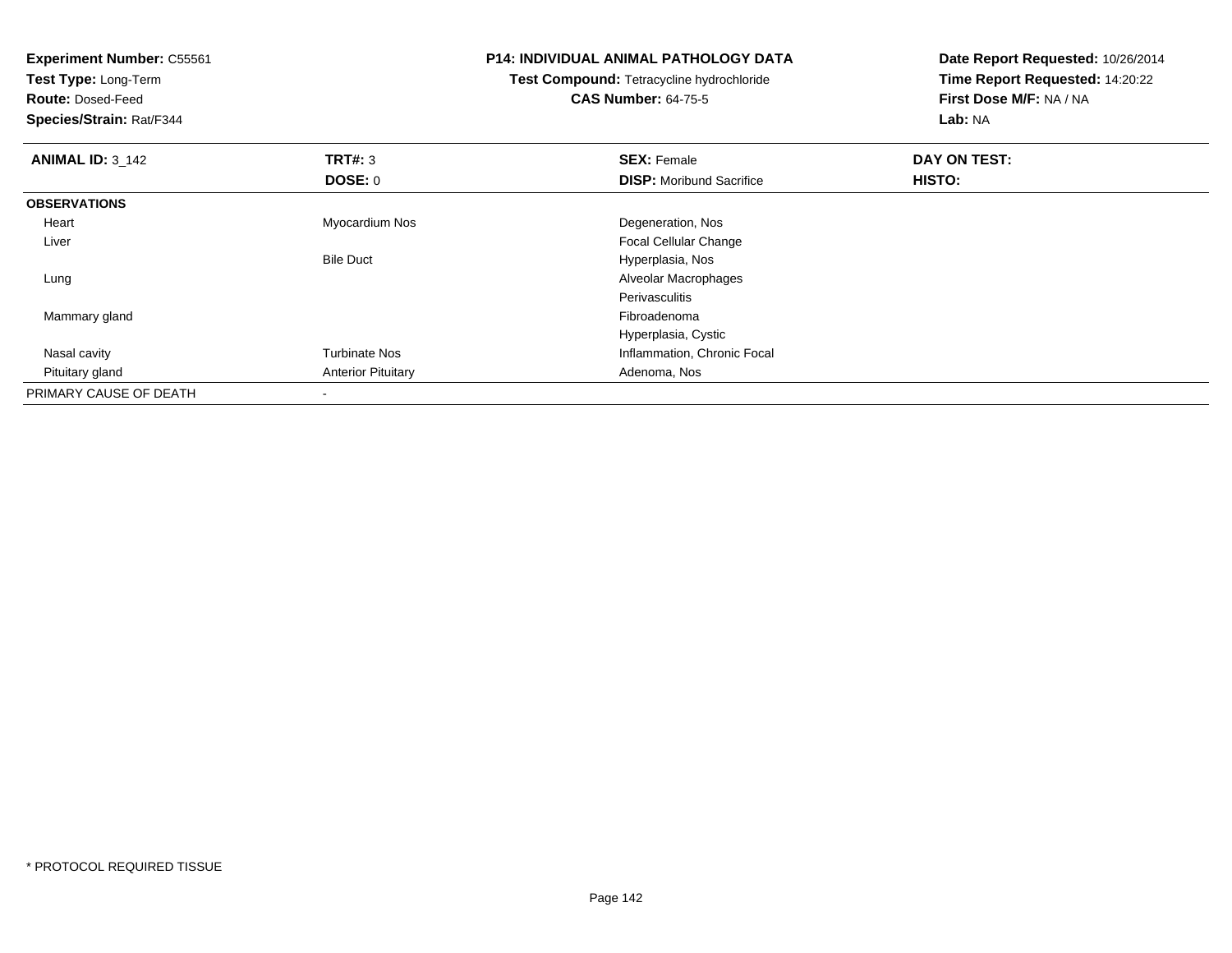**Test Type:** Long-Term

**Route:** Dosed-Feed

**Species/Strain:** Rat/F344

# **P14: INDIVIDUAL ANIMAL PATHOLOGY DATA**

**Test Compound:** Tetracycline hydrochloride**CAS Number:** 64-75-5

| <b>ANIMAL ID: 3_143</b> | TRT#: 3              | <b>SEX: Female</b>              | DAY ON TEST: |  |
|-------------------------|----------------------|---------------------------------|--------------|--|
|                         | DOSE: 0              | <b>DISP: Terminal Sacrifice</b> | HISTO:       |  |
| <b>OBSERVATIONS</b>     |                      |                                 |              |  |
| Adrenal gland           | Cortex Nos           | Degeneration, Lipoid            |              |  |
| Clitoral gland          |                      | Inflammation, Suppurative       |              |  |
| Heart                   | Myocardium Nos       | Degeneration, Nos               |              |  |
| Intestine Small         | <b>Mesentery Nos</b> | Necrosis, Fat                   |              |  |
| Kidney                  |                      | Nephropathy                     |              |  |
| Liver                   |                      | Hepatocellular Carcinoma        |              |  |
|                         |                      | Hernia, Nos                     |              |  |
|                         | <b>Bile Duct</b>     | Hyperplasia, Nos                |              |  |
| Nasal cavity            | <b>Turbinate Nos</b> | Inflammation, Chronic Focal     |              |  |
| Pancreas                | Acinus               | Atrophy, Focal                  |              |  |
| Spleen                  |                      | Hemosiderosis                   |              |  |
| Unspecified             | Multiple Organs Nos  | Leukemia, Mononuclear Cell      |              |  |
| PRIMARY CAUSE OF DEATH  |                      |                                 |              |  |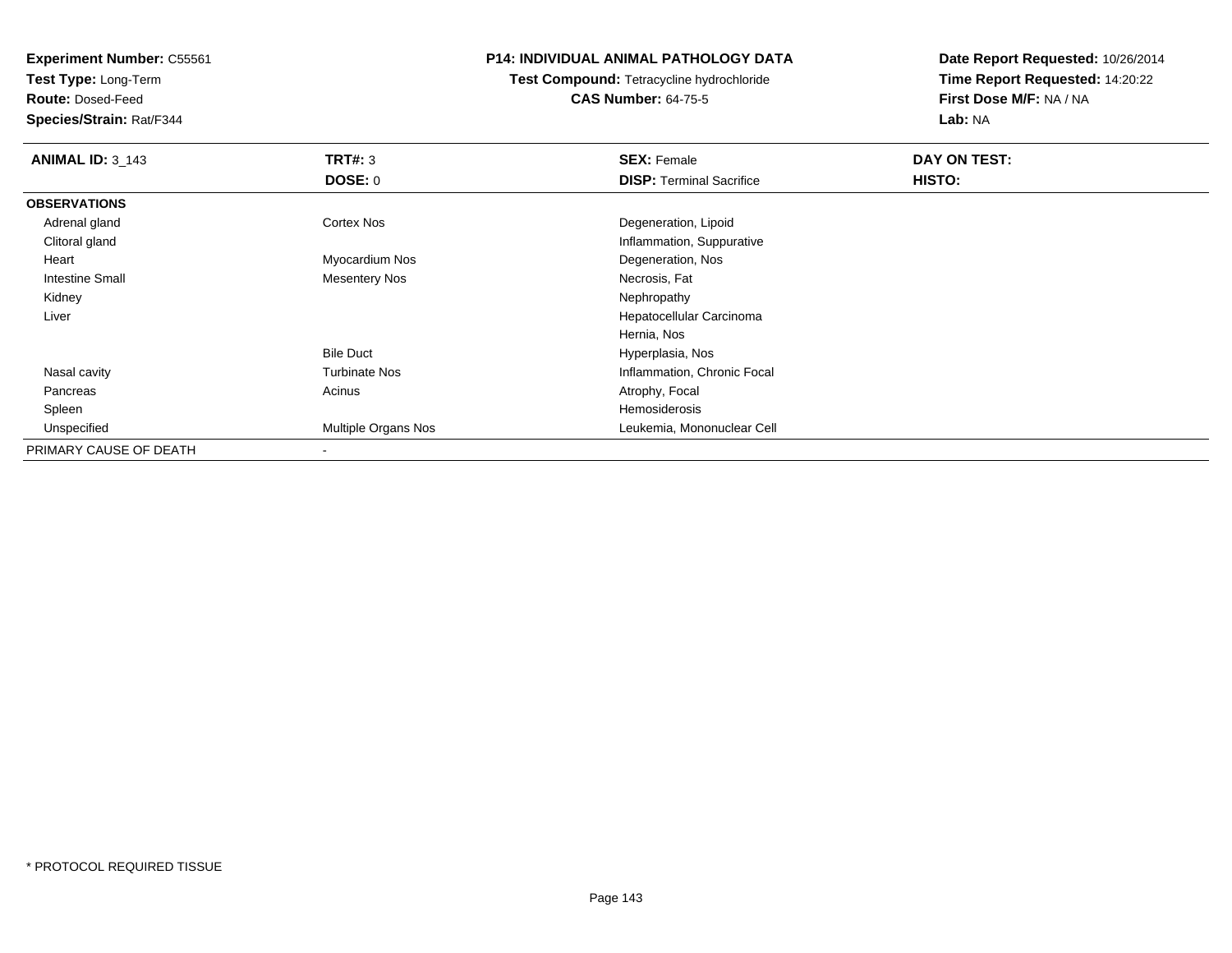| <b>Experiment Number: C55561</b><br>Test Type: Long-Term |                           | <b>P14: INDIVIDUAL ANIMAL PATHOLOGY DATA</b> | Date Report Requested: 10/26/2014 |
|----------------------------------------------------------|---------------------------|----------------------------------------------|-----------------------------------|
|                                                          |                           | Test Compound: Tetracycline hydrochloride    | Time Report Requested: 14:20:22   |
| <b>Route: Dosed-Feed</b>                                 |                           | <b>CAS Number: 64-75-5</b>                   | First Dose M/F: NA / NA           |
| Species/Strain: Rat/F344                                 |                           |                                              | Lab: NA                           |
| <b>ANIMAL ID: 3 144</b>                                  | TRT#: 3                   | <b>SEX: Female</b>                           | DAY ON TEST:                      |
|                                                          | DOSE: 0                   | <b>DISP: Natural Death</b>                   | HISTO:                            |
| <b>OBSERVATIONS</b>                                      |                           |                                              |                                   |
| Heart                                                    | Myocardium Nos            | Degeneration, Nos                            |                                   |
| Kidney                                                   |                           | Nephropathy                                  |                                   |
| Liver                                                    |                           | <b>Focal Cellular Change</b>                 |                                   |
|                                                          | <b>Bile Duct</b>          | Hyperplasia, Focal                           |                                   |
| Lung                                                     |                           | Hemorrhage                                   |                                   |
| Mammary gland                                            |                           | Hyperplasia, Cystic                          |                                   |
| Pituitary gland                                          | <b>Anterior Pituitary</b> | Adenoma, Nos                                 |                                   |
| Spleen                                                   |                           | Hemosiderosis                                |                                   |
| PRIMARY CAUSE OF DEATH                                   |                           |                                              |                                   |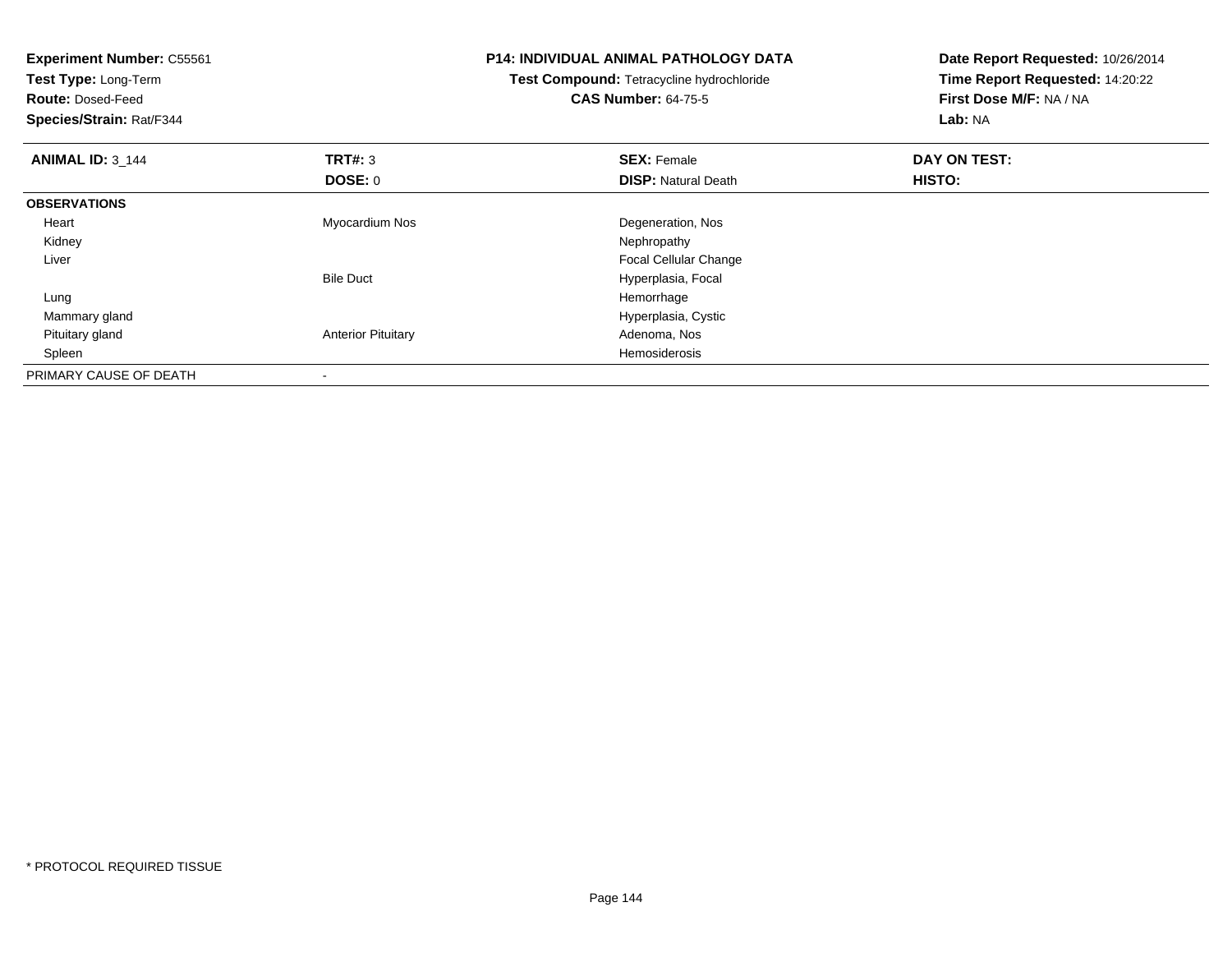**Test Type:** Long-Term

**Route:** Dosed-Feed

**Species/Strain:** Rat/F344

## **P14: INDIVIDUAL ANIMAL PATHOLOGY DATA**

**Test Compound:** Tetracycline hydrochloride**CAS Number:** 64-75-5

| <b>ANIMAL ID: 3 145</b> | TRT#: 3                   | <b>SEX: Female</b>              | DAY ON TEST: |  |
|-------------------------|---------------------------|---------------------------------|--------------|--|
|                         | DOSE: 0                   | <b>DISP: Terminal Sacrifice</b> | HISTO:       |  |
| <b>OBSERVATIONS</b>     |                           |                                 |              |  |
| Adrenal gland           | Cortex Nos                | Adenoma, Nos                    |              |  |
|                         | Cortex Nos                | Degeneration, Lipoid            |              |  |
| Kidney                  |                           | Nephropathy                     |              |  |
| Liver                   |                           | Focal Cellular Change           |              |  |
|                         | <b>Bile Duct</b>          | Hyperplasia, Nos                |              |  |
| Lung                    |                           | Perivasculitis                  |              |  |
| Mammary gland           |                           | Adenoma, Nos                    |              |  |
| Nasal cavity            | <b>Turbinate Nos</b>      | Inflammation, Chronic Focal     |              |  |
| Pituitary gland         | <b>Anterior Pituitary</b> | Cyst, Nos                       |              |  |
| Spleen                  |                           | Hemosiderosis                   |              |  |
| Thyroid                 |                           | C-Cell Adenoma                  |              |  |
| Unspecified             | Multiple Organs Nos       | Leukemia, Mononuclear Cell      |              |  |
| PRIMARY CAUSE OF DEATH  | $\overline{\phantom{a}}$  |                                 |              |  |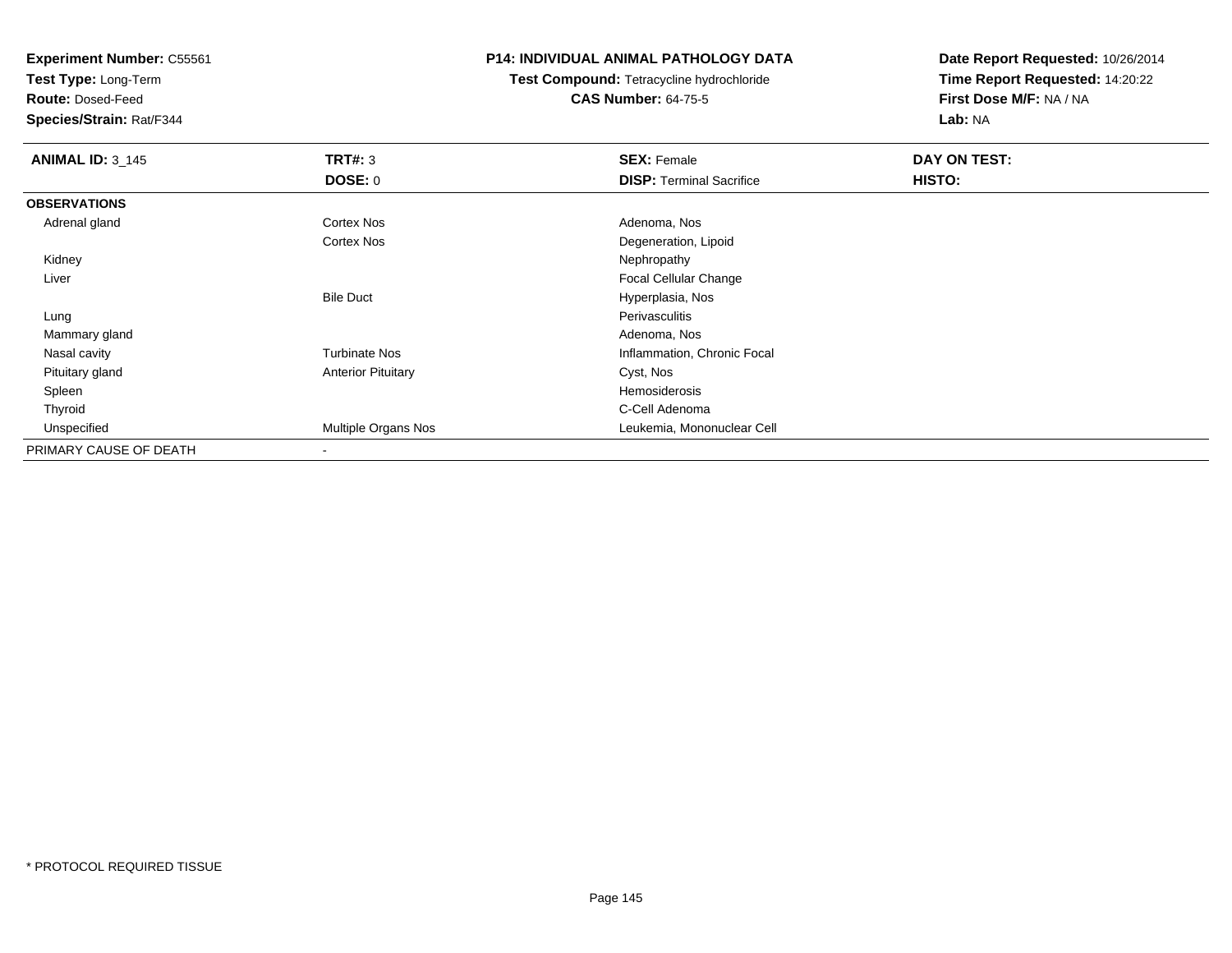**Test Type:** Long-Term

**Route:** Dosed-Feed

**Species/Strain:** Rat/F344

### **P14: INDIVIDUAL ANIMAL PATHOLOGY DATA**

# **Test Compound:** Tetracycline hydrochloride**CAS Number:** 64-75-5

| <b>ANIMAL ID: 3_146</b> | TRT#: 3                    | <b>SEX: Female</b>               | DAY ON TEST: |  |
|-------------------------|----------------------------|----------------------------------|--------------|--|
|                         | DOSE: 0                    | <b>DISP:</b> Moribund Sacrifice  | HISTO:       |  |
| <b>OBSERVATIONS</b>     |                            |                                  |              |  |
| Heart                   | Myocardium Nos             | Degeneration, Nos                |              |  |
| Liver                   |                            | Degeneration, Lipoid             |              |  |
|                         | <b>Bile Duct</b>           | Hyperplasia, Nos                 |              |  |
| Lung                    |                            | Inflammation, Acute              |              |  |
| Mammary gland           |                            | Hyperplasia, Cystic              |              |  |
| Pituitary gland         | <b>Anterior Pituitary</b>  | Cyst, Nos                        |              |  |
| Spleen                  |                            | Hemosiderosis                    |              |  |
| Stomach                 | Mucosa                     | Cyst, Multiple                   |              |  |
|                         | Cardiac Stomach            | Hyperplasia, Epithelial          |              |  |
| Unspecified             | <b>Multiple Organs Nos</b> | Leukemia, Mononuclear Cell       |              |  |
| Uterus                  |                            | <b>Endometrial Stromal Polyp</b> |              |  |
| PRIMARY CAUSE OF DEATH  |                            |                                  |              |  |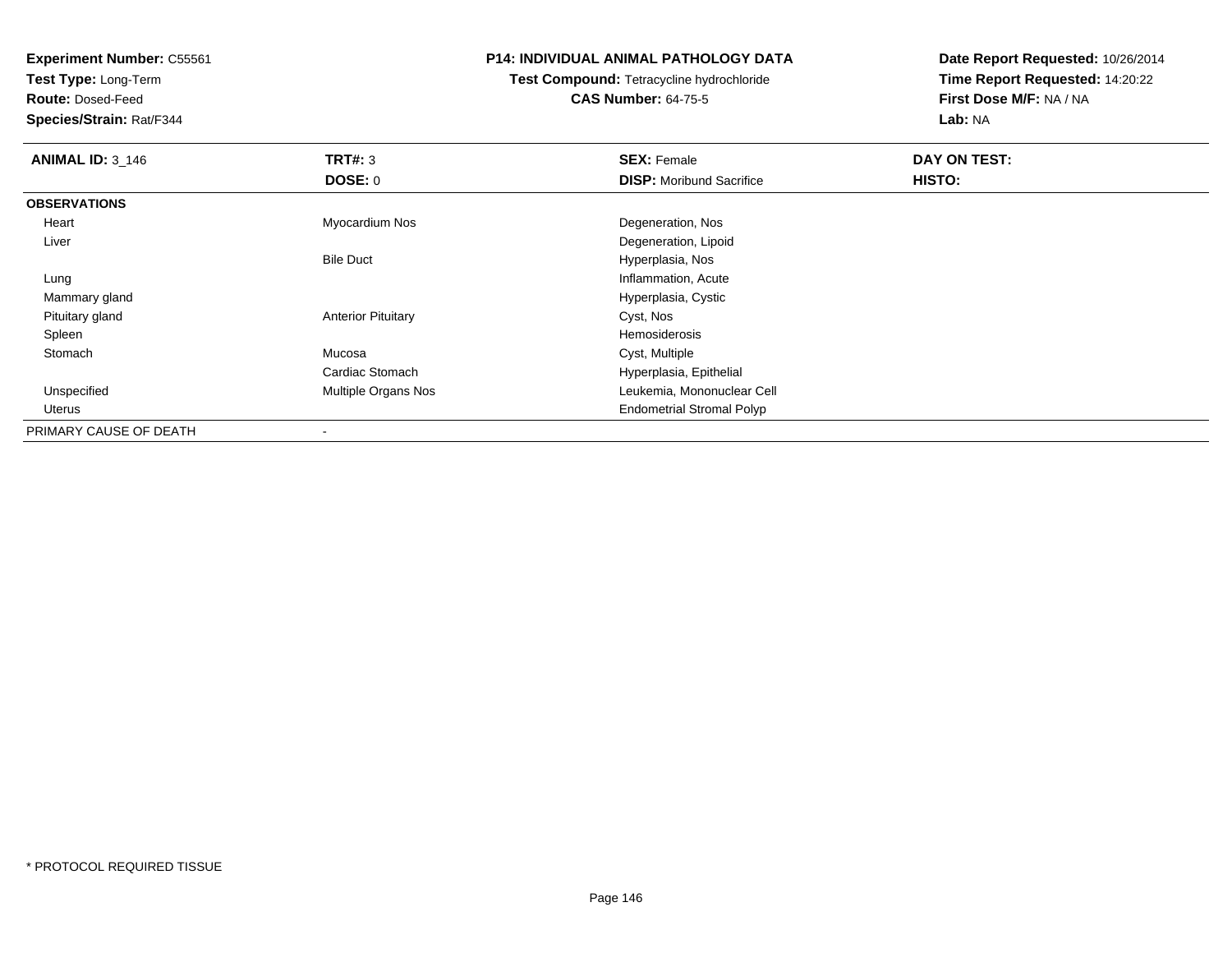**Test Type:** Long-Term

**Route:** Dosed-Feed

**Species/Strain:** Rat/F344

### **P14: INDIVIDUAL ANIMAL PATHOLOGY DATA**

**Test Compound:** Tetracycline hydrochloride**CAS Number:** 64-75-5

| <b>ANIMAL ID: 3_147</b> | TRT#: 3                   | <b>SEX: Female</b>              | DAY ON TEST: |  |
|-------------------------|---------------------------|---------------------------------|--------------|--|
|                         | <b>DOSE: 0</b>            | <b>DISP: Terminal Sacrifice</b> | HISTO:       |  |
| <b>OBSERVATIONS</b>     |                           |                                 |              |  |
| Adrenal gland           | Cortex Nos                | Angiectasis                     |              |  |
|                         | <b>Cortex Nos</b>         | Degeneration, Lipoid            |              |  |
| Heart                   | Myocardium Nos            | Degeneration, Nos               |              |  |
| Liver                   |                           | <b>Focal Cellular Change</b>    |              |  |
|                         | <b>Bile Duct</b>          | Hyperplasia, Nos                |              |  |
| Nasal cavity            | <b>Turbinate Nos</b>      | Inflammation, Chronic Focal     |              |  |
| Pancreas                | <b>Islets</b>             | Islet-Cell Adenoma              |              |  |
| Pituitary gland         | <b>Anterior Pituitary</b> | Cyst, Nos                       |              |  |
|                         | <b>Anterior Pituitary</b> | Hyperplasia, Focal              |              |  |
| Spleen                  |                           | Hemosiderosis                   |              |  |
| Stomach                 | Mucosa                    | Cyst, Multiple                  |              |  |
| PRIMARY CAUSE OF DEATH  |                           |                                 |              |  |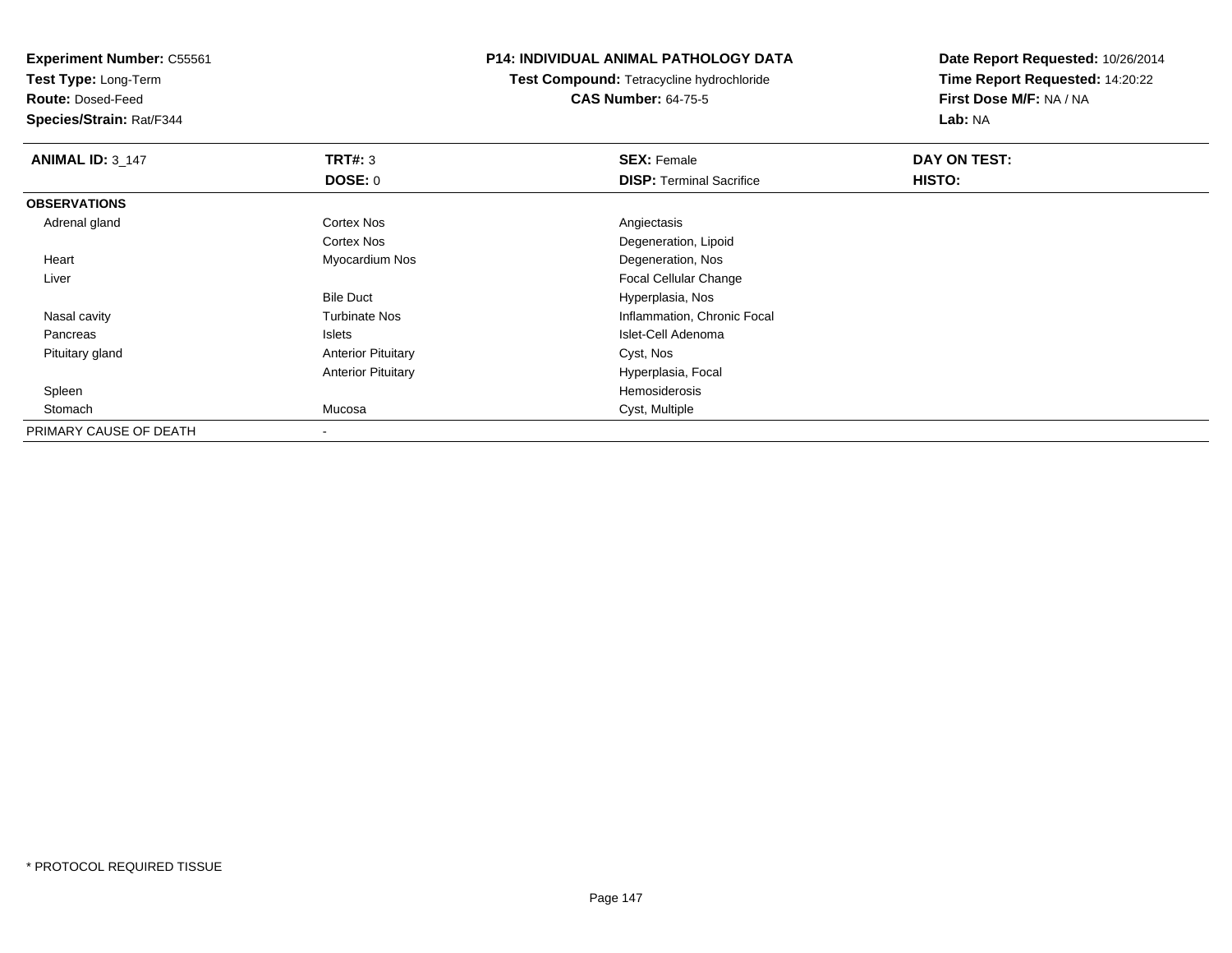| <b>Experiment Number: C55561</b><br>Test Type: Long-Term<br><b>Route: Dosed-Feed</b><br>Species/Strain: Rat/F344 |                           | <b>P14: INDIVIDUAL ANIMAL PATHOLOGY DATA</b><br>Test Compound: Tetracycline hydrochloride<br><b>CAS Number: 64-75-5</b> | Date Report Requested: 10/26/2014<br>Time Report Requested: 14:20:22<br>First Dose M/F: NA / NA<br>Lab: NA |  |
|------------------------------------------------------------------------------------------------------------------|---------------------------|-------------------------------------------------------------------------------------------------------------------------|------------------------------------------------------------------------------------------------------------|--|
|                                                                                                                  |                           |                                                                                                                         |                                                                                                            |  |
| <b>ANIMAL ID: 3 148</b>                                                                                          | TRT#: 3                   | <b>SEX: Female</b>                                                                                                      | DAY ON TEST:                                                                                               |  |
|                                                                                                                  | <b>DOSE: 0</b>            | <b>DISP: Terminal Sacrifice</b>                                                                                         | HISTO:                                                                                                     |  |
| <b>OBSERVATIONS</b>                                                                                              |                           |                                                                                                                         |                                                                                                            |  |
| Adrenal gland                                                                                                    | <b>Cortex Nos</b>         | Angiectasis                                                                                                             |                                                                                                            |  |
| Heart                                                                                                            | Myocardium Nos            | Degeneration, Nos                                                                                                       |                                                                                                            |  |
| Kidney                                                                                                           |                           | Nephropathy                                                                                                             |                                                                                                            |  |
| Liver                                                                                                            |                           | Focal Cellular Change                                                                                                   |                                                                                                            |  |
| Nasal cavity                                                                                                     | <b>Turbinate Nos</b>      | Inflammation, Chronic Focal                                                                                             |                                                                                                            |  |
| Pituitary gland                                                                                                  | <b>Anterior Pituitary</b> | Adenoma, Nos                                                                                                            |                                                                                                            |  |
| Spleen                                                                                                           |                           | <b>Hemosiderosis</b>                                                                                                    |                                                                                                            |  |
| Thyroid                                                                                                          |                           | Hyperplasia, C Cell                                                                                                     |                                                                                                            |  |
| Uterus                                                                                                           |                           | Cyst, Multiple                                                                                                          |                                                                                                            |  |
| PRIMARY CAUSE OF DEATH                                                                                           |                           |                                                                                                                         |                                                                                                            |  |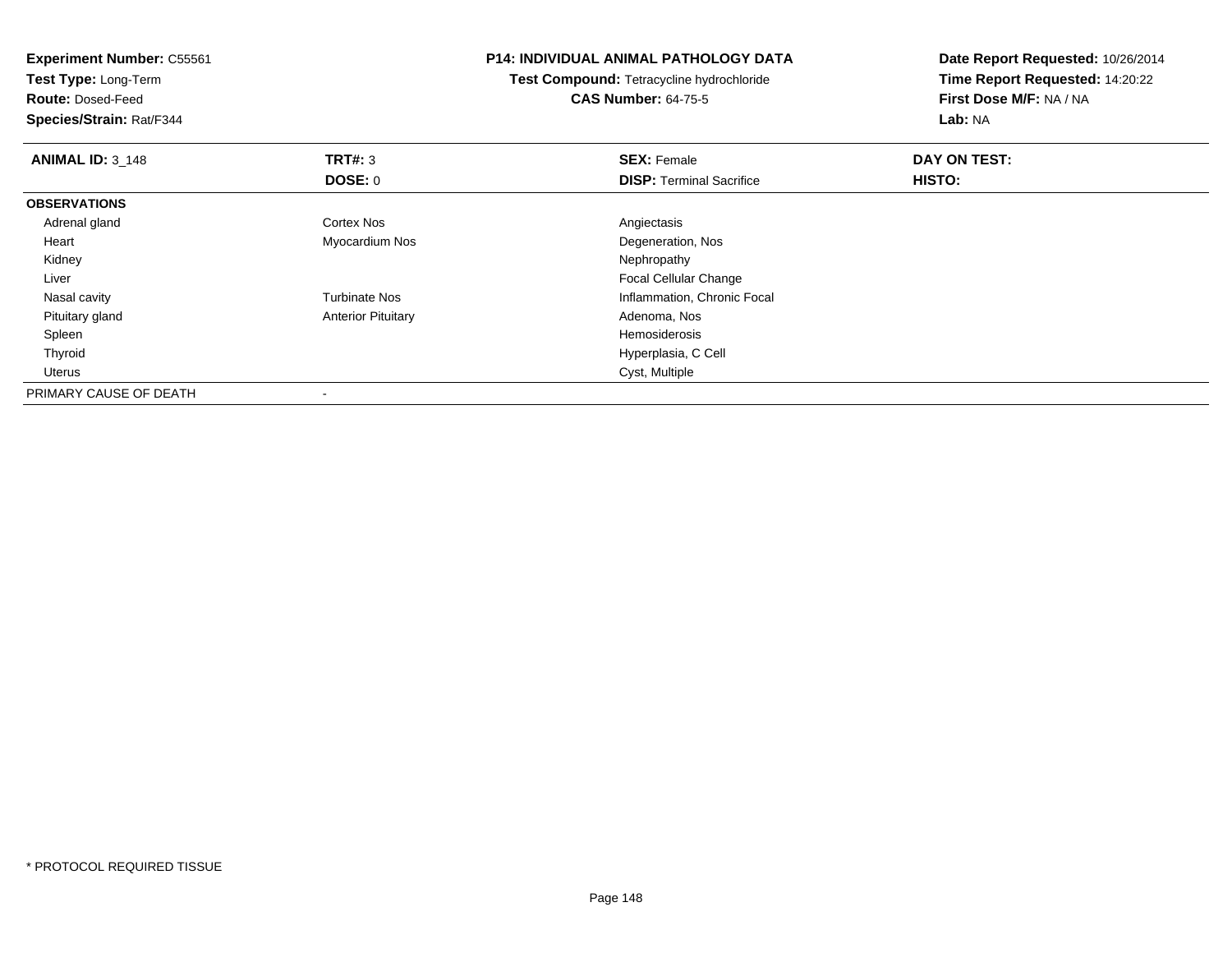**Test Type:** Long-Term

**Route:** Dosed-Feed

**Species/Strain:** Rat/F344

## **P14: INDIVIDUAL ANIMAL PATHOLOGY DATA**

**Test Compound:** Tetracycline hydrochloride**CAS Number:** 64-75-5

| <b>ANIMAL ID: 3 149</b> | TRT#: 3                   | <b>SEX: Female</b>              | DAY ON TEST: |  |
|-------------------------|---------------------------|---------------------------------|--------------|--|
|                         | <b>DOSE: 0</b>            | <b>DISP: Terminal Sacrifice</b> | HISTO:       |  |
| <b>OBSERVATIONS</b>     |                           |                                 |              |  |
| Adrenal gland           | <b>Cortex Nos</b>         | Degeneration, Lipoid            |              |  |
| Heart                   | Myocardium Nos            | Degeneration, Nos               |              |  |
| Kidney                  |                           | Nephropathy                     |              |  |
| Liver                   |                           | Focal Cellular Change           |              |  |
|                         | <b>Bile Duct</b>          | Hyperplasia, Nos                |              |  |
| Lung                    |                           | Perivasculitis                  |              |  |
| Nasal cavity            | <b>Turbinate Nos</b>      | Inflammation, Chronic Focal     |              |  |
| Pancreas                | Acinus                    | Atrophy, Focal                  |              |  |
| Pituitary gland         | <b>Anterior Pituitary</b> | Adenoma, Nos                    |              |  |
| Spleen                  |                           | Hemosiderosis                   |              |  |
| Stomach                 | Mucosa                    | Cyst, Multiple                  |              |  |
| Thyroid                 |                           | C-Cell Adenoma                  |              |  |
| PRIMARY CAUSE OF DEATH  |                           |                                 |              |  |